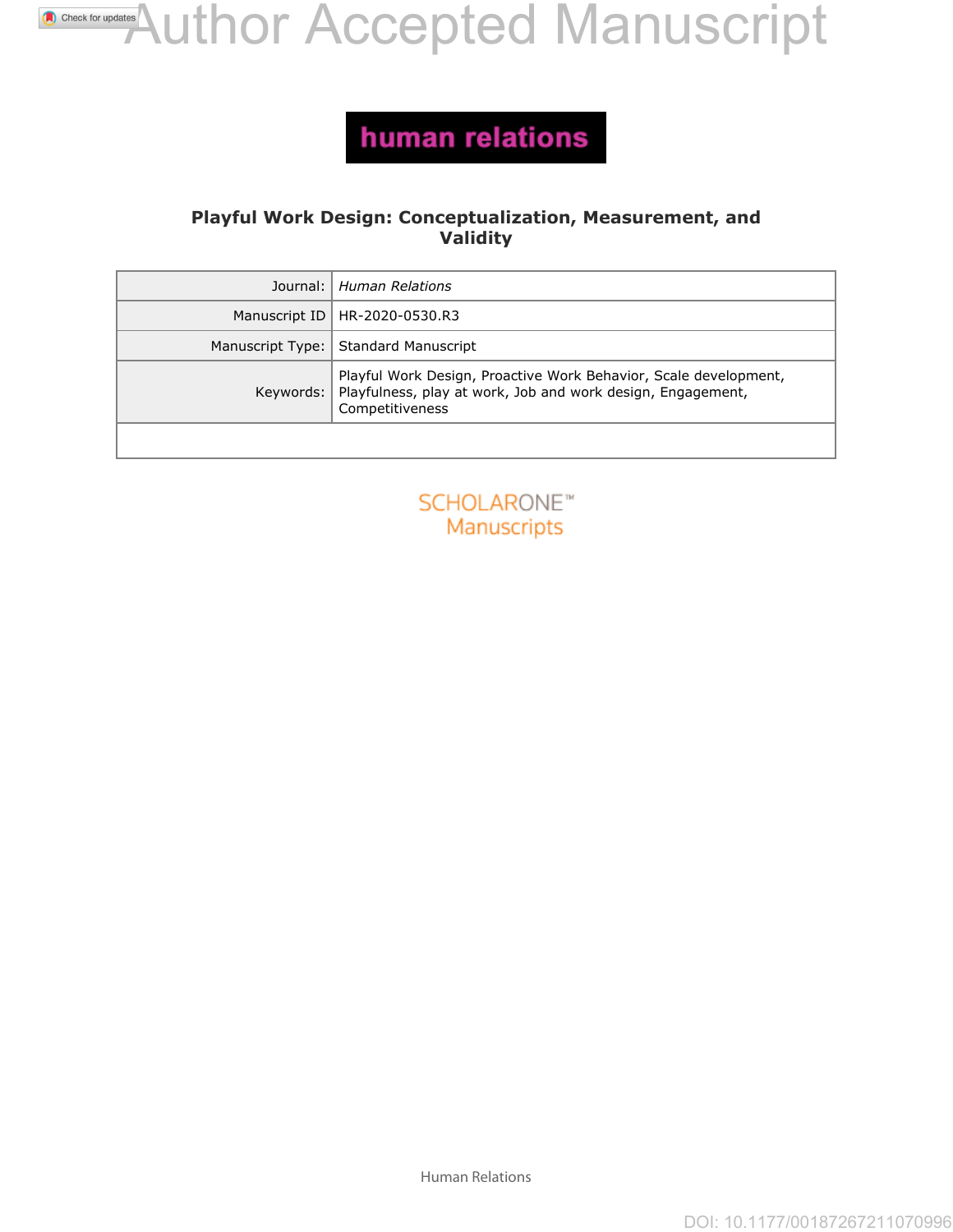#### Page 1 of 72

 $\mathbf{1}$  $\overline{2}$ 

### **Playful Work Design: Conceptualization, Measurement, and Validity**

### **Yuri S. Scharp 1 (contact); Arnold B. Bakker1,2; Kimberley Breevaart 1 ; Kaspar Kruup 3 ; Andero Uusberg 3**

Erasmus Universiteit Rotterdam, Center of Excellence for Positive Organizational

Psychology

University of Johannesburg, Industrial Psychology and People Management

University of Tartu, Institute of Psychology

#### **Abstract**

of Johannesburg, Industrial Psychology and People<br><sup>3</sup>University of Tartu, Institute of Psychology<br>**Abstract**<br>**Abstract**<br>**Peer Additional view that v**<br>**Abstract**<br>**Peer Additional view that v**<br>phenomena. We introduce the con In three different studies, we challenge the traditional view that work and play are mutually exclusive phenomena. We introduce the concept of playful work design – the proactive cognitive-behavioral orientation that employees engage in to incorporate play into their work activities to promote fun and challenge. In Study 1, we utilized expert-ratings and iterative exploratory factor analyses to develop an instrument that measures (1) designing fun and (2) designing competition. Additionally, Study 1 evidences the divergent and convergent validity of the subscales as well as their distinctiveness. Specifically, playful work design was indicative of proactivity as well as play, and designing fun especially correlated with ludic traits (i.e., traits focused on deriving fun; e.g., humor), whereas designing competition particularly correlated with agonistic traits (i.e., traits focused on deriving challenge; e.g., competitiveness). Study 2 cross-validated the two-factor structure, further investigated the nomological net of playful work design, and revealed that playful work design is distinct from job crafting. Finally, Study 3 examined the predictive and incremental validity of the playful work design instrument with self- and colleague-ratings two weeks apart. Taken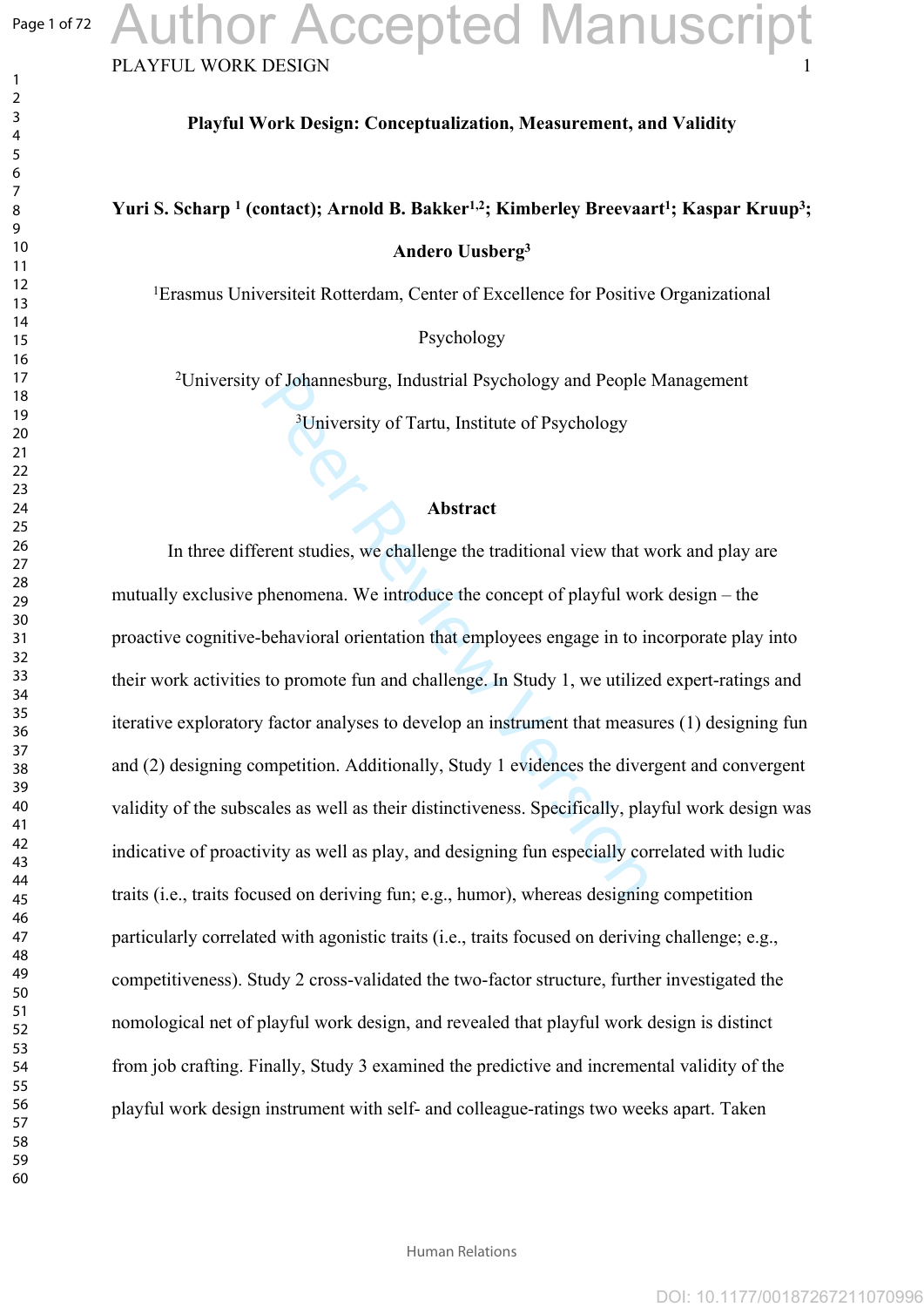# PLAYFUL WORK DESIGN Author Accepted Manuscript

together, the results suggest that the instrument may advance our understanding of play initiated by employees during work.

*Keywords*: playful work design, proactive work behavior, scale development, playfulness, play at work, job and work design, work engagement, competitiveness

Per Review Version

 $\mathbf{1}$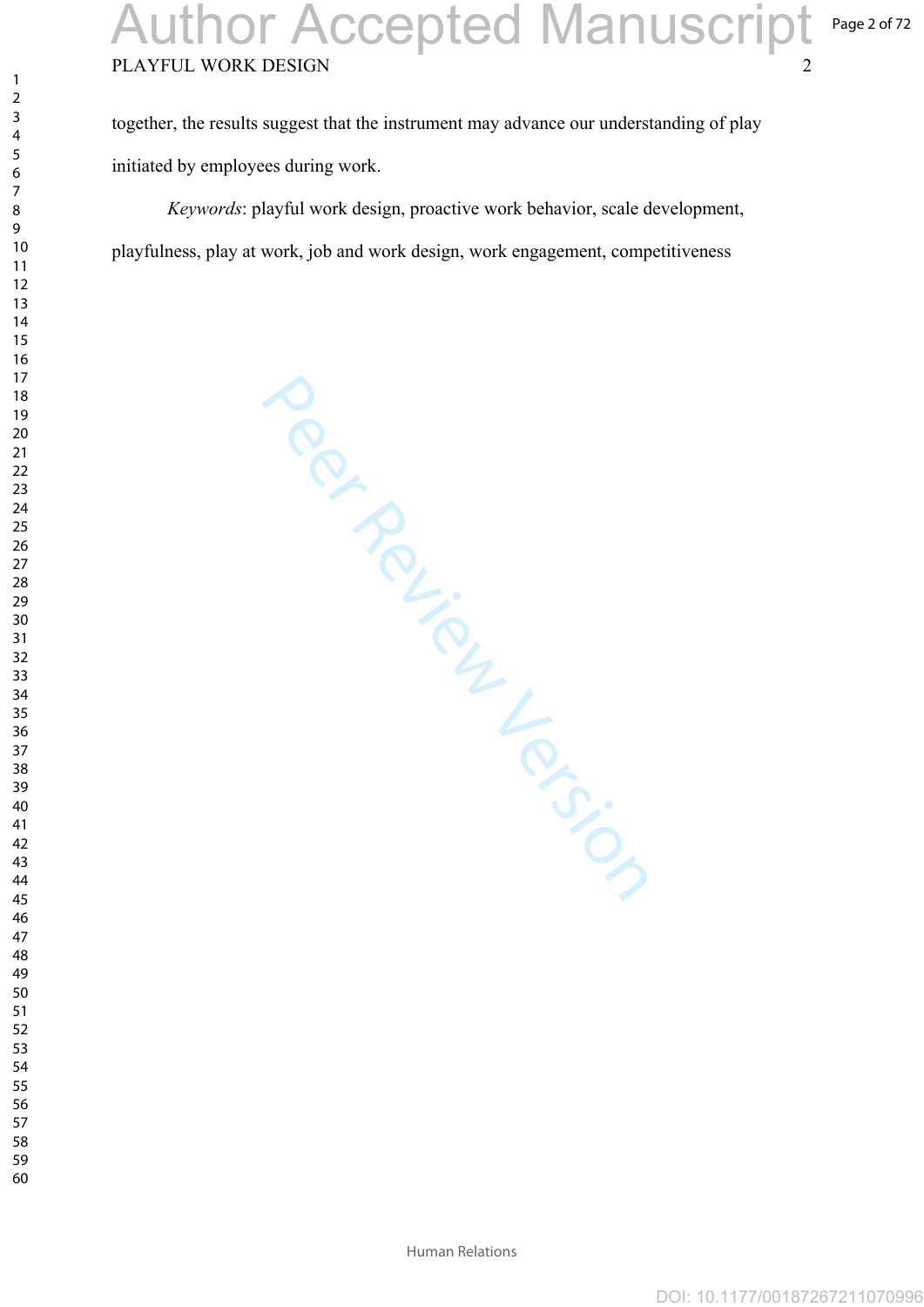$\mathbf{1}$  $\overline{2}$  $\overline{4}$  $\overline{7}$ 

 

# PLAYFUL WORK DESIGN Author Accepted Manuscript

Playful Work Design: Conceptualization, Measurement, and Validity

"Any action can be practiced as an art, as a craft."

—Stephen Nachmanovitch, *Free play: Improvisation in Life and Art*, 1990

er as *Homo Ludens*, mankind who plays. Indeed, placed, placed and forms; playfully teasing a friend, joking around, a gainting a given by for the sake of fun and challenge.<br>
Imay want to integrate play with work. Contempo Play represents a universally enjoyable phenomenon, which is why virtually everyone engages in some form of play from time to time (Huizinga, 1949; Sutton-Smith, 2009). Hence, Huizinga contended that humans are not best described as *Homo Sapiens*, mankind who knows; but rather as *Homo Ludens*, mankind who plays. Indeed, play permeates our lives in a myriad of forms; playfully teasing a friend, joking around, a game of chess, or a soccer match. Individuals pursue play for the sake of fun and challenge. For the same purpose, individuals may want to integrate play with work. Contemporary research has diverged from the traditional paradigm that considered work and play as mutually exclusive phenomena (Butler et al., 2011; Dandridge, 1986; Glynn & Webster, 1992; Kavanagh, 2011). Instead, research has started to focus on their integration (e.g., Celestine & Yeo, 2021; Mainemelis & Ronson, 2006; Petelczyc et al., 2018). Research on play initiatives by organizations and other parties is flourishing. Findings thus far suggest that organizational initiatives such as fun activities, productivity competitions (Tews et al., 2014; Tsaur et al., 2019), providing playful cues during meetings (West et al., 2016), and gamifying work by adding points, badges, and leaderboards (Deterding et al., 2011; Gerdenitsch et al., 2020) cultivate employees' motivation and performance. In the current research, we expand the existing literature on play at work by positioning the employee at the core of the process of integrating play with work.

Although play concerns a widespread phenomenon – with a surging interest from the occupational domain – scant research studied self-initiated play during work (Celestine  $\&$ Yeo, 2021; Petelczyc et al., 2018; cf. Bakker, Scharp et al., 2020; Bakker, Hetland et al., 2020; Scharp et al., 2019). In this paper, we develop new insights about self-initiated play at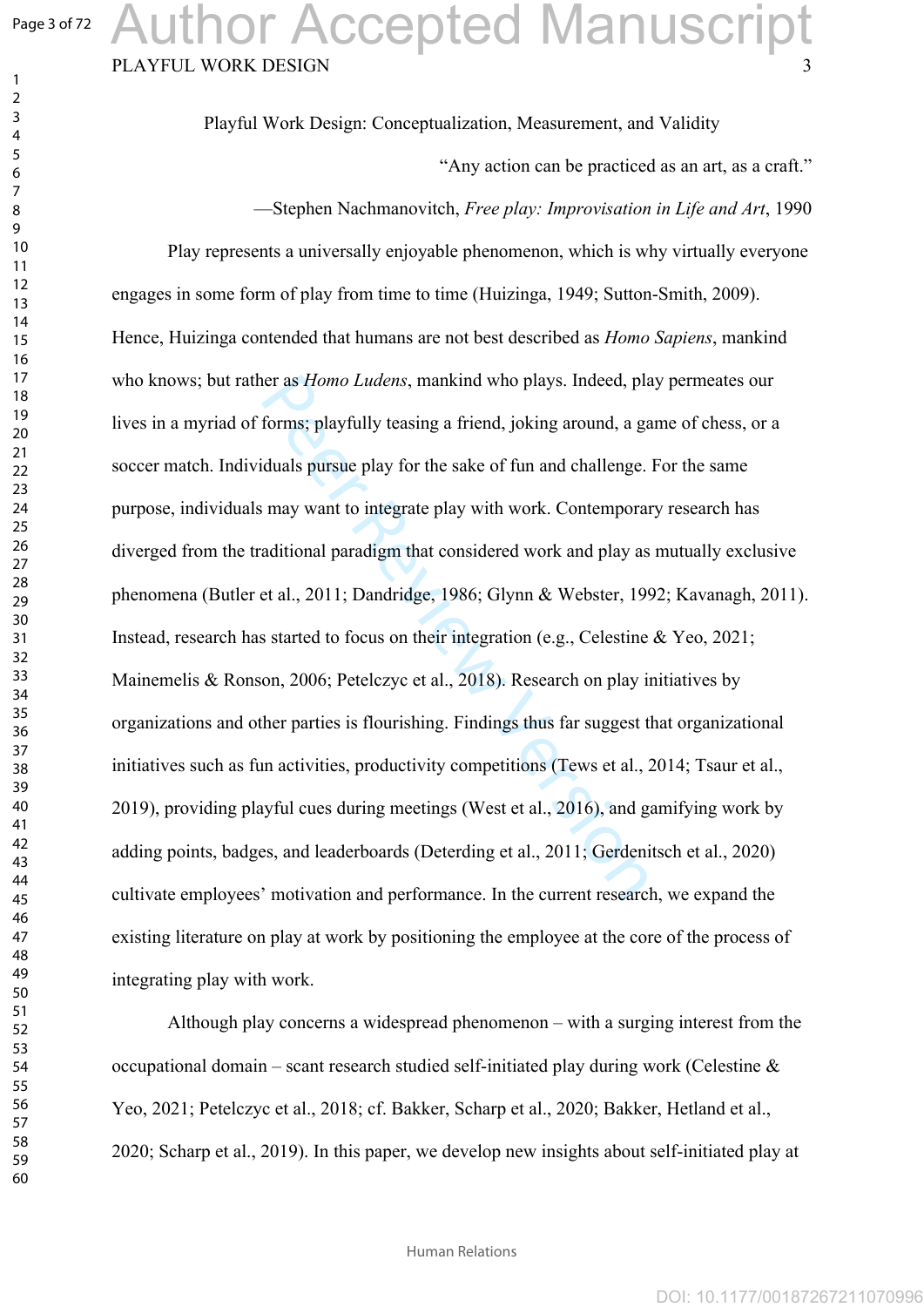## PLAYFUL WORK DESIGN Author Accepted Manuscript

 $\mathbf{1}$  $\overline{2}$  $\overline{4}$  $\overline{7}$ 

Page 4 of 72

DOI: 10.1177/00187267211070996

work by synthesizing the literatures on play and work design. We build on recurrent, and often convergent themes in the literatures on play and self-initiated work design strategies (e.g., personality traits as antecedents; promotion-focus; energy management; performance behaviors). We complement research on play at work that builds on a top-down and activitybased perspective by advancing a bottom-up and approach-based perspective. The core premise of this article is that *employees* may themselves initiate play *during* work activities to transform their experience of work, which resonates with recent advances on individual work design strategies such as job crafting (Tims et al., 2012). Contrasting top-down initiatives that utilize a 'one size fits all' approach, self-initiated play may cater more to individual needs.

rience of work, which resonates with recent advance<br>ch as job crafting (Tims et al., 2012). Contrasting top<br>ts all' approach, self-initiated play may cater more to<br>answer calls for the development of a generic instrun<br>zyc Second, we answer calls for the development of a generic instrument to measure play during work (Petelczyc et al., 2018; Van Vleet & Feeney, 2015). We conceptualize and advance a two-dimensional instrument with sound psychometric qualities that measures play during work to systematically test and refine theories regarding play at work. Moreover, while play theorists often characterize play along two different dimensions, attention is usually devoted to only one of the manifestations of play. The two-dimensional conceptualization of PWD answers calls for the differentiation between types of play (Petelczyc et al., 2018). Furthermore, a two-dimensional approach distinguishing between 'designing fun' and 'designing competition' offers an enhanced understanding of the nuanced differences between these forms of play compared to a one-dimensional approach. That is, the idiosyncratic nature and differential focus of these play forms suggests they may cater to different personal needs as well as benefit distinct work conditions (e.g., Bakker, Hetland et al. 2020; Petelczyc et al., 2018; Scharp et al., 2019; Scharp et al., 2021).

Finally, we extend contemporary theorizing and empirical research on PWD in several ways. First, we highlight the theoretical similarities and differences with other play initiatives and self-initiated work design strategies to position PWD in the literature as a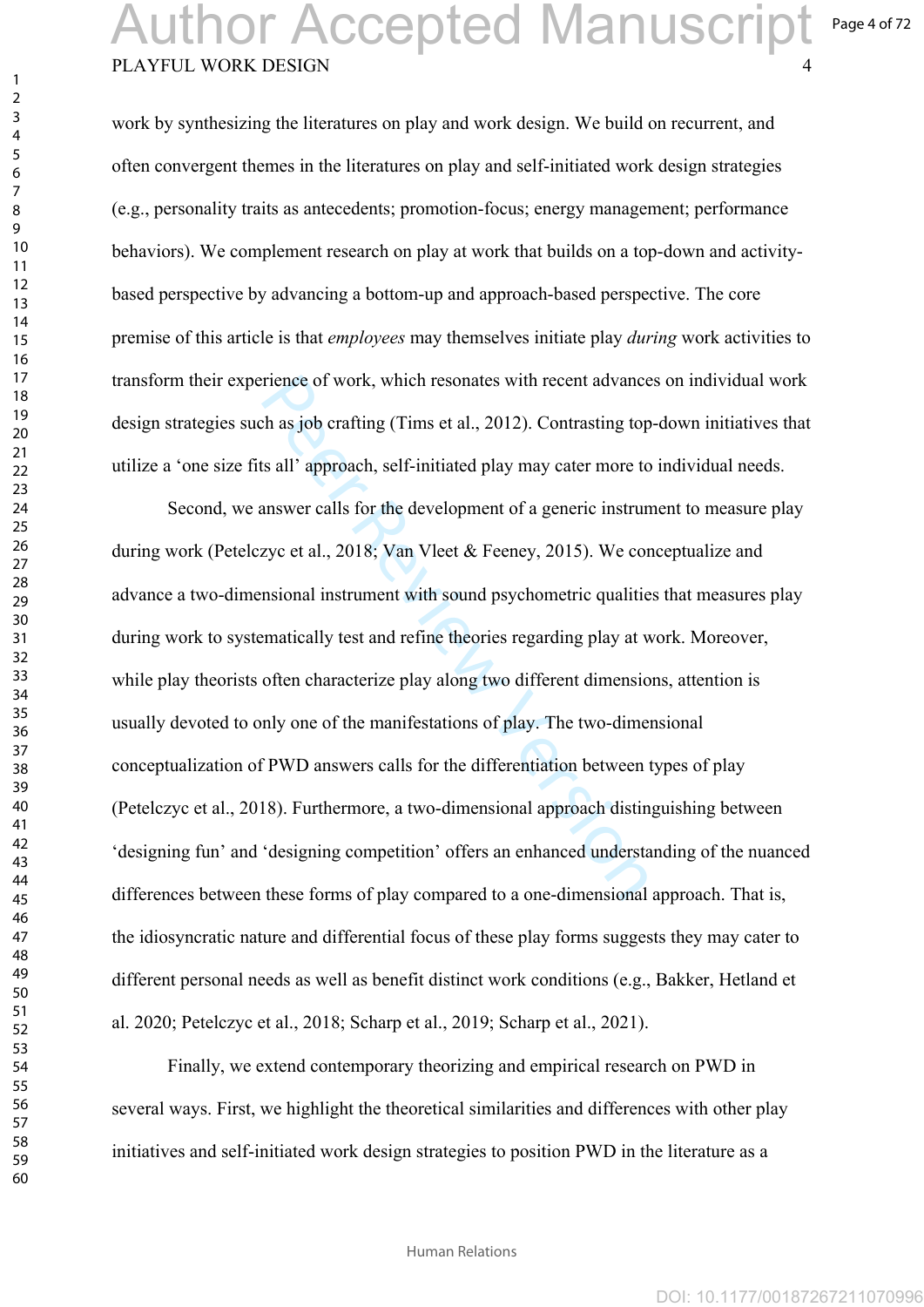$\mathbf{1}$  $\overline{2}$  $\overline{4}$  $\overline{7}$ 

# PLAYFUL WORK DESIGN Author Accepted Manuscript

ms to reveal how individuals who design work to be<br>
dil counterparts in terms of traits, enduring motivatio<br>
while previous research has mainly relied on self-ra<br>
formance behaviors (Bakker & van Wingerden, 202<br>
the presen related, but unique concept. In consideration of the novelty of PWD, the purpose of this article was to build on the theoretical narratives that are dominant in research on play (e.g., personality, energies) and self-initiated work design (e.g., promotion- vs. prevention-focus, energies, performance behaviors). Second, we aim to extend previous research on PWD that has mainly revealed how intraindividual differences in PWD, motivational states, and performance behaviors are interrelated (Scharp et al. 2019; Scharp et al., 2021). In contrast, the present study aims to reveal how individuals who design work to be more playful differ from their less playful counterparts in terms of traits, enduring motivational states, and performance. Third, while previous research has mainly relied on self-ratings of work engagement and performance behaviors (Bakker & van Wingerden, 2021; Scharp et al. 2019; Scharp et al., 2021), the present study also investigates how PWD relates to colleague ratings of their engagement and performance (e.g., creative performance, effort). Furthermore, we test the often-formulated propositions regarding the antecedents as well as consequences of play during work. That is, play is often conceptualized as a manifestation of certain personality traits, promotion-focused, an energy-management strategy stimulating positive affect, and promoting performance behaviors such as creativity and effort (Barnett, 2007; Celestine & Yeo, 2001; Csikszentmihalyi, 1981; Huizinga, 1949; Lieberman, 2014; Mainemelis & Ronson, 2006; Peterson & Seligman, 2004; Proyer, 2012).

#### **The Foundation for Playful Work Design**

#### **Play Paradigms**

Play has been a topic of debate across a multitude of disciplines ranging from anthropology, sociology, history, biology, to psychology (Sutton-Smith, 2009). Overall, we can roughly discern three major themes or 'paradigms' in the research on play where (1) play is approached as a set of activities or behaviors, (2) play is considered an individual characteristic, or (3) play is defined as a behavioral approach to an activity. First, the stream

Human Relations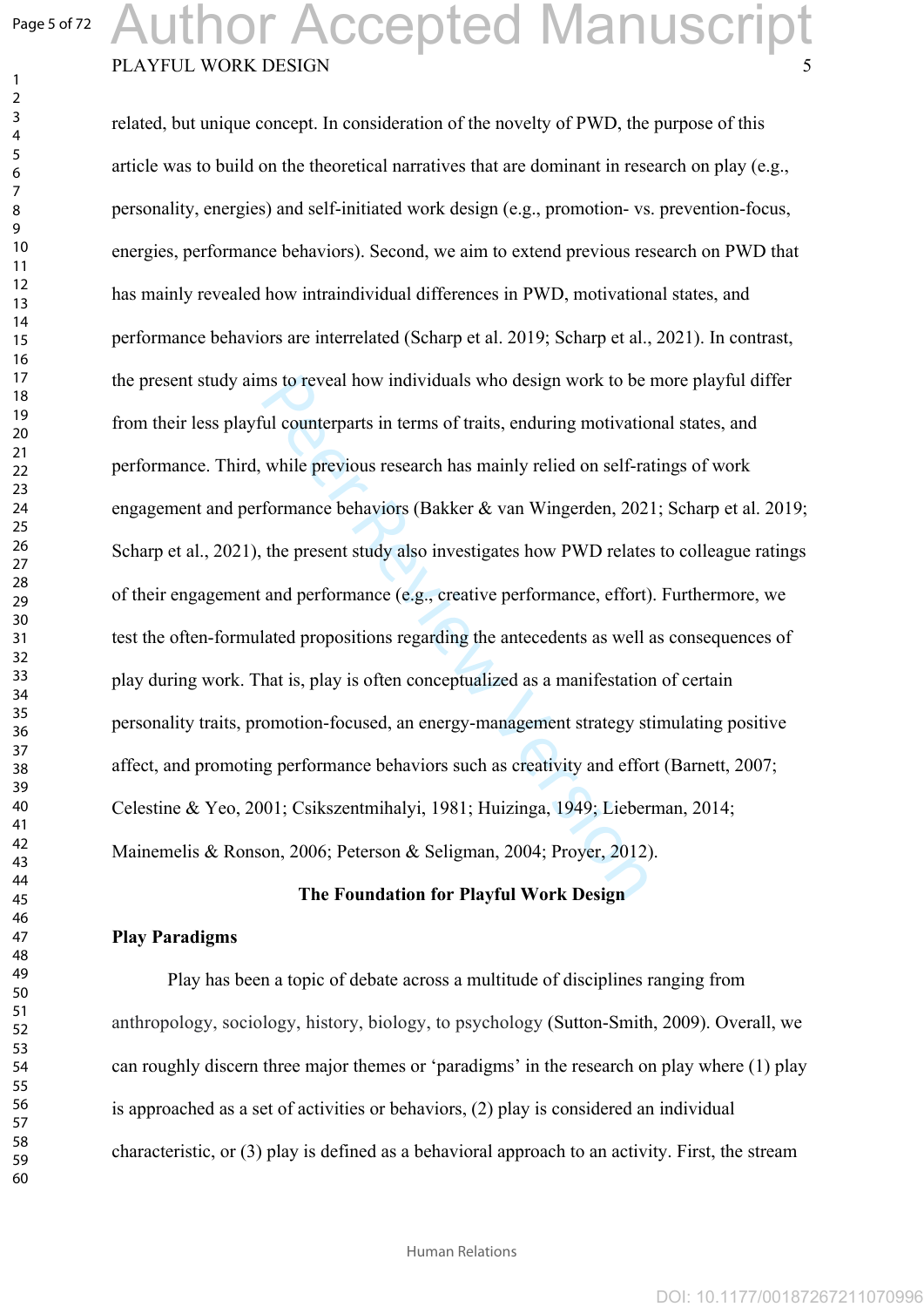## PLAYFUL WORK DESIGN Author Accepted Manuscript

Page 6 of 72

ractivity (e.g., dancing together, Nerf gun shoot-outs<br>personality stream of research approaches play as a<br>es in specific tendencies or capacities (e.g., Barnett, :<br>eligman, 2004; Helmreich & Spence, 1978; Thorson<br>12; 2017 of research that approaches 'play-as-activities' situates play as a consequence and/or characteristic of certain activities and behaviors (e.g., Caillois, 2001; Huizinga, 1949). For instance, utilizing a multidimensional scaling method, Day (1981) positioned activities on a continuum ranging from 'workfulness' (e.g., algebra, dishes, taking out the garbage) to playfulness (e.g., dances, parties, being with friends). Similarly, Van Vleet and Feeney (2015) defined play as activities or behaviors carried out for fun with a high amount of enthusiasm and interactivity (e.g., dancing together, Nerf gun shoot-outs, mock wrestling). Second, the play-as-personality stream of research approaches play as a manifestation of individual differences in specific tendencies or capacities (e.g., Barnett, 2007; Lieberman, 2014; Peterson & Seligman, 2004; Helmreich & Spence, 1978; Thorson & Powell, 1993). For instance, Proyer (2012; 2017) described playfulness as an individual characteristic that enables individuals to (re)frame situations for the purpose of entertainment and stimulation, which builds on the tendencies to be other-directed, lighthearted, intellectual, and whimsical. Finally, the play-as-approach stream of research defines play as a specific way of structuring cognition and behavior in relation to an activity (e.g., Abramis, 1990; Apter, 1991; Andersen & Roepstorff, 2021; Csikszentmihalyi, 1981; Miller, 1973). In other words, play is not considered as a "set of activities but rather a behavioral approach to performing any activity" (Mainemelis & Ronson, 2006, p. 84). For example, Hamilton et al. (1984) described how individuals play during activities such as mowing the lawn by "discovering game-like qualities in the task itself and by creating rules about what one is doing and how to do it: pretending one is 'mowing down' something besides grass, inscribing circular or zig-zag patterns" (p. 184). The paradigms provide complementary and unique insights into what may constitute play during work and its nomological net.

#### **Play Communalities**

 $\mathbf{1}$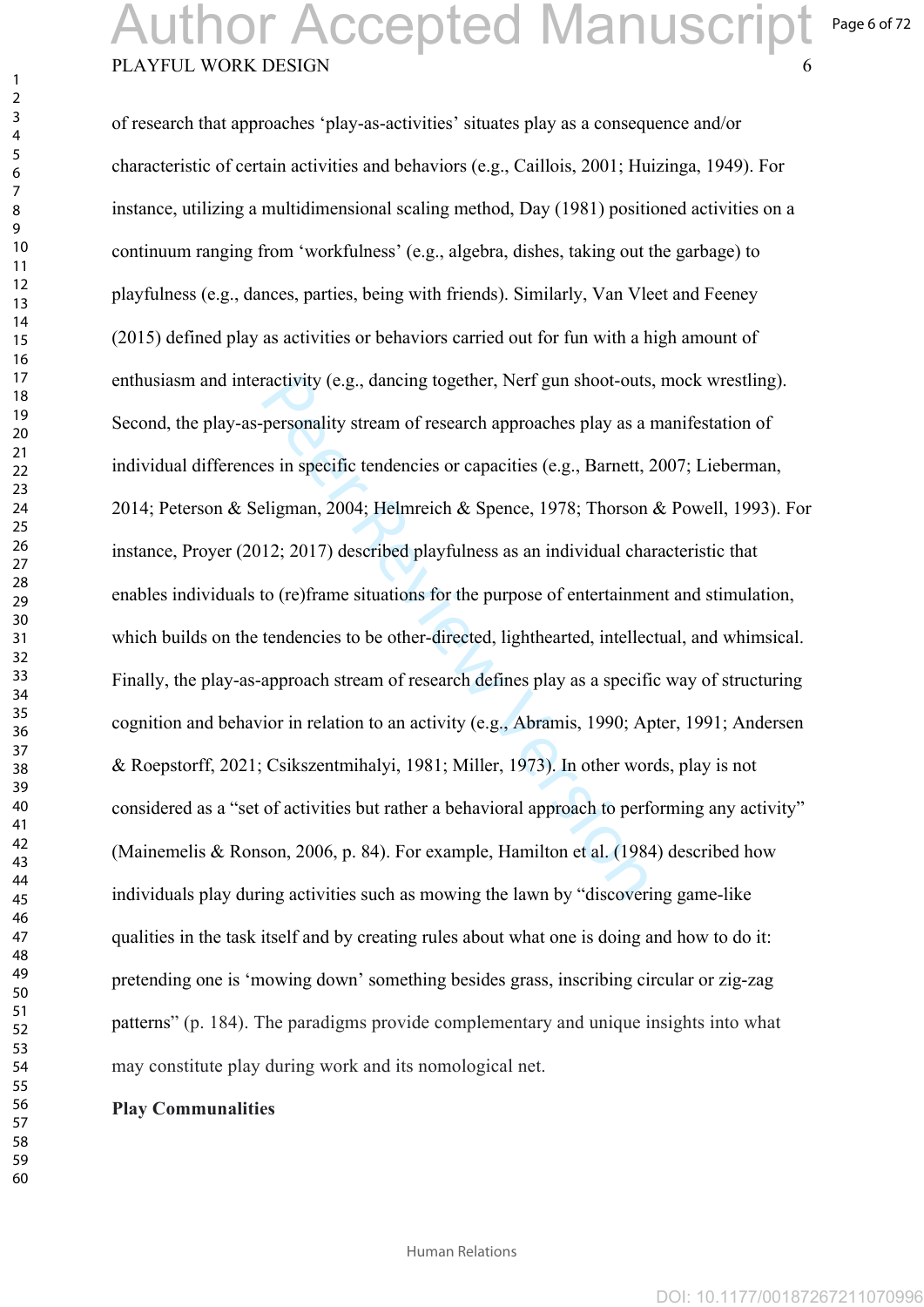$\mathbf{1}$  $\overline{2}$  $\overline{3}$ 

# PLAYFUL WORK DESIGN Author Accepted Manuscript

2; Csikszentmihalyi, 1975; Proyer, 2017; Van Vleet a<br>y, the constellation of the core features of play appea<br>nee or absence of features stimulates or inhibits the p<br>e, experiments reveal that framing tasks as 'play' tra<br>s; While the play paradigms differ in their approach of researching play, their findings converge in their description of the core features: (1) cognitive recategorization of behaviors or activities as 'play', (2) a process-orientation described by a momentary focus on the behavior or activity, (3) a sense of freedom and volition, (4) interactive involvement in terms of seeking, finding, and resolving surprises and complexities, and (5) the autotelic nature, i.e., performed for the sake of the associated positive affective states (Andersen & Roepstorff, 2021; Bateson, 1972; Csikszentmihalyi, 1975; Proyer, 2017; Van Vleet & Feeney, 2015). In support of their unity, the constellation of the core features of play appears to synchronize in harmony. The presence or absence of features stimulates or inhibits the prevalence of other features. For instance, experiments reveal that framing tasks as 'play' transforms their experiential qualities; it suspends the instrumental, efficiency-oriented qualities of a task, and promotes an intrinsic, process-oriented mindset and positive affective states (Cellar & Barrett, 1987; Glynn, 1994; 1988; Heimann & Roepstorff, 2018; Sandelands, 1988; Webster et al., 1990). Similarly, a game of monopoly or a soccer match becomes dull and performative after the outcome becomes unequivocal (e.g., who will win) and more focused on the outcome (e.g., to finish the game) as opposed to the process (Andersen & Roepstorff, 2021). Likewise, forcing an individual to participate in play may create cynicism and minimize the autotelic nature and cognitive recategorization (Fleming, 2005). Finally, when individuals do not 'get' a joke or are unable to solve a puzzle; they are unable to resolve surprises and complexities, which may yield confusion or frustration instead of fun and challenge (Suls, 1983). Taken together, the research on play suggests individuals play  $(1)$ when they possess specific traits or capacities, (2) when the situation signals the freedom to play, and (3) due to the autotelic nature, i.e., to optimize personal energetic and psychological resources (Celestine & Yeo, 2021; Petelczyc et al., 2018).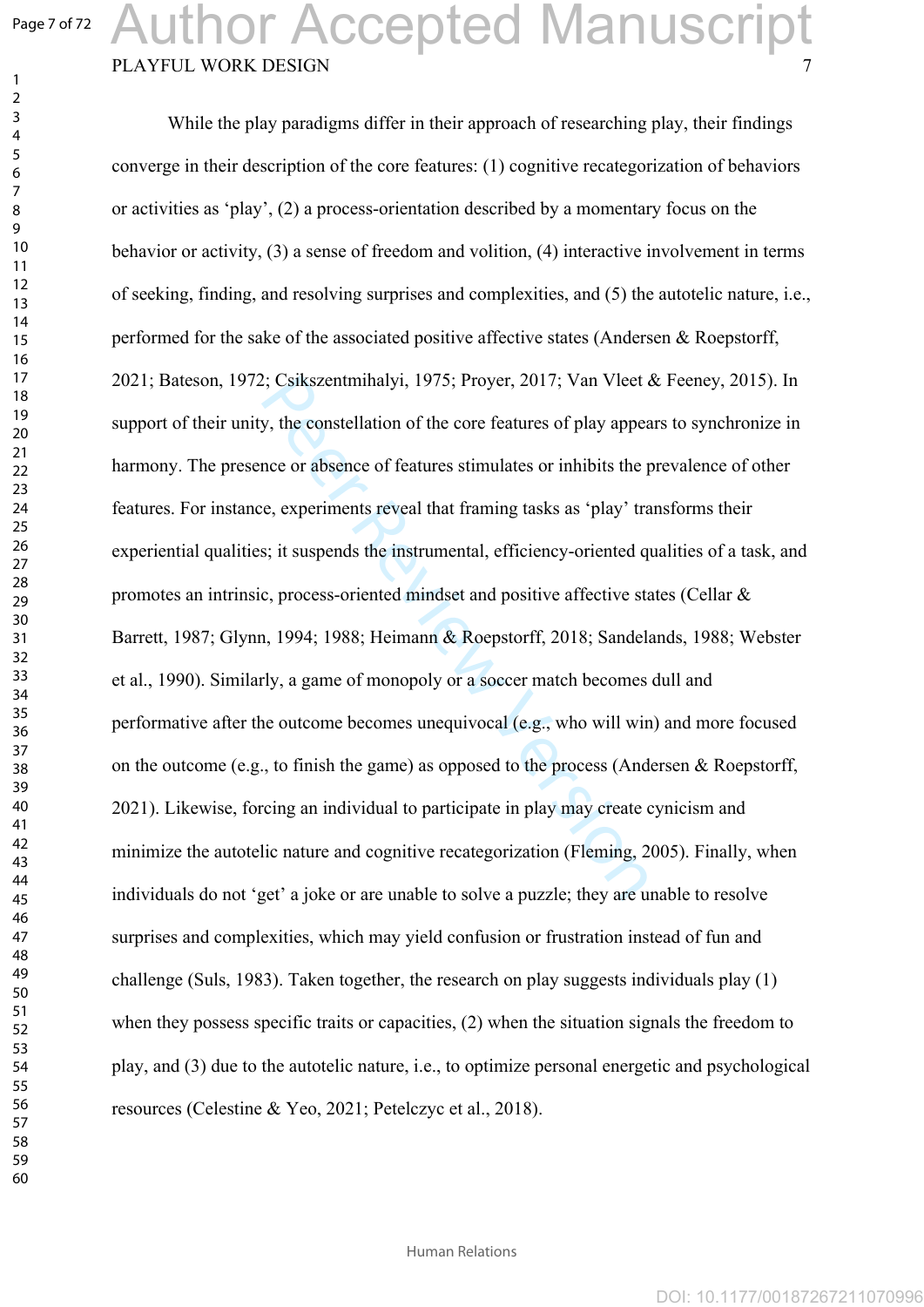#### **The Duality of Play**

rational, playful or serious, imaginary or real, as welp, 2010; Suits, 1978). Ludic play tends to be focused<br>e and is characterized by "open" goals (the goal is to<br>tasy, and arbitrary rules. In contrast, agonistic play t<br>f Another recurrent theme across the play literatures is the duality of play. Play is often characterized along two dimensions. Huizinga (1949) concluded that this duality is best described by the ancient Greek terms παιδιά (paidiā́), which means *ludic*, childish, and fun, and ἀγών (agṓn), meaning *agonistic*, contest, and competition. The play literature often appreciates this duality with different labels. Scholars may describe play in terms of open or closed, irrational or rational, playful or serious, imaginary or real, as well as arbitrary or rulebound (Kolb & Kolb, 2010; Suits, 1978). Ludic play tends to be focused on deriving lighthearted pleasure and is characterized by "open" goals (the goal is to continue playing), non-seriousness, fantasy, and arbitrary rules. In contrast, agonistic play tends to be focused on creating pleasure from stretching one's skill and involves relatively structured behaviors such as competing and striving for achievements characterized by "closed" goals (i.e., goals whose achievement ends the play episode), seriousness, reality, and explicit rules. Naturally, these forms of play do not represent dichotomous manifestations. Instead, they may covary in harmony. Moreover, the duality of play applies to the play-as-activity, play-as-personality, and play-as-approach perspectives. For instance, ludic play activities may refer to dancing and jesting, whereas rock-climbing and basketball represent agonistic play activities. Similarly, humorous and lighthearted personalities represent ludic personalities, whereas the trait of competitiveness reflects an agonistic personality. Finally, in terms of play as a behavioral approach, individuals may restructure their cognition and behavior during activities in a ludic fashion with, for instance, using humor and imagination to derive fun while cooking; or in an agonistic fashion by, for example, creating objectives and rules to create pleasure from stretching one's skill while mowing the lawn.

 $\mathbf{1}$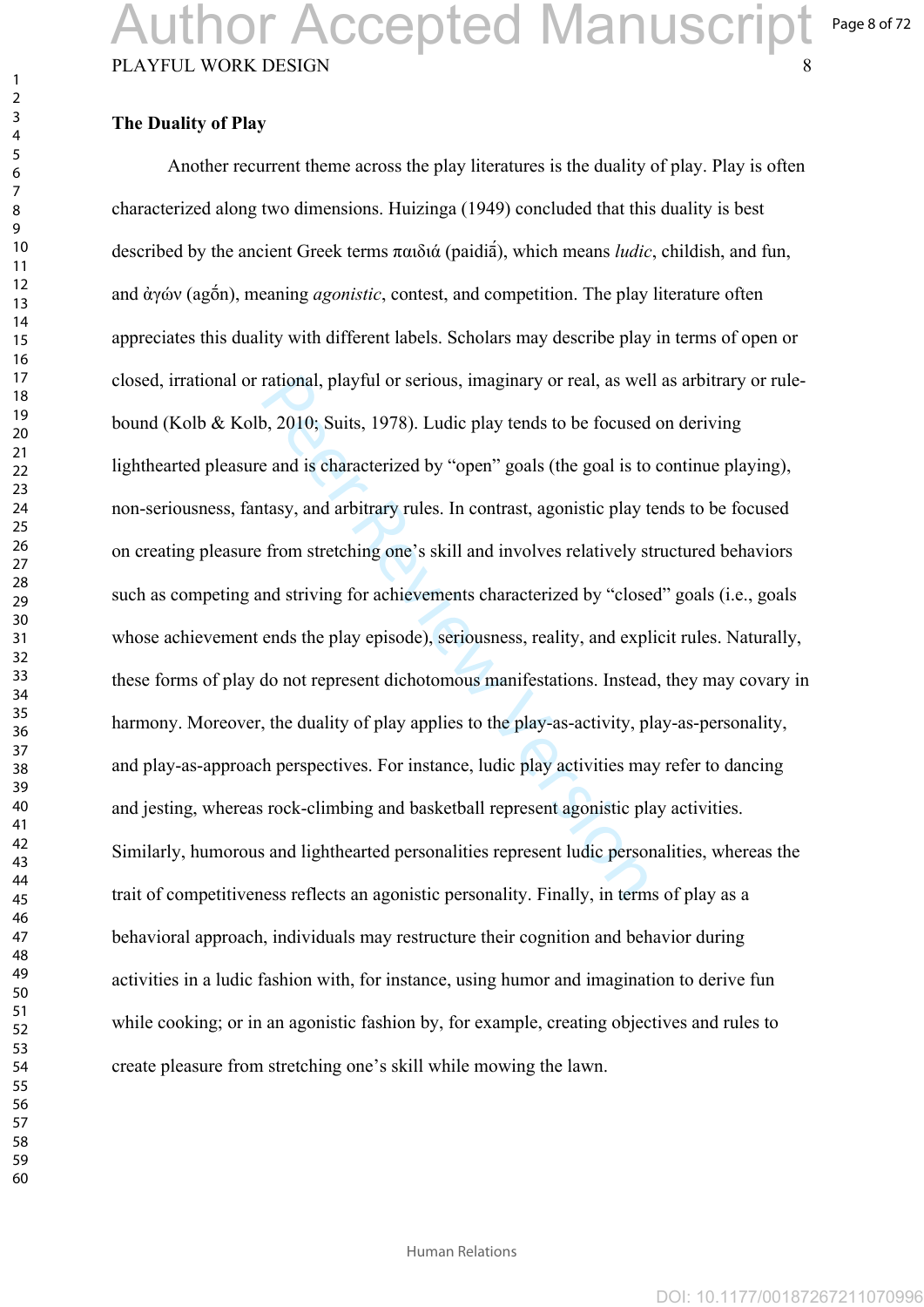$\mathbf{1}$  $\overline{2}$  Author Accepted Manuscript

#### PLAYFUL WORK DESIGN

#### **Play as Work Design**

conditions such as autonomy and variety can elicit m<br>
& Yeo, 2021; Humphrey et al., 2007). Recently, rest<br>
tives that integrate play with top-down work design.<br>
d gamification represent top-down initiatives that ai<br>
lay. F The literature on play shares striking similarities with the literature on work design. Parker (2014) advanced a conceptualization of "work design" that not only includes the topdown organization of work (job design; Hackman & Oldham, 1976), but also employees' emergent and self-initiated organization of tasks and activities (individual work design). Similar to research on play as activities, the literature on top-down work design reveals how creating situational conditions such as autonomy and variety can elicit motivation and behavior (Celestine & Yeo, 2021; Humphrey et al., 2007). Recently, research emerged on organizational initiatives that integrate play with top-down work design. For instance, fun activities at work and gamification represent top-down initiatives that aim to harness the autotelic nature of play. Fun activities include playful and humorous endeavors organized and sponsored by the organization to promote amusement, enjoyment, or pleasure such as theme days, public celebrations, productivity contests, and teambuilding events (Tews et al., 2014; Michel et al., 2019). Gamification aims to integrate game elements with non-game contexts (Deterding et al., 2011) such as introducing playful instructions and props during meetings (West et al., 2016), or developing a digital environment with leaderboards, badges, and awards (Silic et al., 2020). Indeed, such top-down initiatives appear to foster employee engagement and performance (Becker & Tews, 2014; Silic et al., 2020; Tews et al., 2014; West et al., 2016). However, as proposed by Parker (2014), individuals may also organize their tasks and activities themselves, which connects with the literature that defines play as a specific way of organizing one's cognition and behavior in relation to an activity.

Individual work design strategies represent a form of proactive behavior; self-started behavior focused on promoting change as opposed to passively accepting the status quo (Crant, 2000; Frese et al., 1997; Parker et al., 2006). While proactive behaviors share a common core of being action-oriented and goal-directed, their form, intended target of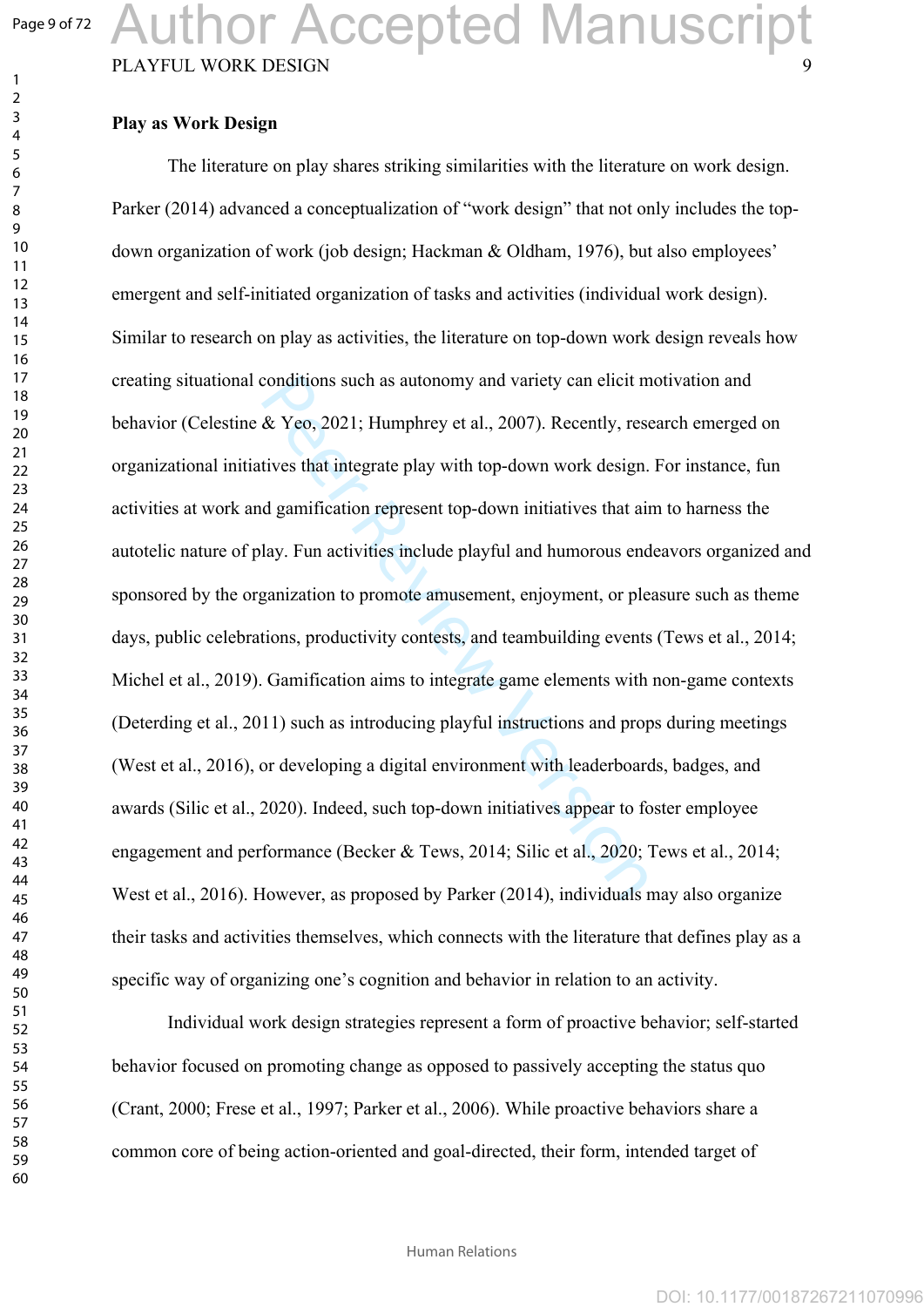Page 10 of 72

### PLAYFUL WORK DESIGN Author Accepted Manuscript

r in their intended target of impact in terms of the orgent perm results (Grant & Ashford, 2008). For instance, permologies, and strategic scanning reflect proactive be to align with the organization's mission with a longimpact, and temporal orientation may vary extensively (Grant & Ashford, 2008). For instance, the form and target of impact of proactive behaviors may include taking personal initiative, preventing the reoccurrence of work problems, identifying new technologies for innovation, strategic scanning for potential issues to ensure organization-environment fit, and engaging in non-work activities to mobilize personal psychological resources (Parker & Collins, 2010; Van der Kamp et al., 2018). These behaviors illustrate how proactive behaviors may differ in their intended target of impact in terms of the organization or the self, and short- or long-term results (Grant & Ashford, 2008). For instance, personal initiative, identifying new technologies, and strategic scanning reflect proactive behaviors focused on creating changes that align with the organization's mission with a long-term orientation, whereas mobilizing personal psychological resources targets the individual's experience and has a short-term orientation. Finally, in a similar vein as the autotelic nature of play, work design strategies often focus on attaining positively valenced end-states (e.g., promotionfocus job crafting; Bindl et al., 2019; Laurence, 2010; Wrzesniewski & Dutton, 2001; Zhang & Parker, 2019). Contextualized to work, play as a cognitive-behavioral approach represents a specific individual work design strategy that (1) utilizes cognitive and behavioral restructuring to create change, (2) is short-term oriented (but can be enacted over longer periods of time), and (3) focuses on the self. This strategy contrasts fun activities and gamification in terms of agency and locus of enactment. Fun activities and gamification represent top-down initiatives, whereas play as an individual work design strategy is a bottom-up initiative. Furthermore, employees mainly engage with fun activities outside of their tasks (play as diversion from work), whereas play as an individual work design strategy is embedded in work (play as engagement with work; Mainemelis & Ronson, 2006).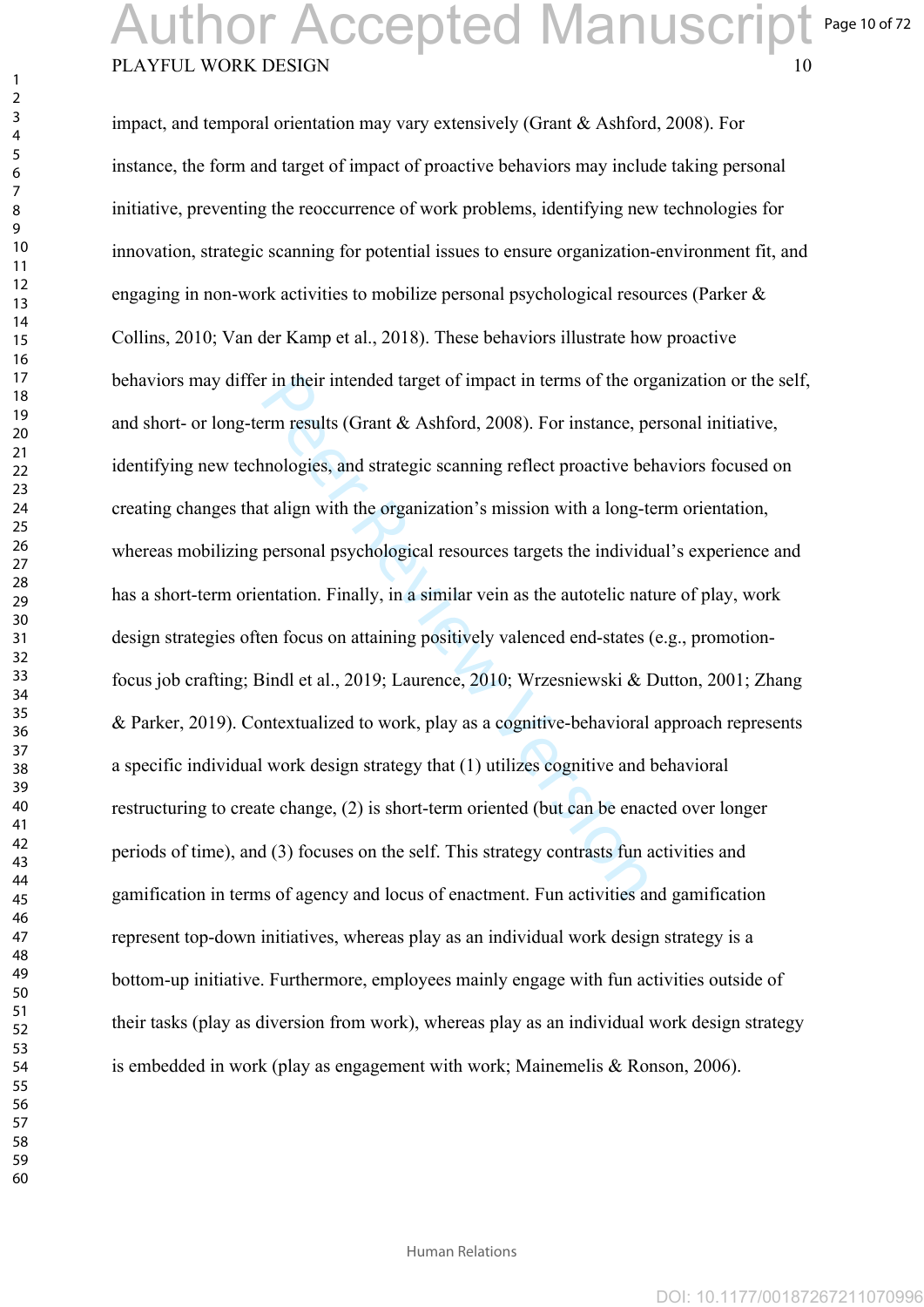Page 11 of 72

 $\mathbf{1}$  $\overline{2}$ 

# Author Accepted Manuscript

#### PLAYFUL WORK DESIGN

#### **Playful Work Design**

entails approaching work activities as ludic or agoni<br>ognitive recategorization) and performing them in a<br>umor and imagination or competitively, industrious!<br>(e.g., fun, challenge; i.e., promotion-focus). Thus, P'<br>or compr The conceptualization of playful work design (PWD) synthesizes the literatures on play and individual work design. PWD represents a specific individual work design strategy that builds on play as a cognitive-behavioral orientation and the duality of play. Specifically, we define PWD as the proactive cognitive-behavioral orientation aimed at fostering fun and challenge during work activities through creating, seeking, and resolving surprises and complexities. PWD entails approaching work activities as ludic or agonistic play opportunities (i.e., cognitive recategorization) and performing them in a ludic or agonistic fashion (e.g., with humor and imagination or competitively, industriously) to attain positively valenced end-states (e.g., fun, challenge; i.e., promotion-focus). Thus, PWD represents a twodimensional construct comprised of  $(1)$  ludic play, which we label as "designing fun", and  $(2)$ agonistic play, which we label as "designing competition".

#### **Designing Fun**

When employees design fun, they approach and perform work with a ludic mindset using humor and imagination to foster amusement, entertainment, and fun during work activities. The conceptualization of designing fun builds upon research that describes how individuals utilize personal capacities such as humor and imagination to provide themselves (and possibly others) with lighthearted positive affect (Abramis, 1990; Barnett, 2007; Lieberman, 2014; Proyer et al., 2012; Robert & Wilbanks, 2012; Roy, 1959). When employees design fun, they may utilize several ludic play strategies such as ludic framing, using oneself as entertainment, imagining amusing narratives or interactions, and using humor (Logan, 1985; Robert & Wilbanks, 2012; Seligman & Peterson, 2004). By using fantasy and humor, individuals may temporarily suspend or expand features of the self or the situation; attributing "their own meanings to objects and behaviors" (Tegano, 1990, p. 1049). Thus, by constructing a playful narrative, perceiving amusing incongruities, or engaging in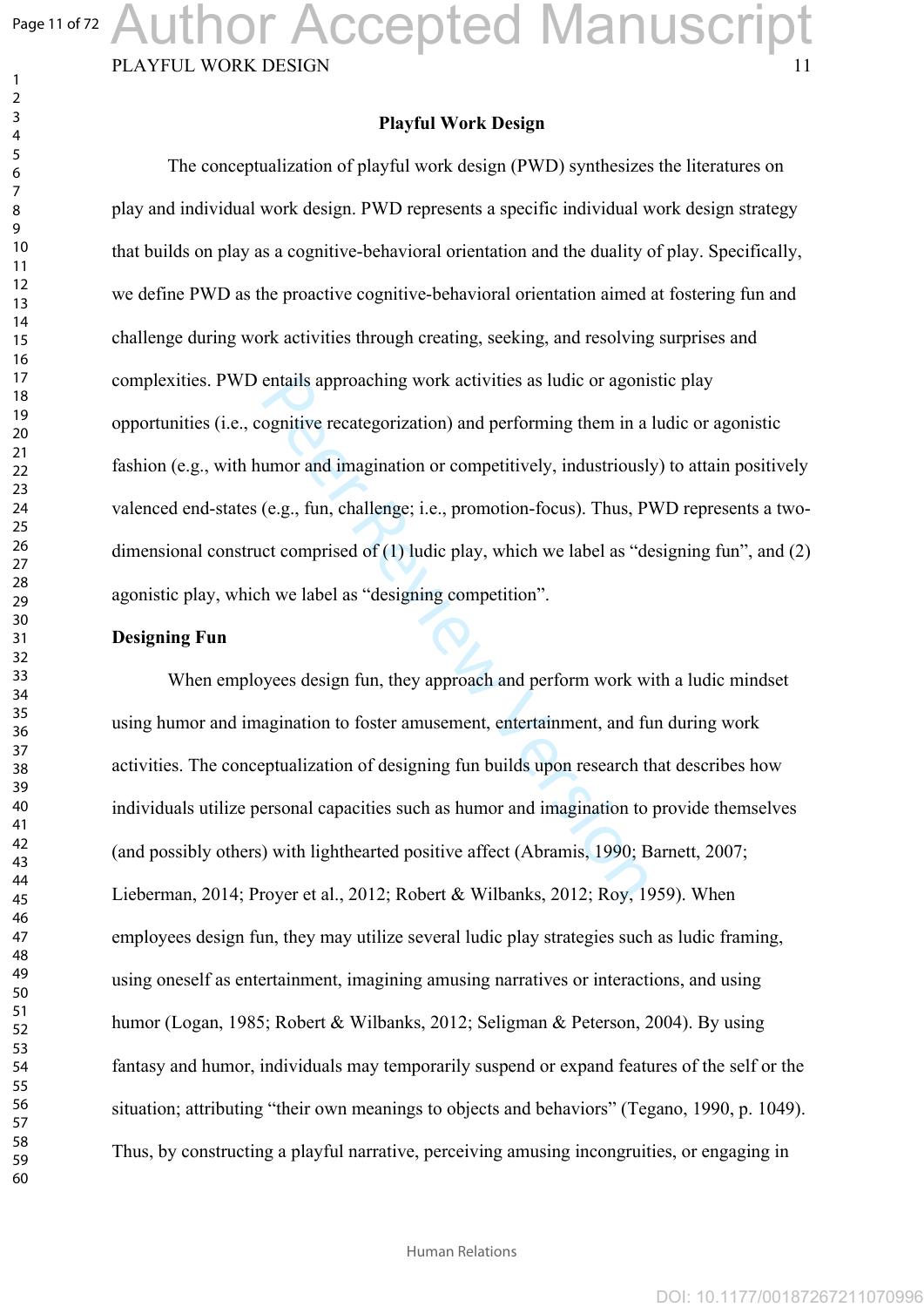role-play, individuals may design fun in their work activities. To illustrate, Terkel (1974) interviewed a cashier who described ringing groceries as "playin' a piano" (p. 376) and a server who compared work to performing as a ballerina on stage (p. 393). Another example concerns a flight attendant who went viral after using humor to make flight safety fun for everyone involved by communicating the safety procedure as a rap (CBS, 2009).

#### **Designing Competition**

mpetition refers to when employees approach and p<br>naracterized by formulating objectives and rules to fo<br>betition during activities. The conceptualization of de<br>ares that describe how individuals cognitively and be<br>to deri Designing competition refers to when employees approach and perform work with an agonistic mindset characterized by formulating objectives and rules to foster diligence, challenge, and competition during activities. The conceptualization of designing competition builds on the literatures that describe how individuals cognitively and behaviorally restructure activities to derive pleasure from stretching their skills (Csikszentmihalyi, 1975; Hamilton et al., 1984; Howe, 2008; Miller, 1973). When employees design competition, they use play strategies such as agonistic framing, self-competition, and segmentation. By voluntarily elaborating tasks in a patterned way, individuals may design challenge in activities (Miller, 1973). Elaboration of tasks may involve setting small goals within tasks and segmenting tasks into meaningful parts (Fisher, 1993; Hill, 1975; Roy, 1959). For instance, self-competition involves competing with personal performance standards; aiming to stretch personal skills and pushing beyond personal limits (Howe, 2008). Thus, designing competition entails creating and finding opportunities to balance skill and challenge through agonistic play. For instance, Csikszentmihalyi (1975) describes an assembly line employee who exemplifies 'designing competition'. The employee maintained engagement with work throughout years of tenure by approaching and performing every task in a competitive fashion: "How do I beat my record?" (p. 39). Likewise, an engaged bus driver described a game during rides; challenging oneself to drive as smoothly as possible with the least amount of sudden decelerations (Schaufeli et al., 2001).

 $\mathbf{1}$  $\overline{2}$  $\overline{4}$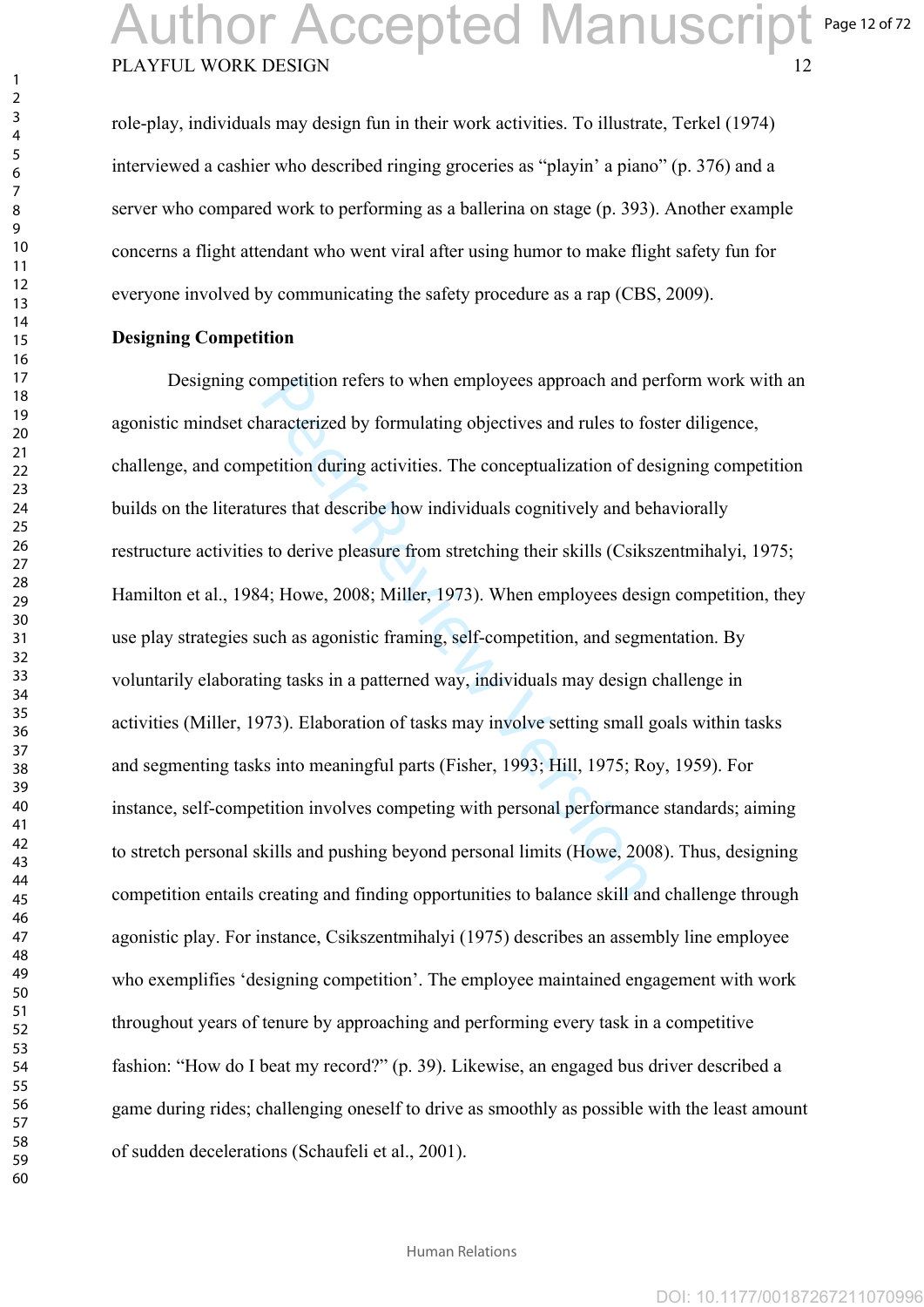Page 13 of 72

 $\mathbf{1}$  $\overline{2}$  $\overline{3}$ 

# Author Accepted Manuscript

PLAYFUL WORK DESIGN

#### **Validation Studies**

the two independent promotion and prevention motions, 2014). PWD is expected to correlate with tendence attional system focused on "gains", whereas we hypom indicators of the prevention-motivational system lustrates the ov Taken together, we expect that individuals (1) especially enact PWD when they possess playful and proactive traits, (2) particularly use PWD when the situation affords the freedom to use PWD, and (3) who use PWD enjoy more personal psychological resources and perform better than their non-playful counterparts. We further build on the differentiation between tendencies indicative of approaching desired end-states and avoiding undesired endstates, which reflect the two independent promotion and prevention motivational systems, respectively (Higgins, 2014). PWD is expected to correlate with tendencies associated with the promotion motivational system focused on "gains", whereas we hypothesize PWD will generally diverge from indicators of the prevention-motivational system focused on avoiding "losses". Figure 1 illustrates the overall conceptual model of PWD that guides our hypotheses.

INSERT FIGURE 1 ABOUT HERE

- - - - - - - - - - - - - - - - - - - - - - - - - -

- - - - - - - - - - - - - - - - - - - - - - - - - -

#### **Study 1: Scale Construction and Preliminary Validity**

#### **Playful Work Design as Proactivity and Play**

In Study 1, we develop an instrument that captures PWD in terms of ludic play (designing fun) and agonistic play (designing competition). In addition, we provide preliminary evidence for the scale's validity. First, PWD and personal initiative converge in their self-starting nature but diverge in their goal content (self vs. organizational) and timeorientation (i.e., short-term vs. long-term; Frese et al., 1997). Hence, we expect that designing fun (Hypothesis 1a) and designing competition (Hypothesis 1b) are distinct from, but correlate positively with, personal initiative. Building on the research that conceptualizes play as a manifestation of specific tendencies and capacities, we hypothesize that PWD correlates

Human Relations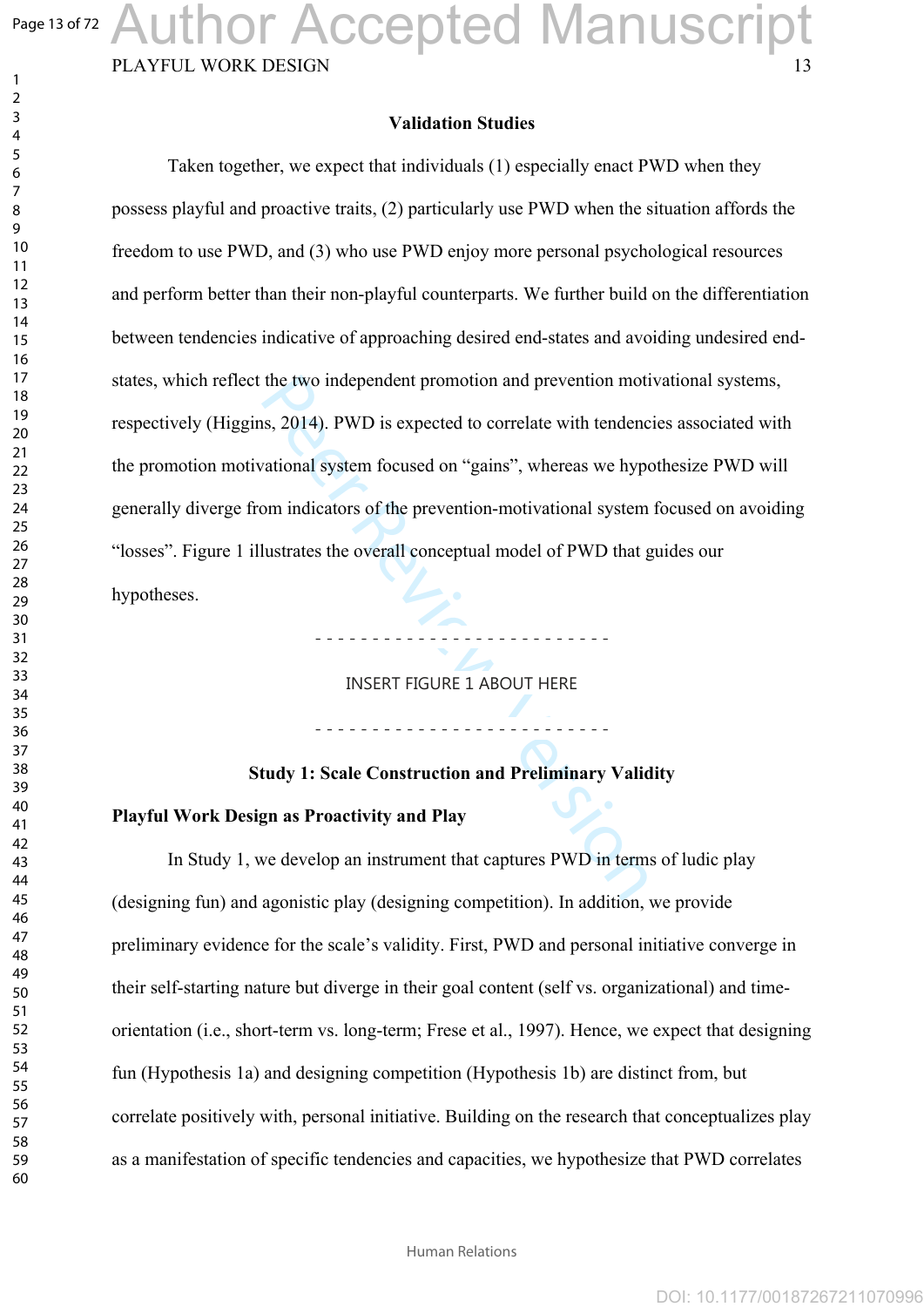### PLAYFUL WORK DESIGN Page 14 of 72 Author Accepted Manuscript

positively with general tendencies associated with play such as trait curiosity and trait openness. Curiosity describes the pursuit, recognition, and desire to explore novel, uncertain, complex, and ambiguous events (Kashdan et al., 2009). Likewise, individuals high in trait openness have the "recurrent need to enlarge and examine experiences" (McCrae & Costa, 1997, p. 826). Research suggests that individuals who possess these traits will strive to expand their experiences through play (Baumann et al., 2016; Berlyne, 1960; Guitard et al., 2005; Nakamura & Csikszentmihalyi, 2014; Proyer, 2012). Hence, we expect that designing fun correlates positively with trait curiosity (Hypothesis 2a) and trait openness (Hypothesis 2b). Similarly, we predict that designing competition relates positively to trait curiosity (Hypothesis 3a) and trait openness (Hypothesis 3b).

#### **Designing Fun as Ludic Play**

Csikszentmihalyi, 2014; Proyer, 2012). Hence, we experent Unit and the version of the version of that designing competition relates positively to trait openness (Hypothesis 3b).<br> **And in the version of the version of the v** Since designing fun and designing competition reflect ludic and agonistic play, respectively, we anticipate that designing fun and designing competition will correlate positively with ludic and agonistic traits (convergent validity); however, we further predict that designing fun correlates more strongly with ludic traits than designing competition and that designing competition correlates more strongly with agonistic traits than designing fun (divergent validity). While trait playfulness, trait humor, and creative personality represent ludic characteristics, competitiveness and achievement striving reflect agonistic characteristics. The conceptualization of trait playfulness builds on the ludic play literature and refers to "the predisposition to frame (or reframe) a situation in such a way to provide oneself (and possibly others) with amusement, humor, and/ or entertainment (Barnett, 2007, p. 955; Proyer, 2012). In a similar vein, humor is a character strength that refers to the capacity to make oneself and others laugh (Peterson & Seligman, 2004). Finally, trait creativity is considered to be a fundamental component of ludic play, reflective of the capacity for divergent thinking, which enables individuals to creatively approach and perform

 $\mathbf{1}$  $\overline{2}$  $\overline{4}$  $\overline{7}$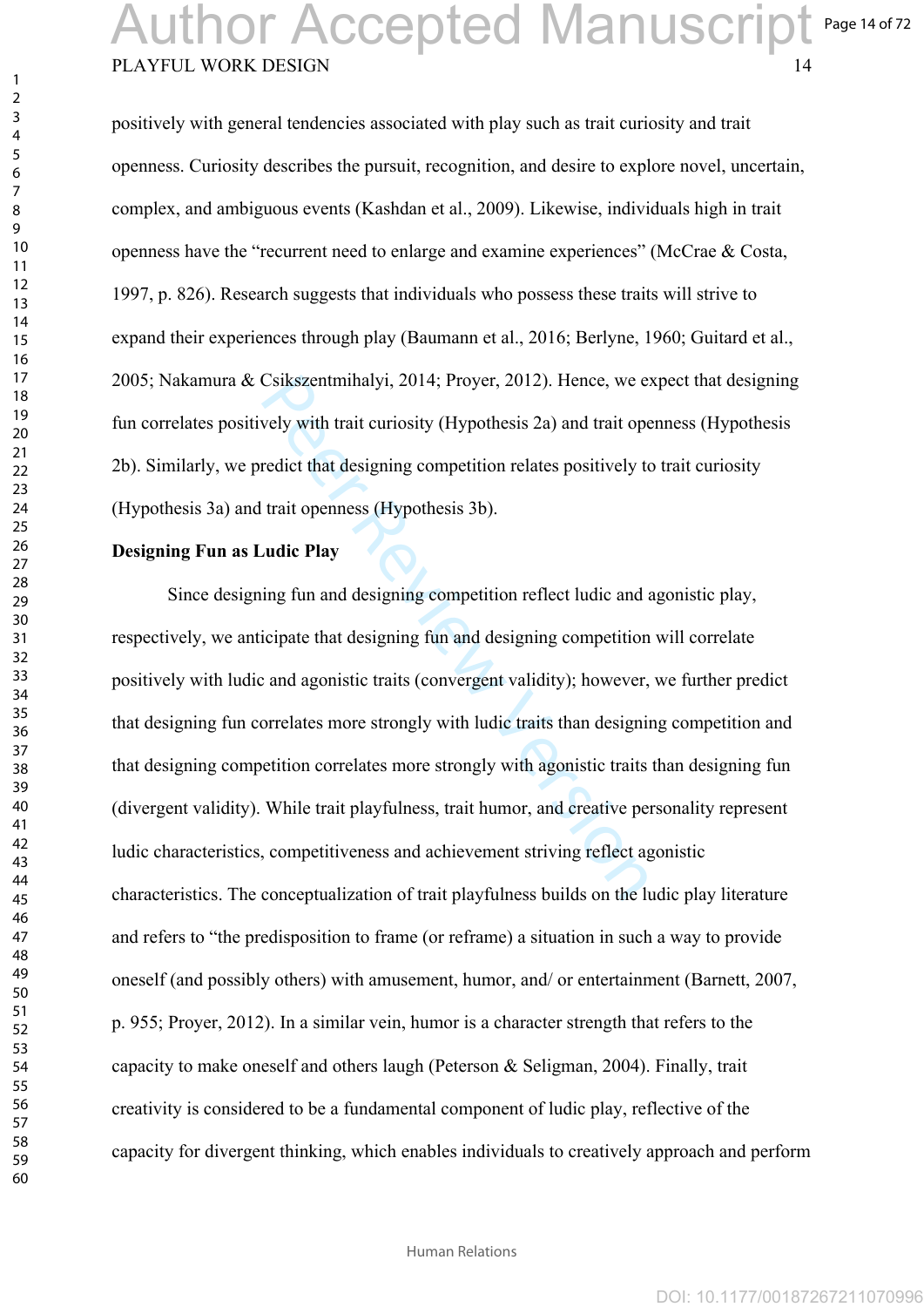$\mathbf{1}$  $\overline{2}$  $\overline{3}$  $\overline{4}$  $\overline{7}$ 

 

## PLAYFUL WORK DESIGN Author Accepted Manuscript

activities (Glynn & Webster, 1992; Guitard et al., 2005; Lieberman, 2014; see, for a review, Proyer et al., 2019). Taken together, we predict that designing fun correlates positively and more strongly than designing competition with trait playfulness (Hypothesis 4a), sense of humor (Hypothesis 4b), and trait creativity (Hypothesis 4c).

#### **Designing Competition as Agonistic Play**

with designing competition. Trait competitiveness re<br>
berform others and frame situations as competitions (<br>
). The achievement striving facet of conscientiousnes<br>
or excellence (Costa & McCrae, 1985). Competitive<br>
related Since competitiveness and achievement striving represent agonistic traits they should especially correlate with designing competition. Trait competitiveness refers to having a strong desire to outperform others and frame situations as competitions (Houston et al., 2002; Hibbard et al., 2010). The achievement striving facet of conscientiousness refers to the will to achieve and strive for excellence (Costa & McCrae, 1985). Competitiveness and achievement striving are closely related; however, competitiveness also focuses on others, whereas achievement striving is mainly self-centered (Moon, 2001). Hence, we expect that designing competition correlates positively, and more strongly than designing fun, with competitiveness (Hypothesis 5a) and achievement striving (Hypothesis 5b).

#### **Divergent Behavioral Tendencies**

Finally, we expect PWD to diverge from constructs reflective of the preventionmotivational system focused on avoiding losses such as procrastination and cynicism. The tendency to procrastinate refers to the propensity to put off work and avoid an activity under one's control (Tuckman, 1991), which reflects avoidance of negative emotions (Sirois & Pychyl, 2013). Cynicism refers to a negative, callous, and cynical attitude towards one's job characterized by distancing oneself from work (Leiter & Schaufeli, 1996). Typically, individuals develop cynical attitudes towards their work to avoid incurring further energetic losses (Maslach et al., 2001). We expect that the enactment of PWD operates independently from procrastination and cynicism. To illustrate, individuals who score low on procrastination may utilize PWD to 'kick-start' their focal task, whereas procrastinators may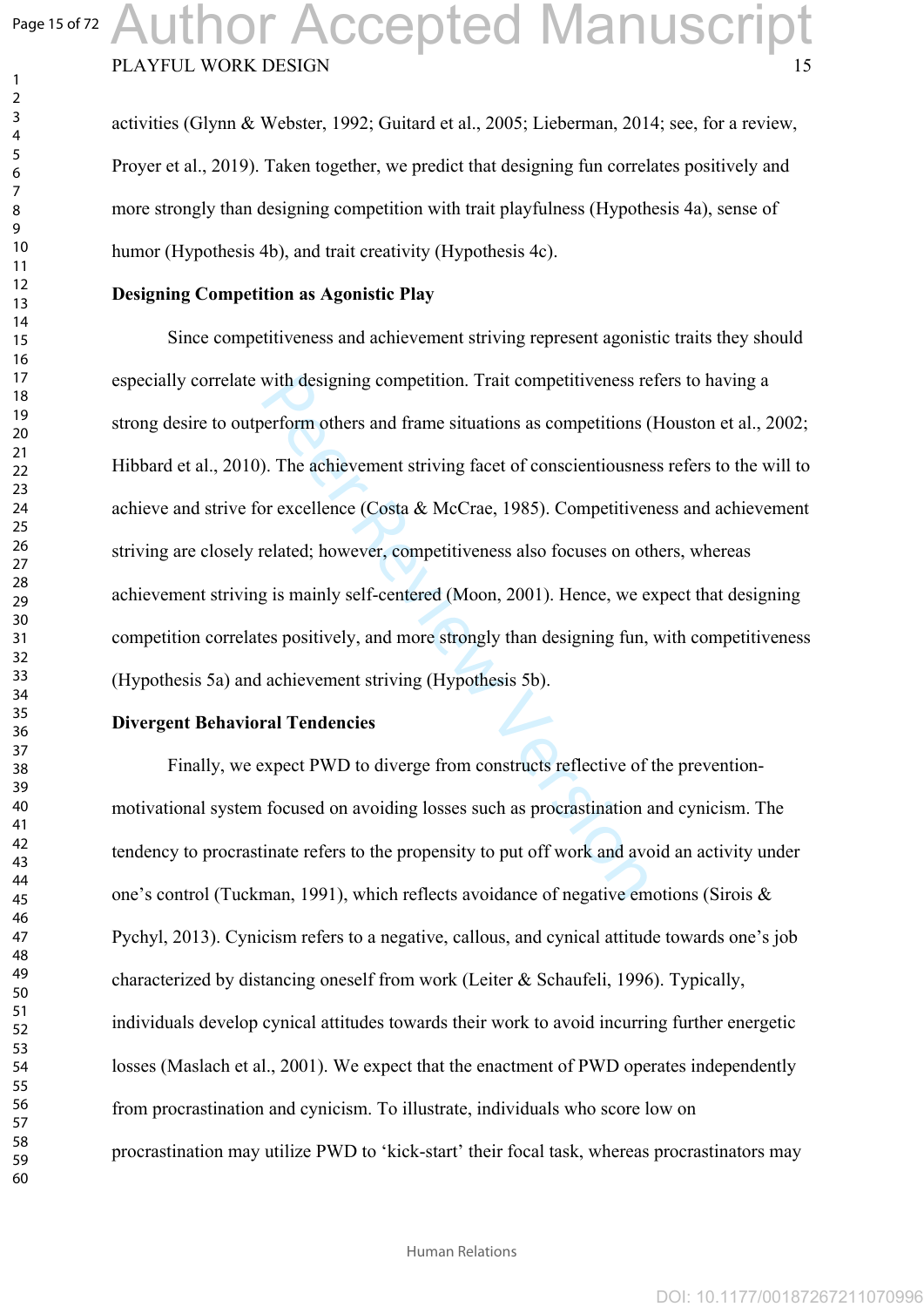employ PWD to avoid their focal task by playfully designing other work activities. Similarly, while individuals low in cynicism may initiate PWD to further expand their motivation, cynical individuals may also initiate PWD to protect their energies or as a strategy to further distance themselves from work and as a form of resistance (Rodrigues & Collinson, 1995). These opposing associations suggest that designing fun and designing competition diverge from procrastination and cynicism.

#### **Method**

#### **Content Validity, Item Generation, and Reduction**

Method<br>
tem Generation, and Reduction<br>
(one professor in organizational psychology and thr<br>
ed 75 items utilizing an inductive approach based on<br>
ad experiences with clients (DeVellis, 2016). All iter<br>
scored items reduce Four experts (one professor in organizational psychology and three work design consultants) generated 75 items utilizing an inductive approach based on their knowledge of the subject matter and experiences with clients (DeVellis, 2016). All items were positively keyed since reverse-scored items reduce validity, introduce systematic error, and may cause an artifactual response factor consisting of all negatively worded items (Hinkin, 1995). Experiences with clients comprised workshop exercises and interviews on the use of play during work to make tasks more fun and challenging. During the next round, we selected and reformulated 39 items to ensure that the final item pool consisted of statements that indicated to what extent employees proactively integrated play with work with commonly described play elements (e.g., humor, fantasy, narrative, competition, challenges, rules; Lieberman, 2014; Caillois, 2001; Csikszentmihalyi, 1975; Huizinga, 1949). A panel of six Work and Organizational psychologists was provided with the following description of PWD: "Playful work design is a proactive employee strategy of using imagination and behavior to make work more challenging and fun". The panel evaluated and scrutinized the item pool based on clarity and construct validity. Specifically, they were instructed to rate items in terms of clarity, unambiguity, and conciseness on a 5-point scale (1 = *bad quality*, 5 = *good quality*). We retained items with a high degree of consensus and minor comments ( $n = 26$ ;  $M = 4.33$ ).

 $\mathbf{1}$  $\overline{2}$  $\overline{4}$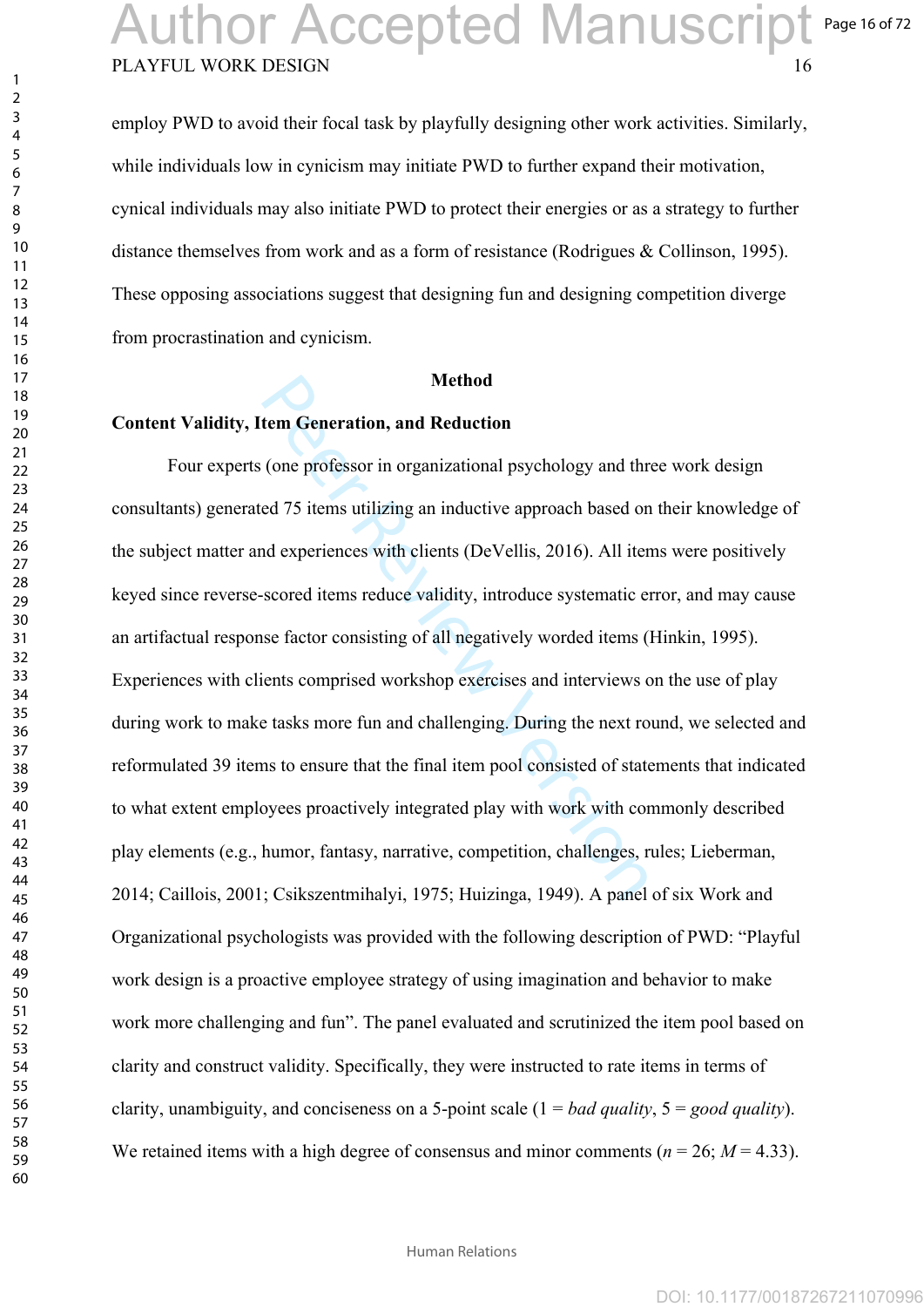$\mathbf{1}$  $\overline{2}$  $\overline{4}$ 

## PLAYFUL WORK DESIGN Author Accepted Manuscript

Finally, we formulated several new items based on the feedback  $(n = 6)$ , which resulted in a total set of 32 items for the exploratory factor analyses.

#### **Procedure and Participants**

uld win a wireless headset worth 50 euros. In total, 4<br>mple consisted of 262 men (61.2%) and 166 women<br>142 years of age (*SD* = 12.62), worked 46.33 hours a<br>ears in their current job (*SD* = 11.75). Most of our sa<br>40.2%) Participants were recruited through social media and the personal network of the authors. We informed participants of the general purpose of the study, that they could withdraw at any time, and that their responses were completely confidential. To incentivize participants, they could win a wireless headset worth 50 euros. In total, 428 Dutch employees participated. The sample consisted of 262 men (61.2%) and 166 women (38.8%). On average, participants were 40.42 years of age  $(SD = 12.62)$ , worked 46.33 hours a week  $(SD = 16.20)$ , and worked 12.97 years in their current job  $(SD = 11.75)$ . Most of our sample received vocational training (40.2%) or finished high school (25.2%). Participants worked in a variety of sectors such as trade (41.8%), healthcare (15.4%), education (9.8%), industry (7.9%), and business services (7.2%). The participants rated the 32 items on a five-point scale (1 = *never*,  $5 = \text{very often}$ .

#### **Measures**

In addition to the 32 newly developed items to measure PWD, we included various scales to establish preliminary evidence of construct validity. Statements were rated on a 5 point scale unless stated otherwise (1 = *strongly disagree*, 5 = *strongly agree*).

**Proactivity.** We measured proactivity with the seven-item Self-reported Initiative Questionnaire (Frese et al., 1997). An example item is: "I actively attack problems".

**General Play Traits.** We measured trait curiosity and trait openness. Curiosity was measured with the ten-item Curiosity and Exploration Inventory-II (Kashdan et al., 2009). Respondents rated statements such as "I am the kind of person who embraces unfamiliar people, events, and places" (1 = *not at all*, 5 = *extremely*). The ten-item Openness to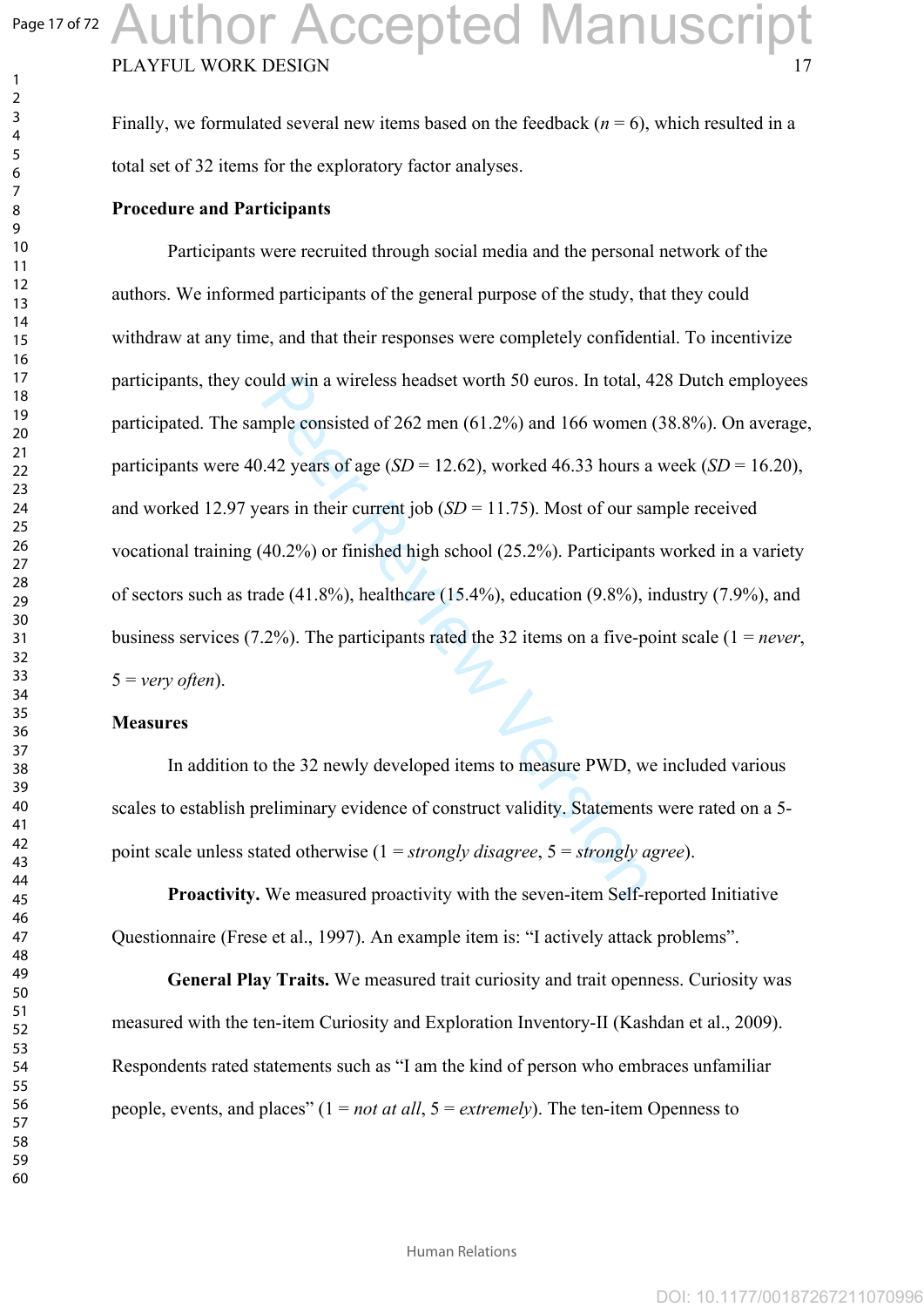Experience scale of the Big Five Inventory was used to measure openness (John et al., 2008). One example item is: "I see myself as someone who is ingenious".

**Ludic Traits.** We used instruments that measure trait playfulness, humor, and creative personality. We measured trait playfulness with the five-item Short Measure of Playfulness (Proyer et al., 2012). Example items are "I am a playful person" and "Good friends would describe me as a playful person" (1 = *strongly disagree*, 7 = *strongly agree*). Humor was measured with the nine-item humor scale of the Values in Action Inventory of Strengths (Peterson & Seligman, 2004). An example item is "I use laughter to brighten the days of others" (1 = *very uncharacteristic*, 5 = *very characteristic*). We used the four-item Creative Personality Scale to measure creative personality (Gough, 1979; Zhou, 2003). Respondents rated items such as "I am inventive".

Example 1992). An example item is "I use laugh wery uncharacteristic, 5 = very characteristic). We also very uncharacteristic, 5 = very characteristic). We also Scale to measure creative personality (Gough, 1979 tems such **Agonistic Traits.** Competitiveness was measured with the five-item competition subscale of the Work and Family Orientation questionnaire (Helmreich & Spence, 1978). An example item is: "feel that winning is important in both work and games". We measured the achievement striving facet of conscientiousness with the ten-item achievement striving subscale from the NEO Personality Inventory (Costa  $\&$  McCrae, 1992). An example item is: "I plunge into tasks with all my heart".

**Divergent Behavioral Tendencies.** We used measures of procrastination and cynicism to assess divergent validity. We measured procrastination with eight of the highest loading items of the Procrastination Scale (Tuckman, 1991), such as "I am an uncurable time waster". We used the four-item cynicism subscale from the Maslach Burnout Inventory to measure cynicism (Maslach et al., 1986). An example item is: "I doubt the significance of my work" (1 = *never*, 7 = *always*).

#### **Results**

#### **Exploratory Factor Analyses**

 $\mathbf{1}$  $\overline{2}$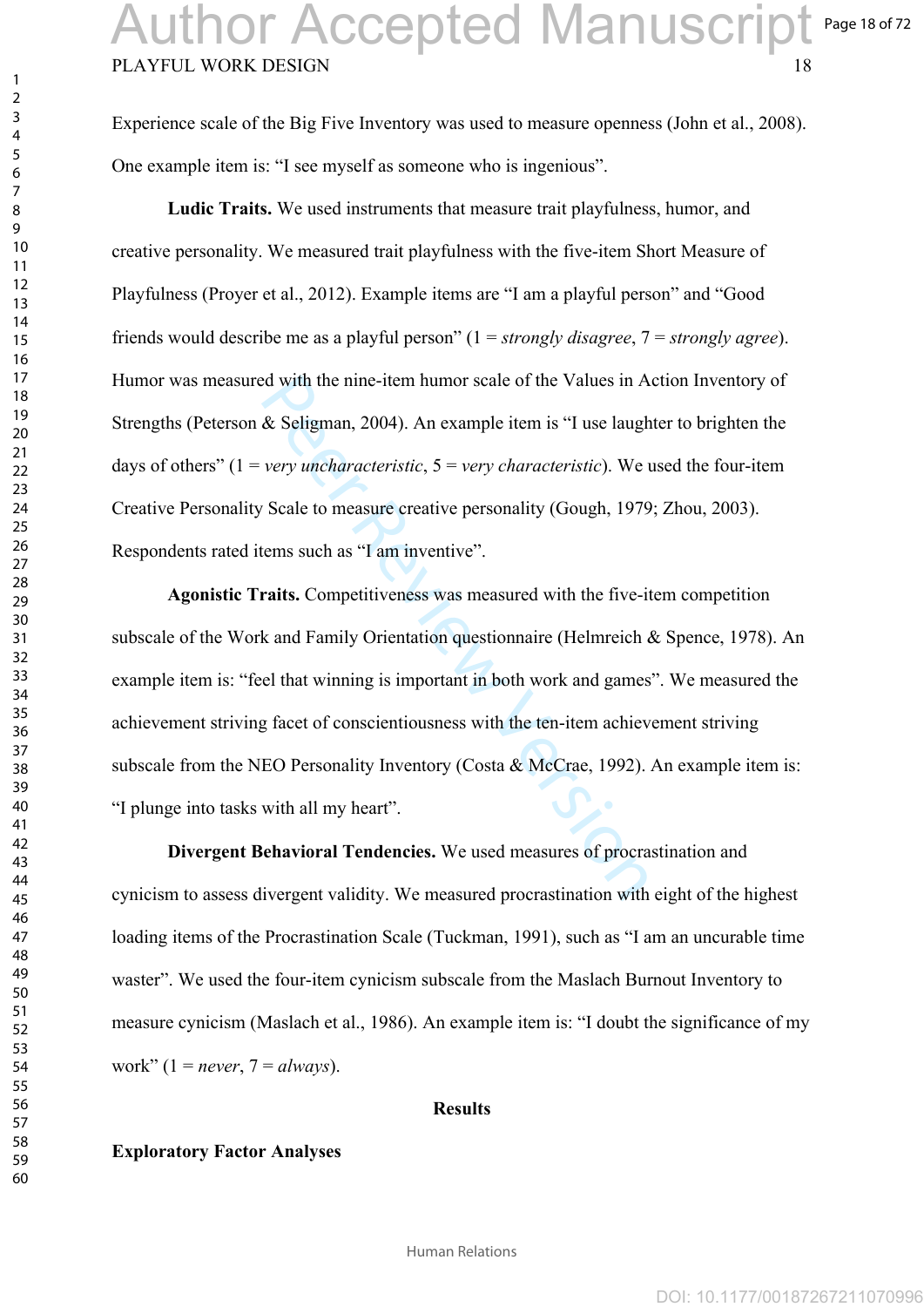$\mathbf{1}$  $\overline{2}$  $\overline{3}$  $\overline{4}$  $\overline{7}$ 

## PLAYFUL WORK DESIGN Author Accepted Manuscript

The 32 items were used in iterative exploratory factor analyses (EFA) using principal component analysis and oblique rotation (promax). Oblique rotation was chosen because the hypothesized factors, designing fun and designing competition, represent correlated facets of the higher-order latent PWD construct. To ensure content validity and avoid redundancy, we removed items that did not distinctly load on their intended dimension, showed substantial overlap with other items, or created aberrant deviations from the two-factor structure. In addition, to ensure a concise and parsimonious instrument, we utilized an iterative approach where we inspected Eigenvalues ( $> 1$ ), cross-loadings ( $\leq$  .35), overlap, and content validity of the statements to add and remove items (Osborne et al., 2008). An iterative approach to the factor analysis was deemed most appropriate in consideration of the novelty of the construct, need for a parsimonious meaningful instrument, and lack of empirical studies to draw items from.

concise and parsimonious instrument, we utilized an Eigenvalues ( $> 1$ ), cross-loadings ( $< .35$ ), overlap, a d and remove items (Osborne et al., 2008). An iterationed most appropriate in consideration of the novious meani In total, the iterative procedure identified 12 items that loaded distinctively on their expected factor and mirrored the proposed two-dimensional nature of PWD (see Table 1). The factor loadings ranged from .43 to .80 and none of the cross-loadings exceeded .27. The first factor described ludic play during work, which we refer to as *designing fun*, and explained 34.39% of the variance (Eigenvalue = 4.13; alpha reliability coefficient = .75). The second factor consisted of items that measure agonistic play during work, which we label as *designing competition*, and explained an additional 10.20% of the variance (Eigenvalue = 1.22). In addition to the alpha reliability coefficients  $(\alpha)$ , we calculated the omega reliability coefficients ( $\omega$ ) for each PWD subdimension based on maximum likelihood estimation of factor loadings and error variances (Hayes & Coutts, 2020). The reliabilities of the designing fun ( $\alpha$  = .75,  $\omega$  = .75) and designing competition scale were acceptable ( $\alpha$  = .73,  $\omega$  = .74). The item means vary between 2.61 and 3.97 ( $\bar{x}$  = 3.18), which suggests most individuals occasionally engage in PWD. The absolute values of the skewness and kurtosis indices did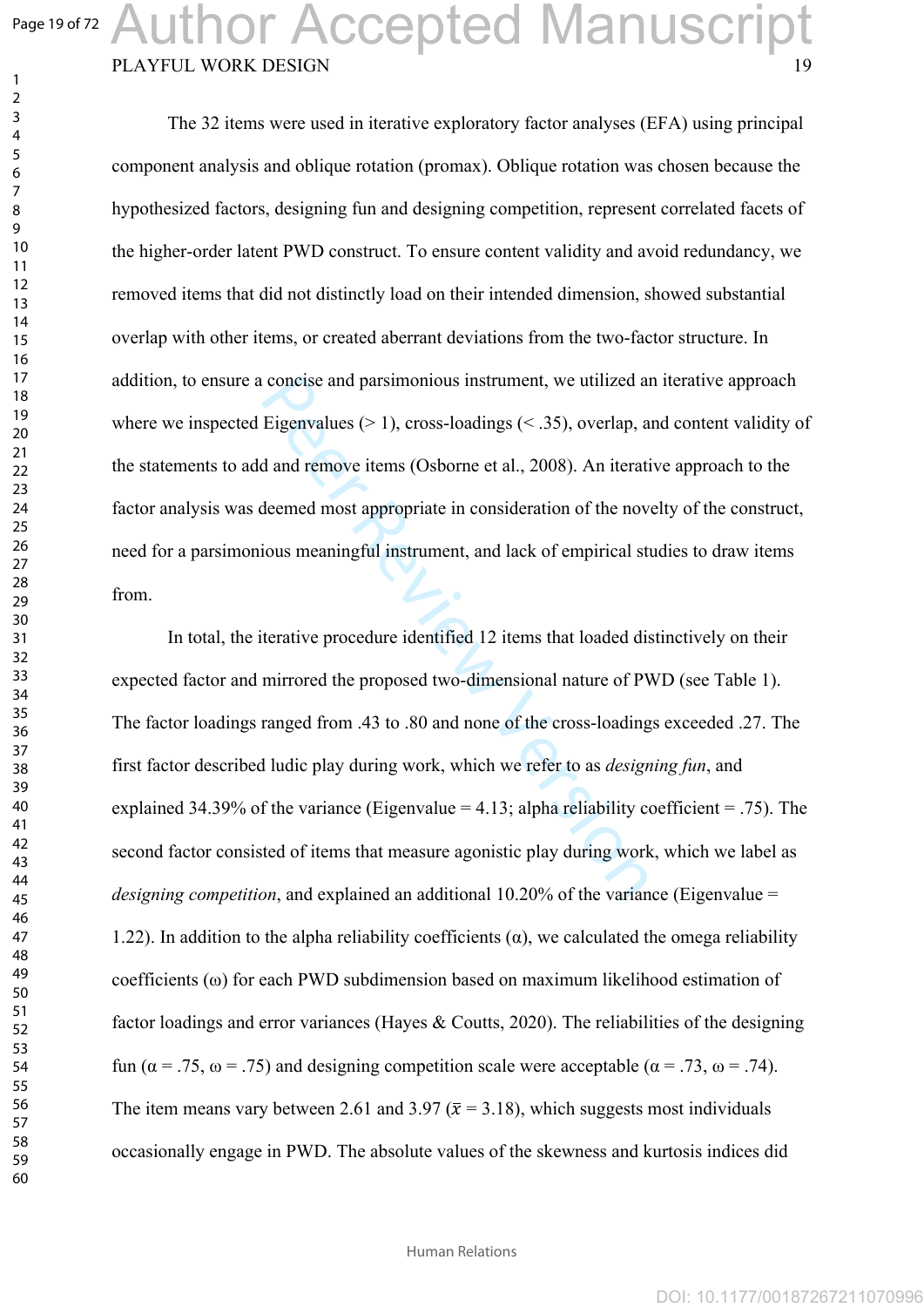### PLAYFUL WORK DESIGN 20 Page 20 of 72 uthor Accepted Manuscript

not exceed 1.1, which indicates the items are normally distributed (Kline, 1998). The designing fun and designing competition subscales were intercorrelated ( $r = .56$ ,  $p < .01$ ; see Table 1).

- - - - - - - - - - - - - - - - - - - - - - - - - -

INSERT TABLE 1 ABOUT HERE

- - - - - - - - - - - - - - - - - - - - - - - - - -

#### **Validity Evidence**

ents the means, standard deviations, reliabilities, and<br>ted that designing fun (Hypothesis 1a) and designing<br>uld correlate positively with personal initiative. In su<br>exesociated positively with designing fun  $(r = .36, p$ <br>, Table 2 presents the means, standard deviations, reliabilities, and correlations of the variables. We predicted that designing fun (Hypothesis 1a) and designing competition (Hypothesis 1b) would correlate positively with personal initiative. In support of Hypothesis 1, personal initiative associated positively with designing fun ( $r = .36$ ,  $p < .01$ ) and designing competition ( $r = .36$ ,  $p < .01$ ). Hypothesis 2 states that designing fun (a) and designing competition (b) correlate positively with the trait of curiosity. Indeed, trait curiosity was positively correlated with designing fun ( $r = .42$ ,  $p < .01$ ) and designing competition ( $r = .46$ ,  $p < .01$ ). Finally, we hypothesized that designing fun (Hypothesis 3a) and designing competition (Hypothesis 3b) would relate positively to trait openness. As expected, designing fun ( $r = .40$ ,  $p < .01$ ) and designing competition ( $r = .31$ ,  $p < .01$ ) correlated positively with trait openness. Taken together, the results indicate that individuals with proactive and playful tendencies tend to design fun and design competition.

Hypothesis 4 states that designing fun would correlate positively, and more strongly than designing competition, with trait playfulness (a), humor (b), and creative personality (c). To compare the strength of the correlations, we calculated two-tailed 95% confidence intervals of the differences (Zou, 2007). The strength of the correlations significantly differs in size when the confidence interval excludes zero. Indeed, the positive correlations between designing fun and playfulness ( $r = .45$ ,  $p < .01$ ; LL: 0.19, UL: 0.35), humor ( $r = .41$ ,  $p < .01$ ;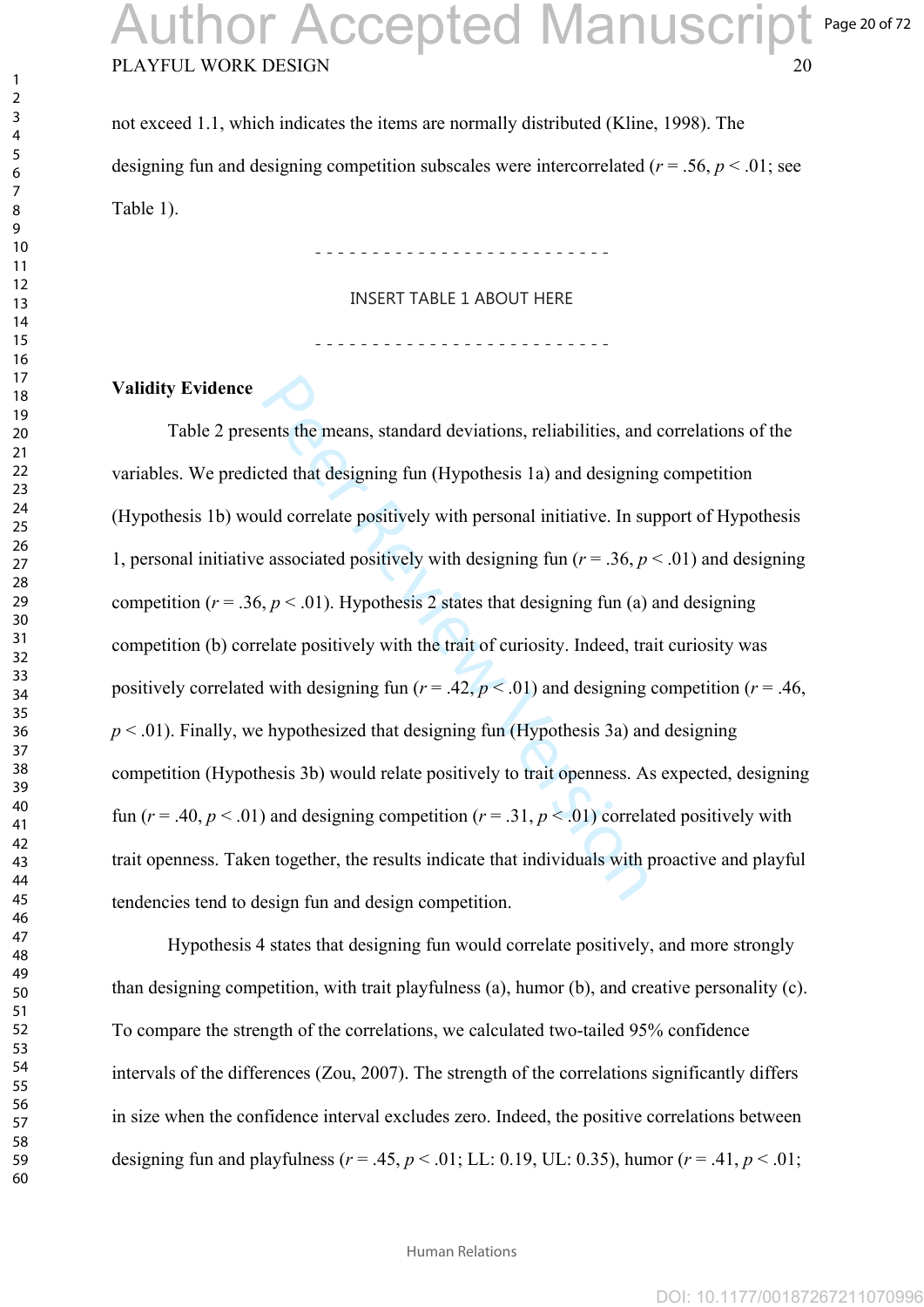$\mathbf{1}$  $\overline{2}$ 

### PLAYFUL WORK DESIGN Author Accepted Manuscript

LL: .20, UL: .36), and creative personality ( $r = .36$ ,  $p < .01$ ; LL: .04, UL: .20) were stronger than the associations between designing competition and the respective ludic traits (Table 2). In contrast, we predicted that designing competition would correlate positively, and more strongly than designing fun, with trait competitiveness (Hypothesis 5a) and achievement striving (Hypothesis 5b). Indeed, the correlations of designing competition with competitiveness ( $r = .44$ ,  $p < .01$ ; LL: .18 UL: .34) and achievement striving ( $r = .34$ ,  $p < .01$ ; LL: .04, UL: .20) were stronger than the associations between designing fun and the agonistic traits (Table 2). These findings support the conceptualization of designing fun and designing competition as ludic and agonistic play, respectively.

ere stronger than the associations between designing<br>se findings support the conceptualization of designing<br>and agonistic play, respectively.<br>I that PWD diverged from procrastination and cynicism<br>ith procrastination  $(r = -.0$ We expected that PWD diverged from procrastination and cynicism. Designing fun neither correlated with procrastination ( $r = -0.01$ ,  $p = 0.963$ ) nor cynicism ( $r = -0.08$ ,  $p = 0.088$ ). Likewise, designing competition did not relate to procrastination  $(r = -0.01, p = 0.859)$ ; however, designing competition did show a small negative correlation with cynicism (*r* = -  $.13, p \leq .05$ ).

INSERT TABLE 2 ABOUT HERE

- - - - - - - - - - - - - - - - - - - - - - - - - -

#### **Discussion**

- - - - - - - - - - - - - - - - - - - - - - - - - -

The two-dimensional factor structure that emerged from iterative exploratory factor analyses mirrored the duality of play, which we labeled designing fun and designing competition. Further supporting this distinction, designing fun especially correlated with ludic traits (i.e., playfulness, humor, creative personality), whereas designing competition was especially related to agonistic traits (i.e., competitiveness, achievement striving). As hypothesized, both dimensions converged similarly with personal initiative and general traits associated with play (i.e., curiosity, openness), which supports the conceptualization of PWD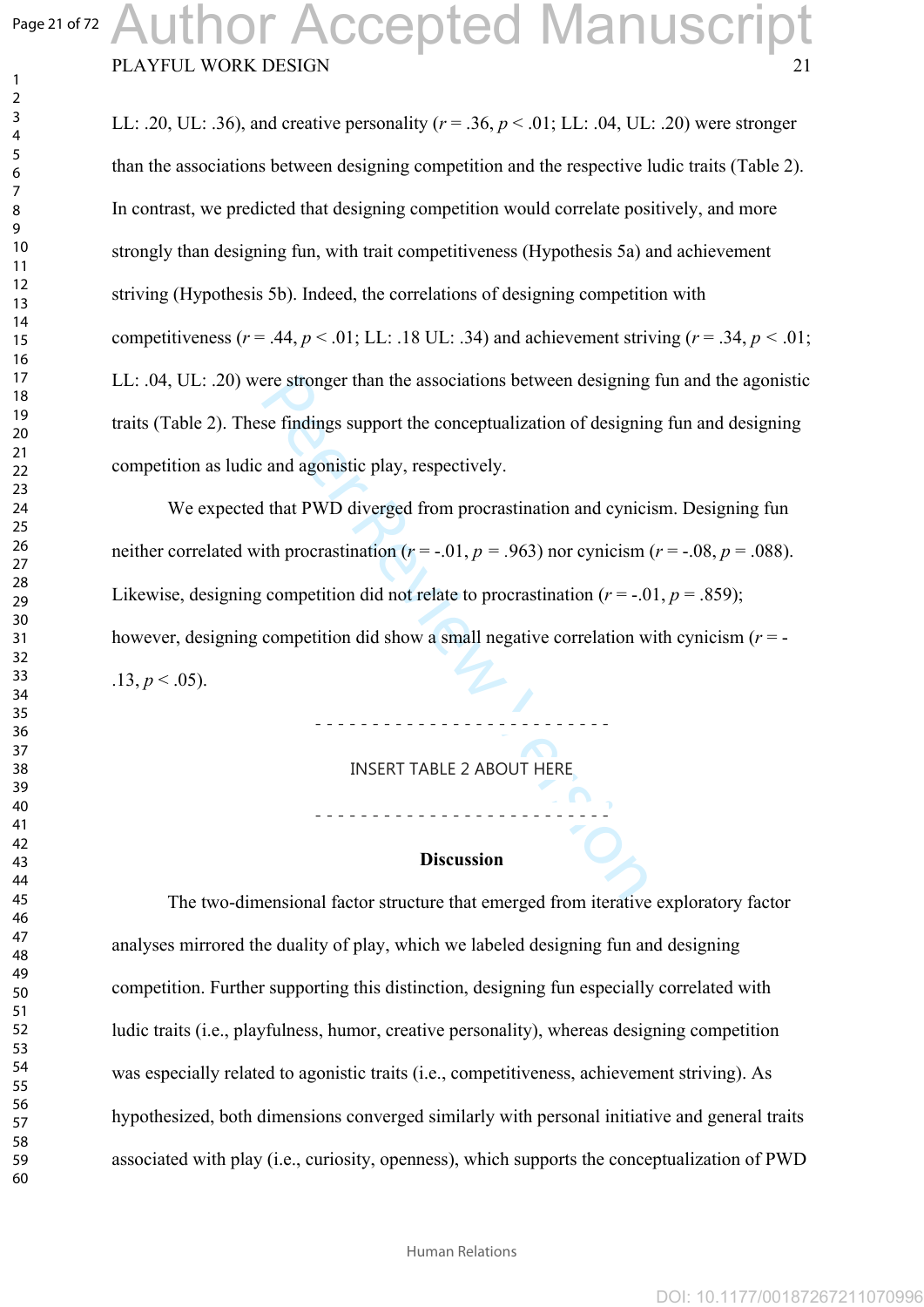### PLAYFUL WORK DESIGN Page 22 of 72 Author Accepted Manuscript

as an integration of play and proactivity during work. Finally, PWD diverged from constructs reflective of withdrawal and avoidance – suggesting PWD is indicative of a different motivational system. Taken together, the findings support the two-dimensional conceptualization of PWD as behavior reflective of proactive ludic play and proactive agonistic play during work.

#### **Study 2: Cross-Validation and Additional Validity Evidence**

#### **Playful Work Design vs. Job Crafting**

gn vs. Job Crafting<br>sto cross-validate the two-dimensional factor structu<br>esis 6) and provide further construct validity. Job cra<br>r in relation to PWD. Job crafting can be defined as s<br>job resources (Tims et al., 2012; Pet Study 2 aims to cross-validate the two-dimensional factor structure of the PWD instrument (Hypothesis 6) and provide further construct validity. Job crafting is an important construct to consider in relation to PWD. Job crafting can be defined as self-initiated changes in job demands and job resources (Tims et al., 2012; Petrou et al., 2012). Such proactive efforts can also be conceptualized as contraction (prevention/avoidance-oriented) and expansion (promotion/approach-oriented) of the task, cognitive, skill, and relational boundaries of the job (Bindl et al., 2019; Laurence, 2010; Wrzesniewski & Dutton, 2001; Zhang & Parker, 2019). In contrast, PWD does not involve changing job resources or job demands. PWD also does not promote change through expansion or contraction of the scope of the job. PWD creates change by proactively restructuring cognition and behavior *during existing* work activities. To illustrate, a cashier who crafts their job may seek out or drop certain tasks by asking to be responsible for the bookkeeping or by exchanging their cleaning task with a colleague; try to get to know or avoid certain colleagues; and, focus on how the supermarket ensures that individuals in society have easy access to food or channel attention away from tasks that involve wasting food. These behaviors exemplify self-initiated changes in job demands and job resources as well as expansion and contraction of the boundaries of the job (Bindl et al., 2019; Tims et al., 2012). In contrast, a cashier who designs work to be more playful may imagine an amusing narrative for the item list of each customer (to create

 $\mathbf{1}$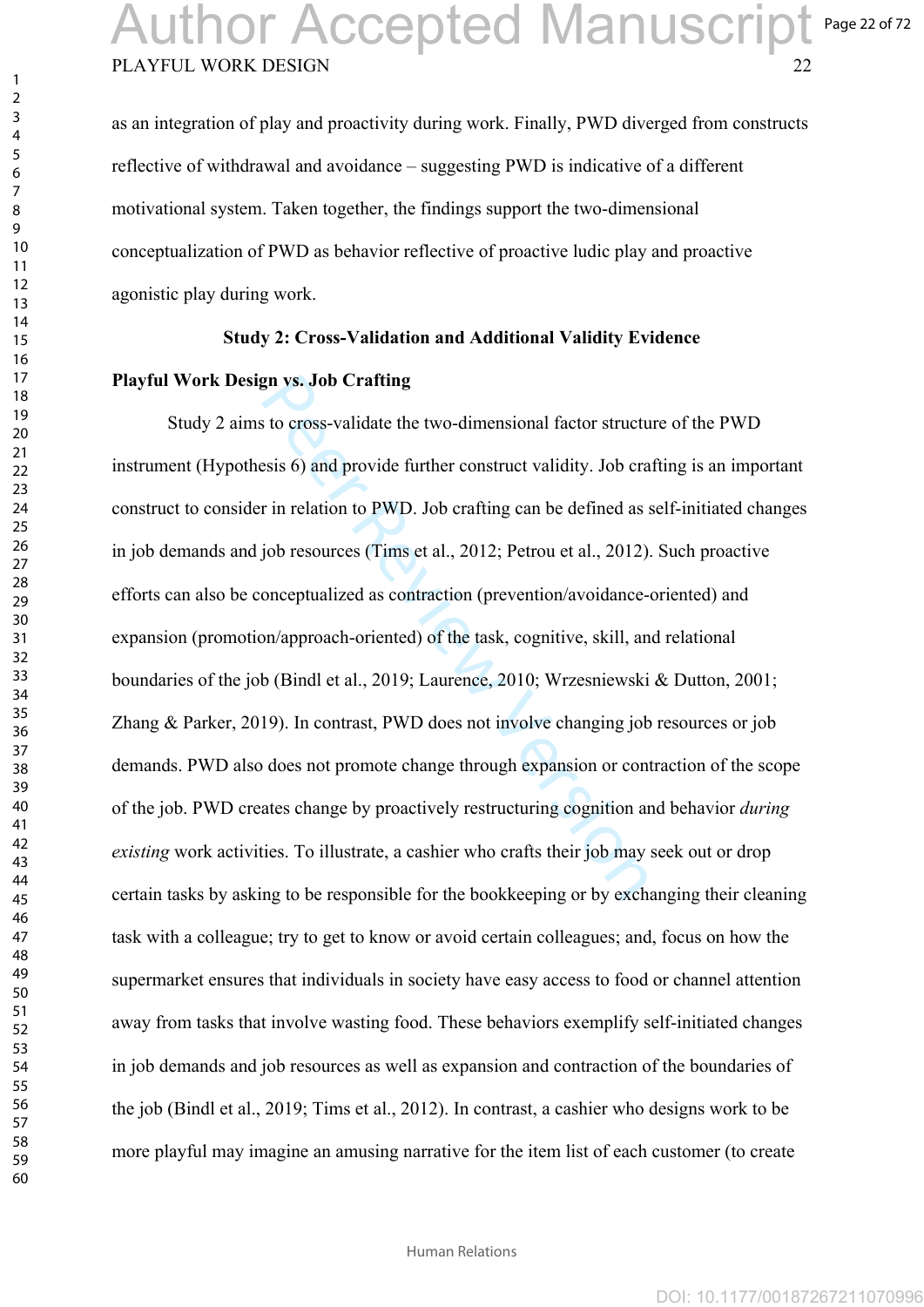#### Author Accepted Manuscript Page 23 of 72 PLAYFUL WORK DESIGN  $\mathbf{1}$

fun) and try to scan articles as fast as possible (to create challenge). The cashier does not aim to modify the boundaries of their obligations, relations, and meaning of the job; the aim is to redesign the experience to be more fun and challenging by integrating play with work within the boundaries of the activities. Hence, we argue PWD is distinct from job crafting due to the differences in content and how the behaviors realize change (discriminant validity; Hypothesis 7). However, PWD and job crafting overlap in terms of self-started changes to optimize work conditions (convergent validity). Hence, we argue that designing fun correlates positively with increasing structural resources (Hypothesis 8a), increasing social resources (Hypothesis 8b), and increasing challenge job demands (Hypothesis 8c). Likewise, Hypothesis 9 states that designing competition is positively associated with increasing structural resources (Hypothesis 9a), increasing social resources (Hypothesis 9b), and increasing challenge job demands (Hypothesis 9c).

#### **Convergent Behavioral Tendencies**

itions (convergent validity). Hence, we argue that de<br>
with increasing structural resources (Hypothesis 8a)<br>
sis 8b), and increasing challenge job demands (Hypot<br>
that designing competition is positively associated w<br>
(Hyp We expect that when individuals design fun and design competition, they frame and perform activities with a ludic and agonistic orientation, which builds on an individual's mental capacities and flexibility (Lieberman, 2014; Csikszentmihalyi, 1975). Imagination refers to the mental capacity to simulate certain activities and experiences (Taylor et al., 1998). When individuals design fun or competition, they may utilize their imagination to frame and approach activities in a ludic (e.g., as a theatrical performance) or agonistic (e.g., as a challenging puzzle) fashion. Hence, we expect that imagination correlates positively with designing fun (Hypothesis 10a) and designing competition (Hypothesis 10b). Behavioral rigidity refers to the tendency to maintain the status quo and avoid unknown activities (Lynam, 2012). This tendency stands in stark contrast with PWD, which revolves around self-initiating changes to create surprises, uncertainties, and complexities. Hence, Hypothesis

 $\overline{2}$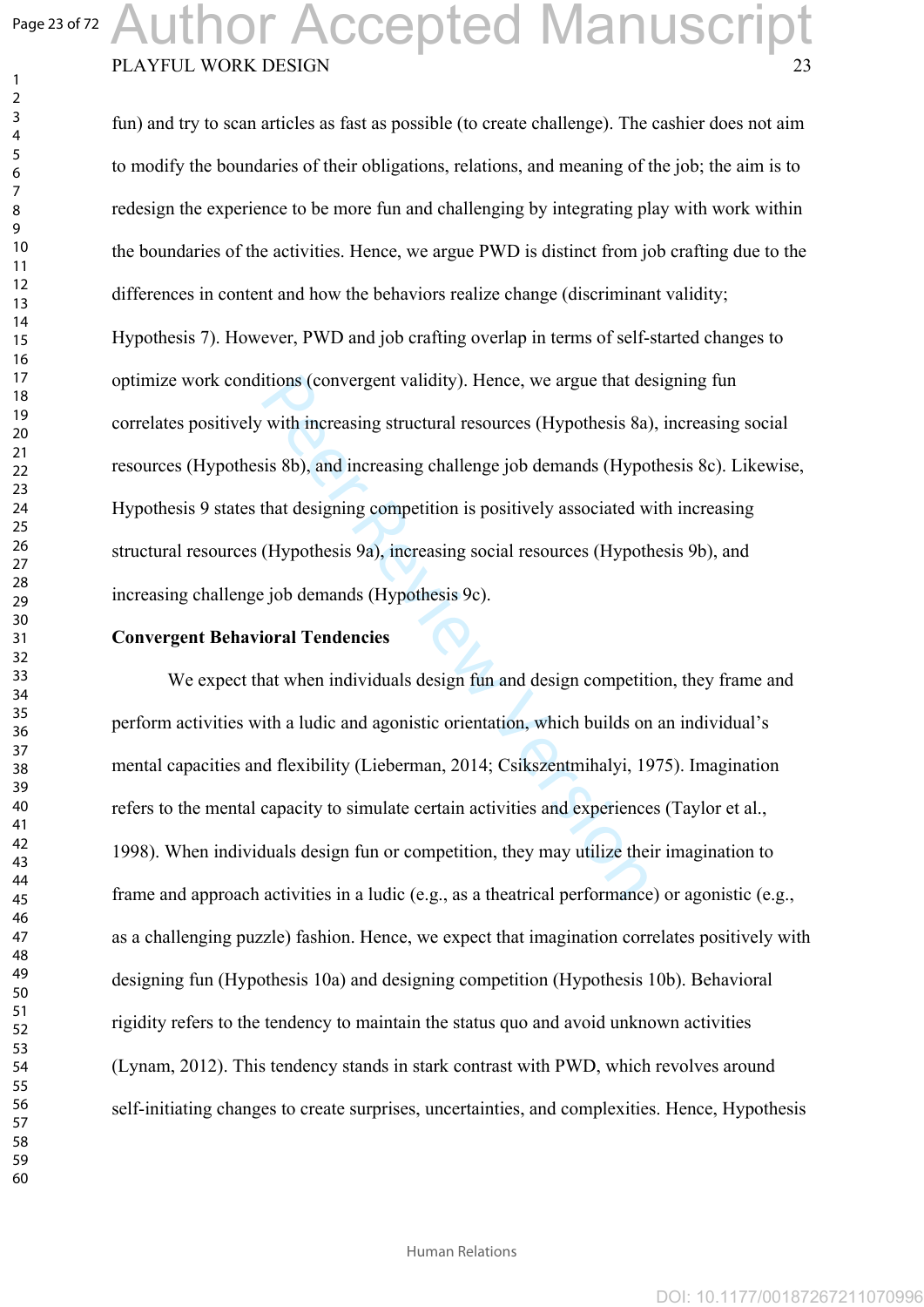11 states that behavioral rigidity correlates negatively with designing fun (H11a) and designing competition (H11b).

#### **Convergent Job Characteristics**

for play provide employees with the latitude to plays<br>to the degree of freedom, independence, and discret<br>lince higher levels of autonomy afford individuals w<br>ticipate that designing fun (Hypothesis 12a) and des<br>rrelate po Finally, as mentioned in the preceding paragraphs, PWD is embedded in activities. The characteristics of these activities may promote or limit the opportunities to playfully design work (Mainemelis & Ronson, 2006; Celestine & Yeo, 2021). Autonomy and supervision support for play provide employees with the latitude to playfully design work. Job autonomy refers to the degree of freedom, independence, and discretion (Morgeson & Humphrey, 2006). Since higher levels of autonomy afford individuals with more play opportunities, we anticipate that designing fun (Hypothesis 12a) and designing competition (Hypothesis 12b) correlate positively with autonomy. Likewise, supportive supervision may stimulate PWD by signaling that play is permissible (Celestine & Yeo, 2021; Petelczyc et al., 2018). Hence, we predict experience support for fun will correlate positively with (H13a) designing fun and (H13b) designing competition.

#### **Divergent Behavioral Tendencies**

We expect PWD to manifest independently from constructs that reflect avoidance such as laziness. Similar to procrastination, laziness reflects an unwillingness to engage in and an avoidance of work (Costa & McCrae, 1985). Hence, we expect laziness to diverge from designing fun and designing competition.

#### **Playful Work Design and Energy Management**

Play theory suggests that individuals initiate play to expand and recuperate their energetic resources (Berlyne, 1960; Celestine & Yeo, 2021; Ellis, 1973; Giddens, 1964; Magnuson & Barnett, 2013; Spencer, 1870). The affective-energetic states of employees can be described by work engagement, exhaustion, and job boredom (Schaufeli & Salanova, 2014). Work engagement is a positive, work-related state of mind characterized by vigor,

 $\mathbf{1}$  $\overline{2}$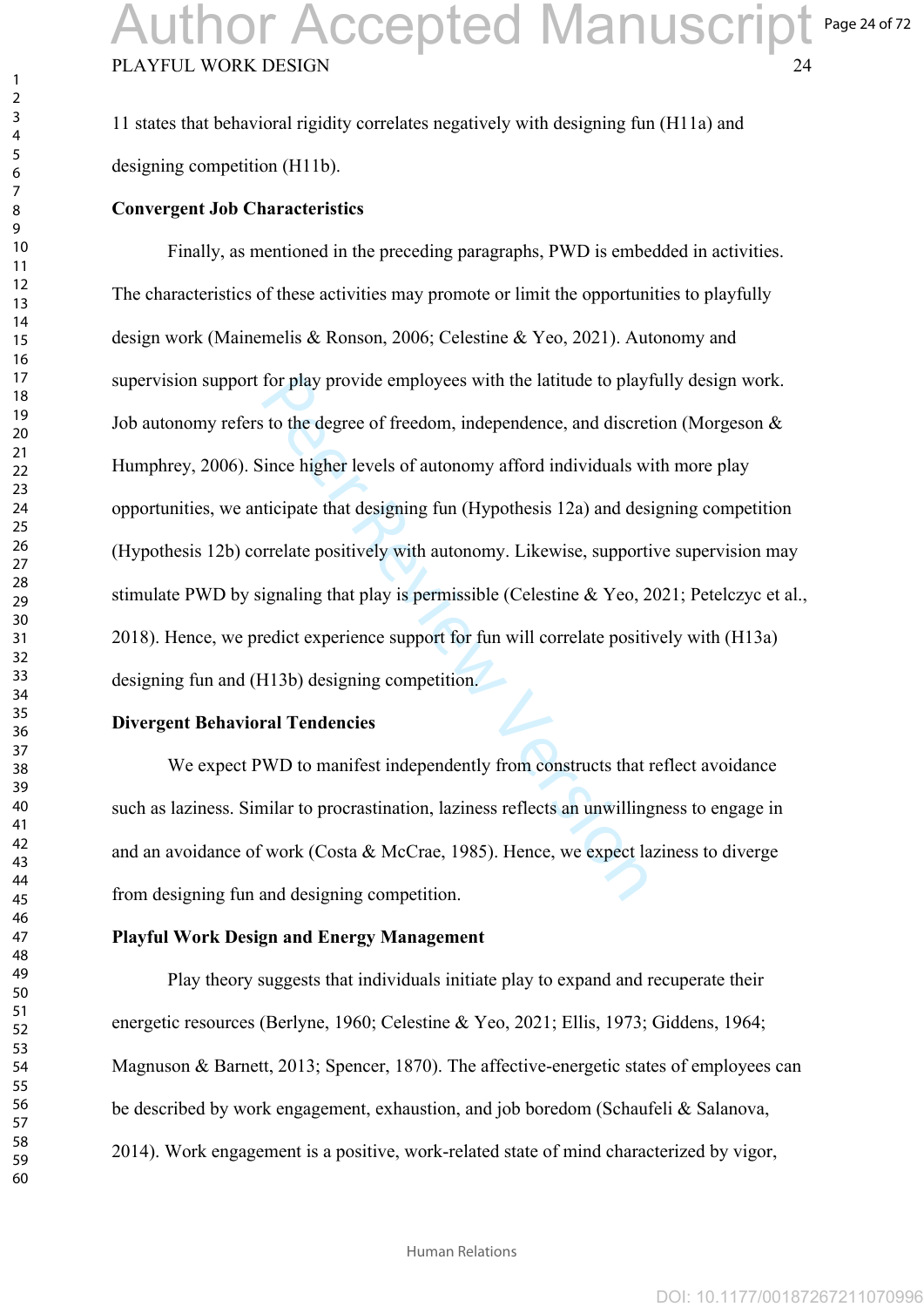$\mathbf{1}$  $\overline{2}$ 

### PLAYFUL WORK DESIGN Author Accepted Manuscript

dedication, and absorption (Schaufeli & Bakker, 2010). In contrast, exhaustion refers to a feeling of fatigue due to excessive demands (Maslach et al., 1986). Finally, job boredom reflects a lack of energetic resources and passiveness due to an unstimulating environment (Reijseger et al., 2013). In other words, engagement, exhaustion, and boredom reflect the employees' energetic reservoir. Therefore, we anticipate that designing fun (H14a) and designing competition (H14b) correlate positively with work engagement. In contrast, we expect that employees who design fun (H15a) and design competition (H15b) are generally less exhausted. Similarly, we expect that employees who design fun (H16a) and design competition (H16b) are less bored with their work.

#### **Method**

#### **Procedure and Participants**

es who design fun (H15a) and design competition (F<br>
ilarly, we expect that employees who design fun (H1<br>
are less bored with their work.<br> **Method**<br> **CEPER REVIEVALES**<br> **Method**<br> **CEPER REVIEVALES**<br> **CEPER REVIEVALES**<br> **CE** We recruited Dutch employees by posting (digital) flyers on social media channels (e.g., LinkedIn, Facebook). Participants were first informed of the general purpose of the study, the confidentiality of their responses, and that participation was voluntary. As an incentive, respondents could win a wireless headset worth 60 euros. We recruited 302 participants, which consisted of 164 women (54.3%) and 138 men (45.7%). Respondents had a mean age of 43.46 years old  $(SD = 11.70)$ , workweek of 42.07 hours  $(SD = 15.00)$ , and job tenure of 14.45 years ( $SD = 11.95$ ). Most participants received vocational training (32.5%) or higher professional education (32.1%). Participants worked in a variety of sectors, including transport (33.1%), healthcare (29.1%), education (16.2%), and business services (7.9%).

#### **Material**

All statements were rated on a 5-point scale (1 = *strongly disagree*, 5 = *strongly agree*), unless stated otherwise.

**Playful Work Design.** PWD was measured with the newly developed twelve-item PWD questionnaire from Study 1 (see Table 1).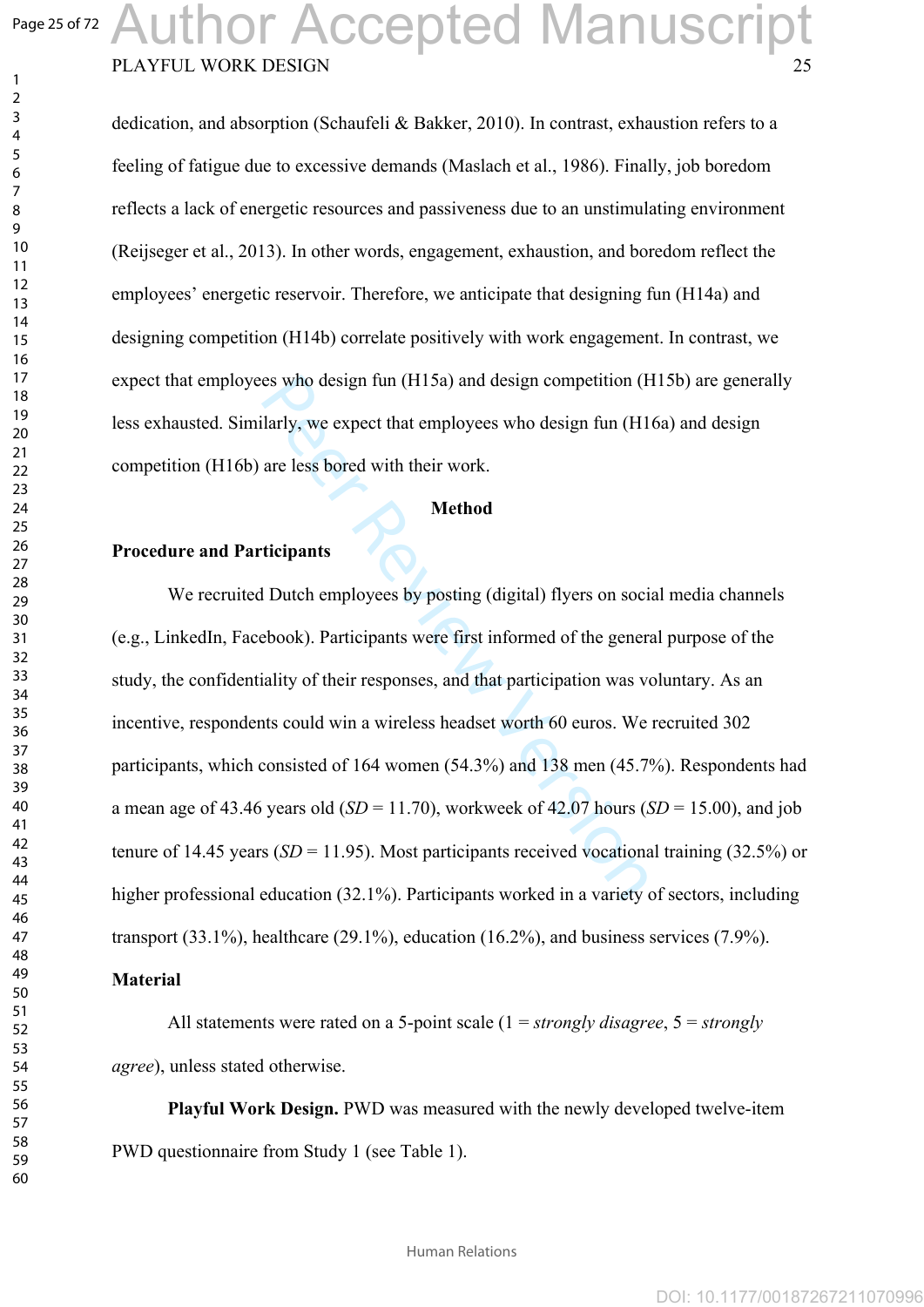### PLAYFUL WORK DESIGN 26 Page 26 of 72 **Author Accepted Manuscript**

**Job Crafting.** We measured three job crafting behaviors with the Job Crafting Questionnaire (Tims et al., 2012). Each scale consists of five items. Example items are: "I try to develop myself professionally" (increasing structural job resources), "I ask colleagues for advice" (increasing social job resources), and "When an interesting project comes along, I offer myself proactively as project co-worker" (increasing challenging job demands). Items were rated on a five-point scale (1 = *never*, 5 = *very often*).

Measures. We measured imagination, rigidity, supplement and a six-item scale to measured interedents of play. We used a six-item scale to measured 992). Respondents rated items such as: "I feel like measured with the seven **Convergent Measures.** We measured imagination, rigidity, support for fun, and autonomy as general antecedents of play. We used a six-item scale to measure imagination (Costa & McCrae, 1992). Respondents rated items such as: "I feel like my imagination can run wild". Rigidity was measured with the seven-item behavioral rigidity scale (Lynam et al., 2012). An example statement is: "I am very predictable". We measured manager support for fun with the five-item Manager Support for Fun scale (Tews et al., 2014). An example item is: "My managers try to make my work fun". We used three items to measure job autonomy (Bakker et al., 2003), including, "I can decide myself how I execute my work" (1 = *totally disagree*, 7 = *totally agree*).

**Divergent Measures.** Laziness was measured with the five-item laziness scale (Costa & McCrae, 1992). An example item is: "I tend to be lazy".

**Criterion Measures.** We measured work engagement, job boredom, and exhaustion  $(1 = never, 7 = always)$ . The nine-item Utrecht Work Engagement Scale was used to measure work engagement (Schaufeli et al., 2006). An example item is: "At my work, I feel bursting with energy". Job boredom was measured with the eight-item Boredom Scale (Reijseger et al., 2013). Participants rated how frequent statements such as "I feel bored at my job" applied to them. We measured exhaustion with the five-item exhaustion subscale from the Utrecht Burnout Scale (Schaufeli et al., 1996). An example item is: "I feel mentally exhausted by my work".

 $\mathbf{1}$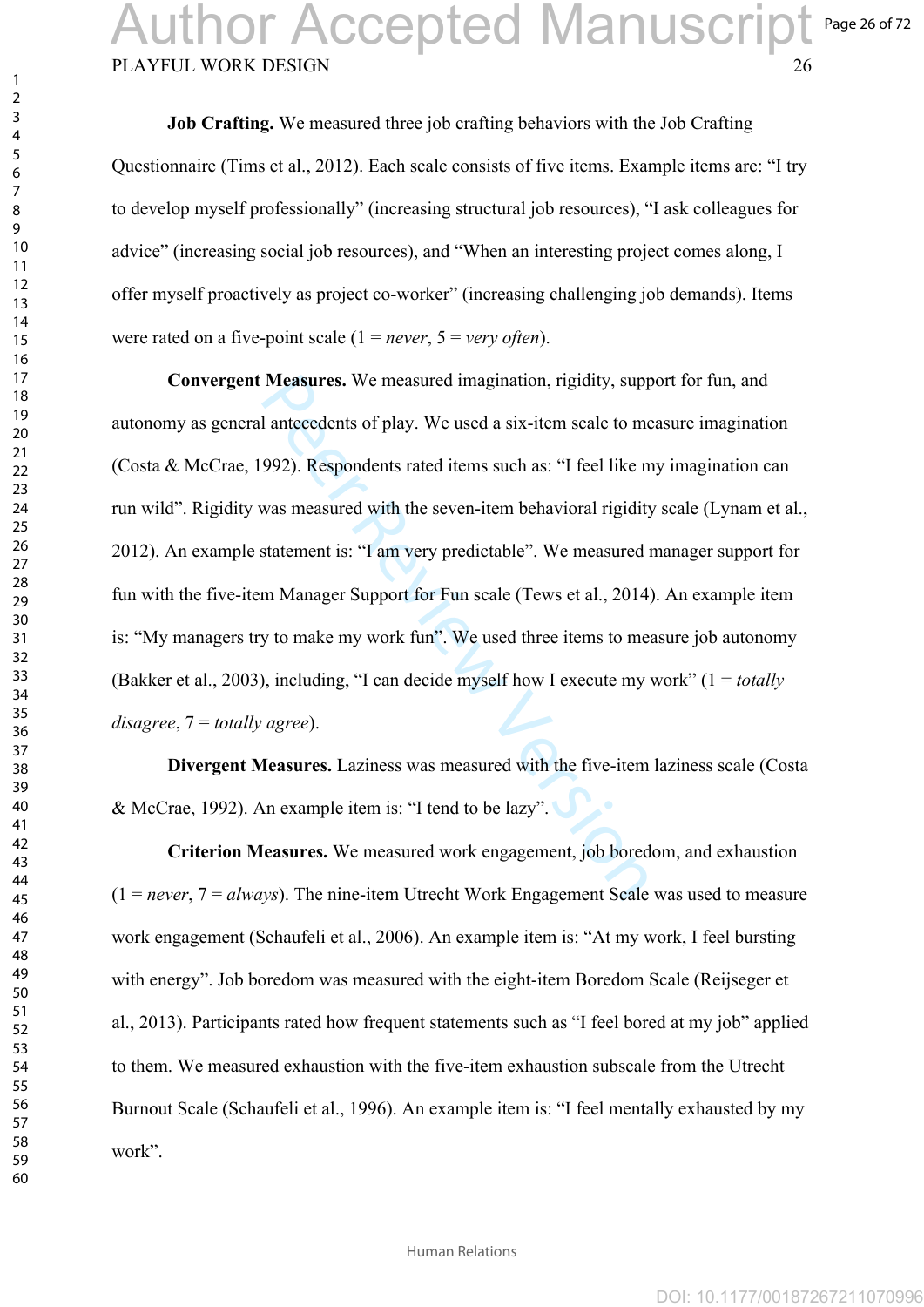# Author Accepted Manuscript

PLAYFUL WORK DESIGN

#### **Results**

#### **Confirmatory Factor Analyses**

dardized Root Mean Square Residual (SRMR). Thes<br>the  $\chi^2/df$  ratio is lower than three (Kline, 1998), TLI<br>SEA and SRMR values are lower than .08 (Hu & Be<br>sis 8, the findings indicate that two-factor model suff<br>FI = .923, To cross-validate the two-factor structure from Study 1 (Hypothesis 6), we conducted a confirmatory factor analysis with maximum likelihood estimation using Mplus (Muthén & Muthén, 1998-2017). Model fit was assessed with the chi-square/df ratio (χ<sup>2</sup>/df), Comparative Fit Index (CFI), Tucker-Lewis Index (TLI), Root Mean Square Error of Approximation (RMSEA), and Standardized Root Mean Square Residual (SRMR). These fit indices indicate acceptable fit when the  $\chi^2$ /*df* ratio is lower than three (Kline, 1998), TLI and CFI values exceed .90, and RMSEA and SRMR values are lower than .08 (Hu & Bentler, 1999). In support of Hypothesis 8, the findings indicate that two-factor model sufficient fits the data ( $\chi^2$ )  $= 129.41$ ,  $df = 53$ , CFI = .923, TLI = .905, RMSEA = .069, SRMR = .048), whereas the onefactor model fitted less adequately to the data ( $\chi^2$  = 195.95, *df* = 54;  $\Delta \chi^2$  = 66.54,  $\Delta df$  = 1, *p* < .01, CFI = .858, TLI = .826, RMSEA = .093, SRMR = .061). The standardized factor loadings of the two-factor model were statistically significant and ranged from .39 to .75 ( $p$  < .01). Similar to Study 1, designing fun ( $\alpha$  = .80,  $\omega$  = .80) and designing competition ( $\alpha$  = .75,  $\omega$  = .76) were intercorrelated ( $r = .59$ ,  $p < .01$ ) and sufficiently reliable (See Table 2).

To assess whether we can distinguish PWD from job crafting (Hypothesis 7), we performed a series of confirmatory factor analyses (see Table 3). The hypothesized measurement model consisted of five latent factors: designing fun, designing competition, increasing structural job resources, increasing job social resources, and increasing job challenges. The PWD dimensions consisted of 6 items each, whereas the three job crafting dimensions consisted of 5 items each. The hypothesized 5-factor model showed an acceptable fit to the data ( $\chi^2$  = 645.09, *df* = 314, CFI = .903, TLI = .891, RMSEA = .059, SRMR = .052). In addition, we compared the five-factor model with various alternative models such as a model assuming that items indicating designing competition and increasing challenge job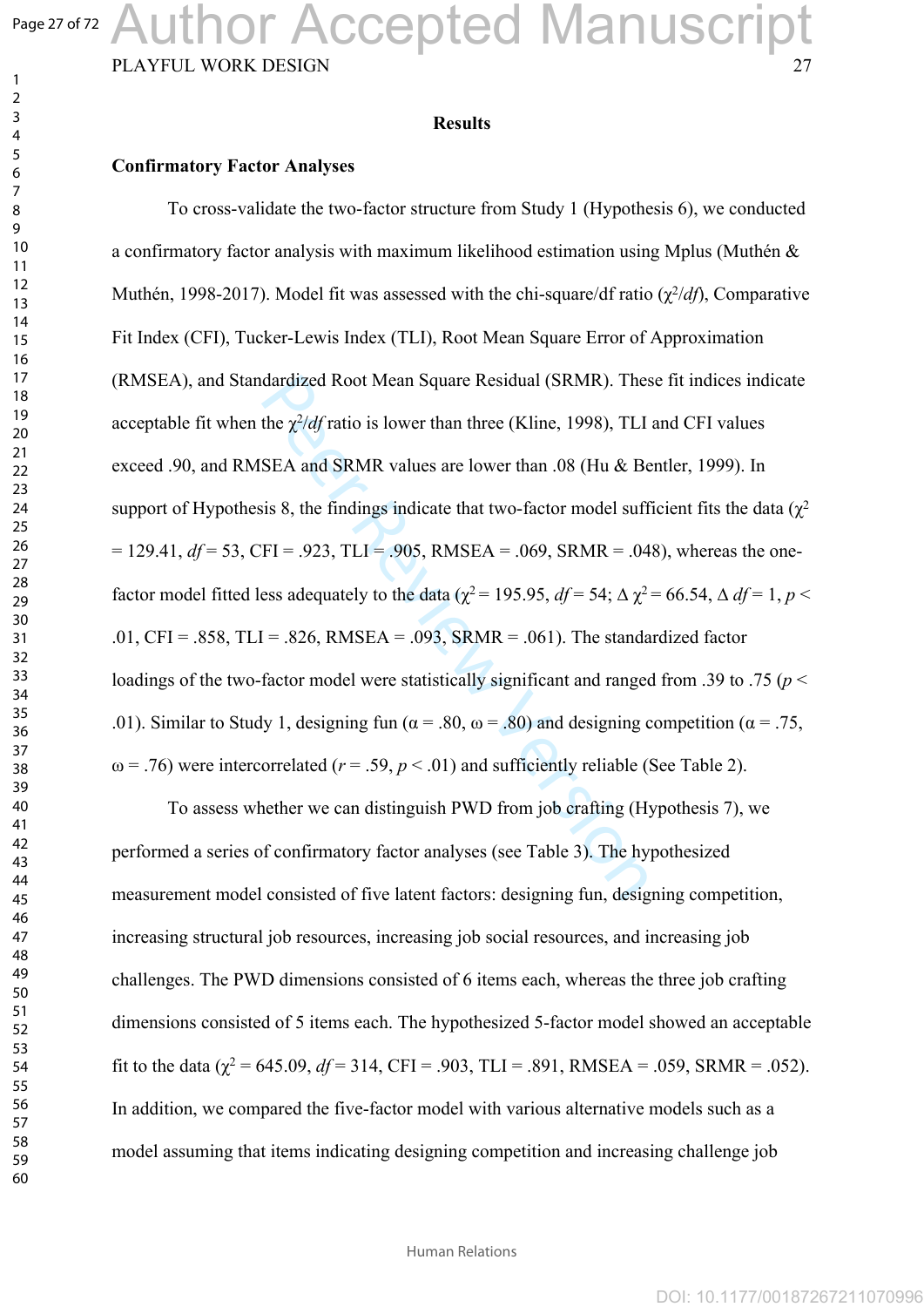### PLAYFUL WORK DESIGN 28 Page 28 of 72 **Author Accepted Manuscript**

demands refer to one underlying "increasing challenges" dimension (Model 11). However, none of the alternative models improved model fit beyond the original, five-factor model. Hence, we conclude that designing fun and designing competition are distinct and discernable from the dimensions of job crafting.

- - - - - - - - - - - - - - - - - - - - - - - - - -

INSERT TABLE 3 ABOUT HERE

- - - - - - - - - - - - - - - - - - - - - - - - - -

### **Convergent Validity**

by<br>ty<br>the descriptive statistics of the variables. It is im<br>the descriptive statistics of the variables. It is im<br>the behavioral rigidity and laziness scales, which may l<br>iations. We hypothesized that PWD would relate pos Table 4 presents the descriptive statistics of the variables. It is important to note the low reliability of the behavioral rigidity and laziness scales, which may have limited the validity of the associations. We hypothesized that PWD would relate positively to job crafting (Hypothesis 8 and 9). Indeed, designing fun and designing competition, respectively, correlated positively with increasing social job resources ( $r = .41$ ,  $p < .01$  and  $r = .43$ ,  $p <$ .01), increasing challenge job demands ( $r = .49$ ,  $p < .01$  and  $r = .52$ ,  $p < .01$ ), and increasing structural job resources ( $r = .43$ ,  $p < .01$  and  $r = .44$ ,  $p < .01$ ). We further predicted PWD to relate positively to imagination (H10) and negatively to behavioral rigidity (H11). As expected, imagination correlated positively with designing fun ( $r = .22$ ,  $p < .01$ ) and designing competition ( $r = .23$ ,  $p < .01$ ); and behavioral rigidity correlated negatively with designing fun ( $r = -0.23$ ,  $p < 0.01$ ) and designing competition ( $r = -0.22$ ,  $p < 0.01$ ). In other words, employees who use PWD tend to be proactive and somewhat more imaginative and less rigid in their behavior. Finally, we expected PWD to be more prevalent in settings characterized by autonomy (H12) and support for fun (H13). Indeed, autonomy correlated positively with designing fun ( $r = .17$ ,  $p < .01$ ) and designing competition ( $r = .23$ ,  $p < .01$ ); likewise, support for fun related positively to designing fun ( $r = .23$ ,  $p < .01$ ) and designing competition ( $r =$  $.21, p \leq .01$ ).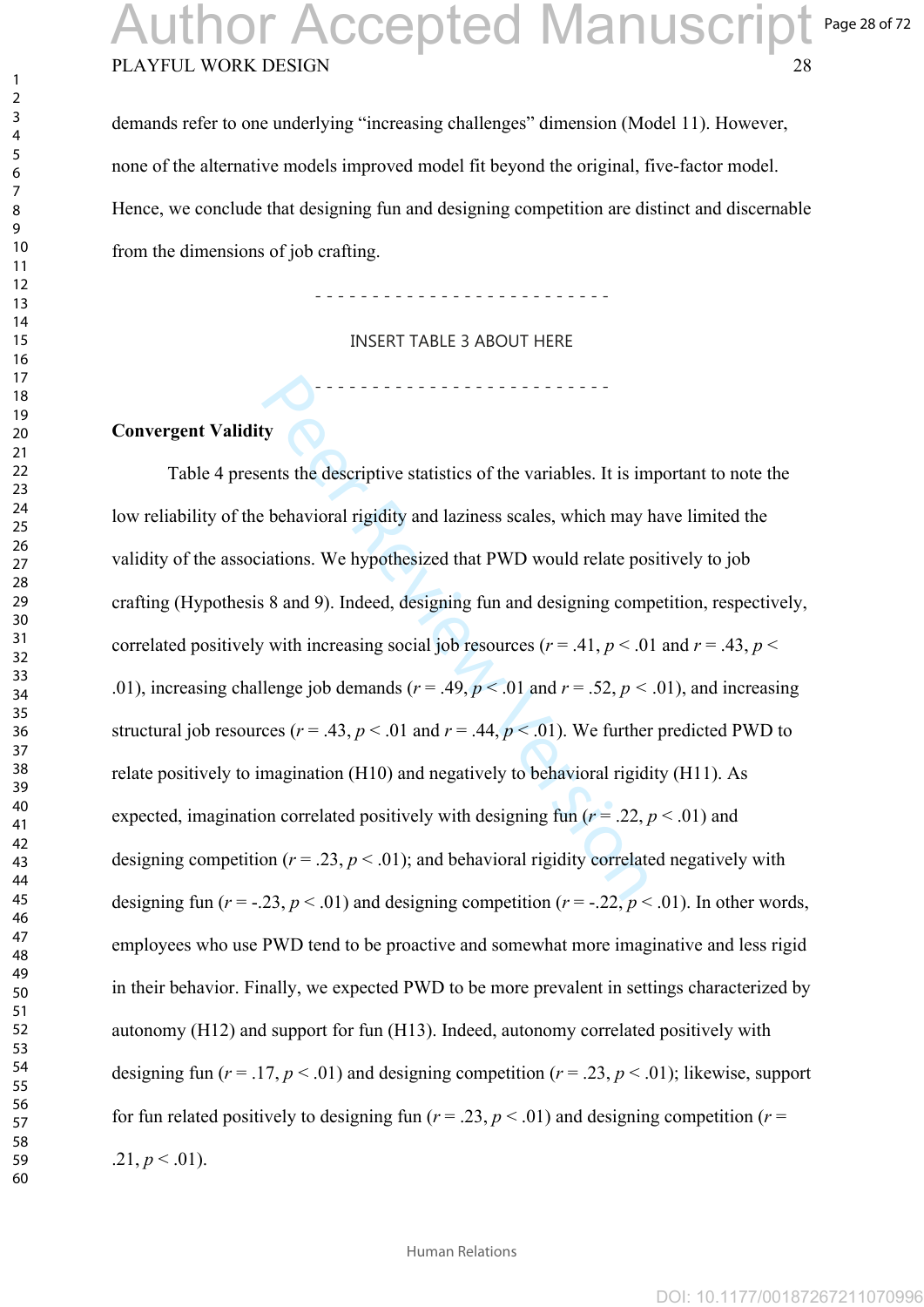# Author Accepted Manuscript

PLAYFUL WORK DESIGN

### **Divergent Validity**

We anticipated designing fun and designing competition to diverge from trait laziness. Neither designing fun ( $r = -0.01$ ,  $p = 0.845$ ) nor designing competition ( $r = -0.11$ ,  $p = 0.054$ ) correlated with laziness. These findings provide further evidence that PWD operates largely independently of the prevention-motivational system.

#### **Criterion Validity**

eed PWD would correlate positively with work engation (H15) and boredom (H16). As hypothesized,<br>signing competition  $(r = .36, p < .01)$  correlated positiver, designing fun  $(r = .01, p = .931)$  and competition<br>with exhaustion. Simil We hypothesized PWD would correlate positively with work engagement (H14), and negatively with exhaustion (H15) and boredom (H16). As hypothesized, designing fun (*r* = .30,  $p < .01$ ) and designing competition ( $r = .36$ ,  $p < .01$ ) correlated positively with work engagement. However, designing fun ( $r = .01$ ,  $p = .931$ ) and competition ( $r = .07$ ,  $p = .244$ ) were not associated with exhaustion. Similarly, designing fun ( $r = .02$ ,  $p = .791$ ) and designing competition ( $r = .04$ ,  $p = .523$ ) were not associated with job boredom. Thus, while employees who use PWD generally feel more engaged, they do not experience less or more boredom and exhaustion than less playful counterparts.

INSERT TABLE 4 ABOUT HERE

- - - - - - - - - - - - - - - - - - - - - - - - - -

- - - - - - - - - - - - - - - - - - - - - - - - - -

#### **Discussion**

Study 2 replicated the two-dimensional factor structure found in Study 1. In addition, the confirmatory factor analyses revealed that PWD is distinguishable from job crafting. The correlations support the conceptualization of PWD as a form of proactive behavior and play, and suggest situational latitude promotes PWD. As expected, employees who design fun and design competition generally feel more engaged. However, contrary to our expectations, PWD did not correlate with exhaustion and job boredom. The energy management perspective of play may explain these findings (Celestine & Yeo, 2021). That is, on opposing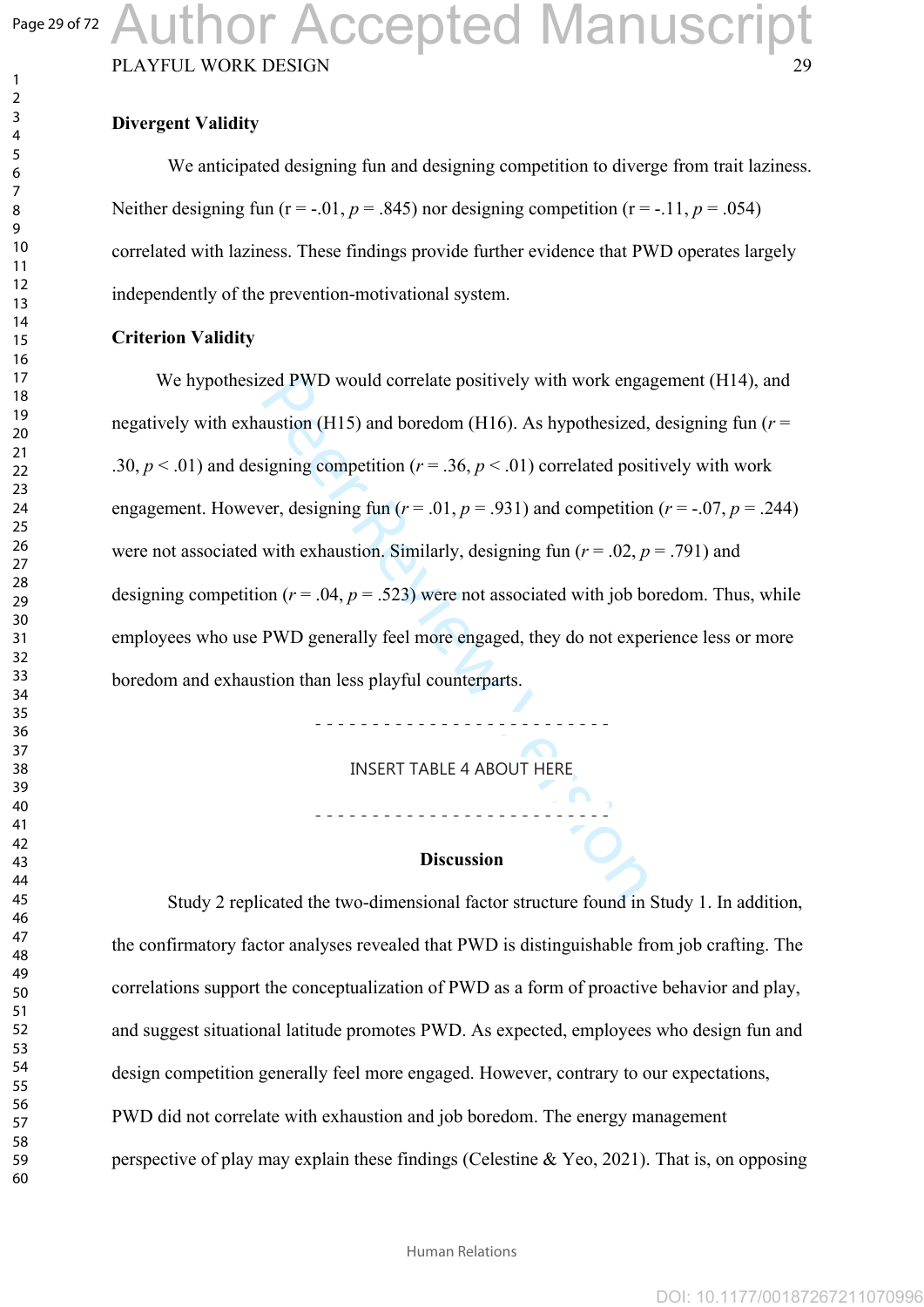ends of the continuum of exhaustion and boredom, employees may initiate PWD. Individuals who generally do not feel exhausted or bored may initiate PWD to expand their resources, whereas individuals who lack energetic resources may initiate PWD to recuperate.

#### **Study 3: Longitudinal Invariance and Predictive Validity**

#### **PWD and Behavioral Motivational Systems**

vidence. Moreover, we examine the predictive powerting designing fun and designing competition from and colleague-ratings). In addition, we will evaluate yond job crafting, personal initiative, and fun activities and that Study 3 further tests the psychometric robustness of the PWD instrument and provides additional validity evidence. Moreover, we examine the predictive power of the PWD scales by temporally separating designing fun and designing competition from the outcome measures (i.e., self- and colleague-ratings). In addition, we will evaluate their incremental predictive power beyond job crafting, personal initiative, and fun activities. In the preceding paragraphs, we argued that PWD resonates with the promotion-motivational system but operates largely independent of the prevention-motivational system. These systems closely relate to the behavioral activation system (BAS) and behavioral inhibition system (BIS; Gray, 1990; Strauman et al., 2012). Carver and White (1994) argued that drive, reward responsiveness, and fun seeking characterize BAS, whereas concerns regarding potentially punishing events reflect BIS. Hence, Hypothesis 17 states that (a) drive, (b) reward responsiveness, and (c) fun seeking correlate positively with designing fun. However, we expect that BIS is not associated with designing fun. Hypothesis 18 specifies that (a) drive, (b) reward responsiveness, and (c) fun seeking relate positively to designing competition. In contrast, we expect that designing competition diverges from BIS.

#### **PWD, Energies, and Performance Behaviors**

The energy management perspective of play proposes that play may enable employees to "build" energies that fuel work engagement, relational energy, and job effort (Celestine & Yeo, 2021). Relational energy encompasses energy derived from relational experiences (Owens et al., 2016). A colleague who restructures activities in a fun and

 $\mathbf{1}$  $\overline{2}$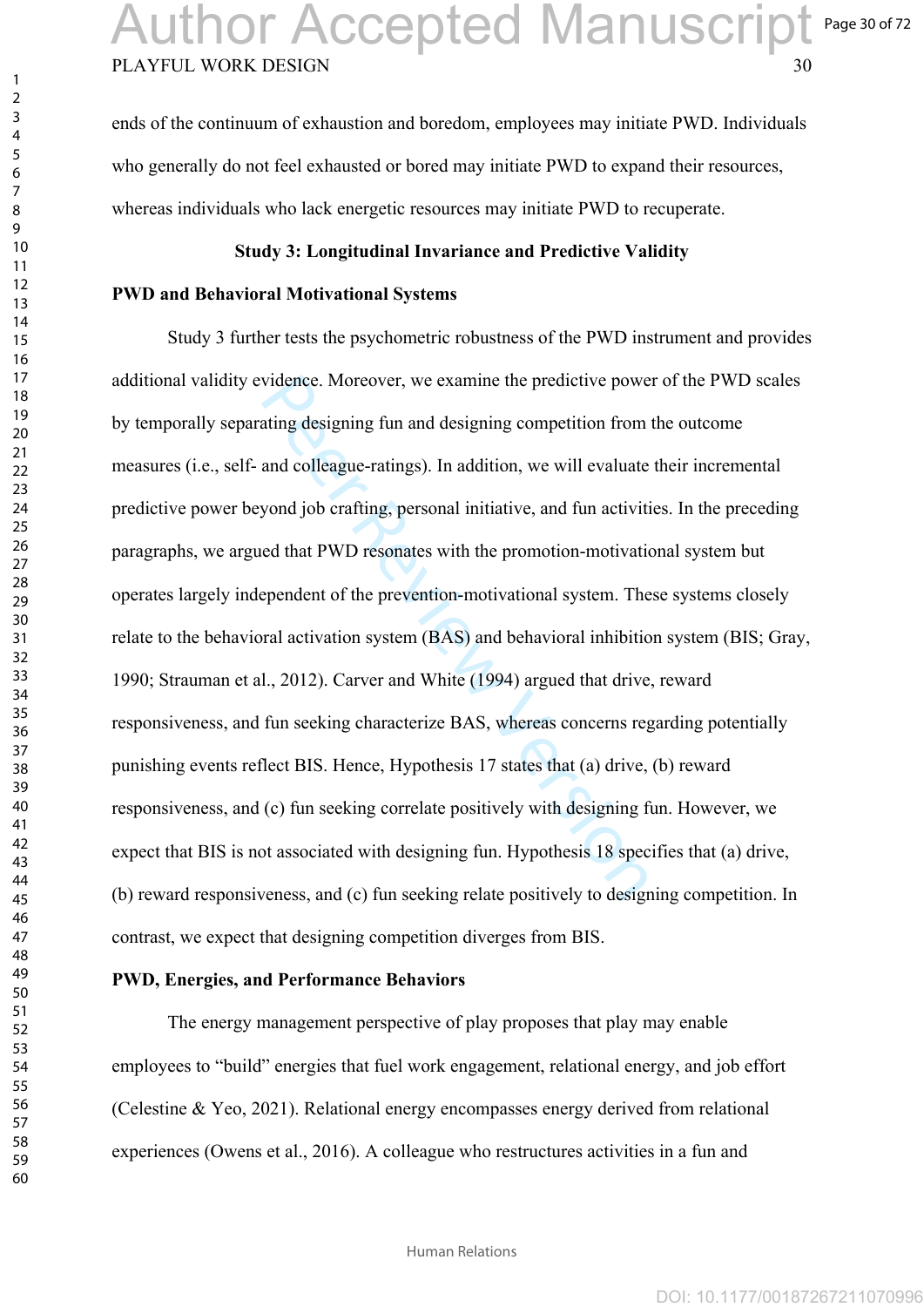$\mathbf{1}$  $\overline{2}$ 

### PLAYFUL WORK DESIGN Author Accepted Manuscript

challenging fashion may act as an energizer to colleagues (Neumann & Strack, 2000). Similarly, job effort is defined by time commitment and work intensity (Brown & Leigh, 1996). Since PWD involves actively restructuring activities to make them more engaging, we expect that colleagues will perceive employees who playfully design work activities to exert more effort. Thus, Hypothesis 19 describes a positive association between designing fun and (a) self-ratings of work engagement as well as colleague-ratings of (b) work engagement, (c) relational energy, and (d) job effort. Similarly, Hypothesis 20 states that designing competition positively relates to (a) self-ratings of work engagement as well as colleagueratings of (b) work engagement, (c) relational energy, and (d) job effort.

d (d) job effort. Similarly, Hypothesis 20 states that<br>ely relates to (a) self-ratings of work engagement as v<br>engagement, (c) relational energy, and (d) job effort.<br>iplines endorse the idea that play fosters developmer<br>ti Various disciplines endorse the idea that play fosters development through creating and resolving novelties and complexities (Clark, 2017; Piaget, 1962; White, 1959), which resonates with informal learning and creativity. Informal learning refers to self-initiated learning during work activities (Marsick et al., 1999; Noe et al., 2013). For instance, by cognitively and behaviorally restructuring work activities in a ludic and agonistic fashion, employees may learn the intricacies of tasks. Hence, PWD may offer employees unique insights that can be used to solve problems innovatively. Creative performance refers to the production of novel and appropriate responses, products, or solutions (Amabile & Mueler, 2008). Therefore, we expect that designing fun positively relates to colleague-ratings of informal learning (Hypothesis 21a) and creative performance (Hypothesis 21b). Likewise, we hypothesize that designing competition relates positively to colleague-ratings of informal learning (Hypothesis 22a) and creative performance (Hypothesis 22b).

#### **The Dark Side of Playful Work Design**

Play initiatives have been criticized for incentivizing individuals to work excessively (Goggin, 2011) and as subversive to work according to values such as the Protestant work ethic (Dandridge, 1986). We differentiate between behavioral overcommitment and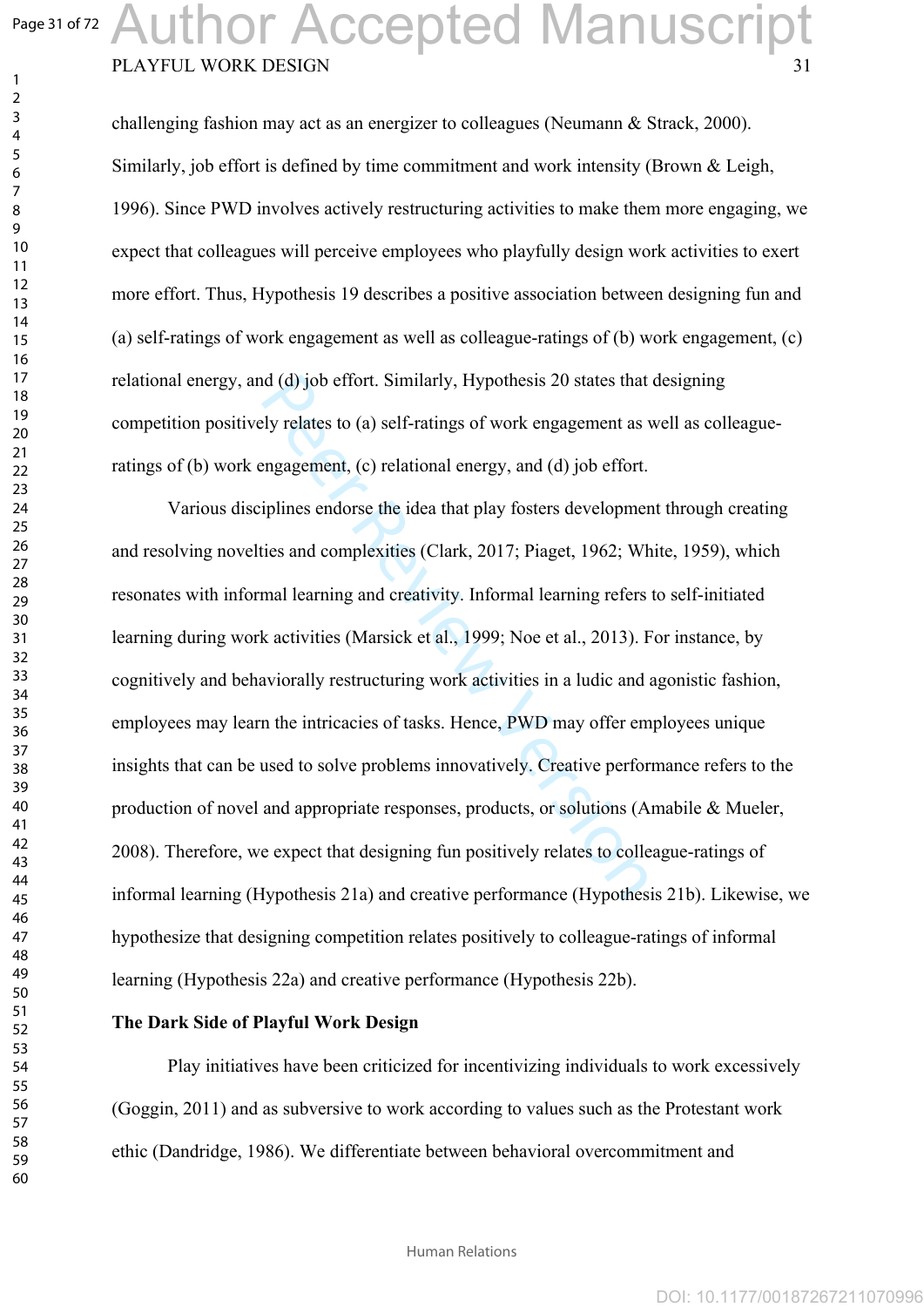### PLAYFUL WORK DESIGN 32 Page 32 of 72 Author Accepted Manuscript

ooff & Hooft, 2014). Hence, Hypothesis 23 states that<br>
if with (a) psychological overcommitment, (b) behave<br>
ind (c) colleague-ratings of idling behavior. Finally, F<br>
ing competition will positively relate to (a) psycholor psychological overcommitment. The former is operationalized by subtracting actual worked hours from contractual work hours, whereas the latter concerns a pattern of excessive dedication of resources to work and a high need for approval (Siegrist et al., 2004). Finally, when PWD behaviors are considered subversive, they might be perceived as idling behaviors. Idling behaviors (bored behaviors) refer to withdrawal behaviors during work to alleviate the adverse consequences of boring tasks such as working slower or spending time on non-work related activities (Hooff & Hooft, 2014). Hence, Hypothesis 23 states that designing fun is positively associated with (a) psychological overcommitment, (b) behavioral overcommitment, and (c) colleague-ratings of idling behavior. Finally, Hypothesis 24 specifies that designing competition will positively relate to (a) psychological overcommitment, (b) behavioral overcommitment, and (c) colleague-ratings of idling behavior.

#### **Method**

#### **Procedure and Participants**

Dutch employees were recruited through social media and (company) newsletters. We informed participants of the study purpose, research design, confidentiality of their responses, and that participation was voluntary. Respondents were eligible to participate if their colleagues were willing to participate and able to provide accurate observations. As an incentive, respondents received a 10 euro voucher or were enrolled in a raffle for a 20 euro voucher when they and their colleagues filled out the surveys. Participants answered a survey at Time 1 ( $N = 276$ ) and roughly two weeks later at Time 2 ( $N = 257$ ; 93.11%), whereas their colleagues filled out a single survey about the participants at Time 2 (*N* = 227; 82.24%). The panel group included 206 women (74.6%) and 70 men (25.4%). The mean age of the sample was 34.94 (*SD* = 10.59). On average, employees' contracts specified 32.73 hours a week (*SD* = 8.52), they worked an actual 37.30 hours a week (*SD* = 9.23), and organizational tenure

Human Relations

 $\mathbf{1}$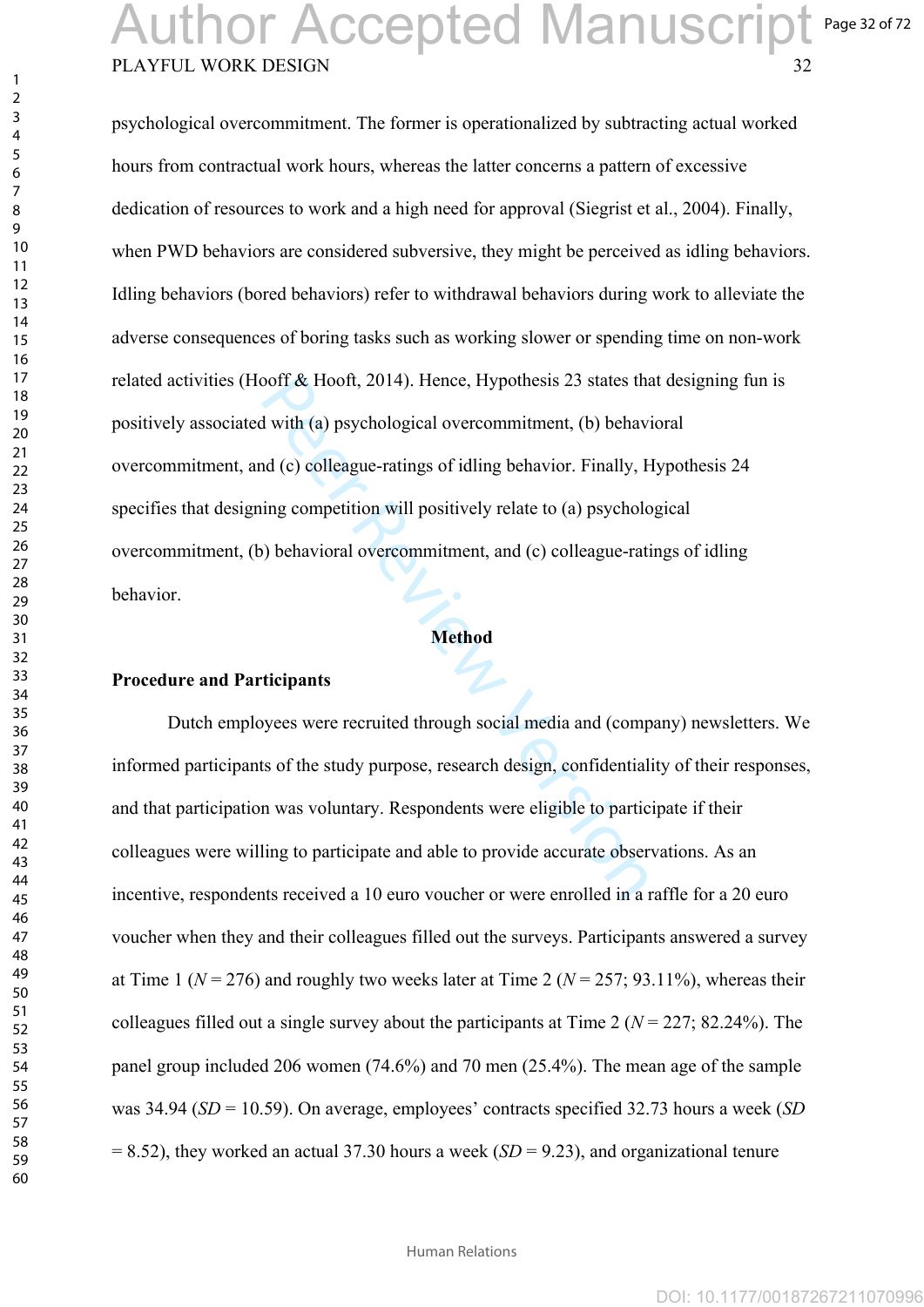$\mathbf{1}$  $\overline{2}$  $\overline{4}$ 

### PLAYFUL WORK DESIGN uthor Accepted Manuscript

was 6.06 (*SD* = 7.14). The majority of the sample received a degree from an academic (55.4%) or applied sciences university (33.0%). The sample worked in a diverse set of occupational fields including education (29.7%), healthcare (22.1%), business services (17.4%), and governance (8.0%).

#### **Measures**

Statements were rated on a five-point scale unless stated otherwise  $(1 = never, 5 =$ *very often*).

#### *Self-ratings*

**Playful Work Design.** We assessed playful work design with the 12-item scale developed in Study 1 and Study 2 at T1 and T2.

**Example 12** and Study 2 at T1 and T2.<br>
We measured two proactive behaviors at T1. We assessed playful work design with the 1 and Study 2 at T1 and T2.<br>
We measured two proactive behaviors at T1. We asses Parker, 2019) wi **Proactivity.** We measured two proactive behaviors at T1. We assessed Approach Crafting (Zhang & Parker, 2019) with the three job crafting behaviors described in Study 2 (Tims et al., 2012) and with the five-item scale optimizing demands crafting developed by Demerouti and Peeters (2018). An example statement of optimizing demands crafting is "I improve work processes or procedures to make my job easier". Finally, personal initiative was measured with the 5-item scale described in Study 1 (Frese et al., 1997).

**Fun activities.** We used the five-item fun activities scale at T1 to assess play at work (Tews et al., 2014). A sample item is "My employer organizes public celebrations of work achievements".

**Behavioral Approach and Inhibition System.** The behavioral approach (BAS) and inhibition System (BIS) were measured with the BIS/BAS scales at T2 (Carver & White, 1994). The scale includes five items to measure four items to assess drive (i.e., BAS; e.g., "When I want something, I usually go all-out to get it"), reward responsiveness (i.e., BAS; e.g., "It would excite me to win a contest"), four items to measure fun seeking (i.e., BAS; e.g., I will often do things for no other reason than they might be fun), and seven items to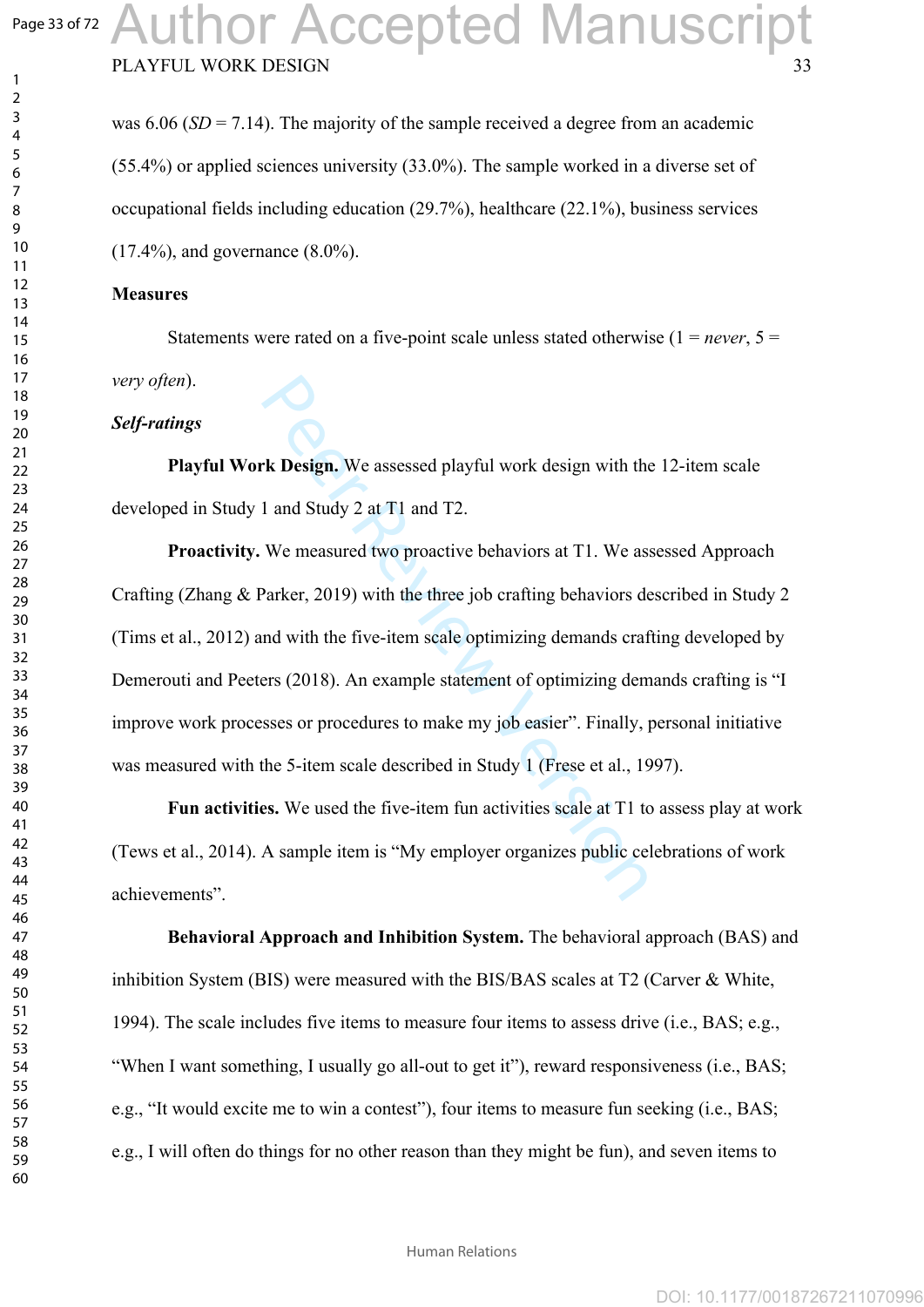appraise behavioral inhibition (BIS; e.g., "I feel worried when I think I have done poorly at something"). All statements were rated on a seven-point scale (1 = *strongly disagree*; 7 = *strongly agree*).

**Work Engagement.** We measured work engagement at T2 with the nine-item Utrecht Work Engagement described in Study 2 (Schaufeli et al., 2006).

**Dark Side Outcomes.** We determined behavioral overcommitment by subtracting contractual work hours per week from actual work hours a week at T1. Second, we appraised psychological overcommitment with five items of the six-item overcommitment scale at T2 (Siegrist et al., 2004). Namely, we removed one item "When I get home, I can easily relax and 'switch off' work" due to the lockdown measures. Respondents rated items such as "People close to me say I sacrifice myself too much for my job".

#### *Colleague-ratings*

urs per week from actual work hours a week at T1. Sommitment with five items of the six-item overcomm<br>
). Namely, we removed one item "When I get home,<br>
k" due to the lockdown measures. Respondents rate<br>
say I sacrifice my **Energetic Outcomes.** We measured work engagement at T2 with the nine-item Utrecht Work Engagement scale (Schaufeli et al., 2006). An example statement is "My colleague is bursting with energy at work". We assessed relational energy with the five-item relational energy scale (Owens et al., 2016). The scale includes the item "After an exchange with this person I feel more stamina to do my work". We measured colleague-rated job effort with the (Brown & Leigh, 1996). An example statement is "My colleague works at full capacity in all of their job duties".

**Developmental Outcomes.** Informal learning behaviors were measured with the three-item Informal Learning Scale (Noe et al., 2013), including the following item: "My colleague uses trial and error strategies to learn and better perform". We used the four-item innovation subscale of the individual performance instrument to appraise creative performance (Miron et al., 2004). Respondents rated items such as: "My colleague is innovative".

 $\mathbf{1}$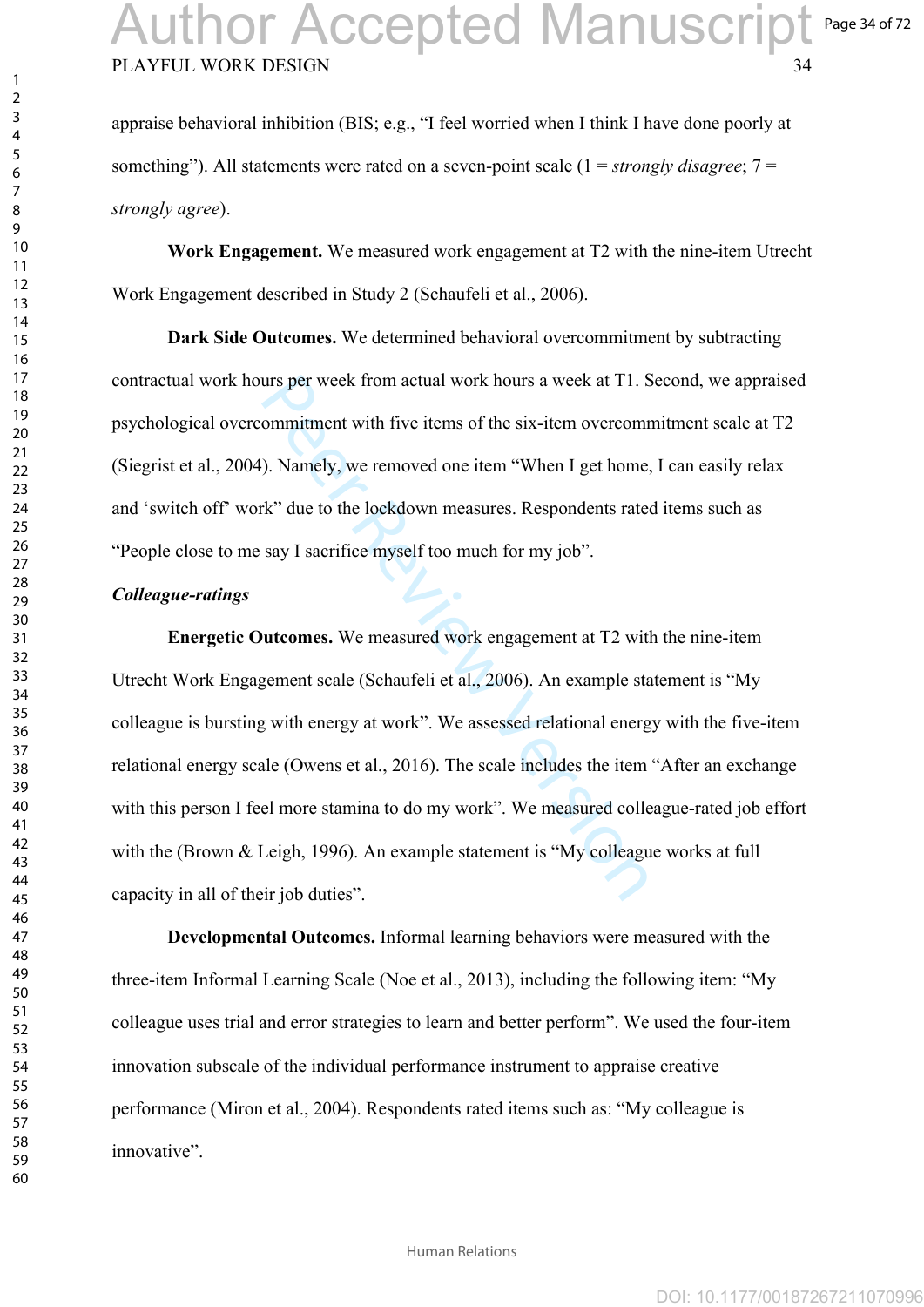$\mathbf{1}$  $\overline{2}$  $\overline{4}$ 

### PLAYFUL WORK DESIGN Author Accepted Manuscript

**Dark Side Outcomes.** We measured idling behavior with the five-item bored behavior scale (Hooff & Hooft, 2014). An example statement is "My colleague is busy with activities to kill the time".

#### **Results**

#### **Longitudinal Psychometric Properties**

is to coasions by comparing several consecutive mode<br>traints (Table 5; Vandenberg & Lance, 2000). First,<br>actor structures and freely estimated all parameters a<br>idenced configural invariance for the PWD scales (N<br>or loading We examined the longitudinal measurement invariance of the PWD instrument across the two measurement occasions by comparing several consecutive models that gradually increase model constraints (Table 5; Vandenberg & Lance, 2000). First, we tested the equivalence of the factor structures and freely estimated all parameters across measurement occasions, which evidenced configural invariance for the PWD scales (Model 1). Next, we constrained the factor loadings to be equal across measurement occasions (Model 2). Indicative of metric invariance, Model 1 and Model 2 did not significantly differ  $(p = .551)$ . Finally, we compared Model 2 with a measurement model that constrained indicator intercepts to be equal across time (Model 3). Model 3 did significantly differ from Model 2 (*p*   $\leq$  0.01). However, it is important to note that the decrease in CFI (.009), TLI (.004), RMSEA (.001), and SRMR (.003) between Model 3 and Model 2 was negligible. The chi-square test may erroneously reject a model based on trivial differences due to its sensitivity. Chen (2007) argued that differences in CFI  $\leq$  0.010, supplemented by changes in RMSEA  $\leq$  0.015 or SRMR < 0.030 indicate invariance for samples larger than 300, whereas for samples smaller than 300, differences in CFI  $\leq$  0.005 supplemented by a change in RMSEA  $\leq$  0.010 or in SRMR  $\leq$ .005 indicate invariance. The results based on our sample meet the criteria regarding the RMSEA and SRMR fit measures, but the CFI slightly deviates from the recommended cutoff score. However, in light of the other fit measures and given that our sample size is close to 300, we argue that this slight deviation does not warrant concern. The reliability coefficients for designing fun ( $\alpha_{T1}$  = .80,  $\omega_{T1}$  = .81;  $\alpha_{T2}$  = .83,  $\omega_{T2}$  = .83) and designing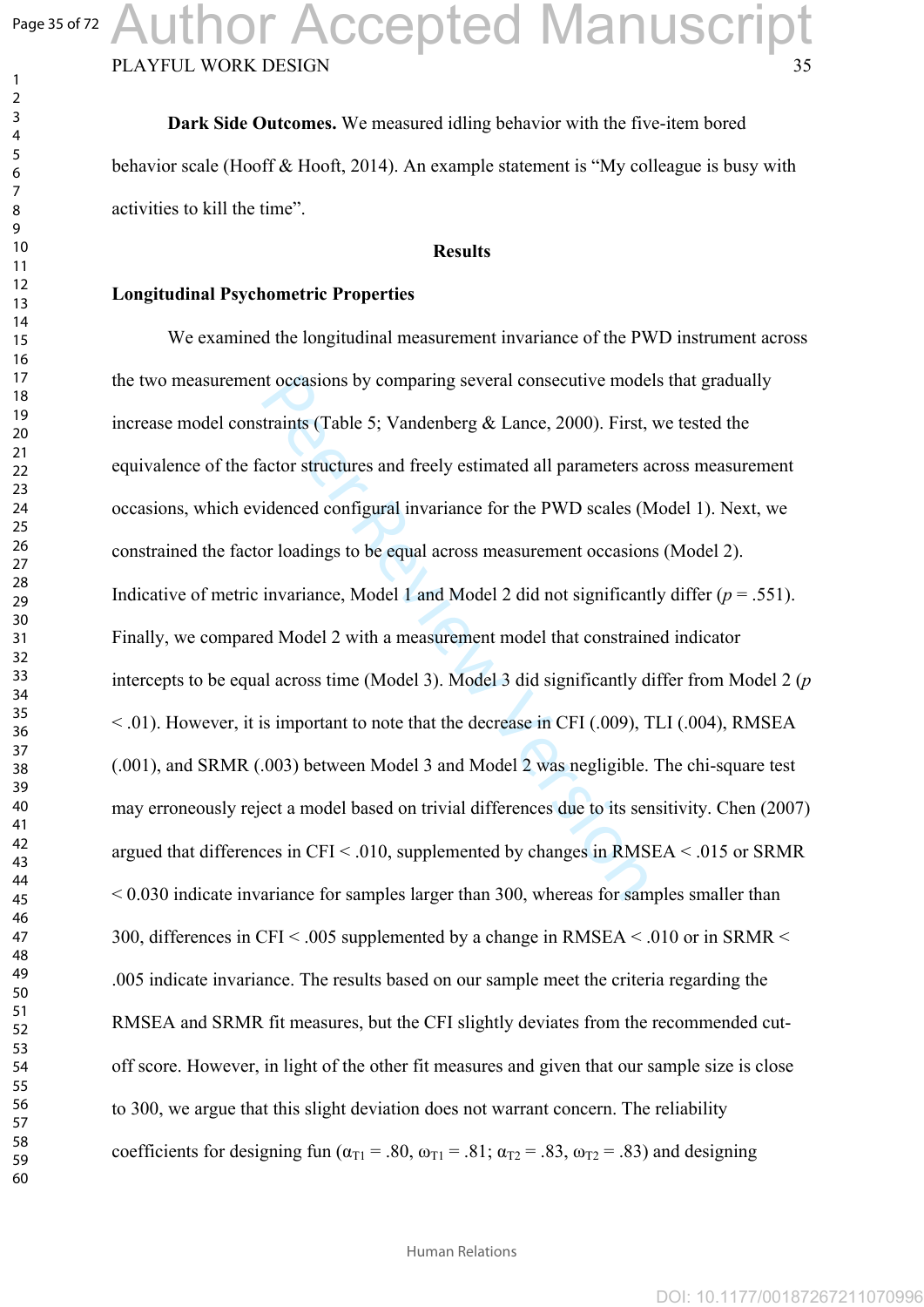## PLAYFUL WORK DESIGN 36 **uthor Accepted Manuscript**

Page 36 of 72

competition ( $\alpha_{T1}$  = .69,  $\omega_{T1}$  = .68;  $\alpha_{T2}$  = .72,  $\omega_{T2}$  = .71) were acceptable at Time 1 and Time 2. Finally, the test-retest reliability of the designing fun ( $r_{ij}$  = .78) and designing competition ( $r_{ij}$ ) = .69) scales was acceptable. Taken together, the results indicate that the scales represent a psychometrically sound and reliable instrument.

- - - - - - - - - - - - - - - - - - - - - - - - - -

INSERT TABLE 5 ABOUT HERE

- - - - - - - - - - - - - - - - - - - - - - - - - -

### **Predictive Validity**

the descriptive statistics of the variables. We expect<br>tward responsiveness (Hypothesis 17b), and fun seek<br>ated with designing fun, whereas BIS will diverge fi<br>ing fun correlated positively with reward responsive<br> $p(r = .31,$ Table 6 lists the descriptive statistics of the variables. We expected that drive (Hypothesis 17a), reward responsiveness (Hypothesis 17b), and fun seeking (Hypothesis 17c) are positively associated with designing fun, whereas BIS will diverge from designing fun. As predicted, designing fun correlated positively with reward responsiveness ( $r = .23$ ,  $p < .01$ ) and fun seeking ( $r = .31$ ,  $p < .01$ ). However, designing fun did not correlate with drive ( $r = .01$ ).  $= .10, p = .114$ ) and BIS ( $r = -.09, p = .131$ ). Hence, Hypothesis 17 is partially supported. Hypothesis 18 states that (a) drive, (b) reward responsiveness, and (c) fun seeking correlate positively with designing competition, whereas BIS is expected to diverge from designing fun. Indeed, drive ( $r = .35$ ,  $p < .01$ ), reward responsiveness ( $r = .36$ ,  $p < .01$ ), and fun seeking<br>( $r = .25$ ,  $p < .01$ ) were positively associated with designing competition, whereas BIS did not correlate with designing competition ( $r = -0.01$ ,  $p = 0.913$ ). Taken together, the findings indicate that PWD converges with the behavioral activation system, but diverges from the behavioral inhibition system.

Hypothesis 19 proposes that designing fun would relate positively to (a) self-ratings of work engagement as well as to colleague-ratings of (b) work engagement, (c) relational energy, and (d) job effort. In partial support of our hypothesis, designing fun positively related to self-ratings of work engagement ( $r = .30$ ,  $p < .01$ ) and colleague-ratings of work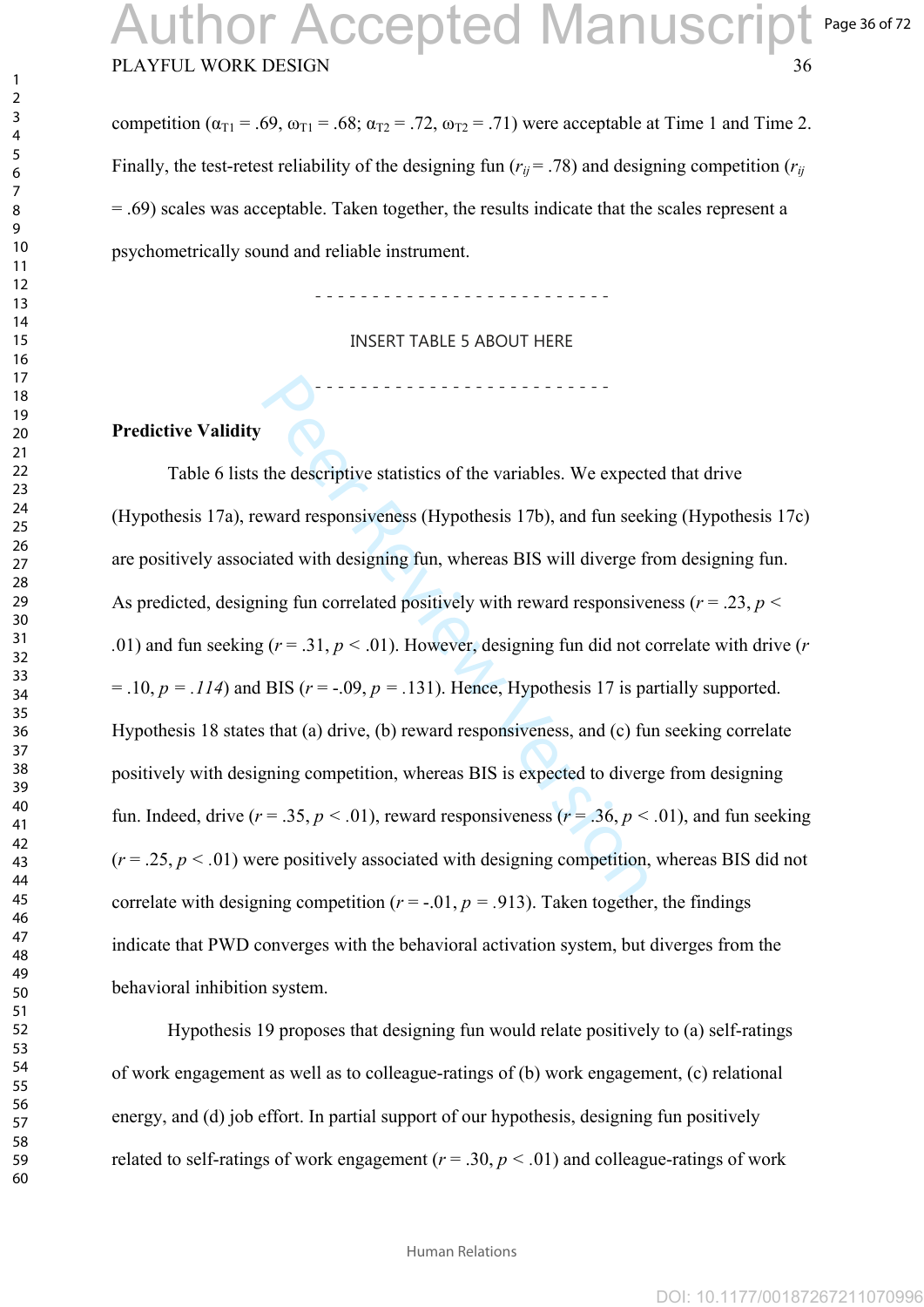$\mathbf{1}$  $\overline{2}$  $\overline{4}$  $\overline{7}$ 

## PLAYFUL WORK DESIGN Author Accepted Manuscript

engagement ( $r = .28$ ,  $p < .01$ ), but did not relate to colleague-ratings of relational energy ( $r =$ .11,  $p = .088$ ) and job effort ( $r = .08$ ,  $p = .222$ ). Hypothesis 20 states that designing competition is positively associated with (a) self-ratings of work engagement as well as colleague-ratings of (b) work engagement, (c) relational energy, and (d) job effort. Designing competition correlated positively with self-ratings of work engagement ( $r = .46$ ,  $p < .01$ ) as well as with ratings by colleagues of work engagement ( $r = .31$ ,  $p < .01$ ) and job effort ( $r =$ .24,  $p < .01$ ), but did not promote relational energy ( $r = .04$ ,  $p = .581$ ).

If not promote relational energy  $(r = .04, p = .581)$ .<br>
sypothesized that designing fun would correlate posit<br>
earning (Hypothesis 21a) and creative performance (<br>
in was positively associated with informal learning ( $e(r = .28, p$ We further hypothesized that designing fun would correlate positively with colleagueratings of informal learning (Hypothesis 21a) and creative performance (Hypothesis 21b). Indeed, designing fun was positively associated with informal learning  $(r = .18, p < .01)$  and creative performance  $(r = .28, p < .01)$ . Likewise, we hypothesized that designing competition would relate positively to informal learning (Hypothesis 22a) and creative performance (Hypothesis 22b). Designing competition was positively related to informal learning  $(r = .21, p < .01)$  and creative performance  $(r = .17, p < .05)$ .

Hypothesis 23 proposes that designing fun positively relates to (a) psychological overcommitment, (b) behavioral overcommitment, and (c) colleague-ratings of idling behavior. Likewise, we hypothesized that designing competition would be positively associated with (Hypothesis 24a) psychological overcommitment, (Hypothesis 24b) behavioral overcommitment, and (Hypothesis 24c) colleague-ratings of idling behavior. Contrary to our expectations, designing fun did not relate to psychological overcommitment ( $r = -0.02$ ,  $p = .774$ ), behavioral overcommitment ( $r = .06$ ,  $p = .336$ ), and idling behavior ( $r = -$ .01,  $p = .937$ ). Similarly, designing competition was not associated with psychological overcommitment ( $r = .09$ ,  $p = .169$ ), behavioral overcommitment ( $r = .06$ ,  $p = .336$ ), and idling behavior ( $r = -0.01$ ,  $p = 0.878$ ).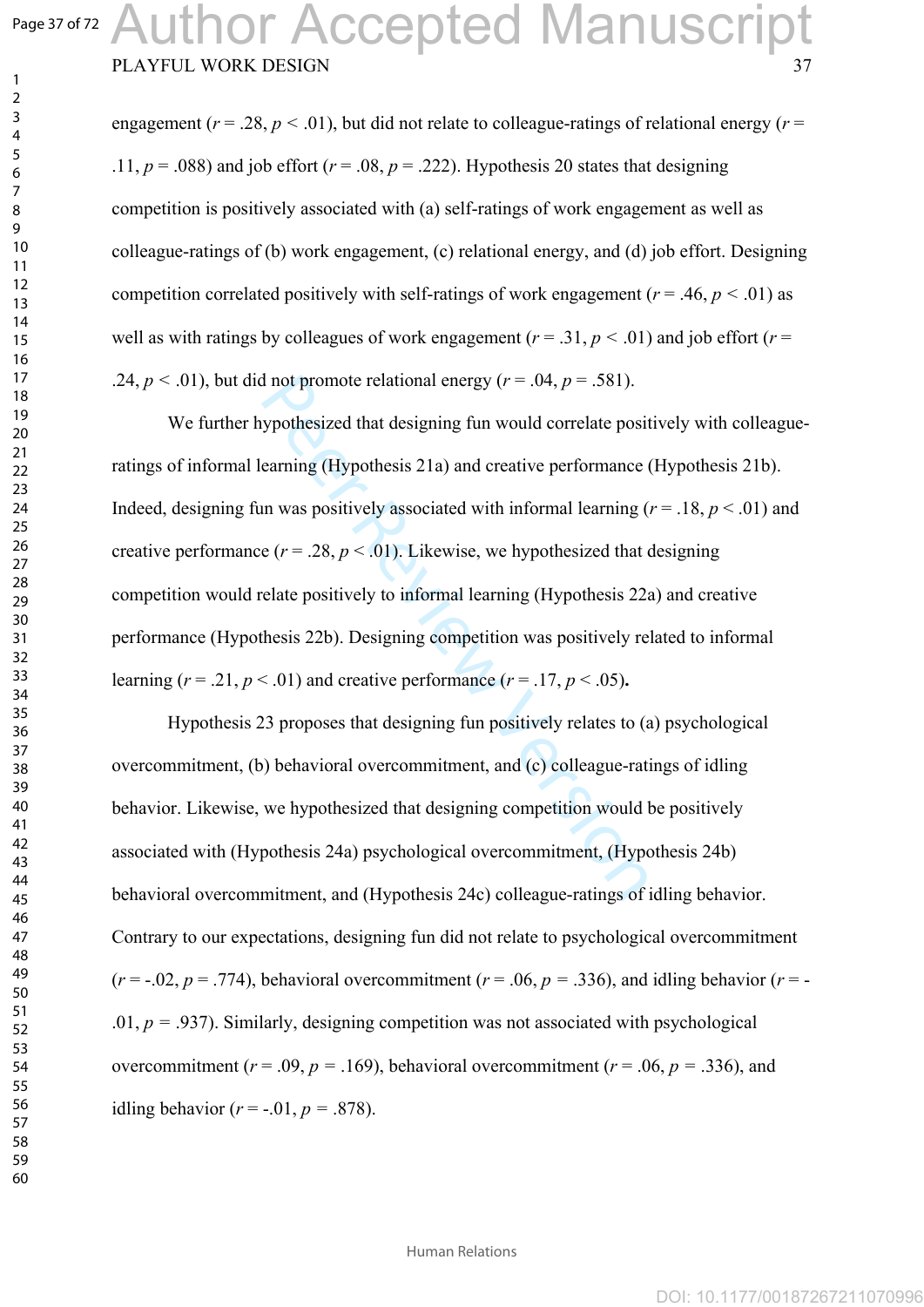Page 38 of 72

### - - - - - - - - - - - - - - - - - - - - - - - - - - INSERT TABLE 6 ABOUT HERE

- - - - - - - - - - - - - - - - - - - - - - - - - -

#### **Incremental Predictive Validity**

afting. PWD, fun activities, personal initiative, and j<br>whereas the outcome variables were measured at Ti<br>mitment was measured at Time 1). First, most associ<br>r the opposing PWD dimension. The incremental val<br>bbstantial as We assessed the incremental predictive validity of both PWD dimensions while controlling for the other PWD dimension as well as by accounting for fun activities, personal initiative, and job crafting. PWD, fun activities, personal initiative, and job crafting were measured at Time 1, whereas the outcome variables were measured at Time 2 (Table 7; behavioral overcommitment was measured at Time 1). First, most associations were robust when controlling for the opposing PWD dimension. The incremental validity of PWD beyond fun activities was substantial as none of the associations changed when we included fun activities. Similarly, designing fun and designing competition explained additional variance beyond personal initiative and job crafting in self-rated work engagement as well as colleague-ratings of work engagement, job effort, and creative performance. Moreover, replicating the findings, the pattern of significance at Time 2 mostly replicated the correlation matrix at Time 1 (91.11% of the correlations). However, the associations of (a) designing fun with reward responsiveness and informal learning, and (b) designing competition with creative performance became nonsignificant. When we controlled for personal initiative, the associations of designing competition with drive and fun seeking became non-significant. In addition, when we accounted for personal initiative and job crafting, two consistent changes emerged. First, designing competition was no longer related to creative performance. Second, the associations between PWD and informal learning were no longer significant.

- - - - - - - - - - - - - - - - - - - - - - - - - -

INSERT TABLE 7 ABOUT HERE

- - - - - - - - - - - - - - - - - - - - - - - - - -

Human Relations

 $\mathbf{1}$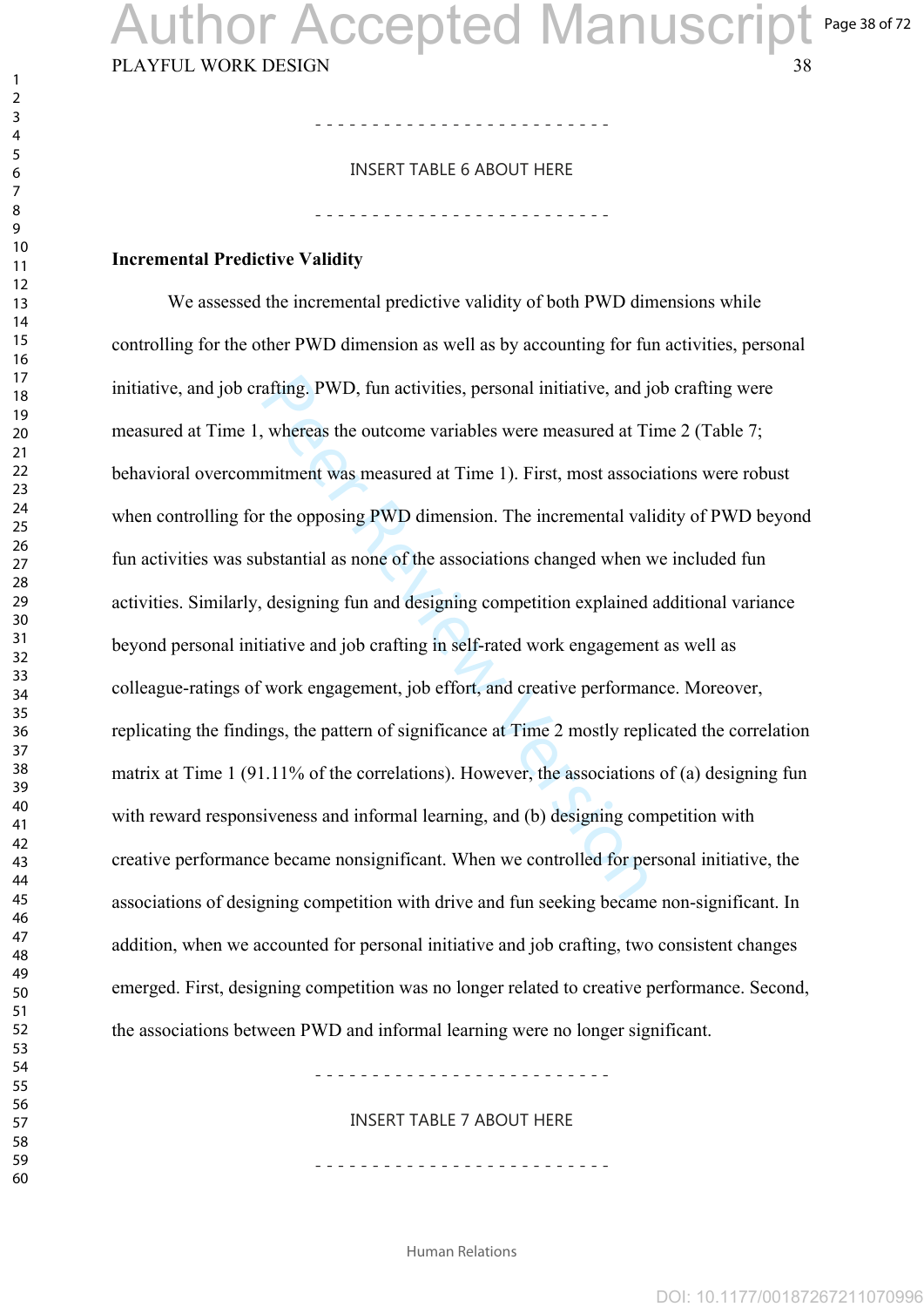$\mathbf{1}$  $\overline{2}$  $\overline{3}$  $\overline{4}$  $\overline{7}$ 

## PLAYFUL WORK DESIGN Author Accepted Manuscript

than another predictor across all possible submodels<br>ntal variance within each submodel is greater than th<br>ies conditional dominance. Finally, general dominanc<br>contribution is greater than that of the other predicto<br>for t We conducted dominance analyses to further assess the incremental predictive validity of the PWD scales. Dominance analysis is warranted when predictors are intercorrelated, since determining relative importance based on regression analyses may lead to faulty conclusions (Azen & Budescu, 2003). This analysis determines the relative importance of predictors in terms of complete, conditional, and general dominance (Luo & Azen, 2013). Complete dominance is established when a predictor always shows higher incremental validity than another predictor across all possible submodels of predictors. When the average incremental variance within each submodel is greater than that of another predictor, this signifies conditional dominance. Finally, general dominance implies that the average conditional contribution is greater than that of the other predictor. We performed dominance analyses for the outcome variables that significantly related to the competing predictors in addition to PWD (i.e., proactive behaviors and fun activities). While Table 8 presents the metrics for all three forms of dominance, we mainly limit our discussion to the general dominance of the focal variables.

For self-rated work engagement, the most important predictor was designing competition (56.4%) followed by personal initiative (20.7%), designing fun (16.6%), job crafting (5.81%), and fun activities (.41%). The PWD dimensions also dominated the other predictors in explaining additional variance in colleague-rated work engagement. That is, designing competition (38.5%) and designing fun (32.3%) contributed more additional variance on average than personal initiative (16.9%), job crafting (9.2%), and fun activities (3.08%). The most important predictor of colleague-rated effort was personal initiative (44.8%) followed by designing competition (33.3%), job crafting (18.4%), designing fun (3.4%), and fun activities (0.0%). In terms of colleague-rated learning, job crafting (37.0%) explained more additional variance on average than personal initiative (23.5%), designing competition (19.8%), designing fun (17.3%), and fun activities (2.5%). Finally, personal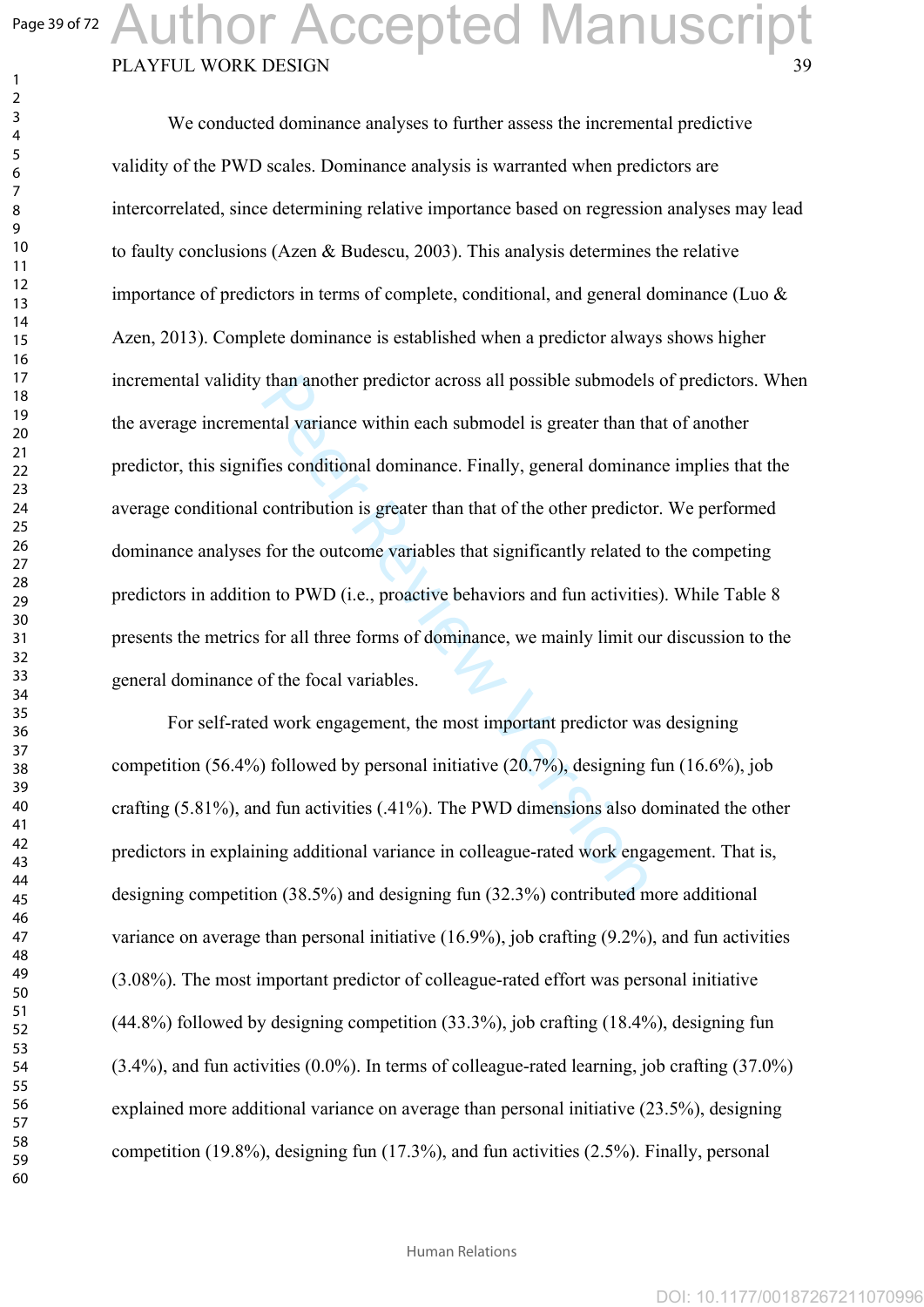#### PLAYFUL WORK DESIGN Page 40 of 72 Author Accepted Manuscript

initiative (41.5%) was closely followed by designing fun (40.0%) in explaining additional variance in colleague-rated creative performance; job crafting (10.8%), designing competition (6.9%), and fun activities (.8%) explained less additional variance on average. Taken together, PWD shows strong incremental validity in terms of work engagement, whereas designing fun and designing competition especially explain additional variance in outcomes that match their ludic content (i.e., creative performance) and agonistic nature (i.e., effort), respectively. While job crafting was the most important predictor of informal learning, the average incremental predictive power of PWD in relation to informal learning was greater than fun activities but not greater than personal initiative.

INSERT TABLE 8 ABOUT HERE

- - - - - - - - - - - - - - - - - - - - - - - - - -

- - - - - - - - - - - - - - - - - - - - - - - - - -

#### **Discussion**

While job crafting was the most important predictore<br>
incremental predictive power of PWD in relation to<br>
activities but not greater than personal initiative.<br>
INSERT TABLE 8 ABOUT HERE<br>
Discussion<br>
mer evidenced the psych Study 3 further evidenced the psychometric robustness and validity of the PWD instrument. The findings indicate that the PWD scales represent a reliable and invariant assessment tool across measurement occasions. In addition, the findings further substantiate the positioning of PWD as a proactive strategy to attain "gains" (promotion-motivational) but as divergent from behavior that avoids "losses" (prevention-motivational; Higgins, 2014). The analyses established the predictive and incremental explanatory power of the PWD instrument. Employees who playfully designed work were rated as more engaged, learning informally, and creative by their colleagues. However, only employees who designed competition were perceived as exerting more job effort, whereas designing fun did not relate to job effort. Possibly, this absent association is qualified by the occupational industry. For instance, the use of humor may only be perceived as job effort in the sales, hospitality, tourism, and retail industry (Cheng et al., 2021; Gilliam et al., 2014; Tsaur et al., 2019).

Human Relations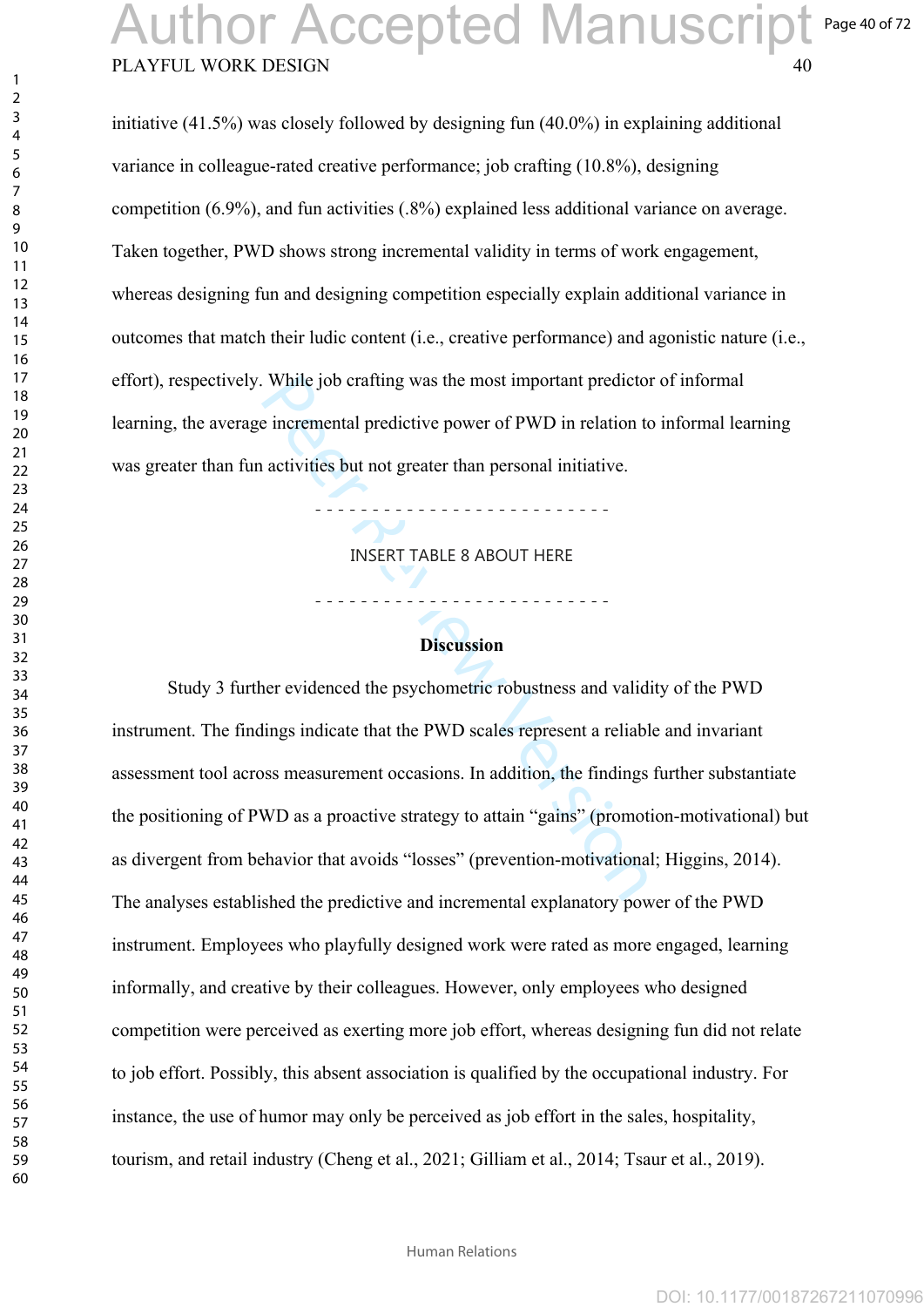$\mathbf{1}$  $\overline{2}$ 

# PLAYFUL WORK DESIGN Author Accepted Manuscript

the timing of the data collection might explain the absorbed remotely. The majority of the sample faced s<br>
Sore worked remotely. Conceivably, the lack of face-<br>
9 lockdown limited the energizing potential of PWL<br>
999). Whi Finally, endorsing the distinctiveness and robustness of PWD, most associations at Time 1 replicated at Time 2 and remained significant when controlling for the opposing PWD dimension, fun activities, personal initiative, or job crafting. Moreover, dominance analyses revealed that designing fun and designing competition were relatively important predictors for self-rated work engagement, colleague-rated work engagement, effort, creative performance. Unexpectedly, PWD was not associated with relational energy and the "darkside" criteria. First, the timing of the data collection might explain the absent association between PWD and relational energy. The majority of the sample faced strict lockdown measures and therefore worked remotely. Conceivably, the lack of face-to-face interactions due to the COVID-19 lockdown limited the energizing potential of PWD behaviors (Howell & Hall-Merenda, 1999). While the null findings regarding PWD and overcommitment and idling behaviors are encouraging, other factors may moderate these associations. For instance, PWD might only promote overcommitment for individuals with workaholic tendencies. Likewise, the values and beliefs of colleagues such as endorsing a Protestant work ethic might determine whether colleagues consider PWD behaviors as subversive (Petelczyc et al., 2018; Sanchez-Burks, 2002; Tang & Baumeister, 1984).

#### **General Discussion**

The purpose of this study was to conceptualize play as an individual work design strategy – playful work design (PWD) – as well as to develop and validate a measurement tool. We conducted a series of studies that demonstrated the psychometric properties and validity of the PWD instrument. Taken together, the present study makes three core contributions. First, we integrated the play and work design literatures to conceptualize PWD. The integration expands research on play and individual work design by explicating the twodimensional and self-started nature of play in organizations. Second, we developed a psychometric sound and valid instrument, which revealed that PWD is distinguishable from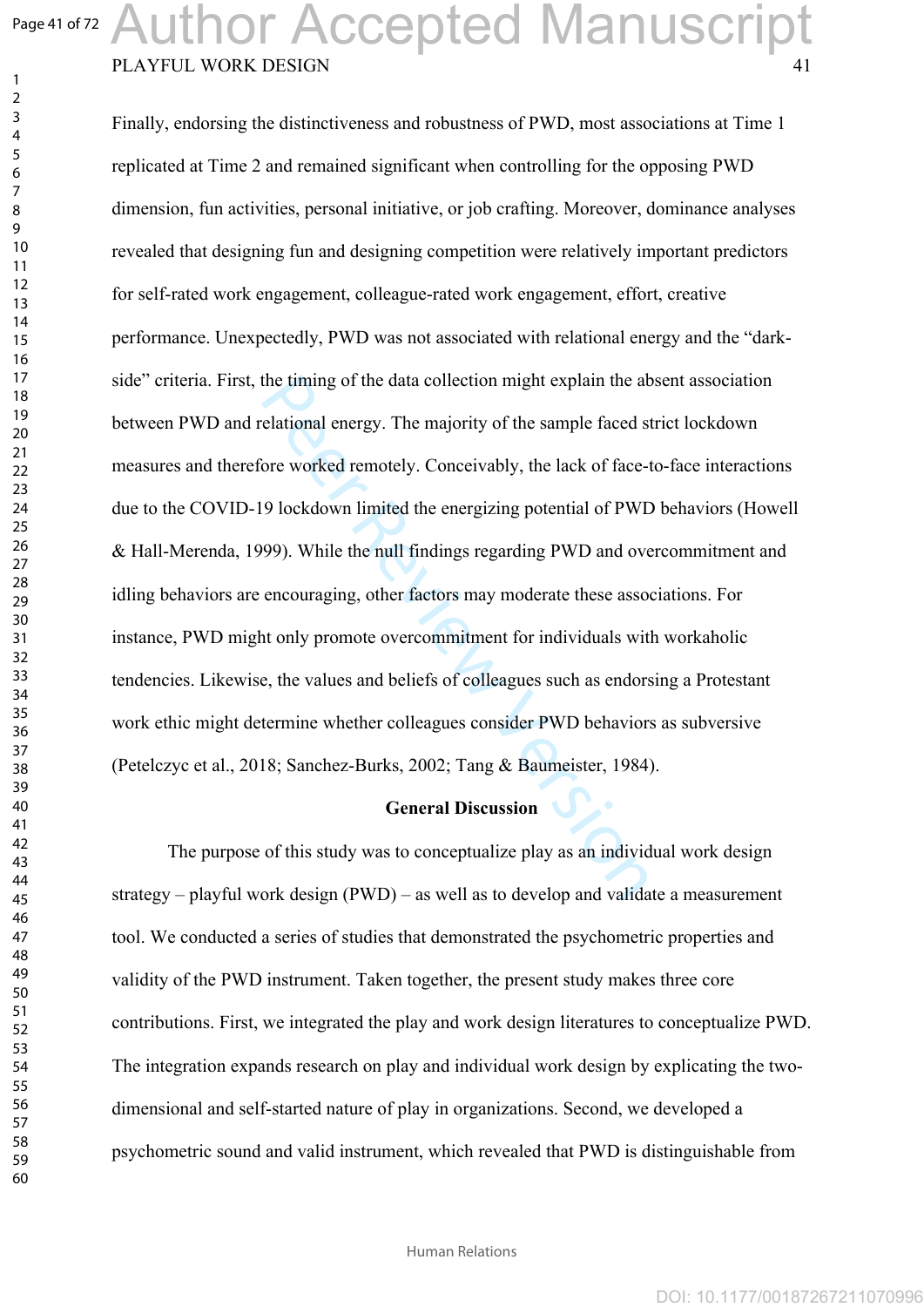### PLAYFUL WORK DESIGN Page 42 of 72 Author Accepted Manuscript

other proactive behaviors as well as incrementally explains variance beyond related concepts. The instrument enables systematic research to test and refine theories regarding play during work. The findings demonstrate that PWD is a unique and worthwhile concept. Finally, we validate current theorizing regarding the interrelations between play in organizations, individual differences, well-being, and performance behaviors.

#### **Theoretical Contributions**

ic of play during work has received relatively little a<br>ces (Mainemelis & Ronson, 2006). We expand the li<br>ceptualizing PWD as an individual work design strat<br>change. Specifically, based on our literature review,<br>ive-behavi First, the topic of play during work has received relatively little attention in the organizational sciences (Mainemelis & Ronson, 2006). We expand the literatures on play and work design by conceptualizing PWD as an individual work design strategy that utilizes play as a mechanism for change. Specifically, based on our literature review, we defined PWD as the proactive cognitive-behavioral orientation to work activities to foster fun and challenge. Furthermore, the two-dimensional conceptualization adheres to the duality of play (Kolb & Kolb, 2010) and answers calls for the differentiation between types of play (Petelczycet al., 2018). We argued employees may playfully designing work activities in a ludic fashion (designing fun) and agonistic fashion (designing competition). The conceptualization delineates how PWD differs from other play initiatives and proactive behaviors in terms of the agent (employee vs. organization), mechanism for change (play vs. role contraction and expansion), orientation in time (short-term vs. long-term), and intended target of impact (self vs. organization).

Second, we developed and validated a psychometrically sound instrument, which answers calls for scales that measure play (e.g., Petelczyc et al., 2018; Van Vleet & Feeney, 2015). Across three studies, the findings indicate that the instrument provides a reliable and invariant method for assessing PWD. In addition, the results validate the two-dimensional measurement of PWD as a unique synthesis of (ludic and agonistic) play and proactivity. The dimensions of PWD correlated similarly with general playful traits, proactive behaviors, and

 $\mathbf{1}$  $\overline{2}$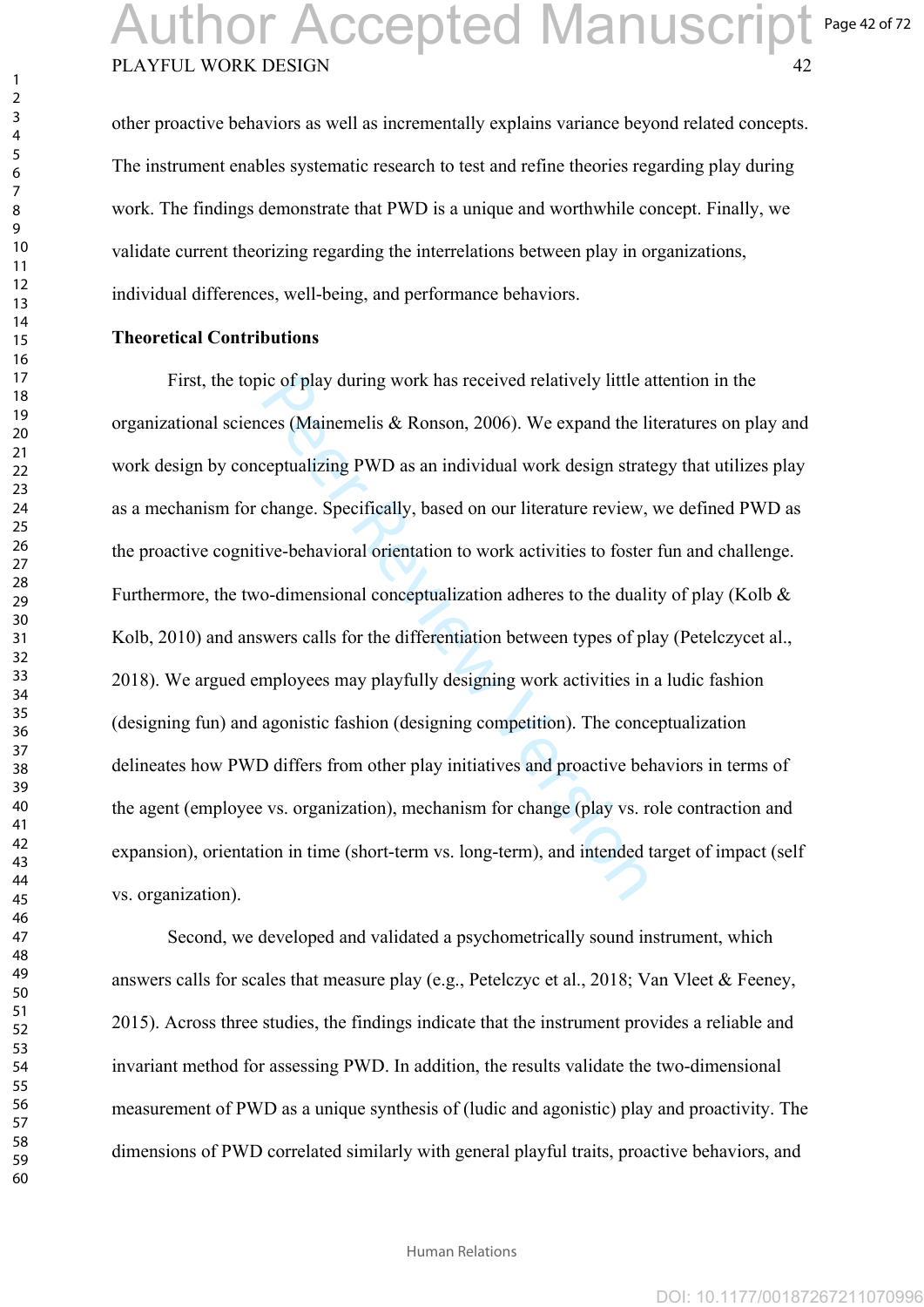$\mathbf{1}$  $\overline{2}$  $\overline{4}$  $\overline{7}$ 

# PLAYFUL WORK DESIGN Author Accepted Manuscript

situational conditions. However, ludic traits especially correlated with designing fun and agonistic traits particularly related to designing competition. The distinctiveness of PWD and its measurement was further substantiated by confirmatory factor analyses and incremental validity evidence. The findings revealed that designing fun and designing competition are discernable from job crafting behaviors and explain incremental variance in a variety of constructs beyond each other and related concepts. Taken together, the findings emphasize the usefulness of the PWD instrument for research on the antecedents, consequences, and boundary conditions of play during work.

PWD instrument for research on the antecedents, comparison of play during work.<br>
so f play during work.<br>
mporary research on play has proposed that play is in<br>
so reganizations. We extend current theorizing regard<br>
trating Third, contemporary research on play has proposed that play is instrumental for employees as well as organizations. We extend current theorizing regarding play by empirically demonstrating that PWD may represent a valuable strategy for optimizing wellbeing as well as performance behaviors (Celestine & Yeo, 2021; Mainemelis & Ronson, 2006). The present study provides more insight into how and why play during work activities may contribute to employees' energies and facilitate performance behaviors. Indeed, we found that employees who designed fun and designed competition during work were more engaged with work. These findings were validated by colleague-ratings of work engagement as well as observations of job effort and creative performance. Moreover, the results revealed that designing fun and designing competition appear to explain more additional variance on average than job crafting or personal initiative in outcomes such as work engagement, effort, and creative performance. For instance, designing fun and designing competition generally dominated fun activities, personal initiative, and job crafting in explaining variance in colleague-rated work engagement. In contrast, we did not find evidence for the dark side of PWD. That is, the findings appear to indicate that PWD does not represent overcommiting or subversive behavior. These findings extend and expand previous research that utilized selfratings and intraindividual methodologies (Scharp et al., 2019; Scharp et al., 2021). That is,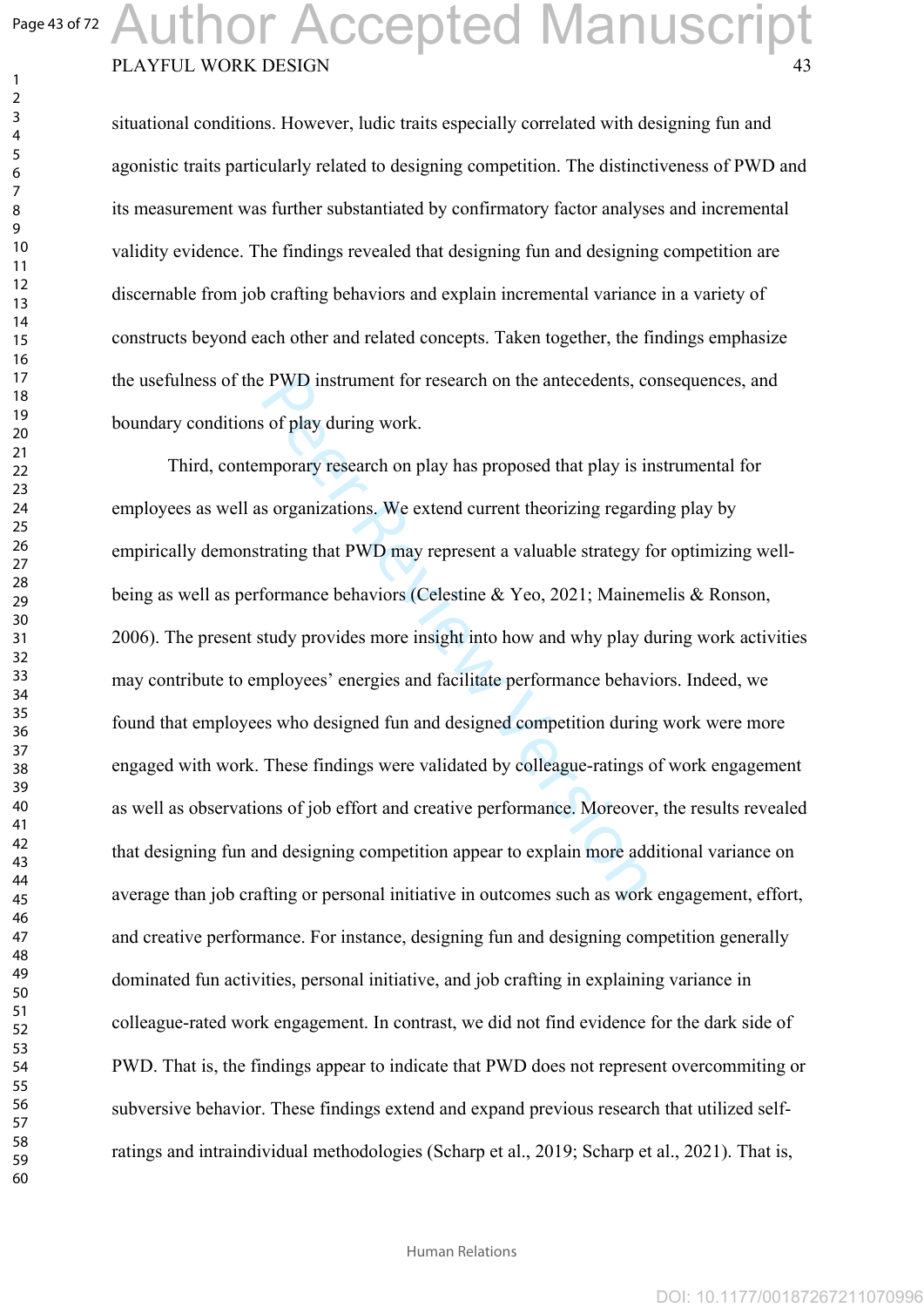#### PLAYFUL WORK DESIGN Page 44 of 72 Author Accepted Manuscript

these studies revealed that on days when individuals play during work, they have a *relatively* 'good' day in terms of work engagement and performance in comparison to their other workdays (within-person); however, the present findings reveal that individuals who play are generally rated as more energetic and better performing than their less playful counterparts (between-person). In other words, the use of PWD appears to not only relate to relative intraindividual advantages – also interindividual differences are apparent. Moreover, the findings reveal that the association between PWD and various performance behaviors is readily observed across various occupations (Bakker, Hetland et al., 2020). Taken together, the findings suggest that PWD is worthwhile for employees and organizations.

#### **Limitations and Future Research**

the association between PWD and various performat<br>oss various occupations (Bakker, Hetland et al., 202<br>that PWD is worthwhile for employees and organizat<br>**ture Research**<br>esent findings are promising, several limitations re While the present findings are promising, several limitations require future consideration. First, the longitudinal invariance and temporal ordering of the constructs warrant further scrutiny for two reasons. Namely, PWD was measured on two occasions, which may have influenced our findings. Future research may bolster claims regarding longitudinal invariance by increasing the number of measurement occasions. Additionally, we did not correct for stability paths, which implies we can only make claims regarding temporal precedence but not causality. For this purpose, future research may employ a crosslagged panel or experimental research designs. Second, the associations between PWD, boredom, and exhaustion were unclear and require further investigation. Possibly, by taking an inter- and intraindividual approach, future research may distinguish how the interrelations differ across levels of analysis. Future research may further disentangle these associations by utilizing a (quasi) affect experimental design such as daily nudging (e.g., Weintraub et al., 2021) or a dynamic observational approach such as episodic experience sampling (Csikszentmihalyi & Larson, 1987). Third, although the findings showed that the scales for assessing PWD were largely invariant, future studies may further test the measurement

 $\mathbf{1}$  $\overline{2}$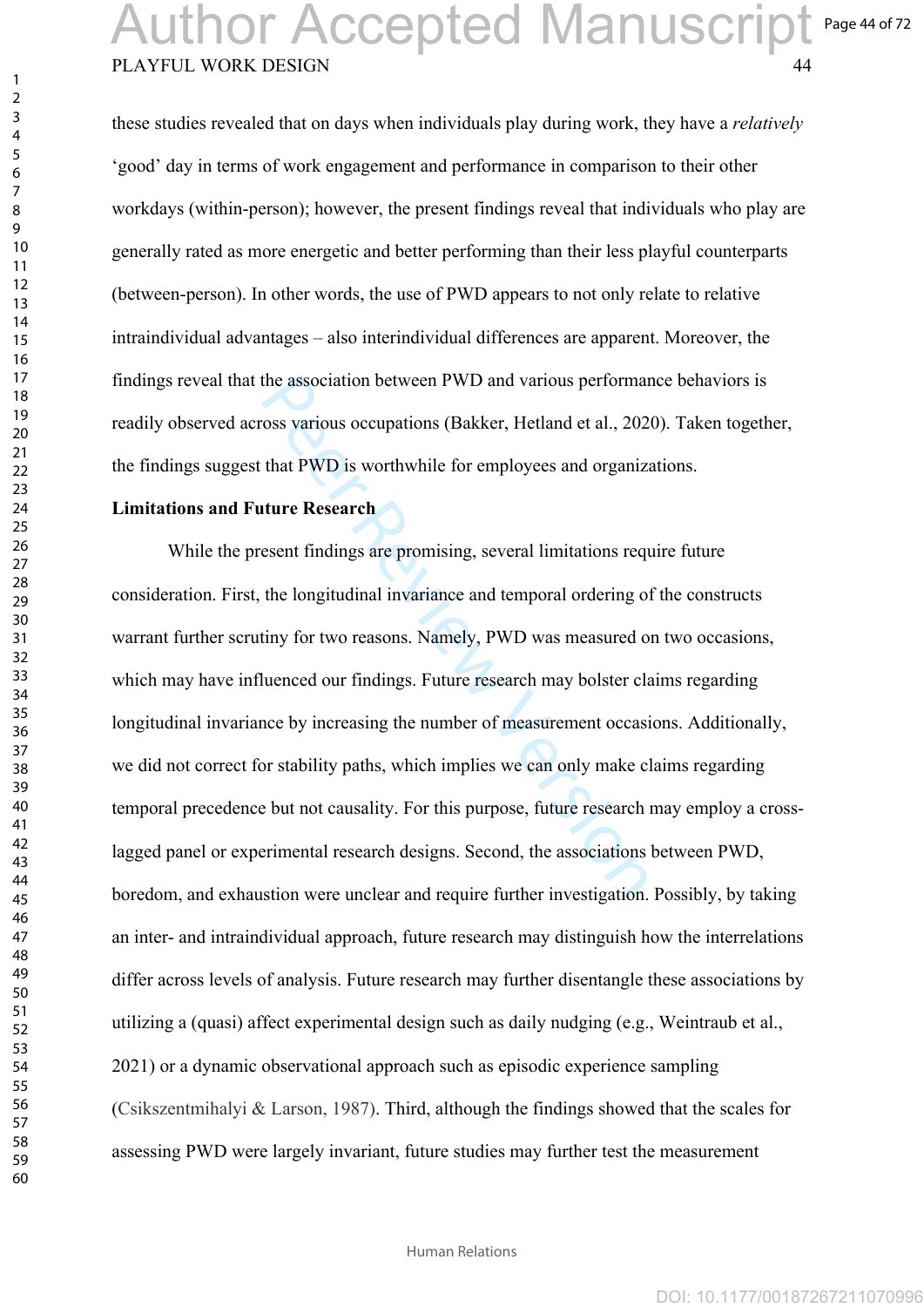$\mathbf{1}$  $\overline{2}$ 

## PLAYFUL WORK DESIGN Author Accepted Manuscript

invariance of the PWD instrument using different organizational and national contexts. Finally, in consideration of Study 1, the observation that PWD correlates more strongly with personality warrants future research. Possibly, due to the short-term focus, PWD depends less on *general* job characteristics and more on dispositional tendencies and *daily* job characteristics. Future research may investigate to what extent these findings generalize across levels by utilizing daily diary methodology. Additionally, future research may utilize the PWD instrument to further investigate play during work (see Bakker, Scharp et al., 2020) to explain (1) *why* PWD especially fosters work engagement under certain circumstances and for certain individuals (Scharp et al., 2019; Scharp et al., 2021) as well as (2) when and why PWD manifests.

#### **Practical Implications**

to further investigate play during work (see Bakker<br>WD especially fosters work engagement under certa<br>ls (Scharp et al., 2019; Scharp et al., 2021) as well a<br>**ons**<br>suggest that promoting PWD represents a valuable inization The findings suggest that promoting PWD represents a valuable strategy for employees and organizations. PWD may represent a cost-effective tool to foster well-being as well as performance behaviors. Employees may strive to infuse work with play to optimize their well-being and performance. For organizations, the playful work design (PWD) instrument may also act as a developmental tool in several ways (Bakker, Scharp et al., 2020). First, the measurement tool offers insight to organizations regarding the prevalence of PWD and whether the situation warrants an intervention. Second, during interventions, participants may utilize the instrument to examine and reflect on their PWD levels. Furthermore, based on the scores, certain participants may share important insights in how they playfully design specific work activities. Sharing personal PWD experiences may foster and inspire PWD behaviors in other participants. Finally, the instrument can be used to evaluate the efficacy of PWD interventions by comparing a pre- and post-measurement. It should be noted that, since intrinsic motivation constitutes a core quality of play,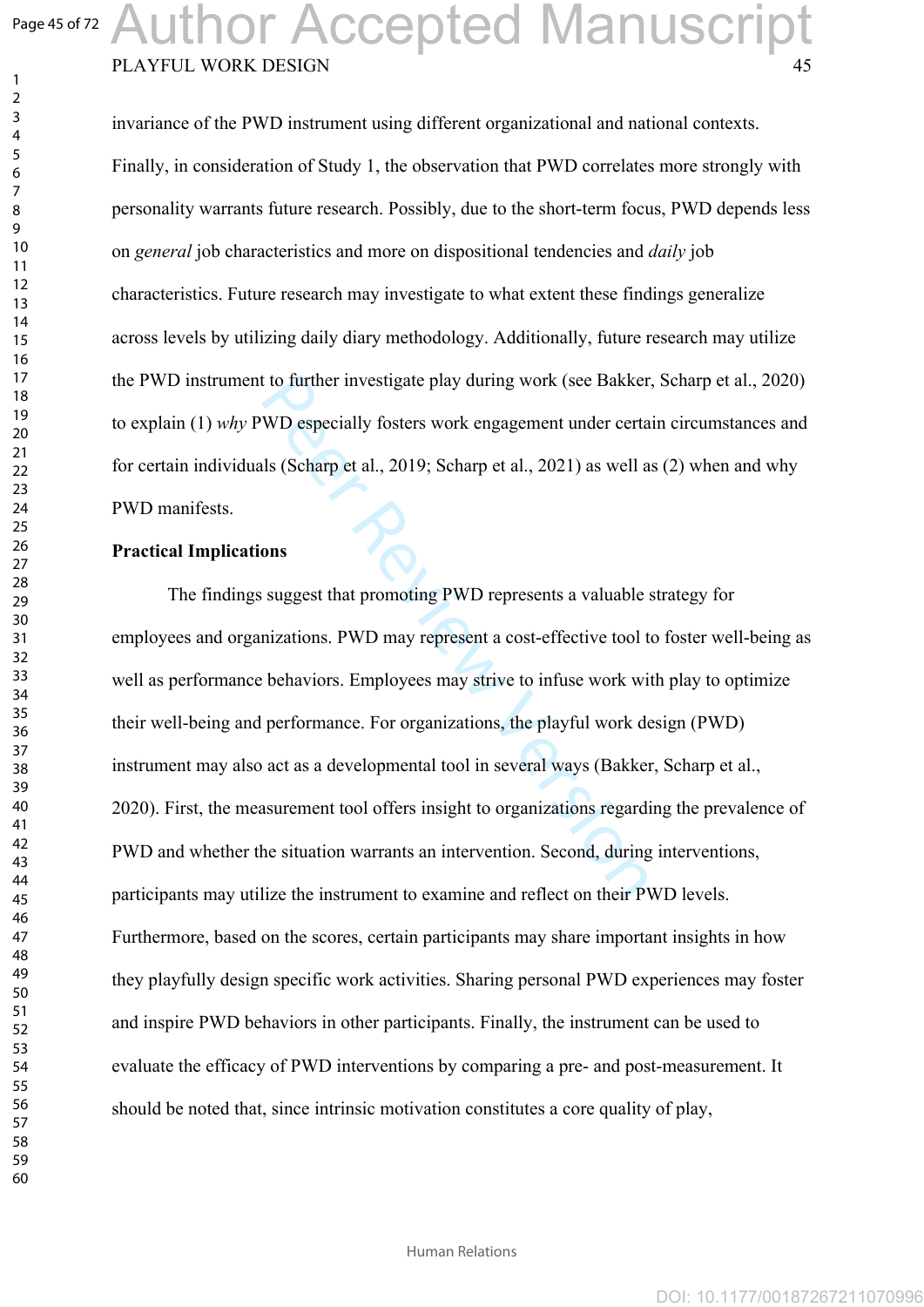interventions necessitate voluntary participation because mandated attendance will likely diminish their benefits (Fleming, 2005).

#### **Conclusion**

Research on individual work design strategies has flourished in recent years (Parker et al., 2006; Parker, 2014). However, we know little about how employees use play to proactively organize their work activities. The present study expands the literatures on play and work design by conceptualizing playful work design (PWD) and validating its measurement. PWD represents a two-dimensional proactive cognitive-behavioral orientation that constitutes cognitively and behaviorally restructuring work activities in a ludic (designing fun) and agonistic fashion (designing competition). To conclude, play permeates our lives, and the domain of work is no exception. Hence, many opportunities exist for future research on play during work activities. This fruitful avenue for research may benefit from a reliable and valid scale such as the PWD instrument.

#### **Acknowledgements**

**NONE**

#### **Funding**

i Le Cities There are no funders to report for this submission

 $\mathbf{1}$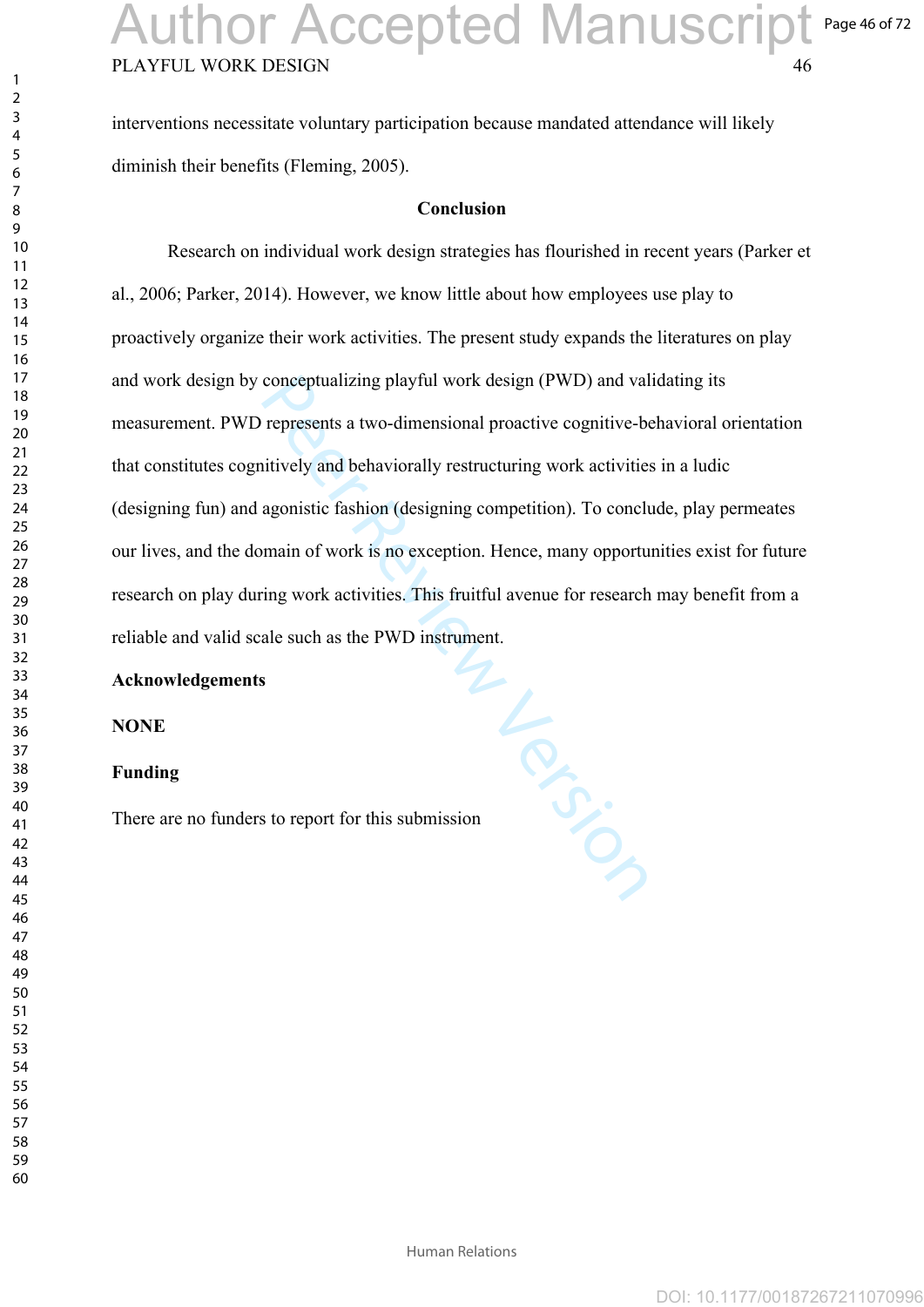$\mathbf{1}$  $\overline{2}$  $\overline{3}$  $\overline{4}$  $\overline{7}$ 

## PLAYFUL WORK DESIGN Author Accepted Manuscript

#### **References**

Abramis, D. J. (1990). Play in work: Childish hedonism or adult enthusiasm? *American Behavioral Scientist*, *33*, 353–373. <https://doi.org/10.1177/0002764290033003010>

- Amabile, T. M., & Mueller, J. S. (2008). Studying creativity, its processes, and its antecedents: An exploration of the componential theory of creativity. In J. Zhou & C. Shalley (Eds.), Handbook of organizational creativity (pp. 31 –62). Erlbaum.
- Andersen, M. M., & Roepstorff, A. (2021). Play in Predictive Minds: A Cognitive Theory of Play.<https://doi.org/10.31234/osf.io/u86qy>
- Apter, M. J. (1991). *A structural phenomenology of play*. In J. H. Kerr and M. J. Apter (Eds.), *Adult play: A reversal theory approach* (pp. 13–29). Swets & Zeitlinger.
- Roepstorff, A. (2021). Play in Predictive Minds: A<br>
<u>doi.org/10.31234/osf.io/u86qv</u><br>
A structural phenomenology of play. In J. H. K[er](https://doi.org/10.1037/cap0000262)r as<br>
A reversal theory approach (pp. 13–29). Swets & Ze<br>
u, D. V. (2003). The dominance Azen, R., & Budescu, D. V. (2003). The dominance analysis approach for comparing predictors in multiple regression. *Psychological Methods, 8*, 129–148. <https://doi.org/10.1037/1082-989X.8.2.129>
- Bakker, A. B., & van Wingerden, J. (2021). Rumination about COVID-19 and employee well-being: The role of playful work design. *Canadian Psychology/Psychologie canadienne, 62*, 73–79. https://doi.org/10.1037/cap0000262
- Bakker, A. B., Demerouti, E., De Boer, E., & Schaufeli, W. B. (2003). Job demands and job resources as predictors of absence duration and frequency. *Journal of Vocational Behavior*, *62*, 341–356. [https://doi.org/10.1016/S0001-8791\(02\)00030-1](https://doi.org/10.1016/S0001-8791(02)00030-1)
- Bakker, A. B., Hetland, J., Olsen, O. K., Espevik, R., & De Vries, J. D. (2020). Job crafting and playful work design: Links with performance during busy and quiet days. *Journal of Vocational Behavior*, *122*, 103478. <https://doi.org/10.1016/j.jvb.2020.103478>
- Bakker, A. B., Scharp, Y. S., Breevaart, K., & De Vries, J. D. (2020). Playful work design: Introduction of a new concept. *The Spanish Journal of Psychology*, *23*. <https://doi.org/10.1017/SJP.2020.20>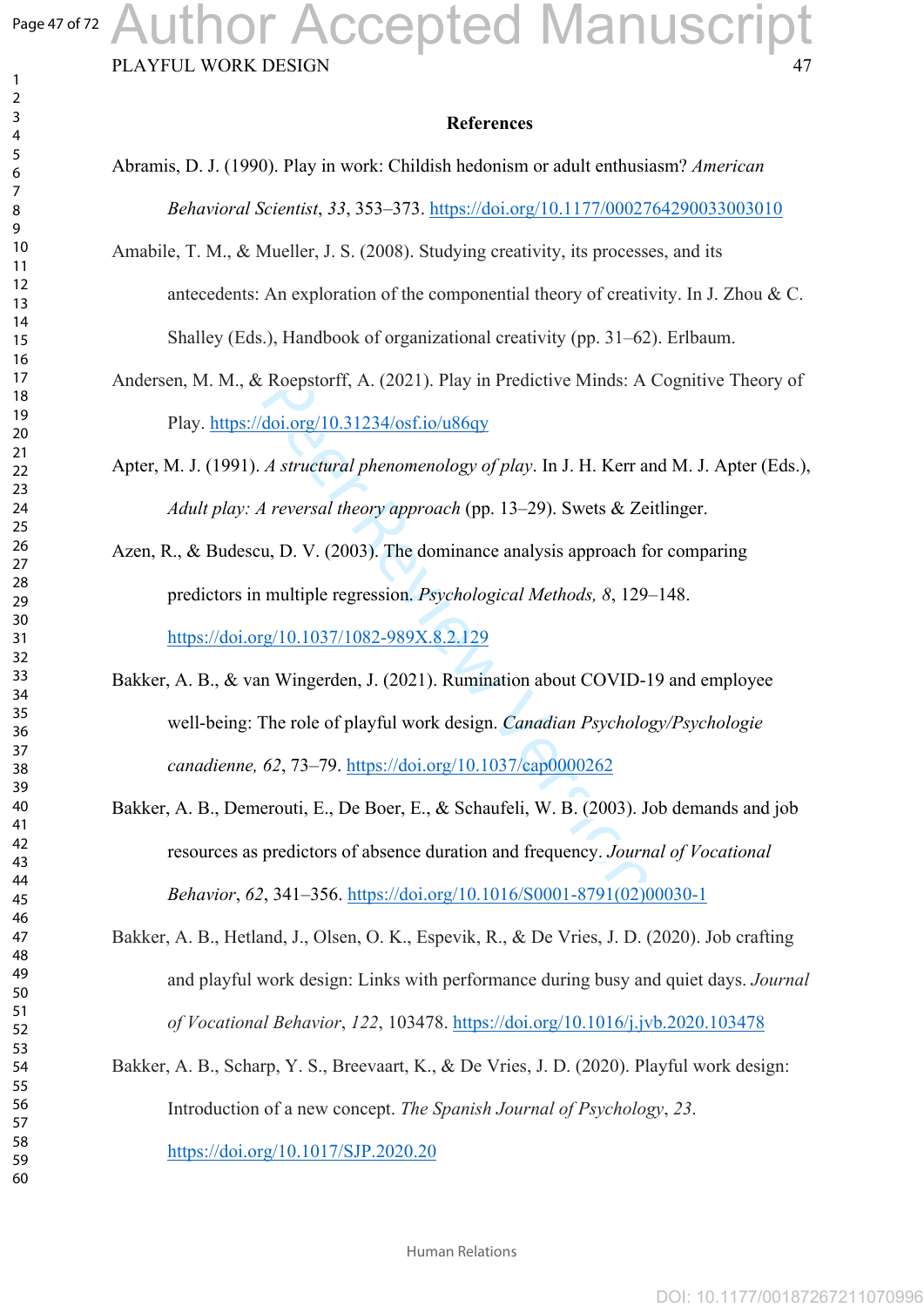Page 48 of 72

- Barnett, L. A. (2007). The nature of playfulness in young adults. *Personality and Individual Differences*, *43*, 949 –958.<https://doi.org/10.1016/j.paid.2007.02.018>
- Bateson, G. (1972). *A theory of play and fantasy*. In G. Bateson (Ed.), *Steps to an ecology of mind* (pp. 177-193). Chandler.
- Baumann, N., Lürig, C., & Engeser, S. (2016). Flow and enjoyment beyond skill-demand balance: The role of game pacing curves and personality. *Motivation and Emotion*, , 507 –519. <https://doi.org/10.1007/s11031-016-9549-7>
- . https://doi.org/10.1007/s11031-016-9549-7<br>
ews, M. J. (2016). Fun activities at work: do they ma<br>
Journal of Human Resources in Hospitality & Tour,<br>
<u>rg/10.1080/15332845.2016.1147938</u><br>
(10.1080/15332845.2016.1147938<br>
(1 Becker, F. W., & Tews, M. J. (2016). Fun activities at work: do they matter to hospitality employees?. *Journal of Human Resources in Hospitality & Tourism*, *15*(3), 279 –296. <https://doi.org/10.1080/15332845.2016.1147938>
- Berlyne, D. E. (1960). *Conflict, arousal, and curiosity.* McGraw-Hill.
- Bindl, U. K., Unsworth, K. L., Gibson, C. B., & Stride, C. B. (2019). Job crafting revisited: Implications of an extended framework for active changes at work. *Journal of Applied Psychology, 104*, 605 –628.
- Brown, S. P., & Leigh, T. W. (1996). A new look at psychological climate and its relationship to job involvement, effort, and performance. *Journal of Applied Psychology, 81*, 358–368. [https://doi.org/10.1037/0021-9010.81.4.358](https://psycnet.apa.org/doi/10.1037/0021-9010.81.4.358)
- Butler, N., Olaison, L., Sliwa, M., & Spoelstra, S. (2011). Work, play and boredom. *Ephemera, Theory & Politics in Organization*, *11*, 329–335.

Caillois, R. (2001). *Man, play, and games*. University of Illinois Press.

- Carver, C. S., & White, T. L. (1994). Behavioral inhibition, behavioral activation, and affective responses to impending reward and punishment: the BIS/BAS scales. *Journal of Personality and Social Psychology*, *67*, 319–333 .
- CBS (2009, April 13). *Rapping flight attendant* [Video File]. Retrieved from:

<https://www.youtube.com/watch?v=rhMOnr0GxU8>

 $\mathbf{1}$ 

Human Relations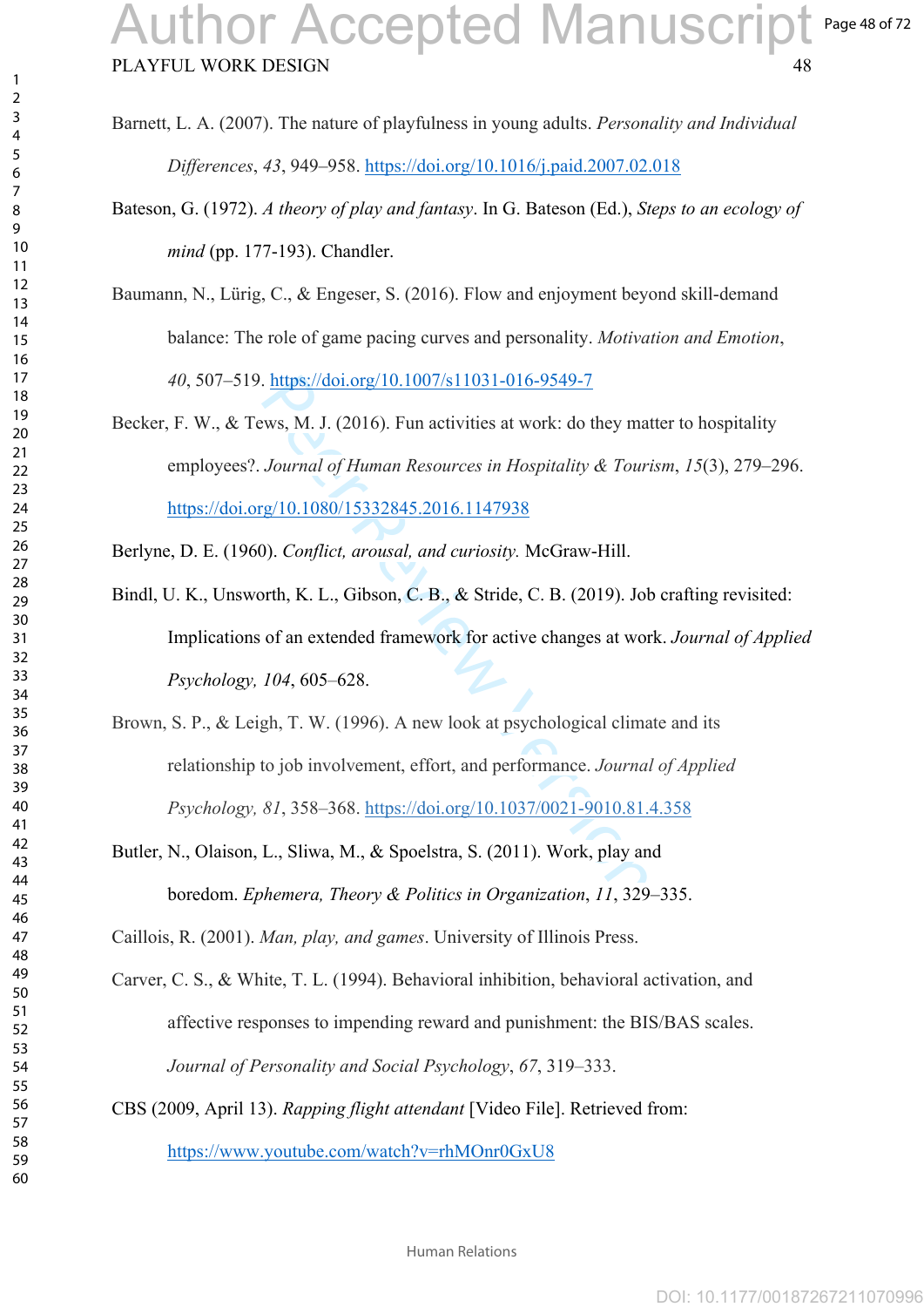### Page 49 of 72 uthor Accepted Manuscript

PLAYFUL WORK DESIGN

| Celestine, N. A., & Yeo, G. (2020). Having some fun with it: A theoretical review and         |
|-----------------------------------------------------------------------------------------------|
| typology of activity-based play-at-work. <i>Journal of Organizational Behavior</i> . $1-17$ . |
| https://doi.org/10.1002/job.2444                                                              |

- Cellar, D. F., & Barrett, G. V. (1987). Script processing and intrinsic motivation: The cognitive sets underlying cognitive labels. *Organizational Behavior and Human Decision Processes*, *40*, 115 –135. [https://doi.org/10.1016/0749-5978\(87\)90008-2](https://doi.org/10.1016/0749-5978(87)90008-2)
- Chen, F. F. (2007). Sensitivity of goodness of fit indexes to lack of measurement invariance. *Structural Equation Modeling: A Multidisciplinary Journal*, *14*, 464 –504. <https://doi.org/10.1080/10705510701301834>
- Cheng, T. M., Chen, M. T., & Wu, C. H. (2021). Tour Conductor Playfulness: Conceptualizing and Scale Development. *Journal of Travel Research*, *60*, 197 –207. <https://doi-org.eur.idm.oclc.org/10.1177/0047287519888284>
- Sensitivity [o](https://doi.org/10.1007/s10869-010-9181-6)f goodness of fit indexes to lack of meas<br>
Structural Equation Modeling: A Multidisciplinary Journal Equation Modeling: A Multidisciplinary Journal of<br>
19/10.1080/10705510701301834<br>
19. M. T., & Wu, C. H. (202 Clark, A. (2018). A nice surprise? Predictive processing and the active pursuit of novelty. *Phenomenology and the Cognitive Sciences*, *17*, 521 –534. <https://doi.org/10.1007/s11097-017-9525-z>
- Conway, J. M., & Lance, C. E. (2010). What reviewers should expect from authors regarding common method bias in organizational research. *Journal of Business and Psychology*, , 325–334. https://doi.org/10.1007/s10869-010-9181-6
- Costa, P. T., & McCrae, R. R. (1985). *The NEO personality inventory manual*. Psychological assessment resources.
- Costa, P. T., & McCrae, R. R. (1992). Normal personality assessment in clinical practice: The NEO Personality Inventory. *Psychological Assessment*, *4*, 5–13.
- Crant, J. M. (2000). Proactive behavior in organizations. *Journal of Management*, *26*, 435 –

462. <https://doi.org/10.1177/014920630002600304>

 $\mathbf{1}$  $\overline{2}$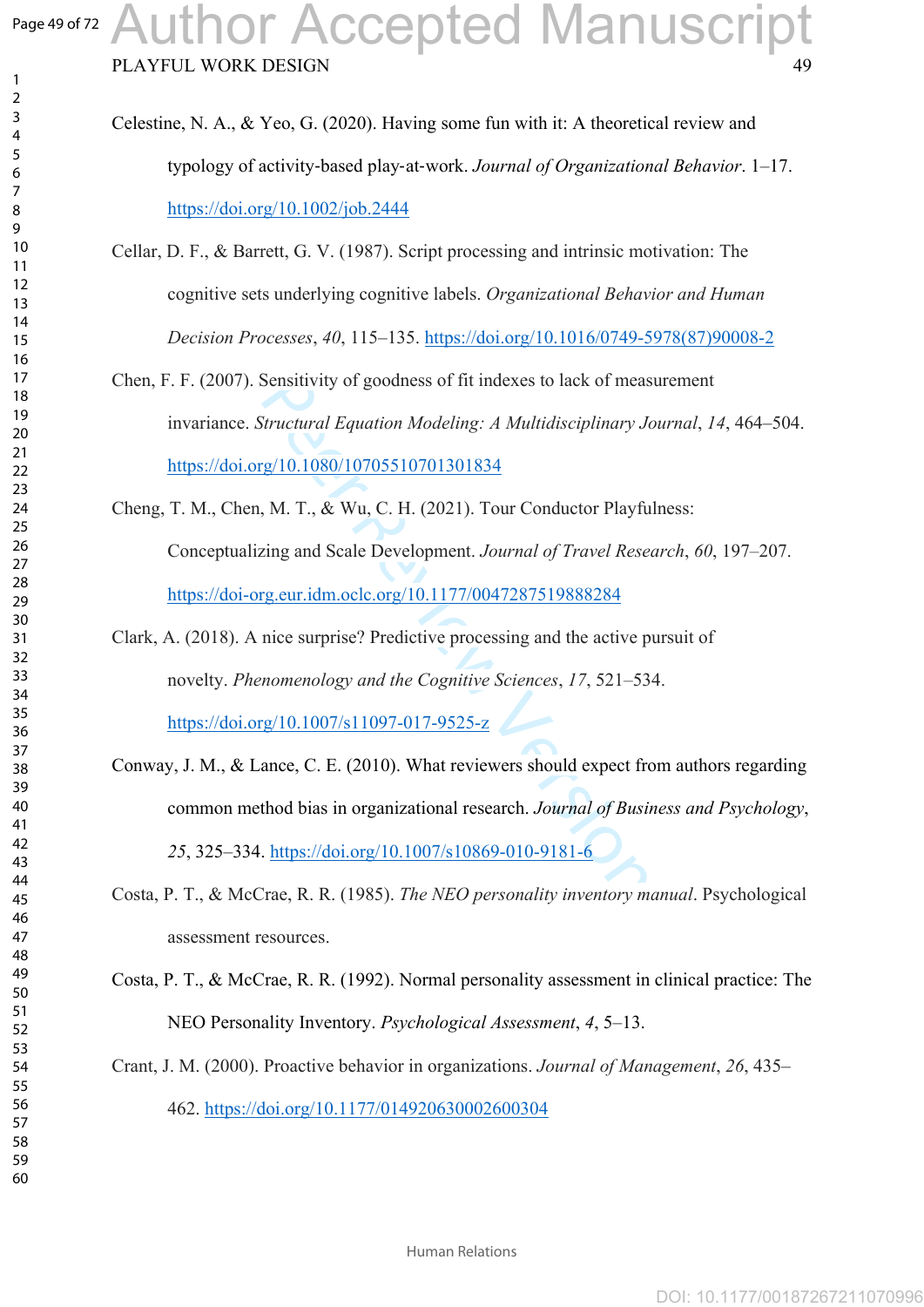- Csikszentmihalyi, M. (1975). *Beyond boredom and anxiety: Experiencing flow in work and play* (2nd ed.). Jossey Bass.
- Csikszentmihalyi, M. (1981). Some paradoxes in the definition of play. *Play as Context*, *1*, –26.
- Csikszentmihalyi, M., & Larson, R. (1987). Validity and reliability of the experiencesampling method. *Journal of Nervous and Mental Disease, 175*(9), 526–

536. [https://doi.org/10.1097/00005053-198709000-00004](https://psycnet.apa.org/doi/10.1097/00005053-198709000-00004)

- Dandridge, T. C. (1986). Ceremony as an integration of work and play. *Organization Studies*, *7*, 159–170. https://doi.org/10.1177/017084068600700205
- Day, H. I. (1981). *A Ludic Behavior*. In H. I. Day (Ed.), *Advances in intrinsic motivation and aesthetics* (pp. 225 –250). Springer. [https://doi.org/10.1007/978-1-4613-3195-7\\_10](https://doi.org/10.1007/978-1-4613-3195-7_10)
- 10.1097/00005053-198709000-00004<br>
986). Ceremony as an integration of work and play. (59–170. https://doi.org/10.1177/01708406860070020<br>
Ludic Behavior. In H. I. Day (Ed.), *Advances in intr*<br>
p. 225–250). Springer. https Deterding, S., Dixon, D., Khaled, R., & Nacke, L., (2011). From game design elements to gamefulness: Defining "gamification". In *Proceedings of the 15th International Academic MindTrek Conference: Envisioning Future Media Environments*. ACM, Tampere, Finland, pp. 9–15. https://doi.org/10.1145/2181037.2181040
- DeVellis, R. F. (2016). *Scale development: Theory and applications*. Sage Publications.
- Ellis, M. J. (1973). *Why people play*. Prentice Hall.
- Fisher, C. D. (1993). Boredom at work: A neglected concept. *Human Relations*, *46*, 395 –417. <https://doi.org/10.1177/001872679304600305>
- Fleming, P. (2005). Workers' playtime? Boundaries and cynicism in a "culture of fun" program. *The Journal of Applied Behavioral Science*, *41*, 285 –303. <https://doi.org/10.1177/0021886305277033>
- Frese, M., Fay, D., Hilburger, T., Leng, K., & Tag, A. (1997). The concept of personal initiative: Operationalization, reliability and validity in two German samples. *Journal*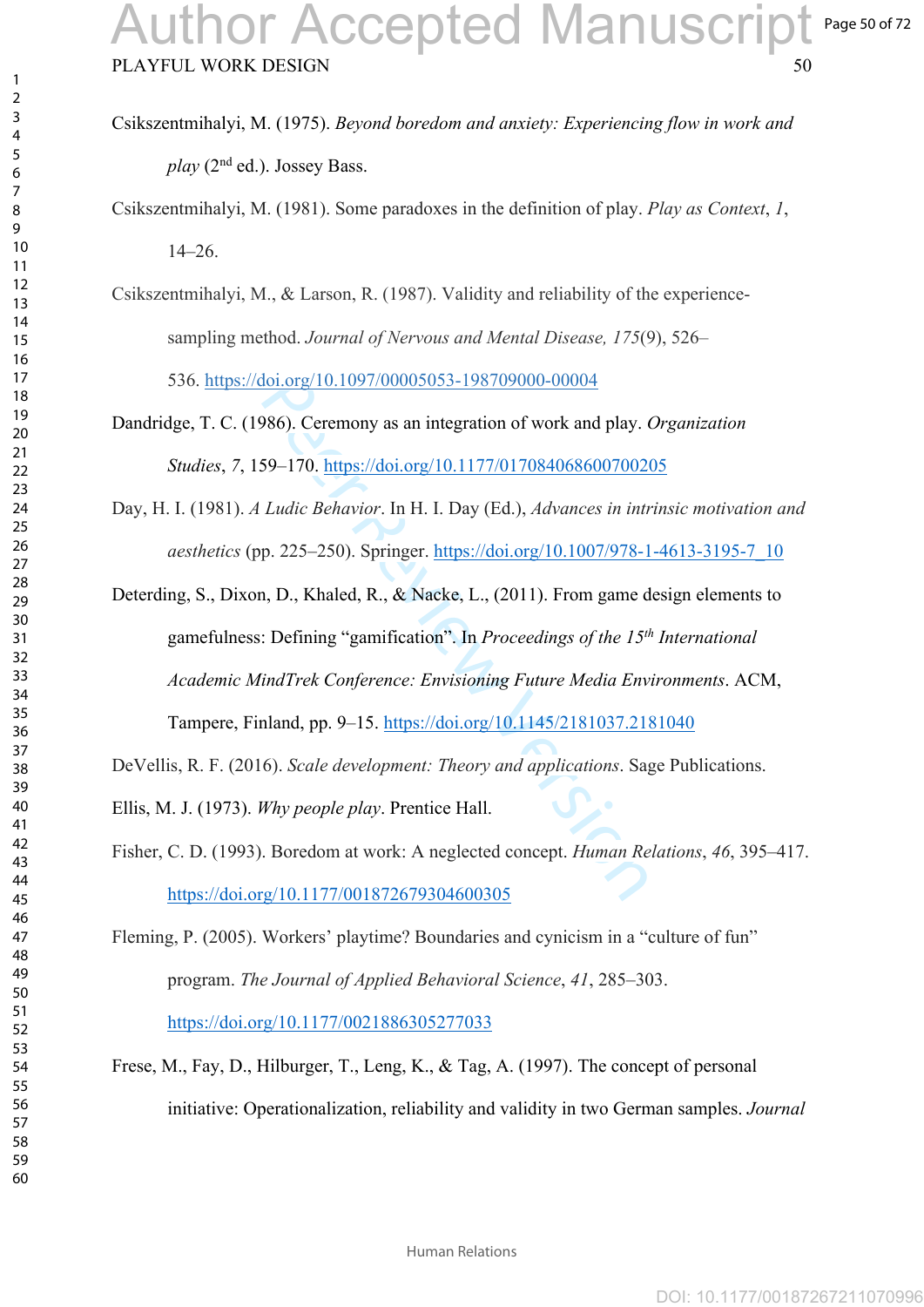### Page 51 of 72 uthor Accepted Manuscript

PLAYFUL WORK DESIGN

 $\mathbf{1}$  $\overline{2}$  $\overline{4}$  $\overline{7}$ 

Notes on the concepts of play and leisure. *The Socic*://doi.org/10.1111/j.1467-954X.1964.tb01247.x<br>erty, K. E., & Rayburn, S. W. (2014). The dimension<br>cople. *The International [Re](https://doi.org/10.1080/09593969.2013.849611)view of Retail, Distributic*<br>4, 231-241. *of Occupational and Organizational Psychology*, *70*, 139–161. <https://doi.org/10.1111/j.2044-8325.1997.tb00639.x> Gerdenitsch, C., Sellitsch, D., Besser, M., Burger, S., Stegmann, C., Tscheligi, M., & Kriglstein, S. (2020). Work gamification: Effects on enjoyment, productivity and the role of leadership. *Electronic Commerce Research and Applications*, *43*, 100994. <https://doi.org/10.1016/j.elerap.2020.100994> Giddens, A. (1964). Notes on the concepts of play and leisure. *The Sociological Review*, *12*, 73–89. https://doi.org/10.1111/j.1467-954X.1964.tb01247.x Gilliam, D. A., Flaherty, K. E., & Rayburn, S. W. (2014). The dimensions of storytelling by retail salespeople. *The International Review of Retail, Distribution and Consumer Research*, *24*, 231-241. https://doi.org/10.1080/09593969.2013.849611 Glynn, M. A. (1994). Effects of work task cues and play task cues on information processing, judgment, and motivation. *Journal of Applied Psychology*, *79*, 34–45. <https://doi.org/10.1037/0021-9010.79.1.34> Glynn, M. A., & Webster, J. (1992). The adult playfulness scale: An initial assessment. *Psychological Reports, 71*, 83–103.<https://doi.org/10.2466/pr0.1992.71.1.83> Goggin, J. (2011). Playbour, farming and leisure. *Ephemera: Theory & Politics in Organization*, *11*, 357 –368. Gough, H. G. (1979). A creative personality scale for the Adjective Check List. *Journal of Personality and Social Psychology, 37,* 1398–1405. <https://doi.org/10.1016/10.1037/0022-3514.37.8.1398> Grant, A. M., & Ashford, S. J. (2008). The dynamics of proactivity at work. *Research in Organizational Behavior*, *28*, 3 –34.<https://doi.org/10.1016/j.riob.2008.04.002> Gray, J. A. (1990). Brain systems that mediate both emotion and cognition. *Cognition & Emotion*, *4*, 269 –288. <https://doi.org/10.1080/02699939008410799>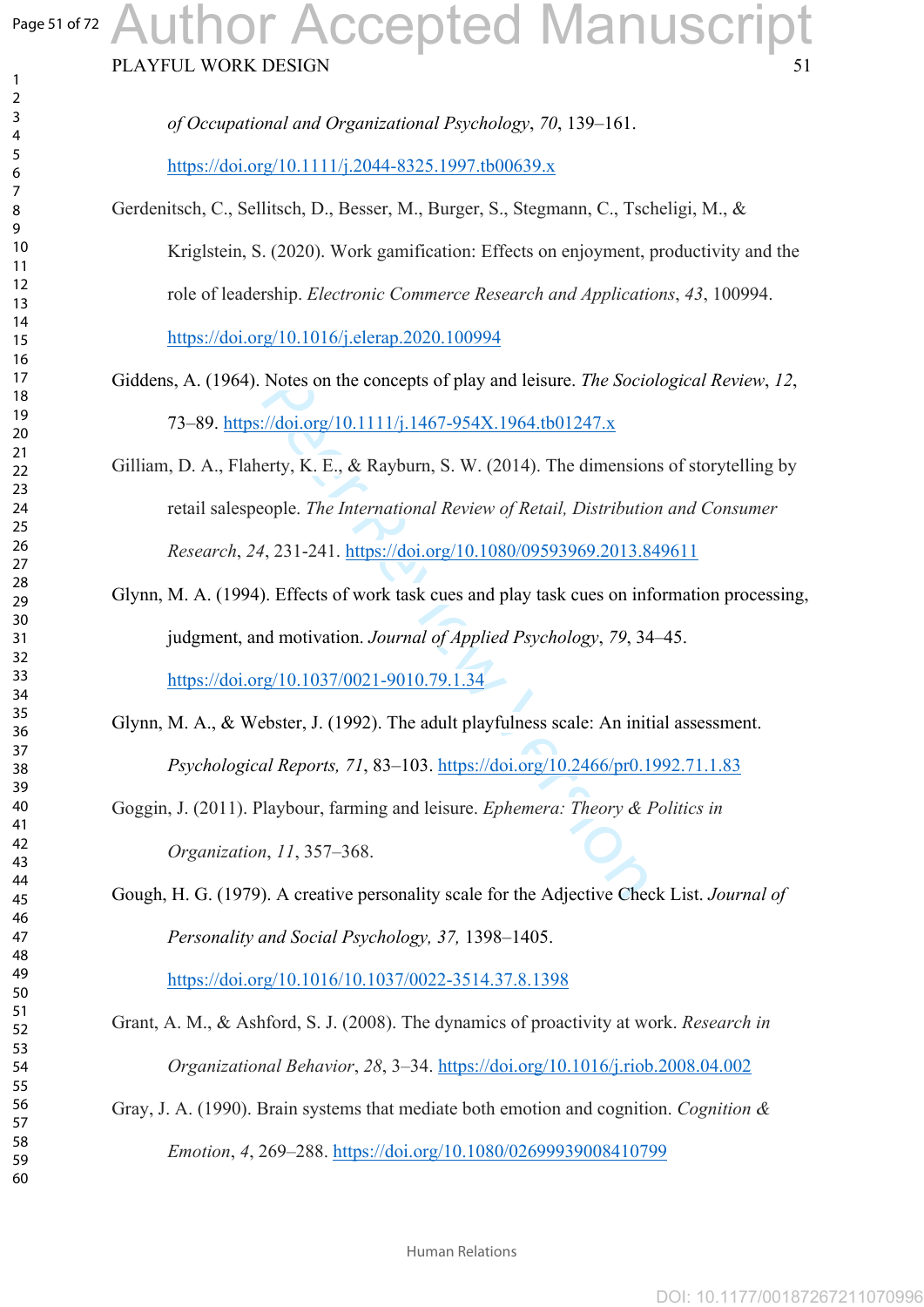Page 52 of 72

- Guitard, P., Ferland, F., & Dutil, E. (2005). Toward a better understanding of playfulness in adults. *OTJR: Occupation, Participation and Health*, *25*, 9 –22. <https://doi.org/10.1177/153944920502500103>
- Hackman, J. R., & Oldham, G. R. (1976). Motivation through the design of work: Test of a theory. *Organizational Behavior and Human Performance*, *16*, 250 –279. [https://doi.org/10.1016/0030-5073\(76\)90016-7](https://doi.org/10.1016/0030-5073(76)90016-7)
- er, R. J., & Buchsbaum, M. S. (1984). Intrinsic enjoy<br>s: Validation with personality, evoked potential and<br>*and Individual Differences, 5*, 183–193. https://doi.or<br>*htts, J. J. (2020).* Use omega rather than Cronbach's a<br>u Hamilton, J. A., Haier, R. J., & Buchsbaum, M. S. (1984). Intrinsic enjoyment and boredom coping scales: Validation with personality, evoked potential and attention measures. *Personality and Individual Differences, 5*, 183–193. [https://doi.org/10.1016/0191-](https://doi.org/10.1016/0191-8869(84)90050-3) [8869\(84\)90050-3](https://doi.org/10.1016/0191-8869(84)90050-3)
- Hayes, A. F., & Coutts, J. J. (2020). Use omega rather than Cronbach's alpha for estimating reliability. But…. *Communication Methods and Measures*, *14*, 1 –24. <https://doi.org/10.1080/19312458.2020.1718629>
- Heimann, K. S., & Roepstorff, A. (2018). How playfulness motivates–Putative looping effects of autonomy and surprise revealed by micro-phenomenological investigations. *Frontiers in Psychology*, *9*, 1704.
- Helmreich, R. C., & Spence, J. T. 1978. *The work and family orientation questionnaire: An objective instrument to assess components of achievement motivation and attitude toward family and career.* American Psychology Association.
- Hibbard, D. R., & Buhrmester, D. (2010). Competitiveness, gender, and adjustment among adolescents. *Sex Roles*, *63*, 412 –424. <https://doi.org/0.1007/s11199-010-9809-z>
- Higgins, E. T. (2014). Promotion and prevention: How "0" can create dual motivational forces. In J. W. Sherman, B. Gawronski, & Y. Trope (Eds.), *Dual-process theories of the social mind* (pp. 423–435), Guilford Press.

 $\mathbf{1}$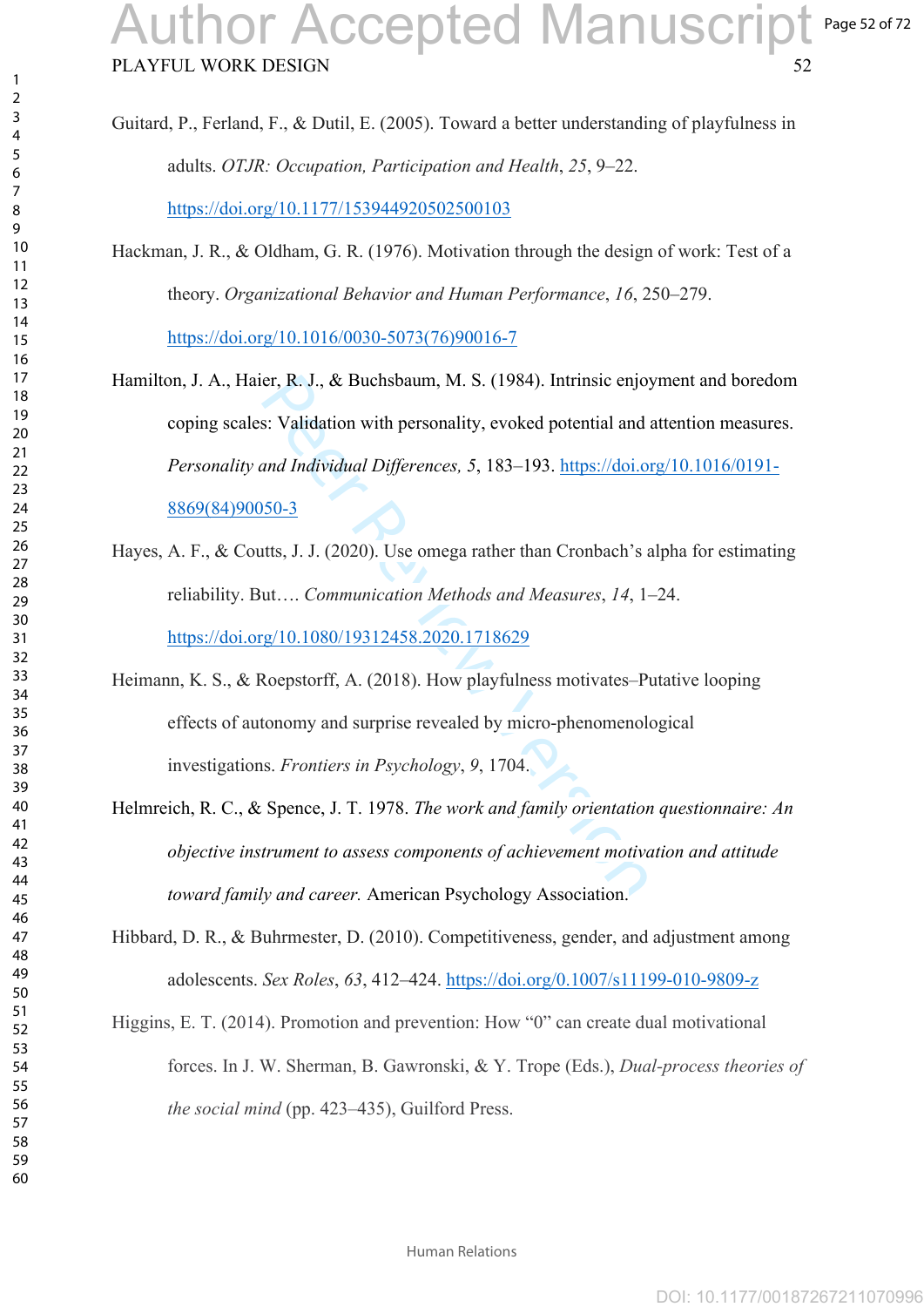### Page 53 of 72 uthor Accepted Manuscript

PLAYFUL WORK DESIGN

- Hill, E. D. (1975). The Trinitarian Allegory of the Moral Play of" Wisdom". *Modern Philology*, *73*, 121 –135. <https://doi.org/10.1086/390630>
- Hinkin, T. R. (1995). A review of scale development practices in the study of organizations. *Journal of Management*, *21*, 967 –988.

<https://doi.org/10.1177/014920639502100509>

Houston, J. M., Mcintire, S. A., Kinnie, J., & Terry, C. (2002). A factorial analysis of scales measuring competitiveness. *Educational and Psychological Measurement*, *62*, 284 – 298. <https://doi.org/10.1177/0013164402062002006>

Howe, L. A. (2008). On competing against oneself, Or 'I need to get a different voice in my head'. *Sports Ethics and Philosophy*, *2*, 353 –366. <https://doi.org/10.1080/17511320802475762>

- mpetitiveness. *Educational and Psychological Mea*<br>
doi.org/10.1177/0013164402062002006<br>
On competing against oneself, Or 'I need to get a d:<br> *s Ethics and Philosophy, 2*, 353–366.<br>
<u>rg/10.1080/17511320802475762</u><br>
Ill-Mer Howell, J. M., & Hall-Merenda, K. E. (1999). The ties that bind: The impact of leadermember exchange, transformational and transactional leadership, and distance on predicting follower performance. *Journal of Applied Psychology, 84*, 680–694. <https://doi.org/10.1037/0021-9010.84.5.680>
- Hu, L. T., & Bentler, P. M. (1999). Cutoff criteria for fit indexes in covariance structure analysis: Conventional criteria versus new alternatives. *Structural Equation Modeling: A Multidisciplinary Journal*, *6*, 1–55.

<https://doi.org/10.1080/10705519909540118>

Huizinga, J. (1949). *Homo ludens: A study of the play-element in culture*. Routledge & Kegan Paul.

Humphrey, S. E., Nahrgang, J. D., & Morgeson, F. P. (2007). Integrating motivational, social, and contextual work design features: a meta-analytic summary and theoretical extension of the work design literature. *Journal of Applied Psychology*, *92*, 1332 – 1356. <https://doi.org/10.1037/0021-9010.92.5.1332>

 $\mathbf{1}$  $\overline{2}$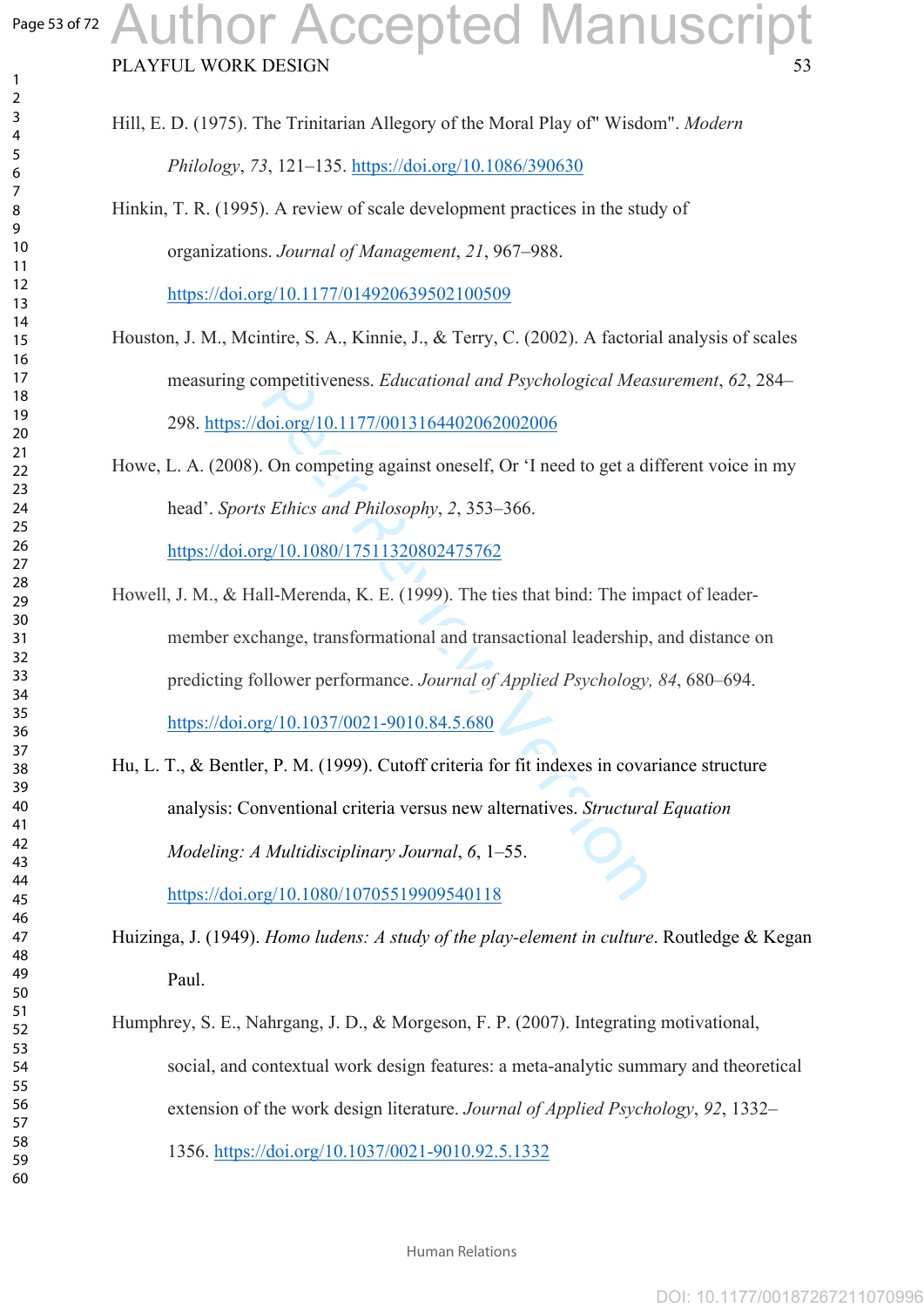- John, O. P., Naumann, L. P., & Soto, C. J. (2008). Paradigm shift to the integrative big five trait taxonomy: History, measurement, and conceptual issues. In O.P. John, R.W. Robins, & L.A. Pervin (Eds.), *Handbook of personality: Theory and research* (pp. 114–158). New York, NY: Guilford.
- Kashdan, T. B., Gallagher, M. W., Silvia, P. J., Winterstein, B. P., Breen, W. E., Terhar, D., & Steger, M. F. (2009). The curiosity and exploration inventory-II: Development, factor structure, and psychometrics. *Journal of Research in Personality*, *43*, 987 –998. <https://doi.org/10.1016/j.jrp.2009.04.011>
- Kavanagh, D. (2011). Work and play in management studies: A Kleinian analysis. *Ephemera, Theory & Politics in Organization*, *11*, 336–356.

Kline, R. B. (1998). *Structural equation modeling*. The Guilford Press.

Kolb, A. Y., & Kolb, D. A. (2010). Learning to play, playing to learn: A case study of a ludic learning space. *Journal of Organizational Change Management, 23,* 26–50. <https://doi.org/10.1108/09534811011017199>

ire, and psychometrics. *Journal of Research in Perse*<br>
<u>re</u>/10.1016/j.jrp.2009.04.011<br>
). Work and play in management studies: A Kleinian<br>
litics in *Organization*, 11, 336–356.<br> *Structural equation modeling*. The Guilfo Laurence, G. A. (2010). *Workaholism and expansion and contraction oriented job crafting: The moderating effects of individual and contextual factors*. Unpublished doctoral dissertation. Syracuse University.

Leiter, M. P., & Schaufeli, W. B. (1996). Consistency of the burnout construct across occupations. *Anxiety, stress, and coping*, *9*, 229 –243.

<https://doi.org/10.1080/10615809608249404>

Lieberman, J. N. (2014). *Playfulness: Its relationship to imagination and creativity*. Academic Press.

Logan, R. D. (1985). The flow experience in solitary ordeals. *Journal of Humanistic Psychology*, *25*, 79–89.<https://doi.org/10.1177/0022167885254010>

 $\mathbf{1}$  $\overline{2}$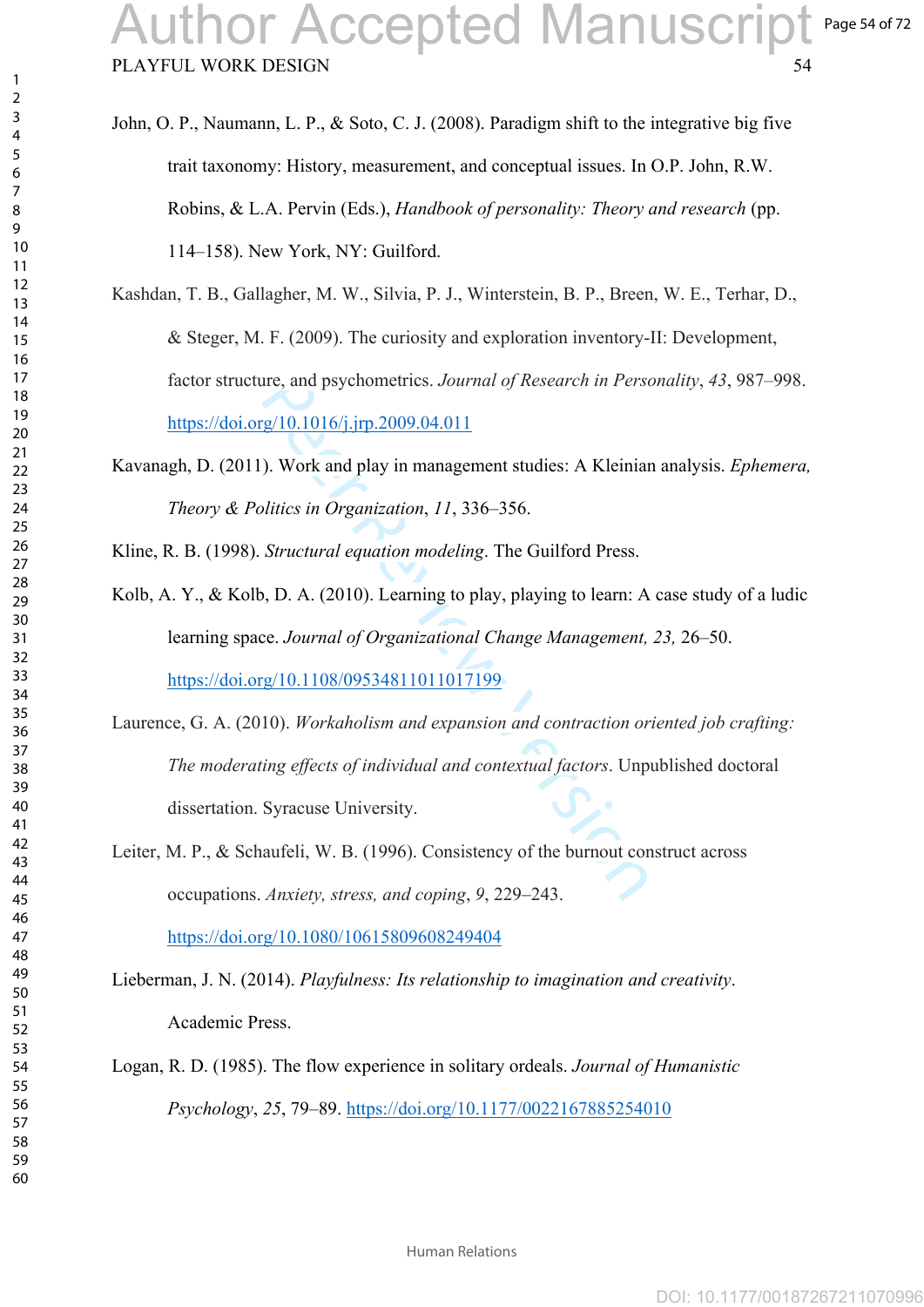$\mathbf{1}$  $\overline{2}$  $\overline{4}$  $\overline{7}$ 

# PLAYFUL WORK DESIGN 55 Author Accepted Manuscript

- Luo, W., & Azen, R. (2013). Determining predictor importance in hierarchical linear models using dominance analysis. *Journal of Educational and Behavioral Statistics, 38*, 3–31. <https://doi.org/10.3102/1076998612458319>
- Lynam, D. R., Loehr, A., Miller, J. D., & Widiger, T. A. (2012). A five-factor measure of avoidant personality: The FFAvA. *Journal of Personality Assessment*, *94*, 466 –474. <https://doi.org/10.1080/00223891.2012.677886>
- Magnuson, C. D., & Barnett, L. A. (2013). The playful advantage: How playfulness enhances coping with stress. *Leisure Sciences*, *35*, 129 –144.

<https://doi.org/10.1080/01490400.2013.761905>

- Mainemelis, C., & Ronson, S. (2006). Ideas are born in fields of play: Towards a theory of play and creativity in organizational settings. *Research in Organizational Behavior*, *27*, 81–131. [https://doi.org/10.1016/S0191-3085\(06\)27003-5](https://doi.org/10.1016/S0191-3085(06)27003-5)
- Marsick, V. J., & O'Neil, J. (1999). The many faces of action learning. *Management Learning*, *30*, 159 –176. https://doi.org/10.1177/1350507699302004

Barnett, L. A. (2013). The playful advantage: Ho[w](https://doi.org/10.1177/1350507699302004)<br>stress. *Leisure Sciences*, 35, 129–144.<br>rg/10.1080/01490400.2013.761905<br>Ronson, S. (2006). Ideas are born in fields of play: To<br>divity in organizational settings. *Researc* Maslach, C., Jackson, S. E., Leiter, M. P., Schaufeli, W. B., & Schwab, R. L. (1986). *Maslach burnout inventory* (Vol. 21, pp. 3463–3464). Consulting Psychologists.

- McCrae, R. R., & Costa Jr, P. T. (1997). Conceptions and correlates of openness to experience. In *Handbook of personality psychology* (pp. 825–847). Academic Press. <https://doi.org/10.1016/B978-012134645-4/50032-9>
- Michel, J. W., Tews, M. J., & Allen, D. G. (2019). Fun in the workplace: A review and expanded theoretical perspective. *Human Resource Management Review*, *29*, 98 –110. <https://doi.org/10.1016/j.hrmr.2018.03.001>
- Miller, S. (1973). Ends, Means, and Galumphing: Some Leitmotifs of Play 1. *American Anthropologist*, *75*, 87 –98.<https://doi.org/10.1525/aa.1973.75.1.02a00050>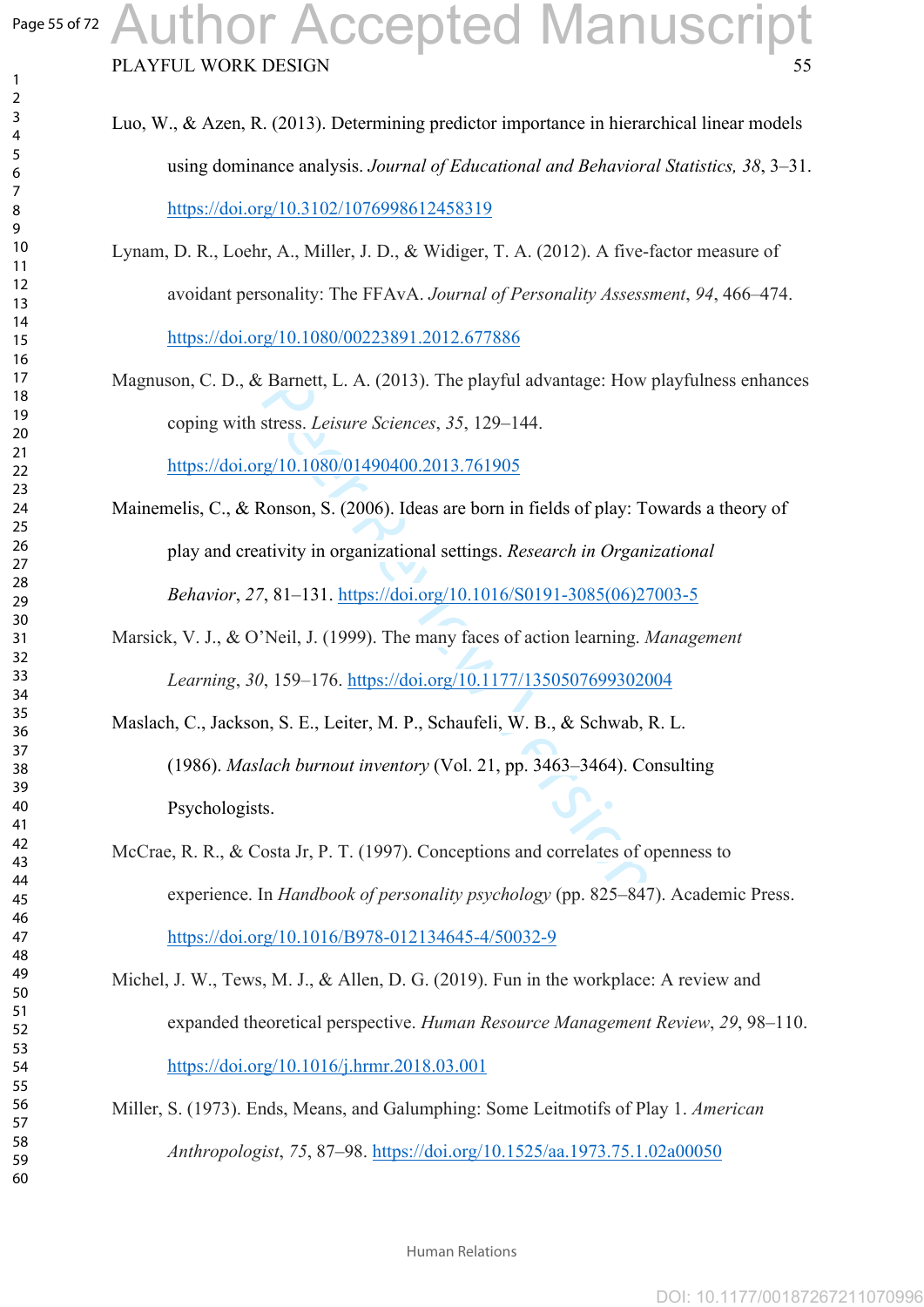Miron, E., Erez, M., & Naveh, E. (2004). Do personal characteristics and cultural values that promote innovation, quality, and efficiency compete or complement each other? *Journal of Organizational Behavior*, *25*, 175-199.<https://doi.org/10.1002/job.237>

- Moon, H. (2001). The two faces of conscientiousness: Duty and achievement striving in escalation of commitment dilemmas. *Journal of Applied Psychology, 86*, 533–540. [https://doi-org.eur.idm.oclc.org/10.1037/0021-9010.86.3.535](https://psycnet-apa-org.eur.idm.oclc.org/doi/10.1037/0021-9010.86.3.535)
- Humphrey, S. E. (2006). The Work Design Question<br>nd validating a comprehensive measure for assessing<br>rk. *Journal of applied psychology*, 91, 1321–1339.<br>rg/10.1037/0021-9010.91.6.1321<br>uthén, B. O. (1998-2017). *Mplus User'* Morgeson, F. P., & Humphrey, S. E. (2006). The Work Design Questionnaire (WDQ): developing and validating a comprehensive measure for assessing job design and the nature of work. *Journal of applied psychology*, *91*, 1321–1339 . <https://doi.org/10.1037/0021-9010.91.6.1321>
- Muthén, L. K., & Muthén, B. O. (1998-2017). *Mplus User's guide (6th edition)*. Los Angeles, CA: Muthén & Muthén.

Nachmanovitch, S. (1990). *Free play: Improvisation in life and art*. Putnam.

Nakamura, J., & Csikszentmihalyi, M. (2002). The concept of flow. In *Handbook of positive psychology* (pp. 89 –105). Oxford University Press.

Neumann, R., & Strack, F. (2000). "Mood contagion": The automatic transfer of mood between persons. *Journal of Personality and Social Psychology, 79*(2), 211–223. [https://doi.org/10.1037/0022-3514.79.2.211](https://psycnet.apa.org/doi/10.1037/0022-3514.79.2.211)

Noe, R. A., Tews, M. J., & Marand, A. D. (2013). Individual differences and informal learning in the workplace. *Journal of Vocational Behavior*, *83*, 327 –335. <https://doi.org/10.1016/j.jvb.2013.06.009>

Op den Kamp, E. M., Tims, M., Bakker, A. B., & Demerouti, E. (2018). Proactive vitality management in the work context: Development and validation of a new instrument. *European Journal of Work and Organizational Psychology*, *27*, 493 –505. <https://doi.org/10.1080/1359432X.2018.1483915>

 $\mathbf{1}$  $\overline{2}$  $\overline{3}$  $\overline{4}$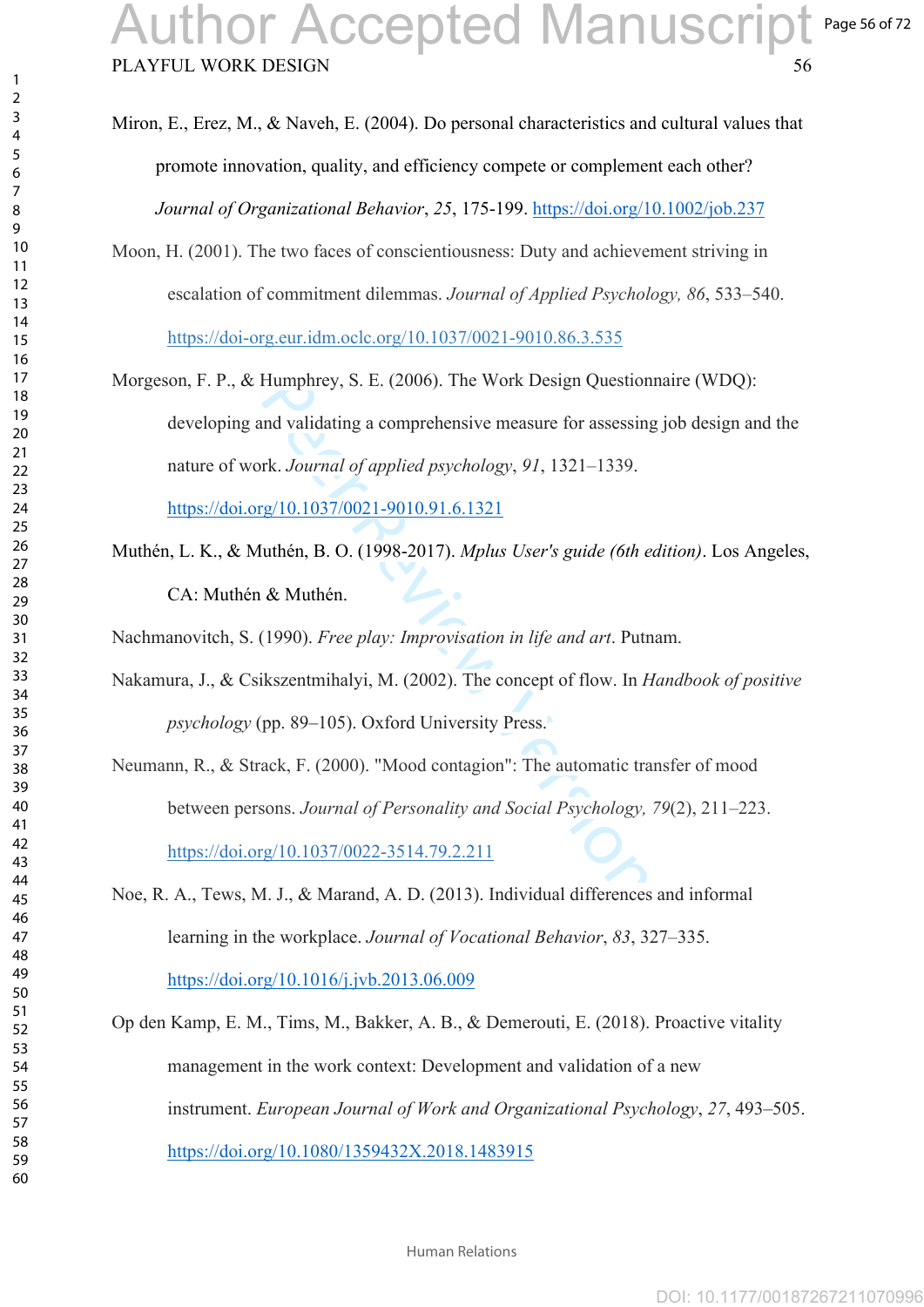$\mathbf{1}$  $\overline{2}$  $\overline{3}$  $\overline{4}$ 

## PLAYFUL WORK DESIGN Author Accepted Manuscript

| Osborne, J., Costello, A. & Kellow, J. (2008). Best practices in exploratory factor analysis. In |
|--------------------------------------------------------------------------------------------------|
| Osborne, J. (Ed.), <i>Best practices in quantitative methods</i> (pp. 86–99). SAGE               |
| Publications. https://www.doi.org/10.4135/9781412995627                                          |
| Owens, B. P., Baker, W. E., Sumpter, D. M., & Cameron, K. S. (2016). Relational energy at        |
| work: Implications for job engagement and job performance. Journal of Applied                    |
| Psychology, 101(1), 35-49. https://doi.org/10.1037/apl0000032                                    |
| Parker, S. K. (2014). Beyond motivation: Job and work design for development, health,            |
| ambidexterity, and more. Annual Review of Psychology, 65, 661-691.                               |

<https://doi.org/10.1146/annurev-psych-010213-115208>

- Parker, S. K., & Collins, C. G. (2010). Taking stock: Integrating and differentiating multiple proactive behaviors. *Journal of Management*, *36*, 633 –662. <https://doi.org/10.1177/0149206308321554>
- Parker, S. K., Williams, H. M., & Turner, N. (2006). Modeling the antecedents of proactive behavior at work. *Journal of Applied Psychology, 91*, 636–652. <https://doi.org/10.1037/0021-9010.91.3.636>
- . Beyond motivation: Job and work design for developty, and more. Annual Review of Psychology, 65, 661-<br>g/10.1146/annurev-psych-010213-115208<br>llins, C. G. (2010). Taking stock: Integrating and diff<br>haviors. Journal of Man Petelczyc, C. A., Capezio, A., Wang, L., Restubog, S. L. D., & Aquino, K. (2018). Play at work: An integrative review and agenda for future research. *Journal of Management*, *44*, 161–190. <https://doi.org/10.1177/0149206317731519>
- Peterson, C., & Seligman, M. E. (2004). *Character strengths and virtues: A handbook and classification* (Vol. 1). Oxford University Press.
- Petrou, P., Demerouti, E., Peeters, M. C., Schaufeli, W. B., & Hetland, J. (2012). Crafting a job on a daily basis: Contextual correlates and the link to work engagement. *Journal of Organizational Behavior, 33*, 1120 –1141. <https://doi.org/10.1002/job.1783>

Piaget, J. (1962). *Play, dreams and imitation in childhood*. Routledge & Kegan Paul.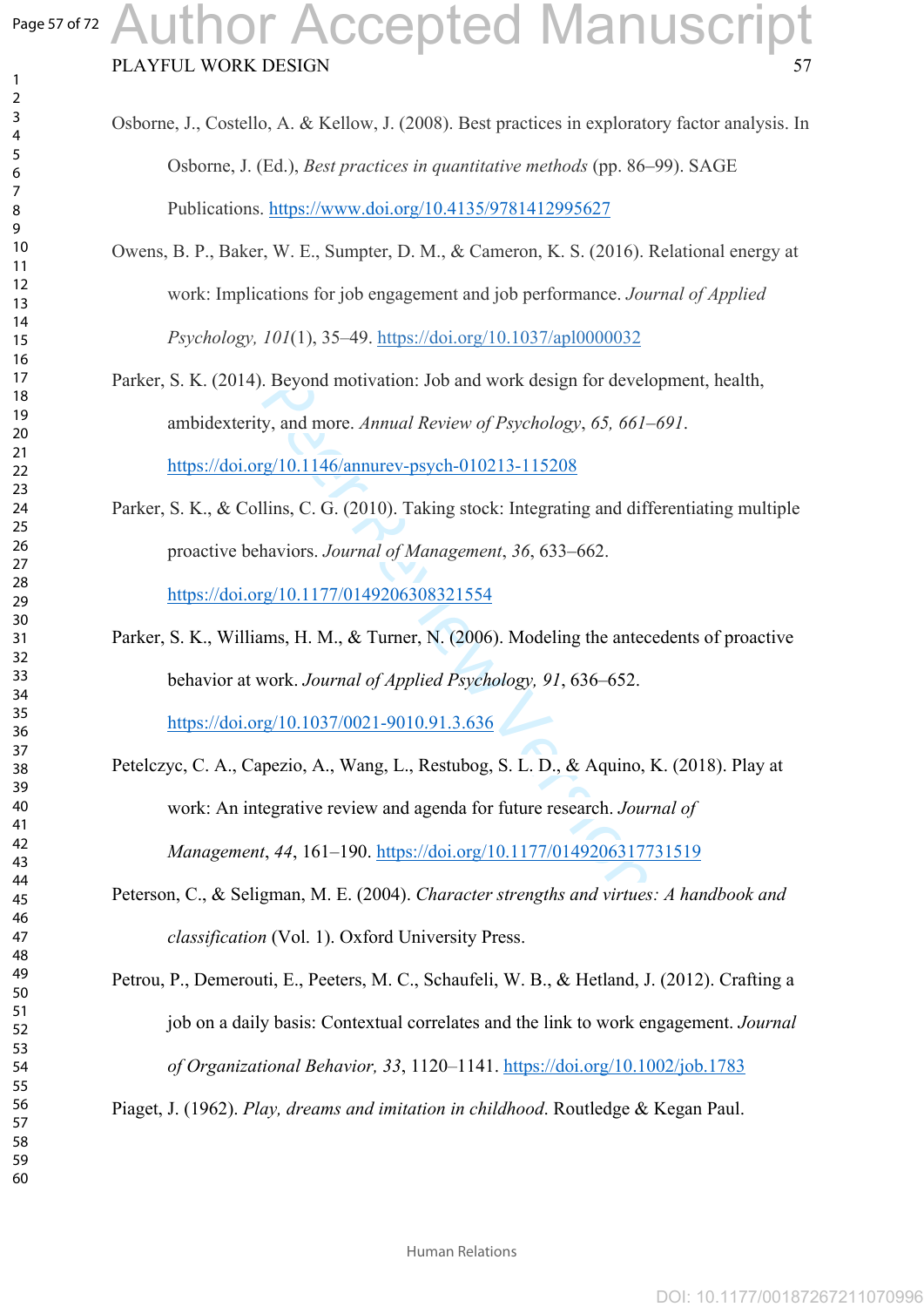- Proyer, R. T. (2012). Development and initial assessment of a short measure for adult playfulness: The SMAP. *Personality and Individual Differences*, *53*, 989 –994. <https://doi.org/10.1016/j.paid.2012.07.018>
- Proyer, R. T. (2017). A new structural model for the study of adult playfulness: Assessment and exploration of an understudied individual differences variable. *Personality and Individual Differences*, *108*, 113 –122. <https://doi.org/10.1016/j.paid.2016.12.011>
- Proyer, R. T., Tandler, N., & Brauer, K. (2019). Playfulness and creativity: a selective review. *Creativity and humor*, 43 –60. [https://doi.org/10.1016/B978-0-12-813802-](https://doi.org/10.1016/B978-0-12-813802-1.00002-8) [1.00002-8](https://doi.org/10.1016/B978-0-12-813802-1.00002-8)
- er, N., & Brauer, K. (2019). Playfulness and creativity and humor, 43–60. https://doi.org/10.1016/B9<br>titulary and humor, 43–60. https://doi.org/10.1016/B9<br>fieli, W. B., Peeters, M. C., Taris, T. W., Van Beek,<br>ching the pa Reijseger, G., Schaufeli, W. B., Peeters, M. C., Taris, T. W., Van Beek, I., & Ouweneel, E. (2013). Watching the paint dry at work: Psychometric examination of the Dutch Boredom Scale. *Anxiety, Stress & Coping*, *26*, 508 –525. <https://doi.org/10.1080/10615806.2012.720676>
- Robert, C., & Wilbanks, J. E. (2012). The wheel model of humor: Humor events and affect in organizations. *Human Relations*, *65*, 1071 –1099.

[https://doi.org/10.1177/0018726711433133](https://doi.org/10.1177%2F0018726711433133)

Rodrigues, S. B., & Collinson, D. L. (1995). 'Having fun'?: Humour as resistance in Brazil. *Organization studies*, *16*, 739 –768. <https://doi.org/10.1177/017084069501600501>

Roy, D. F. (1959). Banana time job-satisfaction and informal interaction. *Human Organization*, *18*, 158–168.

Sanchez-Burks, J. (2002). Protestant relational ideology and (in) attention to relational cues in work settings. *Journal of Personality and Social Psychology*, *83*, 919–929 .

 $\mathbf{1}$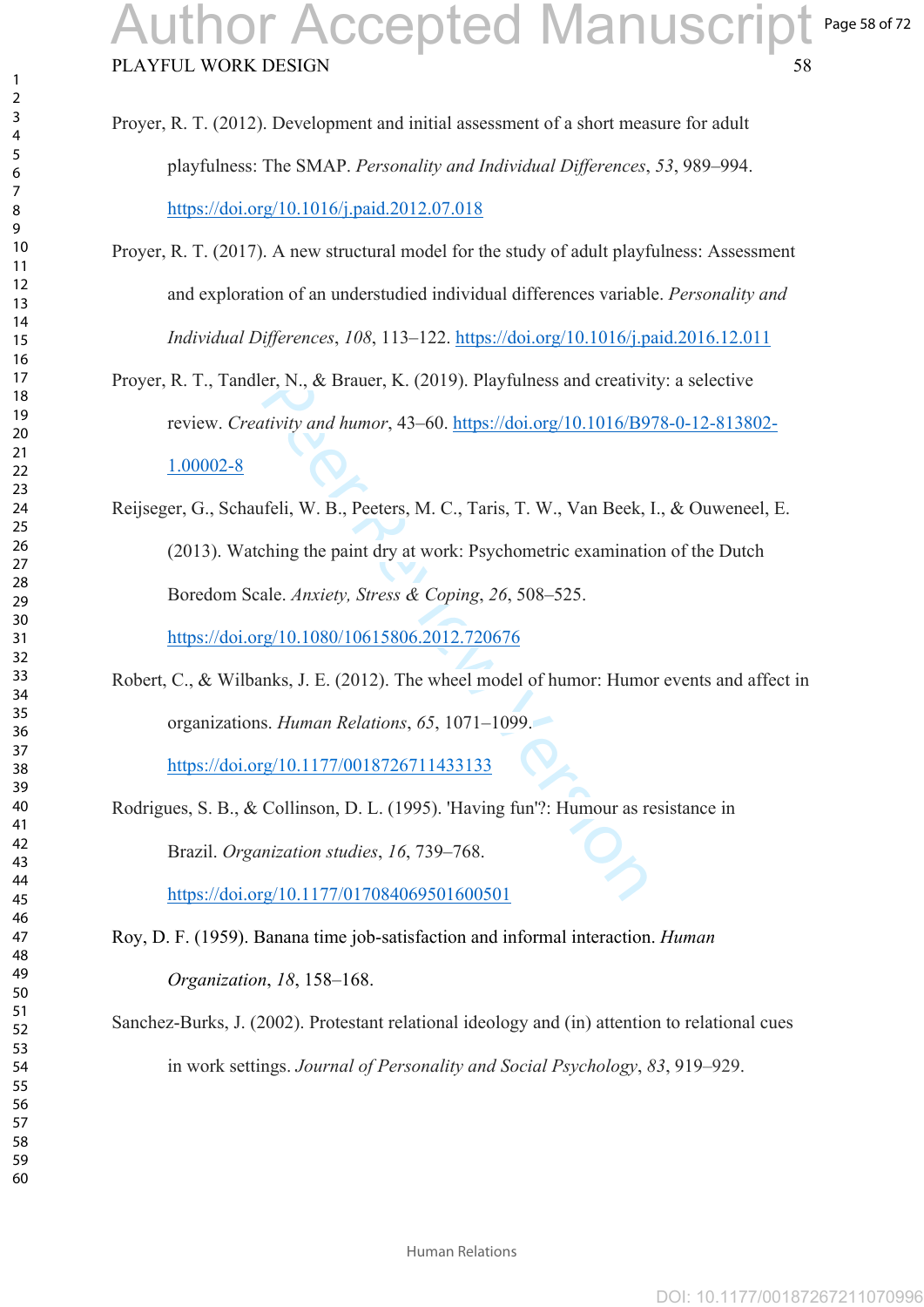$\mathbf{1}$  $\overline{2}$  $\overline{4}$  $\overline{7}$ 

- Sandelands, L. E. (1988). Effects of Work and Play Signals on Task Evaluation. *Journal of Applied Social Psychology*, *18*, 1032 –1048. [https://doi.org/10.1111/j.1559-](https://doi.org/10.1111/j.1559-1816.1988.tb01191.x) [1816.1988.tb01191.x](https://doi.org/10.1111/j.1559-1816.1988.tb01191.x)
- Scharp, Y. S., Breevaart, K., & Bakker, A. B. (2021). Using playful work design to deal with hindrance job demands: A quantitative diary study. *Journal of Occupational Health Psychology*.<https://doi.org/10.1037/ocp0000277>
- Scharp, Y. S., Breevaart, K., Bakker, A. B., & van der Linden, D. (2019). Daily playful work design: A trait activation perspective. *Journal of Research in Personality*, *82*, 103850. <https://doi.org/10.1016/j.jrp.2019.103850>
- Schaufeli, W. B., Leiter, M. P., Maslach, C., & Jackson, S. E. (1996). The Maslach Burnout Inventory—General Survey. In C. Maslach, S. E. Jackson, & M. P. Leiter (Ed.), *MBI manual* (3rd ed.). Consulting Psychologists Press.
- vaart, K., Bakker, A. B., & van der Linden, D. (2019)<br>iit activation perspective. Journal of Research in Per<br>rg/10.1016/j.jrp.2019.103850<br>iiter, M. P., Maslach, C., & Jackson, S. E. (1996). Th<br>General Survey. In C. Maslach Schaufeli, W. B., Taris, T., Le Blanc, P. M., Peeters, M. C., Bakker, A. B., & de Jonge, J. (2001). Maakt arbeid gezond? Op zoek naar de bevlogen werknemer [Work and health: The quest for the engaged worker]. *Psycholoog, 36*, 422–428.
- Schaufeli, W., & Salanova, M. (2014). Burnout, boredom and engagement at the workplace. In M.C.W. Peeters, J. de Jonge, T.W. Taris (Eds.), *An introduction to contemporary work psychology* (pp. 293-320). John Willey & Sons.
- Siegrist, J., Starke, D., Chandola, T., Godin, I., Marmot, M., Niedhammer, I., & Peter, R. (2004). The measurement of effort–reward imbalance at work: European comparisons. *Social Science & Medicine*, *58*, 1483 –1499.

[https://doi.org/10.1016/S0277-9536\(03\)00351-4](https://doi.org/10.1016/S0277-9536(03)00351-4)

Silic, M., Marzi, G., Caputo, A., & Bal, P. M. (2020). The effects of a gamified human resource management system on job satisfaction and engagement. *Human Resource Management Journal*, *30*, 260 –277. <https://doi.org/10.1111/1748-8583.12272>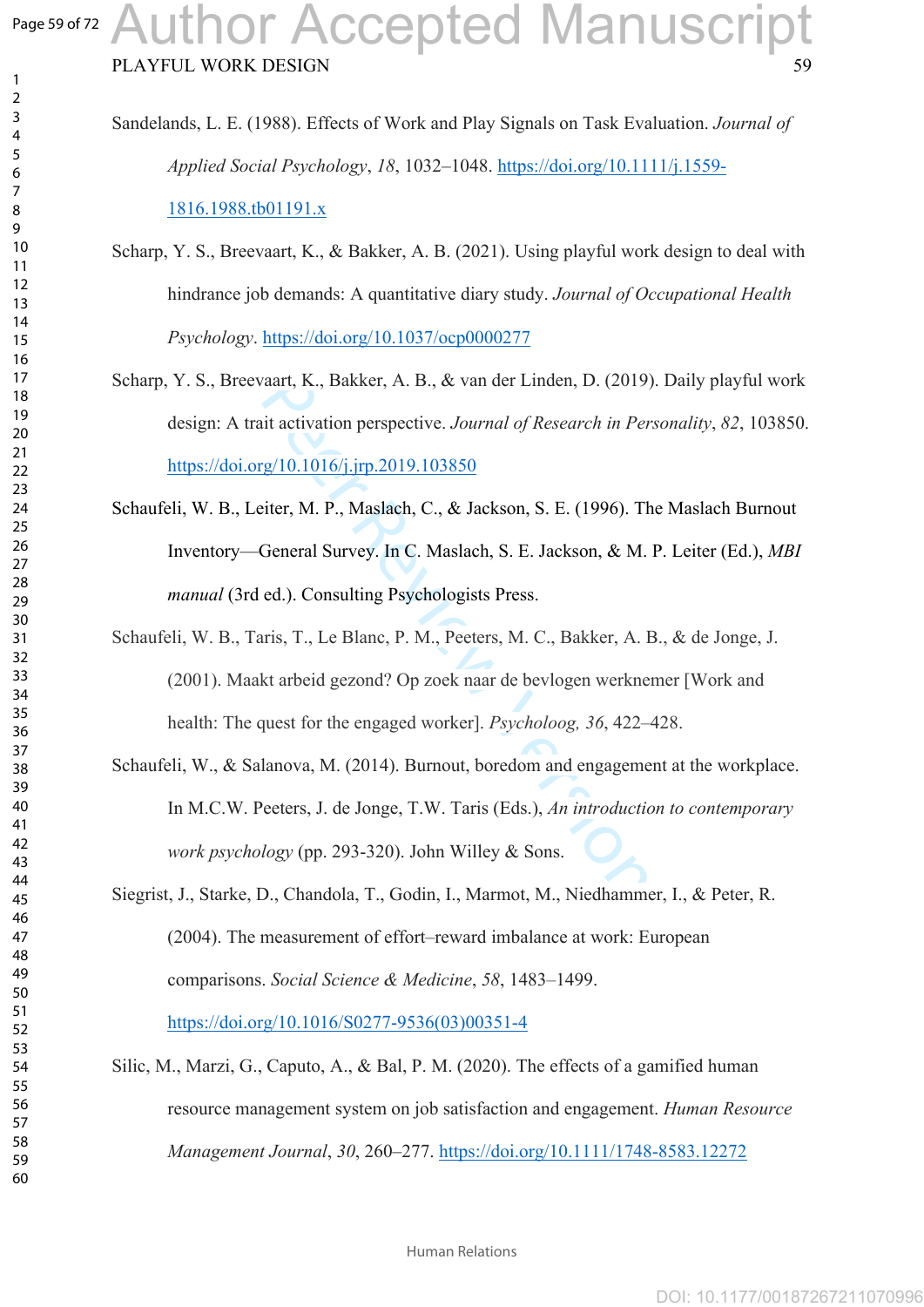Sirois, F., & Pychyl, T. (2013). Procrastination and the priority of short ‐term mood regulation: Consequences for future self. *Social and Personality Psychology Compass*, *7*, 115 –127.<https://doi.org/10.1111/spc3.12011>

Spencer, H. (1870*). The principles of psychology* (2nd ed.). Appleton.

Strauman, T. J., Detloff, A. M., Sestokas, R., Smith, D. V., Goetz, E. L., Rivera, C., &

Kwapil, L. (2013). What shall I be, what must I be: neural correlates of personal goal activation. *Frontiers in Integrative Neuroscience*, *6*, 1 –4.

<https://doi.org/10.3389/fnint.2012.00123>

Suits, B. (1978). *The grasshopper: Games, life and utopia*. Harvard University Press.

Suls, J. (1983). Cognitive processes in humor appreciation. In J. Goldstein (Ed.), *Handbook of humor research* (pp. 39 –57). Springer. [https://doi.org/10.1007/978-1-4612-5572-](https://doi.org/10.1007/978-1-4612-5572-7_3)

#### [7\\_3](https://doi.org/10.1007/978-1-4612-5572-7_3)

 $\mathbf{1}$  $\overline{2}$  $\overline{4}$  $\overline{7}$ 

Sutton-Smith, B. (2009). *The ambiguity of play*. Harvard University Press.

- *Frontiers in Integrative Neuroscience, 6, 1–4.*<br>
<u>reg/10.3389/fnint.2012.00123</u><br> *e grasshopper: Games, life and utopia.* Harvard Univitive processes in humor appreciation. In J. Goldste<br> *earch* (pp. 39–57). Springer. <u></u> Tang, T. L., & Baumeister, R. F. (1984). Effects of personal values, perceived surveillance, and task labels on task preference: The ideology of turning play into work. *Journal of Applied Psychology, 69*, 99–105. [https://doi.org/10.1037/0021-9010.69.1.99](https://psycnet.apa.org/doi/10.1037/0021-9010.69.1.99)
- Taylor, S. E., Pham, L. B., Rivkin, I. D., & Armor, D. A. (1998). Harnessing the imagination: Mental simulation, self-regulation, and coping. *American Psychologist, 53*, 429–439. <https://doi.org/10.1037/0003-066X.53.4.429>

Tegano, D. W. (1990). Relationship of tolerance of ambiguity and playfulness to creativity. *Psychological Reports*, *66*, 1047 –1056.

<https://doi.org/10.2466/pr0.1990.66.3.1047>

Terkel, S. (1974). *Working: People talk about what they do all day and how they feel about what they do*. New Press.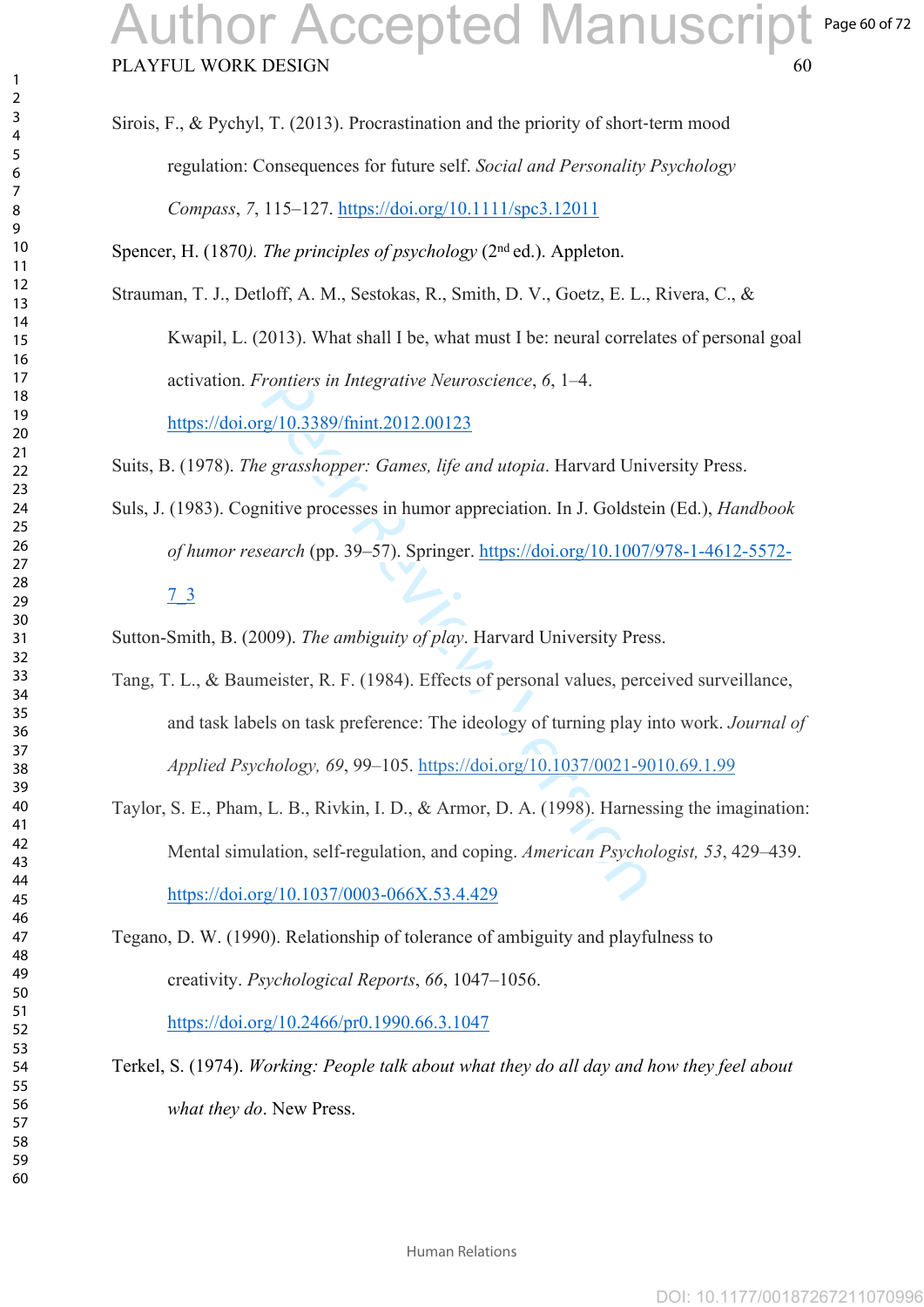$\mathbf{1}$  $\overline{2}$  $\overline{3}$  $\overline{4}$  $\overline{7}$ 

## PLAYFUL WORK DESIGN Author Accepted Manuscript

| Tews, M. J., Michel, J. W., & Allen, D. G. (2014). Fun and friends: The impact of workplace |
|---------------------------------------------------------------------------------------------|
| fun and constituent attachment on turnover in a hospitality context. <i>Human</i>           |
| <i>Relations, 67, 923–946. https://doi.org/10.1177/0018726713508143</i>                     |

Thorson, J. A., & Powell, F. C. (1993). Sense of humor and dimensions of personality. *Journal of Clinical Psychology*, *49*, 799 –809. [https://doi.org/10.1002/1097-4679\(199311\)49:6%3C799::AID-](https://doi.org/10.1002/1097-4679(199311)49:6%3C799::AID-JCLP2270490607%3E3.0.CO;2-P)

[JCLP2270490607%3E3.0.CO;2-P](https://doi.org/10.1002/1097-4679(199311)49:6%3C799::AID-JCLP2270490607%3E3.0.CO;2-P)

- 0.607%3E3.0.CO;2-P<br>
1. B., & Derks, D. (2012). Development and validaties<br>
1 of Vocational Behavior, 80, 173–186.<br>
1. S., & Lin, H. (2019). Workplace fun and work engatively: The role of psychological capital. *Internatio* Tims, M., Bakker, A. B., & Derks, D. (2012). Development and validation of the job crafting scale. *Journal of Vocational Behavior*, *80*, 173–186. <https://doi.org/10.1016/j.jvb.2011.05.009>
- Tsaur, S. H., Hsu, F. S., & Lin, H. (2019). Workplace fun and work engagement in tourism and hospitality: The role of psychological capital. *International Journal of Hospitality Management*, *81*, 131 –140. https://doi.org/10.1016/j.ijhm.2019.03.016
- Tuckman, B. W. (1991). The development and concurrent validity of the procrastination scale. *Educational and Psychological Measurement*, *51*, 473–480.

<https://doi.org/10.1177/0013164491512022>

van Hooff, M. L. M., & van Hooft, E. A. J. (2014). Boredom at work: Proximal and distal consequences of affective work-related boredom. *Journal of Occupational Health Psychology, 19*, 348–359. [https://doi.org/10.1037/a0036821](https://psycnet.apa.org/doi/10.1037/a0036821)

Van Vleet, M., & Feeney, B. C. (2015). Young at heart: A perspective for advancing research on play in adulthood. *Perspectives on Psychological Science, 10*, 639–645. <https://doi.org/10.1177/1745691615596789>

Vandenberg, R. J., & Lance, C. E. (2000). A review and synthesis of the measurement invariance literature: Suggestions, practices, and recommendations for organizational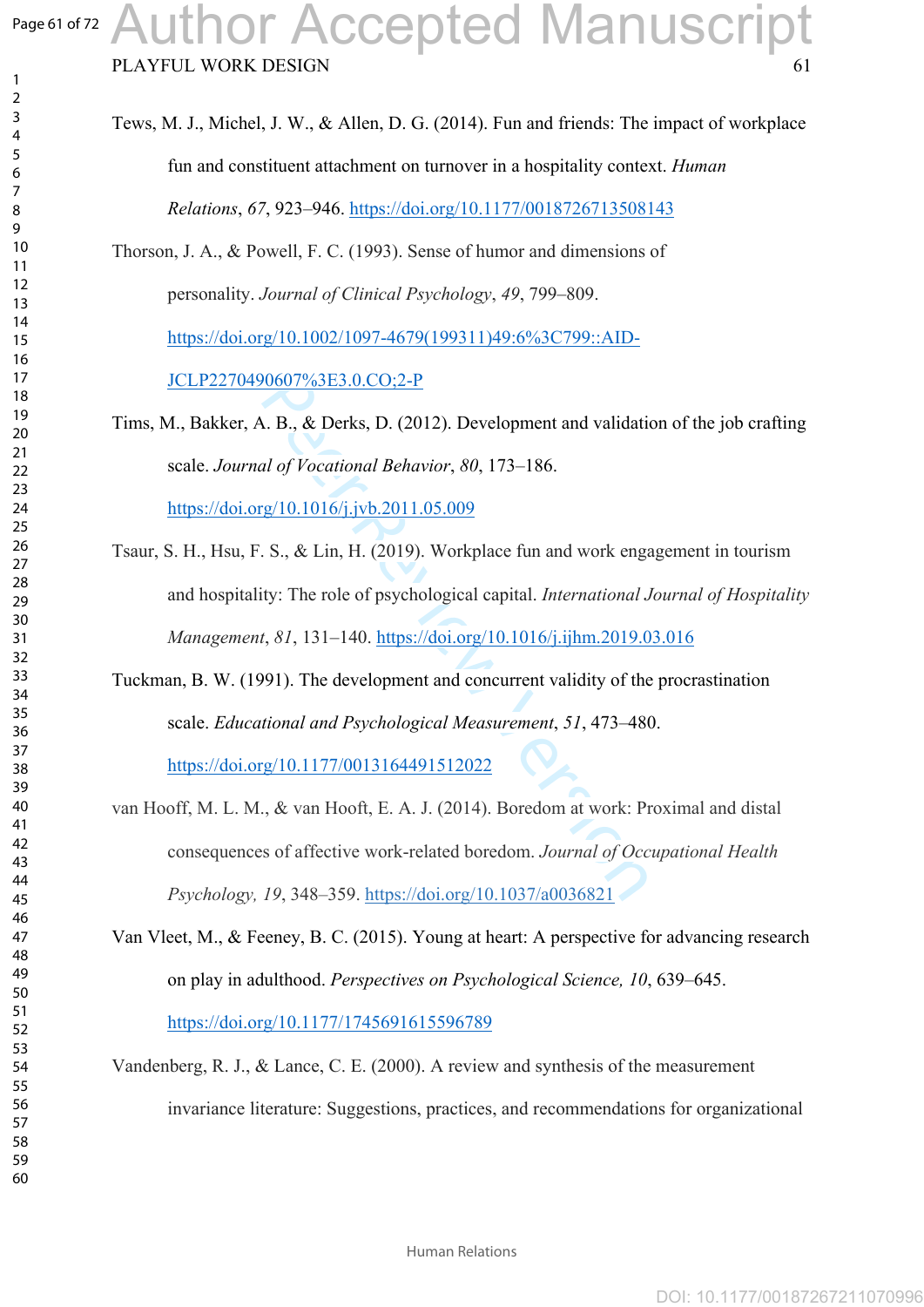#### PLAYFUL WORK DESIGN Page 62 of 72 Author Accepted Manuscript

research. *Organizational Research Methods*, *3*, 4 –70.

<https://doi.org/10.1177/109442810031002>

- Webster, J., Heian, J. B., & Michelman, J. E. (1990). Computer training and computer anxiety in the educational process: An experimental analysis. *Proceedings of the Eleventh International Conference on Information Systems*, 171–182.
- crease stress, increase engagement, and increase per<br>
al of Occupational and Organizational Psychology,<br>
<u>g/10.1111/joop.12347</u><br>
., & Carlsson, I. (2016). Play and Productivity: Enha<br>
/orkplace Meetings with Play Cues. Ame Weintraub, J., Cassell, D., & DePatie, T. P. (2021). Nudging flow through 'SMART' goal setting to decrease stress, increase engagement, and increase performance at work. *Journal of Occupational and Organizational Psychology, 94,* 230–258. <https://doi.org/10.1111/joop.12347>
- West, S. E., Hoff, E., & Carlsson, I. (2016). Play and Productivity: Enhancing the Creative Climate at Workplace Meetings with Play Cues. *American Journal of Play*, *9*, 71 –86.
- White, R. W. (1959). Motivation reconsidered: The concept of competence. *Psychological Review, 66*, 297–333. https://doi.org/10.1037/h0040934

Wrzesniewski, A., & Dutton, J. E. (2001). Crafting a job: Revisioning employees as active crafters of their work. *Academy of Management Review, 26*, 179–201. <https://doi.org/10.5465/amr.2001.4378011>

- Zhang, F., & Parker, S. K. (2019). Reorienting job crafting research: A hierarchical structure of job crafting concepts and integrative review. *Journal of Organizational Behavior*, *40*, 126 –146.
- Zhou, J. (2003). When the presence of creative coworkers is related to creativity: Role of supervisor close monitoring, developmental feedback, and creative personality. *Journal of Applied Psychology, 88*, 413–422. [https://doi.org/10.1037/0021-9010.88.3.413](https://psycnet.apa.org/doi/10.1037/0021-9010.88.3.413)

 $\mathbf{1}$ 

Human Relations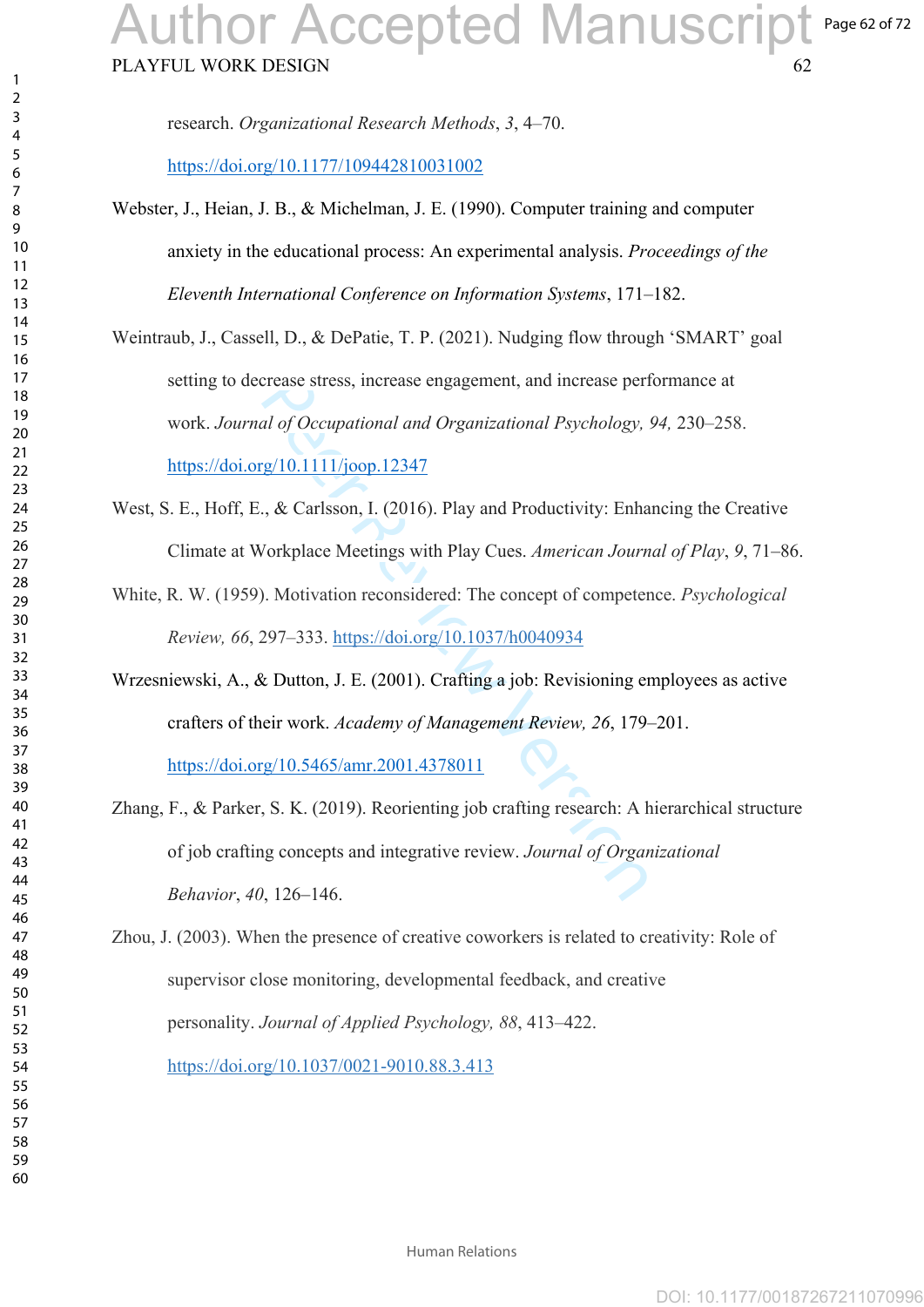### Page 63 of 72 uthor Accepted Manuscript

PLAYFUL WORK DESIGN

#### **Biographies**

**Yuri S. Scharp** (scharp@essb.eur.nl) is a post-doctoral researcher at Erasmus University Rotterdam in the Netherlands. His research interests include playful work design, gamification, and technology as well as their relation with employee well-being and performance. Find more at www.yurischarp.com.

n-West University, the University of Zagreb, and the<br>His research interests include work engagement, Job<br>playful work design, and the Work-Home Resource:<br>n-Reuters' list of most influential scientists since 20<br>com.<br>art (br **Arnold B. Bakker** (bakker@essb.eur.nl) is Professor of Work and Organizational Psychology at Erasmus University Rotterdam, and visiting professor at the University of Johannesburg, North-West University, the University of Zagreb, and the University of Bergen in Norway. His research interests include work engagement, Job Demands–Resources theory, job crafting, playful work design, and the Work-Home Resources model. He is included in Thomson-Reuters' list of most influential scientists since 2013. Find more at www.arnoldbakker.com.

**Kimberley Breevaart** (breevaart (a) essb.eur.nl) is an Associate Professor of Organizational Psychology at the Erasmus University Rotterdam in The Netherlands. Her main research topic is leadership; she studies abusive supervision, day-to-day leadership, and the relations between personality, leadership, and employee well-being. She is currently section editor at Stress & Health.

**Kaspar Kruup** (kaspar.kruup@ut.ee) is junior lecturer of Communication Sciences at the University of Tartu in Estonia. His fields of interests are rhetoric, leadership, strategic thinking, systems theory, and technology theory.

**Andero Uusberg (**andero.uusberg@ut.ee) is a senior researcher at the University of Tartu in Estonia. He studies how affective states regulate the way people behave and how people in turn regulate their own and others' affective states. He holds a PhD from the University of Tartu and has worked as a postdoctoral researcher at Stanford University.

 $\mathbf{1}$  $\overline{2}$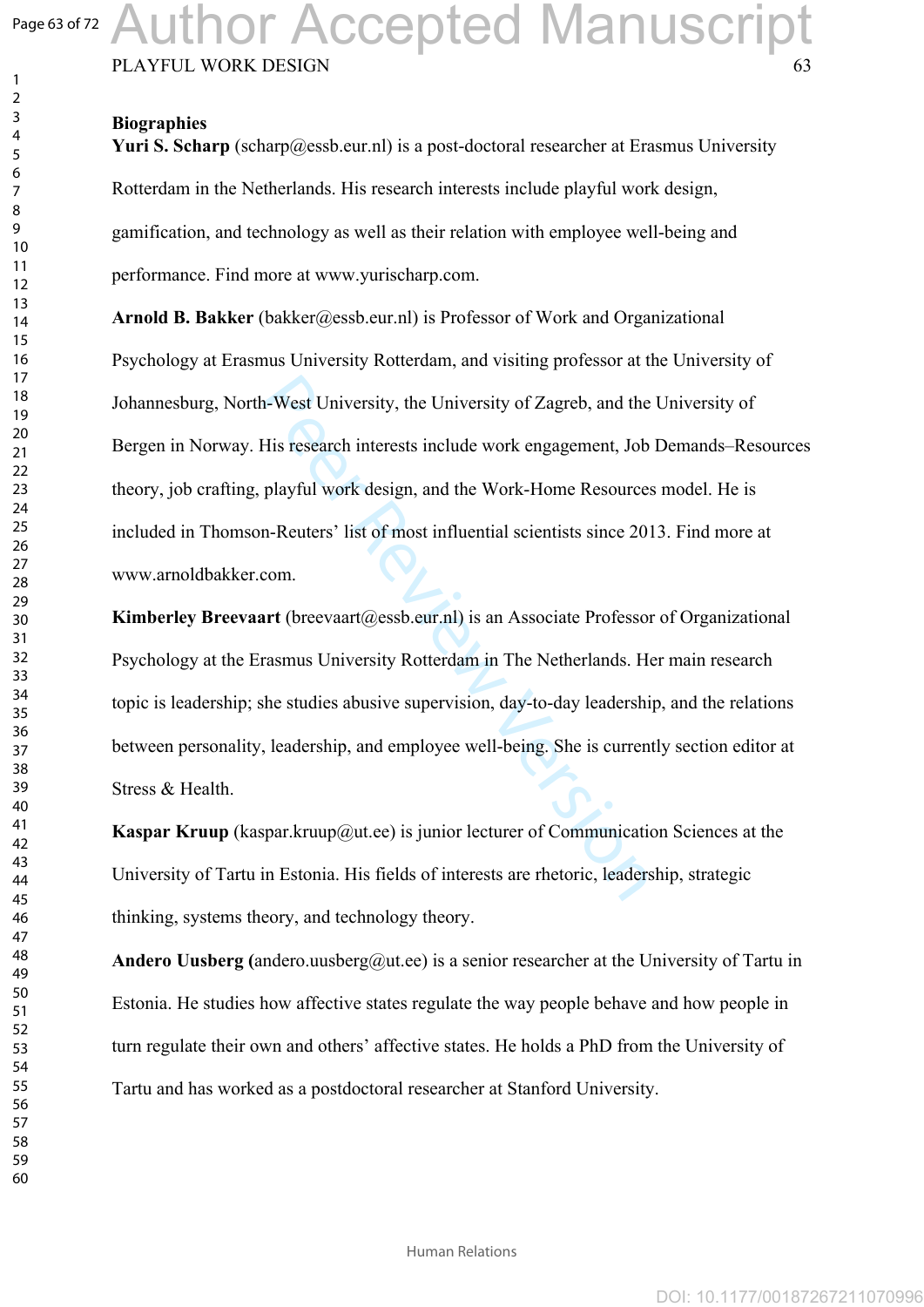# Author Accepted Manuscript

#### PLAYFUL WORK DESIGN 64

#### **Table 1**

*Items, means, standard deviations, alpha's, and standardized factor loadings of the playful work design scale (Study 1,*  $N = 428$ *)* 

|     |                                                                               |                |      |         |               |                 |          | Factor  |     |
|-----|-------------------------------------------------------------------------------|----------------|------|---------|---------------|-----------------|----------|---------|-----|
|     |                                                                               |                |      |         |               |                 |          | loading |     |
|     |                                                                               | $\overline{M}$ | SD   |         | Skew Kurtosis | $\rho_{XiR(i)}$ | $\alpha$ |         | 2.  |
|     | Designing Fun                                                                 |                |      |         |               |                 | .75      |         |     |
| 1.  | I look for humor in the things I need to do.                                  | 3.60           | 1.01 | $-0.68$ | .17           | .51             |          | .80     |     |
| 2.  | I approach my work in a playful way.                                          | 3.19           | 1.01 | $-.52$  | $-.17$        | .51             |          | .80     |     |
| 3.  | I look for ways to make tasks more fun for everyone involved.                 | 3.52           | .99  | $-.60$  | .29           | .49             |          | .64     |     |
| 4.  | approach my tasks creatively to make them more interesting.                   | 3.50           | .90  | $-.58$  | .50           | .49             |          | .60     |     |
| 5.  | I look for ways to make my work more fun.                                     | 3.24           | .99  | $-.60$  | .08           | .49             |          | .54     |     |
| 6.  | I use my imagination to make my job more interesting.                         | 2.49           | 1.18 | .16     | $-1.10$       | .47             |          | .46     |     |
|     | Designing Competition                                                         |                |      |         |               |                 | .73      |         |     |
| 7.  | I try to set time records in my work tasks.                                   | 2.98           | 1.23 | $-0.23$ | $-1.03$       | .43             |          |         | .80 |
| 8.  | I try to keep score in all kinds of work activities.                          | 2.61           | 1.13 | .04     | $-1.04$       | .43             |          |         | .73 |
| 9.  | I compete with myself at work, not because I have to, but because I enjoy it. | 3.11           | 1.20 | $-.34$  | $-.78$        | .55             |          |         | .69 |
| 10. | I try to make my job a series of exciting challenges.                         | 2.79           | 1.08 | $-.17$  | $-.79$        | .55             |          |         | .55 |
| 11. | push myself to do better even when it isn't expected.                         | 3.97           | .73  | $-.66$  | 1.10          | .35             |          |         | .48 |
| 12. | I approach my job as a series of exciting challenges.                         | 3.20           | 1.09 | $-0.49$ | $-44$         | .47             |          |         | .43 |

*Note*. Factor loadings  $> 0.35$  are shown. The original Dutch items were translated into English. Items were rated on a five-point scale  $(1 = never, 5)$  $=$  *very often*).  $\rho_{XiR(i)}$  = corrected item-total correlation.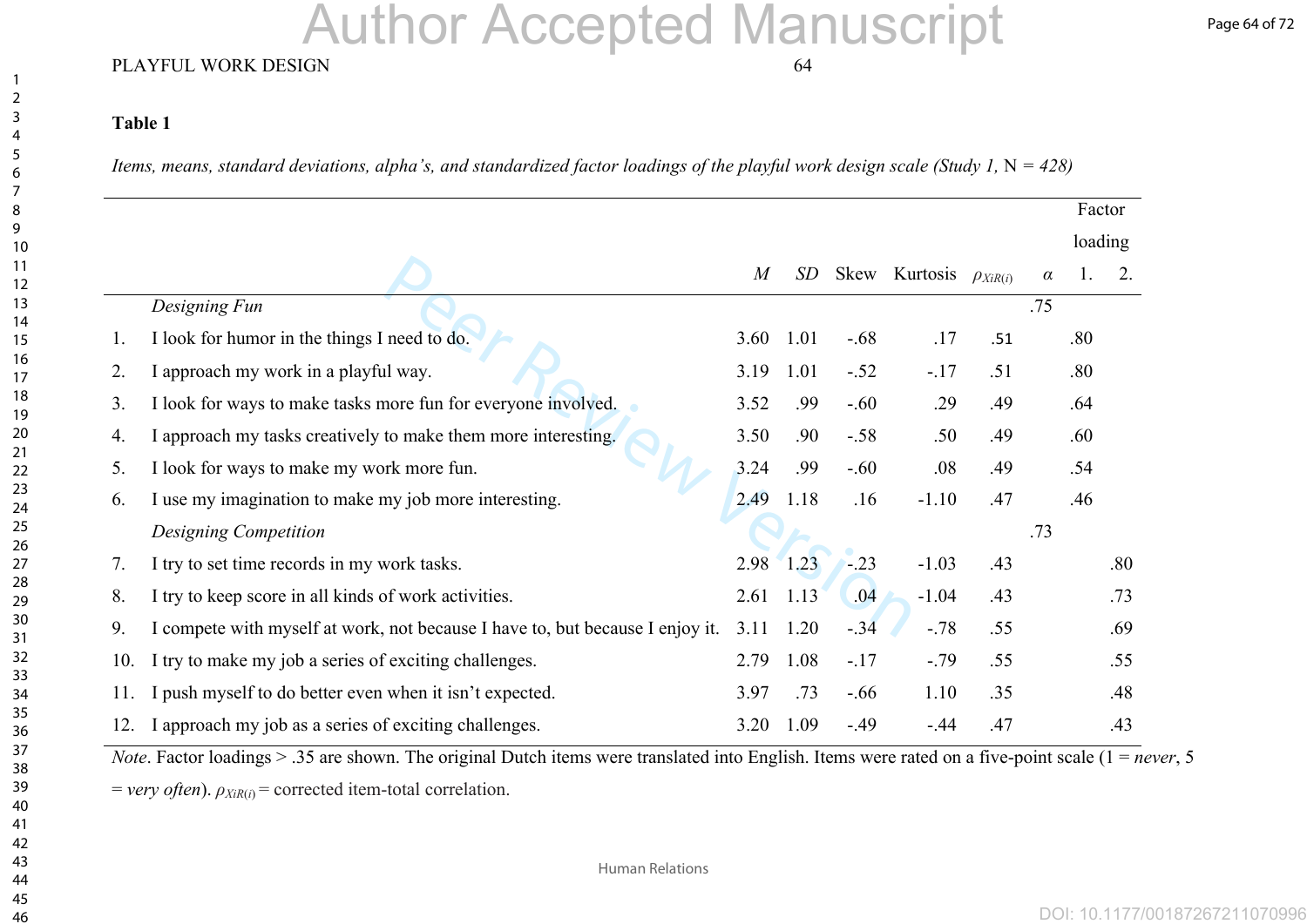#### Page 65 of 72

# Author Accepted Manuscript

#### PLAYFUL WORK DESIGN 65

#### **Table 2**

*Means, Standard Deviations, Reliabilities (Between Brackets), and Correlations of the Variables (Study 1, N = 428)* 

|                                                                                                                  | $M_{\rm}$ | SD | 1             | $\mathcal{D}_{\mathcal{L}}$      | $\overline{3}$                                                                                      | $\overline{4}$ | 5. | 6 | 7 | 8                        | 9 | 10 | 11 | 12 |
|------------------------------------------------------------------------------------------------------------------|-----------|----|---------------|----------------------------------|-----------------------------------------------------------------------------------------------------|----------------|----|---|---|--------------------------|---|----|----|----|
| 1. Designing fun                                                                                                 | 3.26      |    | $.68$ $(.75)$ |                                  |                                                                                                     |                |    |   |   |                          |   |    |    |    |
| 2. Designing competition                                                                                         | 3.11      |    |               | $.71 \cdot .56^{**} \quad (.73)$ |                                                                                                     |                |    |   |   |                          |   |    |    |    |
| 3. Personal initiative                                                                                           | 4.07      |    |               |                                  | $.56 \t0.36^{**}$ $.42^{**} \t(.81)$                                                                |                |    |   |   |                          |   |    |    |    |
| 4. Curiosity                                                                                                     | 3.62      |    |               |                                  | $.71$ $.42^{**}$ $.46^{**}$ $.47^{**}$ $(.88)$                                                      |                |    |   |   |                          |   |    |    |    |
| 5. Openness to experience 3.54 .54 .40 <sup>**</sup> .31 <sup>**</sup> .39 <sup>**</sup> .51 <sup>**</sup> (.73) |           |    |               |                                  |                                                                                                     |                |    |   |   |                          |   |    |    |    |
| 6. Playfulness                                                                                                   |           |    |               |                                  | 4.38 1.25 $.45^{**}$ $.18^{**}$ $.20^{**}$ $.28^{**}$ $.33^{**}$ $(.87)$                            |                |    |   |   |                          |   |    |    |    |
| 7. Humor                                                                                                         |           |    |               |                                  | 3.80 .54 .41** .13** .24** .31** .28** .53** (.80)                                                  |                |    |   |   |                          |   |    |    |    |
| 8. Creative personality                                                                                          | 3.75      |    |               |                                  | .60 .36** .24** .41** .38** .62** .30** .29**                                                       |                |    |   |   | (0.72)                   |   |    |    |    |
| 9. Competitiveness                                                                                               | 2.82      |    |               |                                  | $.95$ $.21^{**}$ $.47^{**}$ $.28^{**}$ $.36^{**}$ $.19^{**}$ $.12^{*}$                              |                |    |   |   | $.04$ $.16^{**}$ $(.85)$ |   |    |    |    |
| 10. Achievement striving                                                                                         |           |    |               |                                  | 4.18 .54 .22** .34** .42** .34** .10* .18** .34** .30** (.83)                                       |                |    |   |   |                          |   |    |    |    |
| 11. Procrastination                                                                                              | 1.98      |    |               |                                  | $.83$ $-.01$ $-.01$ $-.27^{**}$ $-.09$ $-.04$ $.13^{**}$ $.01$ $-.10^{*}$ $.01$ $-.43^{**}$ $(.90)$ |                |    |   |   |                          |   |    |    |    |
| 12. Cynicism                                                                                                     |           |    |               |                                  | 2.18 1.07 -.08 -.13** -.27** -.15** -.08 -.06 -.11* -.13** -.03 -.28** .26** (.84)                  |                |    |   |   |                          |   |    |    |    |

*Note.*  $^*p < .05$ ;  $^*p < .01$ .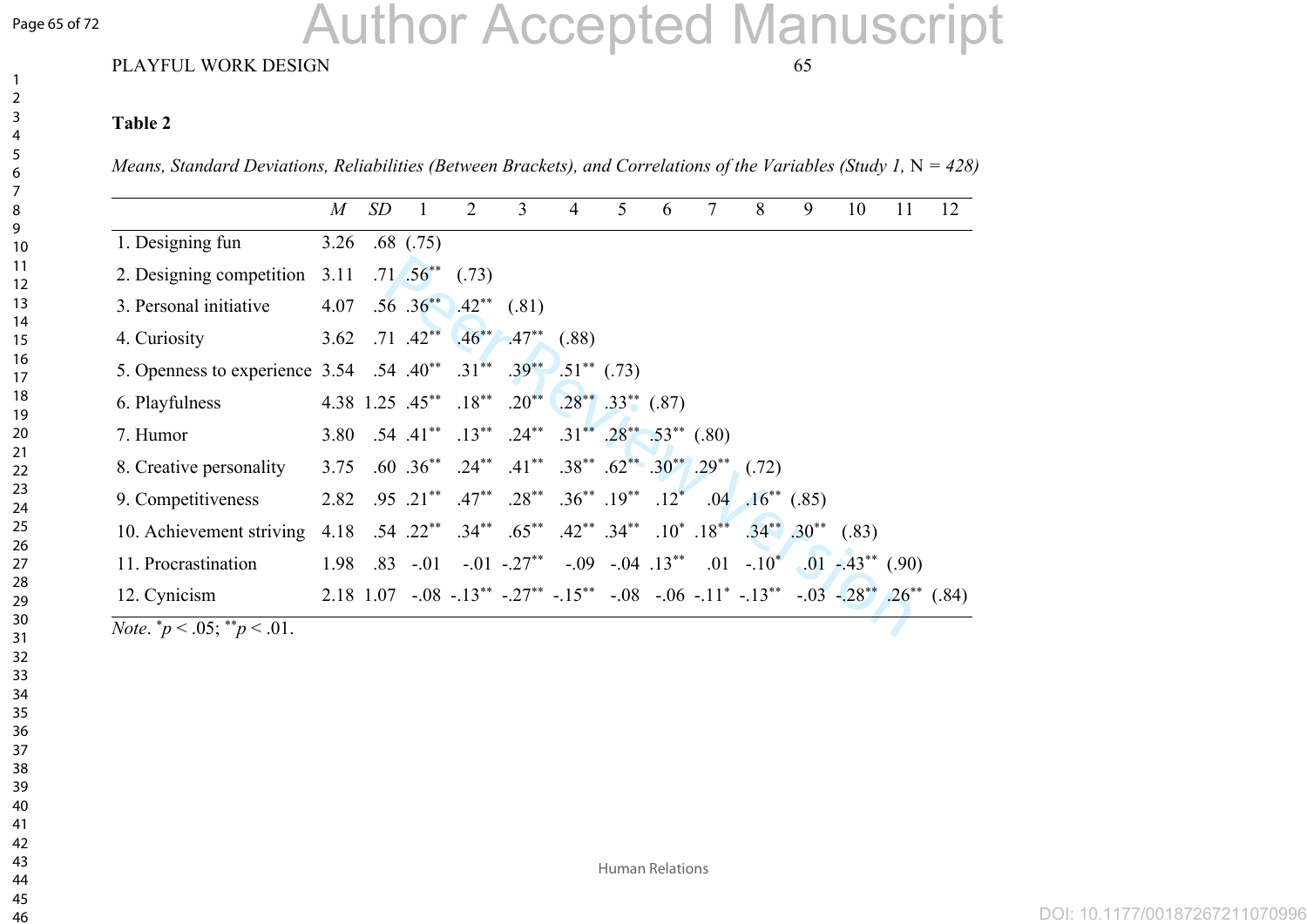# Author Accepted Manuscript

#### PLAYFUL WORK DESIGN 66

#### **Table 3**

*Confirmatory Factor Analyses for Playful Work Design and Job Crafting (Study 2)*

| Model                                       | $\chi^2$ |     | $df \chi^2/df$ | <b>CFI</b> |      | TLI RMSEA |      | SRMR Comparison               | $\Delta \chi^2$ | $\Delta df$ |
|---------------------------------------------|----------|-----|----------------|------------|------|-----------|------|-------------------------------|-----------------|-------------|
| <b>Playful Work Design</b>                  |          |     |                |            |      |           |      |                               |                 |             |
| 1. 1-factor model                           | 195.95   | 54  | 3.63           | .858       | .826 | .061      | .061 |                               |                 |             |
| 2. Proposed 2-factor model                  | 129.41   | 53  | 2.44           | .923       | .905 | .069      | .048 | $1 \text{ vs. } 2$            | 66.54**         |             |
| <b>Playful Work Design and Job crafting</b> |          |     |                |            |      |           |      |                               |                 |             |
| 3. Proposed 5-factor model                  | 654.09   | 314 | 2.08           | .903       | .891 | .059      | .052 |                               |                 |             |
| 4. 1-factor model                           | 1287.46  | 324 | 3.97           | .717       | .693 | .099      | .083 | $3 \text{ vs. } 4$            | 633.37**        | 10          |
| 5. 2-factor model (PWD, JC)                 | 921.78   | 323 | 2.85           | .824       | .809 | .078      | .061 | $3 \text{ vs. } 5$            | $267.69**$      | 9           |
| 6. 4-factor model (DF and STR)              | 940.96   | 318 | 2.96           | .818       | .798 | .081      | .071 | $3 \text{ vs. } 6$            | 286.87**        | 4           |
| 7. 4-factor model (DF and SOC)              | 954.91   | 318 | 3.00           | .813       | .793 | .081      |      | $.072 \quad 3 \text{ vs. } 7$ | 300.82**        | 4           |
| 8. 4-factor model (DF and CHA)              | 876.68   | 318 | 2.76           | .836       | .819 | .076      |      | $.068$ 3 vs. 8                | $222.59**$      | 4           |
| 9. 4-factor model (DC and STR)              | 885.85   | 318 | 2.79           | .833       | .816 | .077      |      | $.069 - 3$ vs. 9              | 230.76**        | 4           |
| 10. 4-factor model (DC and SOC)             | 890.35   | 318 | 2.80           | .832       | .814 | .077      |      | $.071$ $3$ vs. 10             | 236.26**        | 4           |
| 11. 4-factor model (DC and CHA)             | 823.77   | 318 | 2.59           | .851       | .836 | .073      | .065 | $3 \text{ vs. } 11$           | $169.68**$      | 4           |

Note.  $p < .05$ ;  $p < .01$ . CFI = Comparative Fit Index; TLI = Tucker-Lewis Index; RMSEA = Root Mean Square Error of Approximation;

SRMR = Standardized Root Mean Square Residual. PWD = Playful Work Design; JC = Job Crafting; DF = Designing Fun; DC = Designing

Competition; STR = Increasing Structural Job Resources, SOC = Increasing Social Job Resources; CHA = Increasing Challenge Job Demands.

Human Relations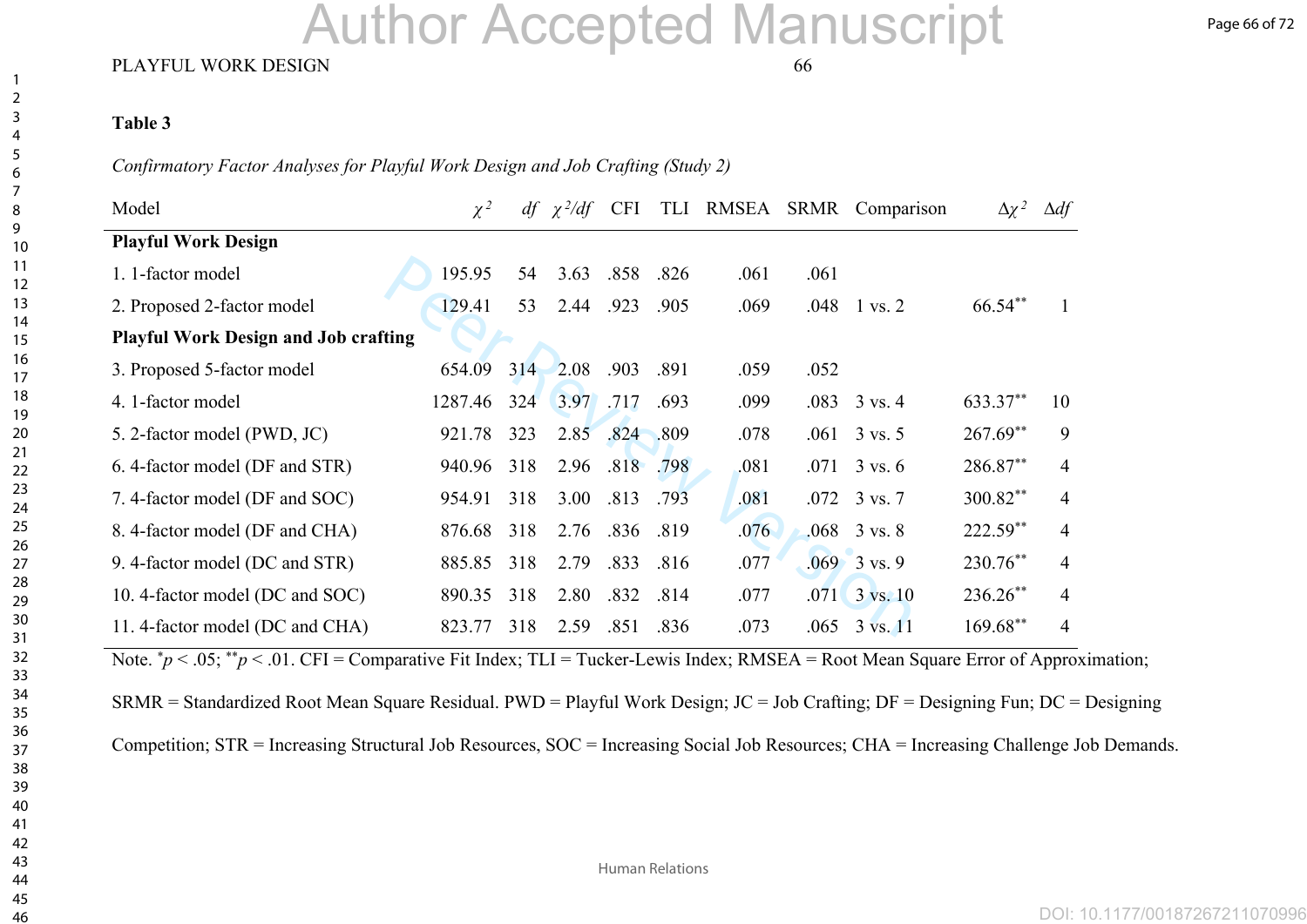#### Page 67 of 72

# Author Accepted Manuscript

#### PLAYFUL WORK DESIGN 67

#### **Table 4**

*Means, Standard Deviations, Reliabilities (Between Brackets), and Correlations Between the Variables (Study 2, N = 302)* 

|                          | Mean | <b>SD</b> |                                                                  | 2.                            | 3 <sub>1</sub>                           | $\overline{4}$ .                                       | 5. | 6.            | 7.             | 8.                                                                                          | 9. | 10. | 11.                                                          | 12. | 13. |
|--------------------------|------|-----------|------------------------------------------------------------------|-------------------------------|------------------------------------------|--------------------------------------------------------|----|---------------|----------------|---------------------------------------------------------------------------------------------|----|-----|--------------------------------------------------------------|-----|-----|
| 1. Designing Fun         | 3.24 | .75       | (.80)                                                            |                               |                                          |                                                        |    |               |                |                                                                                             |    |     |                                                              |     |     |
| 2. Designing competition | 3.01 | .74       |                                                                  | $.59^{**}$ (.75)              |                                          |                                                        |    |               |                |                                                                                             |    |     |                                                              |     |     |
| 3. Structural crafting   | 3.63 | .80       |                                                                  | $.43^{**}$ $.44^{**}$ $(.79)$ |                                          |                                                        |    |               |                |                                                                                             |    |     |                                                              |     |     |
| 4. Social crafting       | 2.32 | .87       |                                                                  |                               | $.40^{**}$ $.43^{**}$ $.62^{**}$ $(.84)$ |                                                        |    |               |                |                                                                                             |    |     |                                                              |     |     |
| 5. Challenge crafting    | 2.66 | .97       |                                                                  | $.49^{**}$ $.52^{**}$         |                                          | $.67^{**}$ $.65^{**}$ $(.83)$                          |    |               |                |                                                                                             |    |     |                                                              |     |     |
| 6. Imagination           | 2.19 | .94       |                                                                  | $.22^{**}$ $.23^{**}$         |                                          | $.00$ $.12**$                                          |    | $.14^*$ (.85) |                |                                                                                             |    |     |                                                              |     |     |
| 7. Behavioral rigidity   | 2.70 |           | $.62$ $-.23^{**}$ $-.22^{**}$ $-.25^{**}$ $-.15^{**}$ $-27^{**}$ |                               |                                          |                                                        |    |               | $-.09$ $(.64)$ |                                                                                             |    |     |                                                              |     |     |
| 8. Job autonomy          | 5.21 | 1.34      |                                                                  |                               |                                          | $.17^{**}$ $.23^{**}$ $.44^{**}$ $.21^{**}$ $.29^{**}$ |    |               |                | $-.05$ $-.19^{**}$ $(.81)$                                                                  |    |     |                                                              |     |     |
| 9. Support for fun       | 3.21 | 1.04      |                                                                  |                               |                                          | $.23^{**}$ $.21^{**}$ $.34^{**}$ $.40^{**}$ $.24^{**}$ |    | .01           |                | $-.10$ $.46^{**}$ (.92)                                                                     |    |     |                                                              |     |     |
| 10. Laziness             | 1.84 | .58       |                                                                  |                               |                                          |                                                        |    |               |                | $-0.01$ $-11$ $-21^{**}$ $-11$ $-15^{*}$ $.36^{**}$ $.16^{**}$ $-14^{**}$ $-15^{*}$ $(.63)$ |    |     |                                                              |     |     |
| 11. Work engagement      | 5.09 | 1.08      |                                                                  |                               |                                          | $.30^{**}$ $.36^{**}$ $.54^{**}$ $.41^{**}$ $.36^{**}$ |    |               |                | $-0.08$ $-0.20^{**}$ $0.43^{**}$ $0.46^{**}$                                                |    |     | $-.03$ $(.92)$                                               |     |     |
| 12. Job boredom          | 1.80 | .73       | .02                                                              |                               | $.04 - 19^{**}$                          | $-.06$                                                 |    | $.00$ $.42**$ |                |                                                                                             |    |     | $.05$ $-.27^{**}$ $-.28^{**}$ $.20^{**}$ $-.47^{**}$ $(.86)$ |     |     |
| 13. Exhaustion           | 2.75 | 1.09      | .01                                                              |                               | $-07 - 17^{**}$                          | $-.03$                                                 |    |               |                | $-0.06$ $0.22^{**}$ $0.24^{**}$ $0.31^{**}$ $0.17^{**}$                                     |    |     | $.11 - .45^{**}$ $.41^{**}$ $(.91)$                          |     |     |

*Note.*  $^*p < .05$ ;  $^*p < .01$ .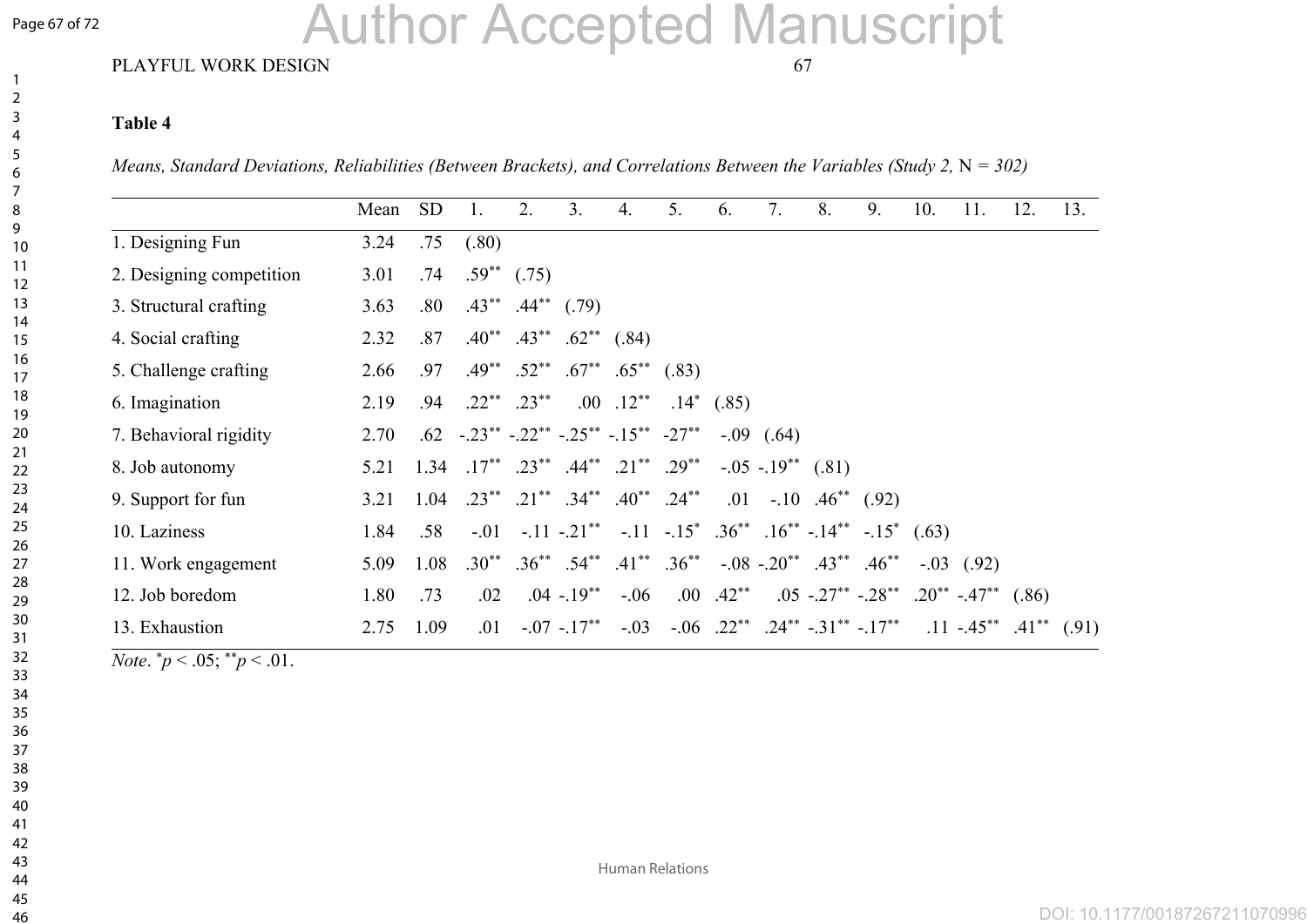# Author Accepted Manuscript

#### PLAYFUL WORK DESIGN 68

#### **Table 5**

*Longitudinal Invariance Test of Playful Work Design (Study 3)*

|                                                          |                           |  |  |      |               |               | $\chi^2$ df $\chi^2$ /df CFI TLI RMSEA SRMR MLR Comparison | $\Delta \chi^2$ | $\Delta df$ |
|----------------------------------------------------------|---------------------------|--|--|------|---------------|---------------|------------------------------------------------------------|-----------------|-------------|
| Model 1. Configural Invariance 424.12 234 1.81 .920 .906 |                           |  |  | .054 | $.062$ 1.0822 |               |                                                            |                 |             |
| Model 2. Metric Invariance                               | 433.20 244 1.77 .921 .910 |  |  | .053 |               | $.065$ 1.0808 | $1 \text{ vs. } 2$                                         | 8.80            | 10          |
| Model 3. Scalar Invariance <sup>a</sup>                  | 464.73 256 1.82 912 906   |  |  | .054 |               | .068 1.0768   | $2 \text{ vs. } 3$                                         | $32.36^{**}$ 12 |             |

Note. <sup>\*</sup>*p* < .05; <sup>\*\*</sup>*p* < .01. MLR = Scaling Correction Factor for MLR. Δ*χ*<sup>2</sup> = Sattora-Bentler Scaled Chi-Square Difference. <sup>a</sup> scalar invariance is

View Version not rejected based on the recommendations for testing measurement invariance (Chen, 2007).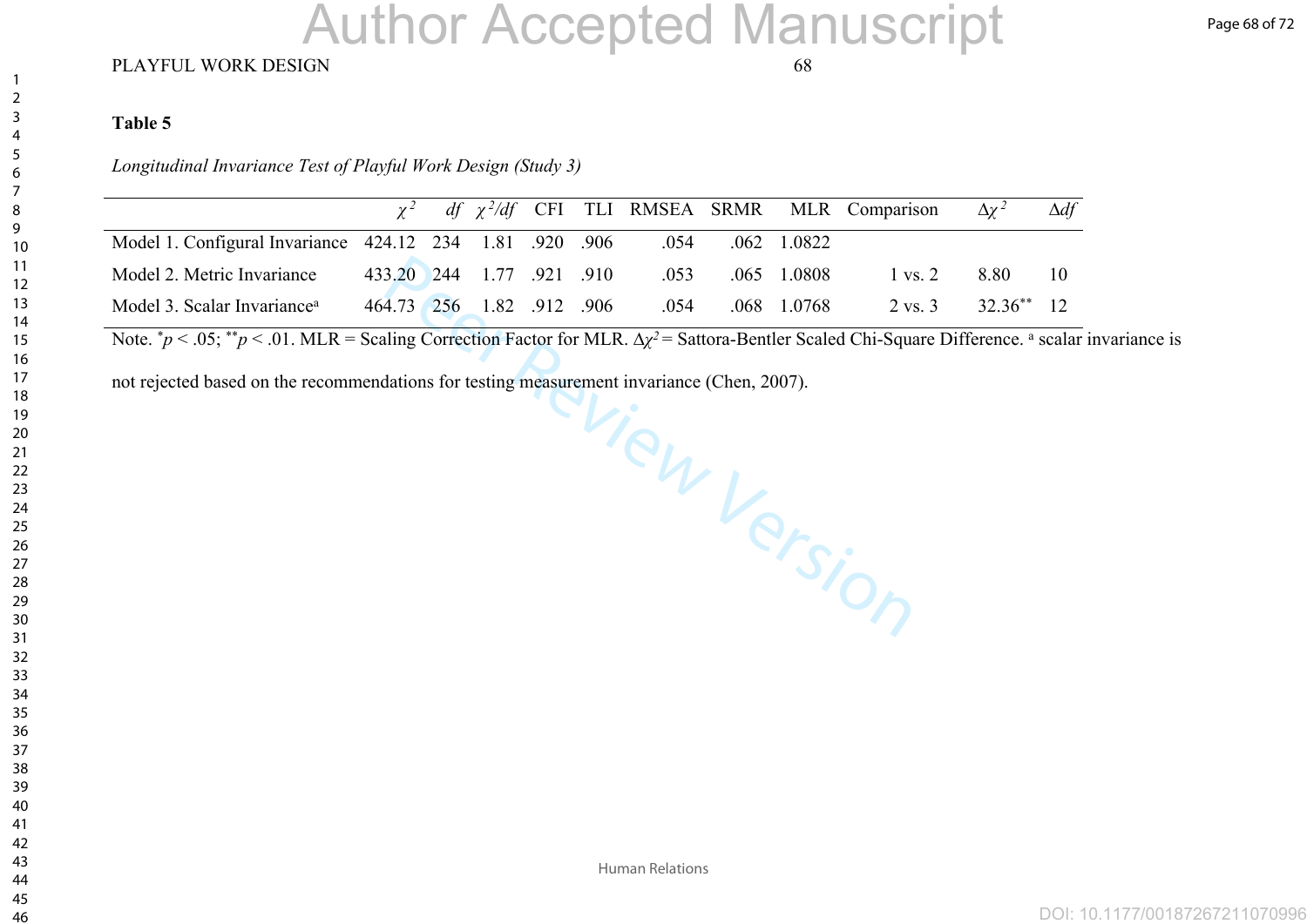#### Page 69 of 72

# Author Accepted Manuscript

#### PLAYFUL WORK DESIGN 69

#### **Table 6**

*Means, Standard Deviations, Reliabilities (Between Brackets), and Correlations Between the Variables (Study 3)*

|                                                                                | Mean SD                                                                              | $\overline{1}$ | $\overline{2}$ .                                  | 3 <sub>1</sub> | 4 <sub>1</sub> | 5.                                                     | 6.                                                            | $7_{\scriptscriptstyle{\ddot{\phantom{1}}}}$ | 8.                                       | 9.             | 10.                                                                         | 11.             | 12.            | 13.                                          | 14. | 15. | 16.    | 17.                                                 | 18.     | 19.        | 20.   |
|--------------------------------------------------------------------------------|--------------------------------------------------------------------------------------|----------------|---------------------------------------------------|----------------|----------------|--------------------------------------------------------|---------------------------------------------------------------|----------------------------------------------|------------------------------------------|----------------|-----------------------------------------------------------------------------|-----------------|----------------|----------------------------------------------|-----|-----|--------|-----------------------------------------------------|---------|------------|-------|
| 1. Designing $Fun_{T1}$                                                        | 3.57 .62 $(.80)$                                                                     |                |                                                   |                |                |                                                        |                                                               |                                              |                                          |                |                                                                             |                 |                |                                              |     |     |        |                                                     |         |            |       |
| 2. Designing Competition <sub>T1</sub>                                         | 3.43 .59 $.43**$ (.69)                                                               |                |                                                   |                |                |                                                        |                                                               |                                              |                                          |                |                                                                             |                 |                |                                              |     |     |        |                                                     |         |            |       |
| 3. Designing $Fun_{T2}$                                                        | 3.51 .60 .78** .40** (.83)                                                           |                |                                                   |                |                |                                                        |                                                               |                                              |                                          |                |                                                                             |                 |                |                                              |     |     |        |                                                     |         |            |       |
| 4. Designing Competition <sub><math>T2</math></sub>                            | 3.36 .58 .32** .69** .44** (.72)                                                     |                |                                                   |                |                |                                                        |                                                               |                                              |                                          |                |                                                                             |                 |                |                                              |     |     |        |                                                     |         |            |       |
| 5. Fun Activities $_{T1}$                                                      | 2.49 .69                                                                             |                | $.07$ $.14^*$ $.06$                               |                |                | $.12^*$ (.77)                                          |                                                               |                                              |                                          |                |                                                                             |                 |                |                                              |     |     |        |                                                     |         |            |       |
| 6. Personal Initiative $_{T1}$                                                 | $3.96$ .49 $.35^{**}$ $.51^{**}$ $.37^{**}$ $.41^{**}$ .03                           |                |                                                   |                |                |                                                        | (.81)                                                         |                                              |                                          |                |                                                                             |                 |                |                                              |     |     |        |                                                     |         |            |       |
| 7. Job Crafting $_{T1}$                                                        | 3.55 .44                                                                             |                |                                                   |                |                | $.28^{**}$ $.50^{**}$ $.31^{**}$ $.48^{**}$ $.21^{**}$ | $.63^{**}$ $(.85)$                                            |                                              |                                          |                |                                                                             |                 |                |                                              |     |     |        |                                                     |         |            |       |
| 8. Drive <sub>T2</sub>                                                         | 4.79 .94 .10                                                                         |                |                                                   |                |                | $.35^{**}$ $.16^{**}$ $.34^{**}$ $.07$                 | $.45^{**}$ $.34^{**}$ $(.72)$                                 |                                              |                                          |                |                                                                             |                 |                |                                              |     |     |        |                                                     |         |            |       |
| 9. Reward Responsiveness <sub><math>T2</math></sub>                            | 5.85 .53                                                                             |                | $.23^{**}$ $.36^{**}$ $.23^{**}$ $.38^{**}$ $.09$ |                |                |                                                        |                                                               |                                              | $.33^{**}$ $.26^{**}$ $.47^{**}$ $(.61)$ |                |                                                                             |                 |                |                                              |     |     |        |                                                     |         |            |       |
| 10. Fun Seeking $_{T2}$                                                        | 4.50 .83 .31** .25** .36** .26** .05                                                 |                |                                                   |                |                |                                                        | $.32^{**}$ $.23^{**}$ $.44^{**}$ $.40^{**}$ $(.57)$           |                                              |                                          |                |                                                                             |                 |                |                                              |     |     |        |                                                     |         |            |       |
| 11. Behavioral Inhibition <sub><math>T</math>2</sub>                           |                                                                                      |                |                                                   |                |                |                                                        | $4.871.00 - 0.09 - 0.01 - 0.14^* - 0.03 - 0.11 - 0.11 - 0.02$ |                                              |                                          | $10 - 10$      |                                                                             | (.85)           |                |                                              |     |     |        |                                                     |         |            |       |
| 12. Work Engagement <sub>T2</sub>                                              | 3.80 .56 .30 <sup>**</sup> .46 <sup>**</sup> .30 <sup>**</sup> .46 <sup>**</sup> .04 |                |                                                   |                |                |                                                        | $.33^{**}$ .19** .12                                          |                                              |                                          | $.26^{**}$ .12 |                                                                             |                 | $-.13^*$ (.89) |                                              |     |     |        |                                                     |         |            |       |
| 13. CR Work Engagement <sub>T2</sub>                                           | 3.93 .48                                                                             |                | $.28^{**}$ $.31^{**}$ $.23^{**}$ $.23^{**}$ $.07$ |                |                |                                                        |                                                               |                                              | $.24^{**}$ $.20^{**}$ $.19^{**}$ $.11$   |                | $\overline{11}$                                                             |                 |                | $-0.09$ $0.43**$ $0.87$ )                    |     |     |        |                                                     |         |            |       |
| 14. CR Relational Energy <sub><math>T2</math></sub>                            | 3.98 .64 .11                                                                         |                | .04                                               | .07            | $-.03$ .03     |                                                        | .05                                                           | .04                                          |                                          |                | $.04$ $-.01$ $.03$ $-.07$ $.12$ $.48^{**}$ $(.90)$                          |                 |                |                                              |     |     |        |                                                     |         |            |       |
| 15. CR Job Effort $_{T2}$                                                      | 4.21 .52                                                                             | .08            | $.24***$ .12                                      |                | $.24***$ .02   |                                                        |                                                               |                                              | .27** .21** .23** .12                    |                | .09                                                                         |                 |                | $-0.01$ $16^*$ $.57^{**}$ $.48^{**}$ $(.87)$ |     |     |        |                                                     |         |            |       |
| 16. CR Informal Learning <sub><math>T2</math></sub>                            | 4.02 .65                                                                             |                | $.18^{**}$ $.21^{**}$ $.17^{*}$                   |                | $.16*$         | .05                                                    |                                                               | $.22^{**}$ $.25^{**}$ $.11$                  |                                          | .02            | $.17*$                                                                      | .06             | $.14*$         | $.46^{**}$ $.41^{**}$ $.57^{**}$ $(.83)$     |     |     |        |                                                     |         |            |       |
| 17. CR Creative Performance <sub>T2</sub>                                      | 3.88 .69                                                                             | $.28***17*$    |                                                   | $.24***$ .02   |                | .03                                                    | $.30^{**}$ $.20^{**}$ $.17^*$                                 |                                              |                                          | .07            |                                                                             | $.22***-.05$    | .12            |                                              |     |     |        | $.40^{**}$ $.44^{**}$ $.42^{**}$ $.54^{**}$ $(.88)$ |         |            |       |
| 18. Psychological Overcommitment <sub><math>T_2</math></sub> 2.85 .74 -.02 .09 |                                                                                      |                |                                                   | $-.06$ .03     |                |                                                        | $-.13^*$ .17 <sup>**</sup> .07                                |                                              | .12                                      | .02            | .04                                                                         | $.37^{**}$ -.08 |                | .11                                          | .12 | .12 | $.15*$ | .05                                                 | (.79)   |            |       |
| 19. Behavioral Overcommitment <sub>T1</sub>                                    | $4.047.55 - 0.06 - 0.06 - 0.04$                                                      |                |                                                   |                | .06            | $-.04$ .03                                             |                                                               | $-.01$                                       | .01                                      | $-.03$         | $-0.00 - 0.01$ $0.07$                                                       |                 |                |                                              | .02 | .05 | .07    | $-.05$                                              | $.21**$ |            |       |
| 20. CR Idling Behavior $_{T2}$                                                 | $2.03$ $.58$ $-.01$ $-.01$ $.09$                                                     |                |                                                   |                | .03            | .12                                                    | $-0.04$                                                       | .03                                          | $-.02$ .04                               |                | $-0.01$ $-0.01$ $-0.06$ $-0.28$ ** $-0.23$ ** $-0.34$ ** $-0.20$ ** $-0.13$ |                 |                |                                              |     |     |        |                                                     |         | $-.08-.04$ | (.70) |

*Note*.  ${}^*p$  < .05;  ${}^*p$  < .01. CR = Colleague-rated.

Human Relations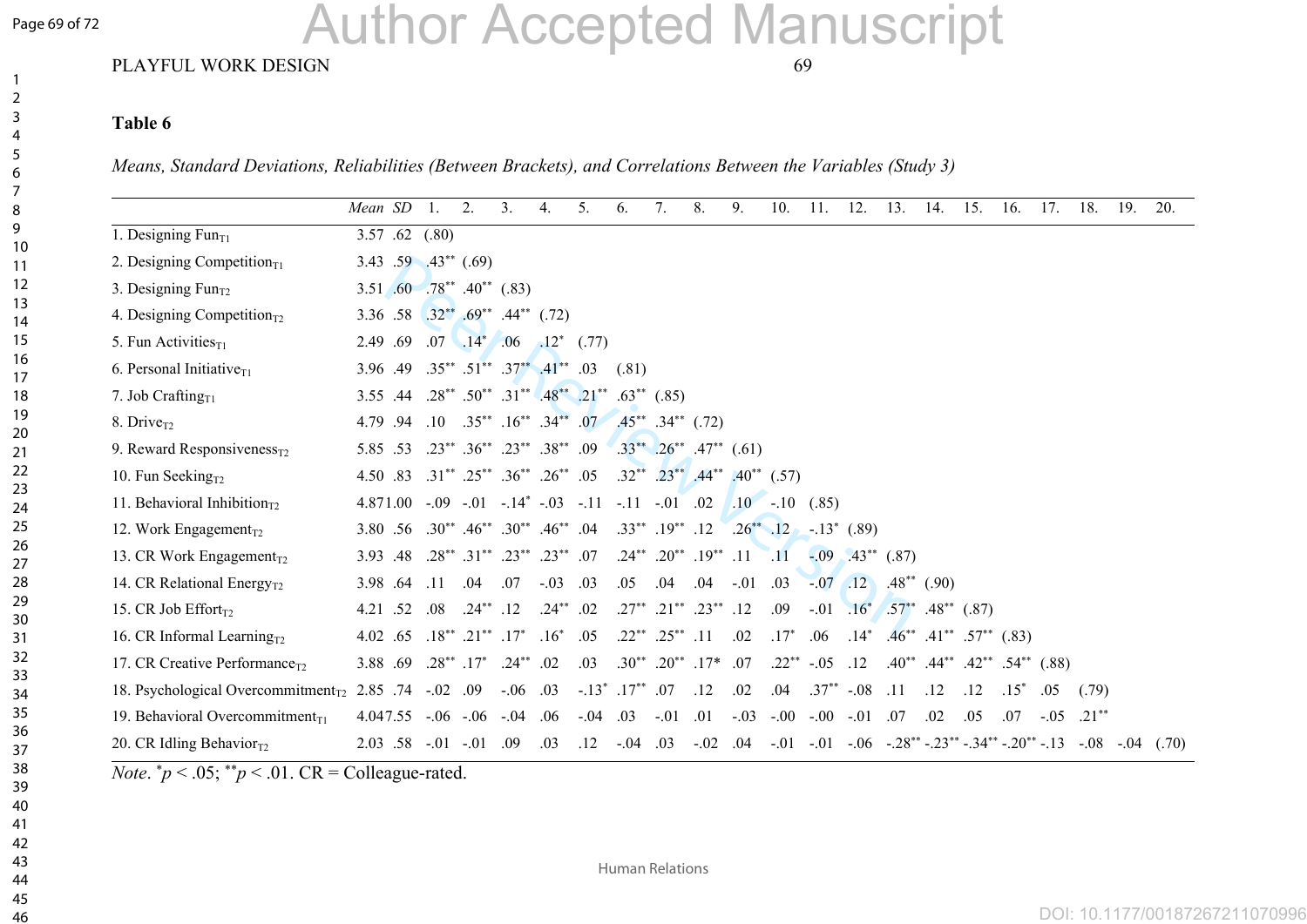# Author Accepted Manuscript

#### PLAYFUL WORK DESIGN 70

#### **Table 7**

*Incremental Predictive Validity of the Playful Work Design Instrument (Study 3)*

| <b>Control Variables</b>         | Playful Work Design <sup>1</sup> |                                                   |          | Fun Activities |          |          |          | Personal Initiative |               | <b>Job Crafting</b> |                                                                                 |          |          |           |           |                               |
|----------------------------------|----------------------------------|---------------------------------------------------|----------|----------------|----------|----------|----------|---------------------|---------------|---------------------|---------------------------------------------------------------------------------|----------|----------|-----------|-----------|-------------------------------|
|                                  |                                  | $DF_{T1}$ $DC_{T1}$ $DF_{T2}$ $DC_{T2}$ $DF_{T1}$ |          |                |          |          |          |                     |               |                     | $DC_{T1}$ $DF_{T2}$ $DC_{T2}$ $DF_{T1}$ $DC_{T1}$ $DF_{T2}$ $DC_{T2}$ $DF_{T1}$ |          |          |           |           | $DC_{T1}$ $DF_{T2}$ $DC_{T2}$ |
| Drive                            | $-.07$                           | $.32**$                                           | .01      | $29^{**}$      | .09      | $.32**$  | $15^*$   | $.32**$             | $-.08$        | .11                 | $-.01$                                                                          | $17*$    | .02      | $21**$    | .07       | $21**$                        |
| <b>Reward Responsiveness</b>     | $.10\,$                          | $.29***$                                          | .11      | $.31***$       | $.25***$ | $.36***$ | $.26***$ | $.38**$             | $.15*$        | $.24***$            | $.17*$                                                                          | $.29**$  | $.20**$  | $29^{**}$ | $20^{**}$ | $.31***$                      |
| Fun Seeking                      | $.23***$                         | $.15*$                                            | $.26***$ | $.17*$         | $.32***$ | $.27***$ | $.36***$ | $.30**$             | $.23***$      | .10                 | $27**$                                                                          | $.19***$ | $27**$   | $.16*$    | $.30**$   | $21***$                       |
| <b>Behavioral Inhibition</b>     | $-.08$                           | .00.                                              | $-13$    | .01            | $-.09$   | $-.03$   | $-.13$   | $-.04$              | $-.05$        | .03                 | $-.10$                                                                          | .00.     | $-.09$   | $-.03$    | $-.13$    | $-.04$                        |
| Work Engagement                  | $.14*$                           | $39^{**}$                                         | $.17*$   | $.36**$        | $.32***$ | $.47***$ | $.34***$ | $.46***$            | $.24***$      | $.38***$            | $.26***$                                                                        | $.38***$ | $.29***$ | $.44***$  | $.30**$   | $.42**$                       |
| <b>CR Work Engagement</b>        | $.18***$                         | $.21***$                                          | $.15*$   | $.14*$         | $.29**$  | $.31***$ | $.23***$ | $.22***$            | $.23***$      | $.22**$             | $.16*$                                                                          | $.14*$   | $.26***$ | $.24***$  | $.18***$  | $.15*$                        |
| <b>CR Relational Energy</b>      | .11                              | $-.01$                                            | .09      | $-.07$         | .12      | .04      | .07      | $-04$               | .10           | .01                 | .05                                                                             | $-.06$   | .11      | .02       | .06       | $-.06$                        |
| CR Job Effort                    | $-.02$                           | $.25***$                                          | .01      | $.21***$       | .11      | $.27***$ | .12      | $.24***$            | .01           | $.14*$              | .02                                                                             | $.14*$   | .05      | $.16*$    | .04       | $.14*$                        |
| CR Informal Learning             | .09                              | $.16*$                                            | .11      | .10            | $.18***$ | $.21***$ | $.16*$   | $.16*$              | $\bigcup .11$ | .11                 | .09                                                                             | .08      | .12      | .11       | .09       | .05                           |
| <b>CR Creative Performance</b>   | $.23***$                         | .06                                               | $.25***$ | $-.10$         | $.28**$  | $.18***$ | $.23***$ | .02                 | $.20**$       | .02                 | $.14*$                                                                          | $-12$    | $.25***$ | .09       | $.19***$  | $-.08$                        |
| Psychological Overcommitment     | $-.06$                           | .12                                               | $-.08$   | .08            | $-.01$   | .12      | $-.04$   | .07                 | $-.08$        | .00.                | $-12$                                                                           | $-.03$   | $-.03$   | .06       | $-.08$    | .01                           |
| <b>Behavioral Overcommitment</b> | $-.05$                           | $-.02$                                            | $-.07$   | .08            | $-.07$   | $-.05$   | $-.03$   | .06                 | $-.09$        | $-.09$              | $-0.05$                                                                         | .05      | $-.07$   | $-.06$    | $-.04$    | .06                           |
| CR Idling Behavior               | .00                              | .02                                               | .08      | .00.           | .01      | .01      | .08      | .02                 | .02           | .05                 | .10                                                                             | .05      | .00      | $-.01$    | .07       | .01                           |

*Note.*  $\phi$  < .05;  $\phi$  < .01. DF = Designing Fun; DC = Designing Competition; CR = Colleague-rated. <sup>1</sup> Controlling for the other PWD dimension.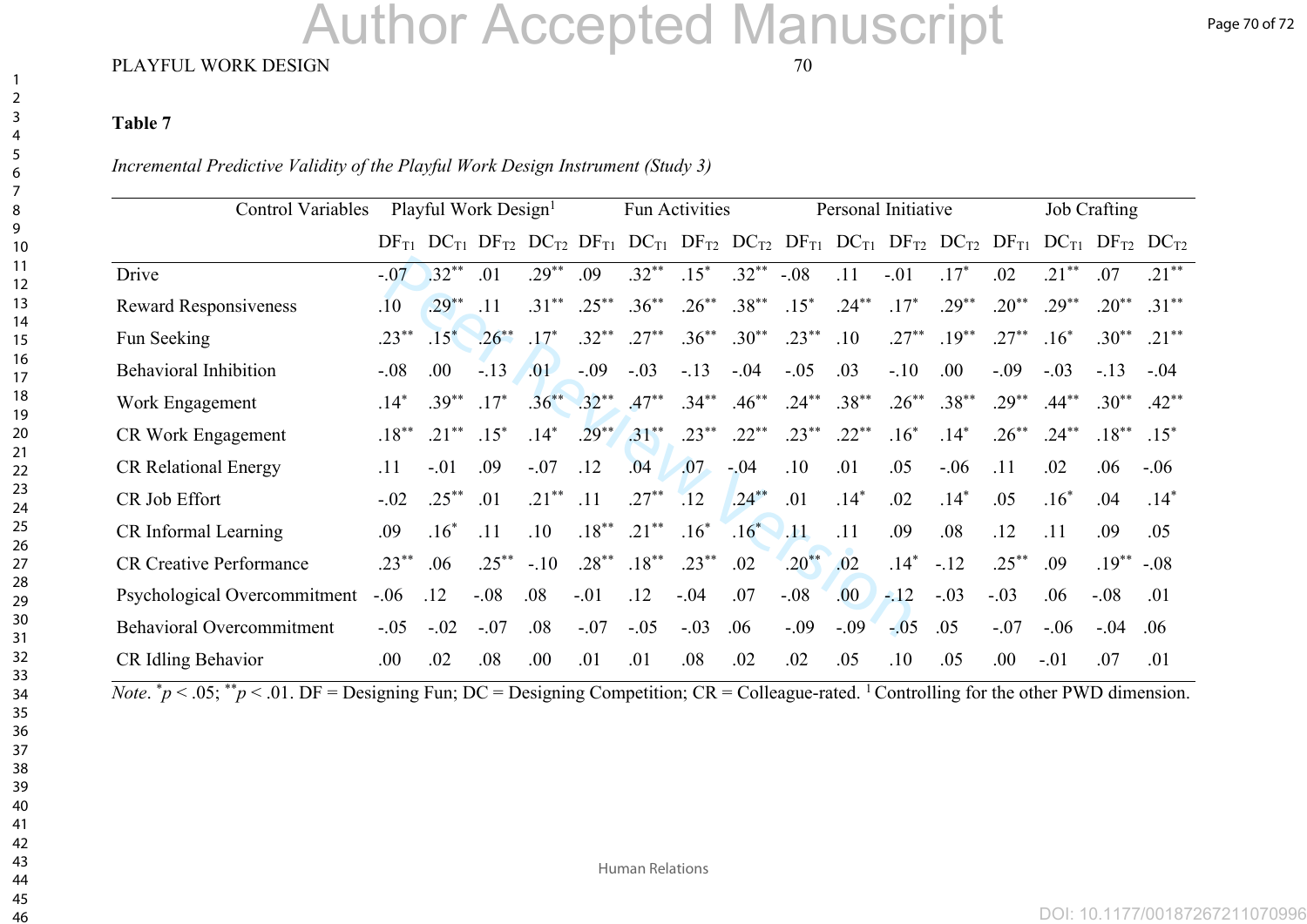#### Page 71 of 72

# Author Accepted Manuscript

#### PLAYFUL WORK DESIGN 71

#### **Table 8**

#### *Results of the Dominance Analyses (Study 3)*

|                               |                | Self-rated                    |                           |              | Colleague-rated               |                           |                  | Colleague-rated  |                           |                  | Colleague-rated           |                           |                  | Colleague-rated                    |                           |  |  |
|-------------------------------|----------------|-------------------------------|---------------------------|--------------|-------------------------------|---------------------------|------------------|------------------|---------------------------|------------------|---------------------------|---------------------------|------------------|------------------------------------|---------------------------|--|--|
|                               |                | Work Engagement <sub>T2</sub> |                           |              | Work Engagement <sub>T2</sub> |                           |                  | $Effort_{T2}$    |                           |                  | Informal Learning $_{T2}$ |                           |                  | Creative Performance <sub>T2</sub> |                           |  |  |
|                               | $\mathbb{R}^2$ |                               | $%$ $R$ <sup>2</sup> rank | $R^2$        |                               | $%$ $R$ <sup>2</sup> rank | $\mathbb{R}^2$   |                  | $%$ $R$ <sup>2</sup> rank | $R^2$            |                           | $%$ $R$ <sup>2</sup> rank |                  |                                    | $%$ $R$ <sup>2</sup> rank |  |  |
| Desinging Fun $_{T1}$         |                | 0.040                         | 16.6%                     |              | 0.042                         | 32.3%                     |                  | 0.003            | 3.4%                      |                  | 0.014                     | 17.3%                     |                  | 0.052                              | 40.0%                     |  |  |
| Designing Competition $_{T1}$ |                | 0.136                         | 56.4%                     |              | 0.050                         | 38.5%                     |                  | 0.029            | 33.3%                     |                  | 0.016                     | 19.8%                     |                  | 0.009                              | 6.9%                      |  |  |
| Fun Activities $_{T1}$        |                | 0.001                         | 0.41%                     |              | 0.004                         | 3.08%                     |                  | 0.000            | $0.0\%$                   |                  | 0.002                     | 2.5%                      |                  | 0.001                              | 0.8%                      |  |  |
| Personal Initiative $_{T1}$   |                | 0.050                         | 20.7%                     |              | 0.022                         | 16.9%                     |                  | 0.039            | 44.8%                     |                  | 0.019                     | 23.5%                     |                  | 0.054                              | 41.5%                     |  |  |
| Job Crafting <sub>T1</sub>    |                | 0.014                         | 5.81%                     |              | 0.012                         | 9.2%                      |                  | 0.016            | 18.4%                     |                  | 0.030                     | 37.0%                     |                  | 0.014                              | 10.8%                     |  |  |
| Total                         |                | 0.241                         | 100.0%                    |              | .130                          | 100.0%                    |                  | 0.087            | 100.0%                    |                  | 0.081                     | 100.0%                    |                  | 0.130                              | 100.0%                    |  |  |
| Dominance Metrics             | Comp           | Cond                          | Gen                       | Comp         | Cond                          | Gen                       | Comp             | Cond             | Gen                       | Comp             | Cond                      | Gen                       | Comp             | Cond                               | Gen                       |  |  |
| DF > DC                       | $\theta$       | $\theta$                      | $\mathbf{0}$              | .5           | $.5\,$                        | $\overline{0}$            | $\theta$         | $\theta$         | $\overline{0}$            | $\overline{.5}$  | .5                        | $\overline{0}$            | 1.0              | 1.0                                |                           |  |  |
| DF > FA                       | 1.0            | 1.0                           |                           | 1.0          | 1.0                           |                           | $\overline{.5}$  | 1.0              | 1                         | 1.0              | 1.0                       |                           | 1.0              | 1.0                                |                           |  |  |
| DF > PI                       | $\cdot$ 5      | $\boldsymbol{0}$              | $\mathbf{0}$              | 1.0          | 1.0                           |                           | $\boldsymbol{0}$ | $\mathbf{0}$     | $\boldsymbol{0}$          | $\cdot$ 5        | $.5\,$                    | $\mathbf{0}$              | .5               | $.5\,$                             | $\boldsymbol{0}$          |  |  |
| DF > JC                       | .5             | $.5\,$                        |                           | 1.0          | 1.0                           |                           | $.5\,$           | .5               | $\boldsymbol{0}$          | $\boldsymbol{0}$ | $\boldsymbol{0}$          | $\mathbf{0}$              | 1.0              | 1.0                                |                           |  |  |
| DC > FA                       | 1.0            | 1.0                           |                           | 1.0          | 1.0                           |                           | 1.0              | 1.0              | $\mathbf{I}$              | 1.0              | 1.0                       |                           | $.5\,$           | 1.0                                |                           |  |  |
| DC > PI                       | 1.0            | 1.0                           |                           | 1.0          | 1.0                           |                           | $\boldsymbol{0}$ | $\boldsymbol{0}$ | $\overline{0}$            | $\cdot$ .5       | $\boldsymbol{0}$          | $\mathbf{0}$              | $\boldsymbol{0}$ | $\boldsymbol{0}$                   | $\boldsymbol{0}$          |  |  |
| DC > JC                       | 1.0            | 1.0                           |                           | 1.0          | 1.0                           |                           | 1.0              | 1.0              |                           | $\overline{0}$   | $\boldsymbol{0}$          | $\boldsymbol{0}$          | .5               | .5                                 | $\boldsymbol{0}$          |  |  |
| FA > PI                       | $\theta$       | $\theta$                      | $\overline{0}$            | $\mathbf{0}$ | $\boldsymbol{0}$              | $\boldsymbol{0}$          | $\mathbf{0}$     | $\boldsymbol{0}$ | $\overline{0}$            | $\Omega$         | $\theta$                  | $\mathbf{0}$              | $\boldsymbol{0}$ | $\mathbf{0}$                       | $\boldsymbol{0}$          |  |  |
| FA > JC                       | $\theta$       | $\theta$                      | $\mathbf{0}$              | .5           | .5                            | $\boldsymbol{0}$          | $\mathbf{0}$     | $\theta$         | $\overline{0}$            | $\overline{0}$   | $\overline{0}$            | $\mathbf{0}$              | $\overline{.5}$  | $.5\,$                             | $\boldsymbol{0}$          |  |  |
| PI > JC                       |                |                               |                           | 1.0          | 1.0                           |                           | 1.0              | 1.0              |                           | $\boldsymbol{0}$ | $\boldsymbol{0}$          | $\boldsymbol{0}$          | 1.0              | 1.0                                |                           |  |  |

Note. DF = Designing fun; DC = Designing competition; FA = Fun activities; PI = Personal Initiative; JC = job crafting; Comp = Complete dominance; Cond = Conditional dominance; Gen = General dominance;  $1 = X_i$  dominates  $X_j$ ; .5 = dominance cannot be established between  $X_i$ and  $X_j$ ;  $0 = X_j$  dominates  $X_i$ .